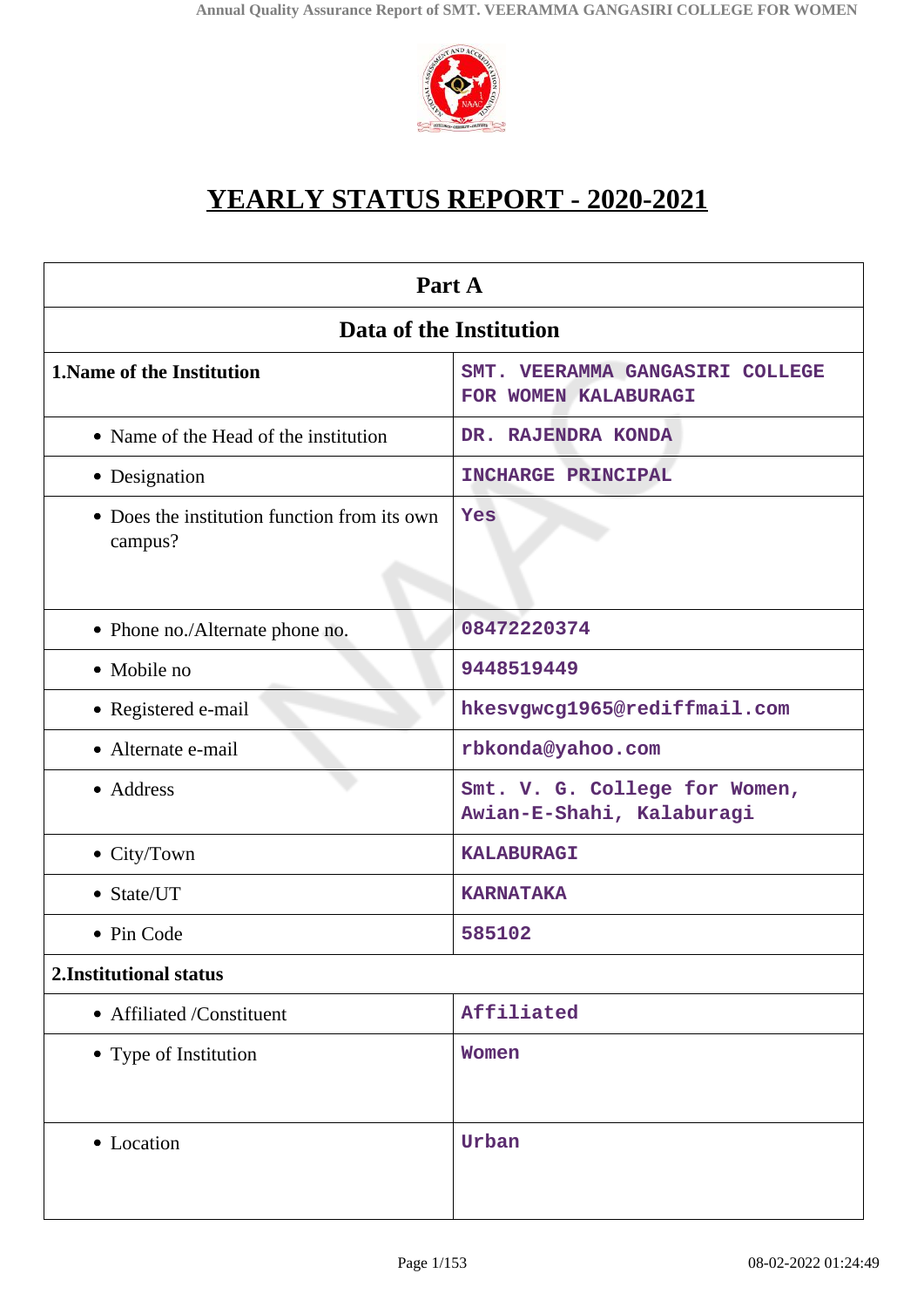| • Financial Status                                                         | UGC 2 $f$ and $12(B)$                                                                |
|----------------------------------------------------------------------------|--------------------------------------------------------------------------------------|
| • Name of the Affiliating University                                       | Karnataka State Akkamahadevi<br>Women's University, Vijayapura                       |
| • Name of the IQAC Coordinator                                             | DR. SHIVRAJ GOUNHALLI                                                                |
| $\bullet$ Phone No.                                                        | 08472220374                                                                          |
| • Alternate phone No.                                                      | 9901410292                                                                           |
| • Mobile                                                                   | 9538999842                                                                           |
| • IQAC e-mail address                                                      | iqac@vgcollege.in                                                                    |
| • Alternate Email address                                                  | sgg19777@gmail.com                                                                   |
| 3. Website address (Web link of the AQAR<br>(Previous Academic Year)       | http://www.vgcollege.in/files/Fin<br>al%20Submitted%20AOAR%202019-2020<br><u>pdf</u> |
| 4. Whether Academic Calendar prepared<br>during the year?                  | Yes                                                                                  |
| • if yes, whether it is uploaded in the<br>Institutional website Web link: | http://www.vqcollege.in/files/201<br>9-20%20Calendar%20of%20events.pdf               |
|                                                                            |                                                                                      |

# **5.Accreditation Details**

| Cycle                                  | Grade | <b>CGPA</b> | Year of<br>Accreditation | Validity from | Validity to |
|----------------------------------------|-------|-------------|--------------------------|---------------|-------------|
| Cycle 1                                | $B++$ | 2.96        | 2004                     | 03/05/2004    | 02/05/2009  |
| Cycle 2                                | A     | 3.06        | 2011                     | 27/03/2011    | 26/03/2016  |
| Cycle 3                                | A     | 3.01        | 2016                     | 05/11/2016    | 04/11/2021  |
| <b>6.Date of Establishment of IOAC</b> |       |             | 01/06/2006               |               |             |

# **7.Provide the list of funds by Central / State Government UGC/CSIR/DBT/ICMR/TEQIP/World Bank/CPE of UGC etc.,**

| Institutional/Depa<br>rtment /Faculty | Scheme                   | <b>Funding Agency</b> | Year of award<br>with duration | Amount |
|---------------------------------------|--------------------------|-----------------------|--------------------------------|--------|
| <b>INSTITUTION</b>                    | <b>UBA Seed</b><br>Money | <b>MHRD</b>           | $2020 - 21$                    | 50000  |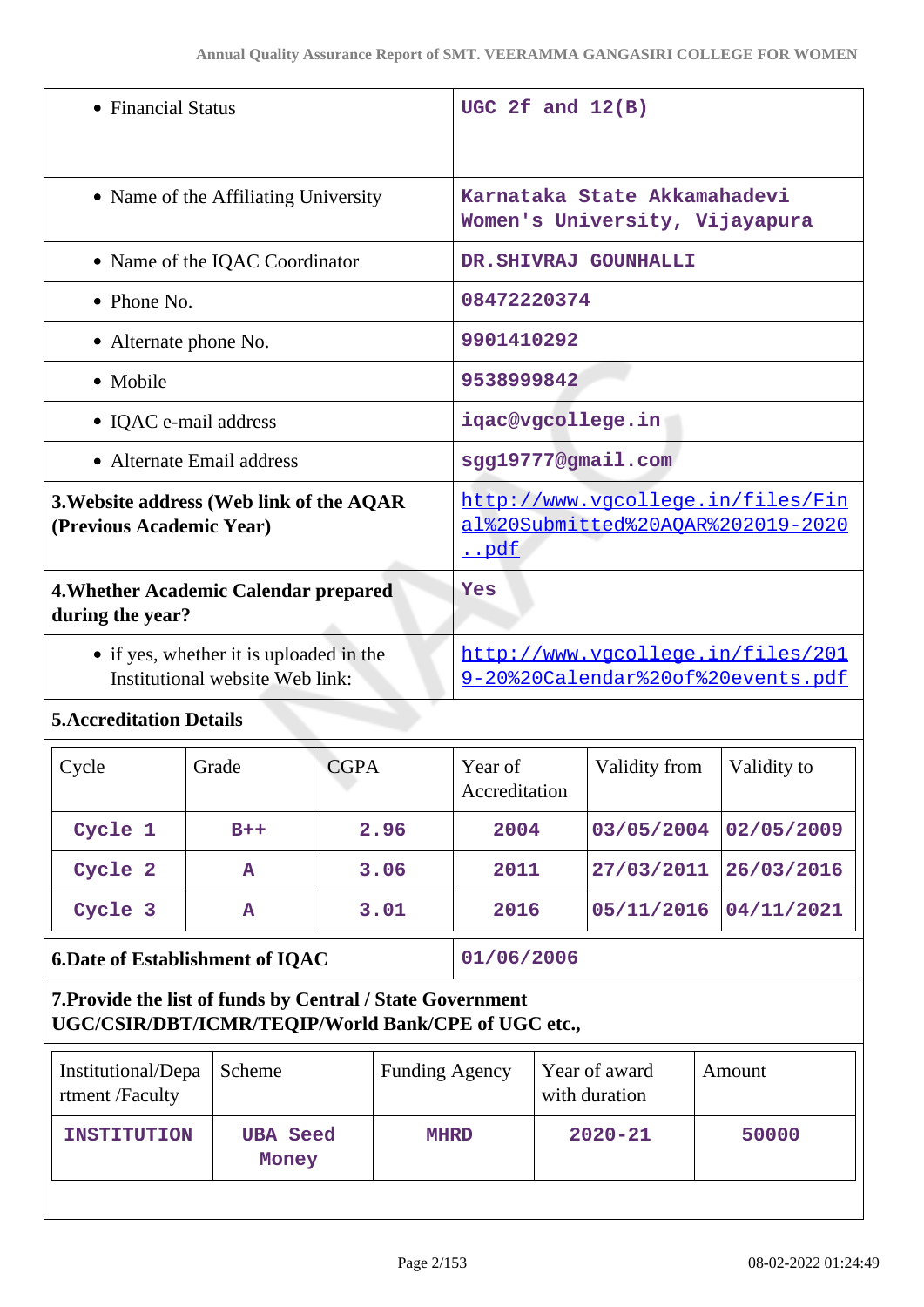| 8. Whether composition of IQAC as per latest<br><b>NAAC</b> guidelines                                                                                                   | Yes              |  |
|--------------------------------------------------------------------------------------------------------------------------------------------------------------------------|------------------|--|
| • Upload latest notification of formation of<br>IQAC                                                                                                                     | <b>View File</b> |  |
| 9. No. of IQAC meetings held during the year                                                                                                                             | 4                |  |
| • Were the minutes of IQAC meeting(s) and<br>compliance to the decisions have been<br>uploaded on the institutional website?                                             | Yes              |  |
| • If No, please upload the minutes of the<br>meeting(s) and Action Taken Report                                                                                          | No File Uploaded |  |
| 10. Whether IQAC received funding from any<br>of the funding agency to support its activities<br>during the year?                                                        | <b>No</b>        |  |
| • If yes, mention the amount                                                                                                                                             |                  |  |
| 11. Significant contributions made by IQAC during the current year (maximum five bullets)                                                                                |                  |  |
| online classes - FDP- Webinars                                                                                                                                           |                  |  |
| Registration of college with ICT Academy to improve the Skill and<br>Knowledge.                                                                                          |                  |  |
| COVID-19 Awareness Programmes                                                                                                                                            |                  |  |
| MOU with other institutions                                                                                                                                              |                  |  |
| Regular IQAC Meetings, Timely submission of AQAR and AISHE.                                                                                                              |                  |  |
| College Academic Audit and Financial Audit                                                                                                                               |                  |  |
| Self appraisal reports of the faculty.                                                                                                                                   |                  |  |
| Establishment of Research Center in Physics and Recognition of<br>Guideship.                                                                                             |                  |  |
| 12. Plan of action chalked out by the IQAC in the beginning of the Academic year towards<br>Quality Enhancement and the outcome achieved by the end of the Academic year |                  |  |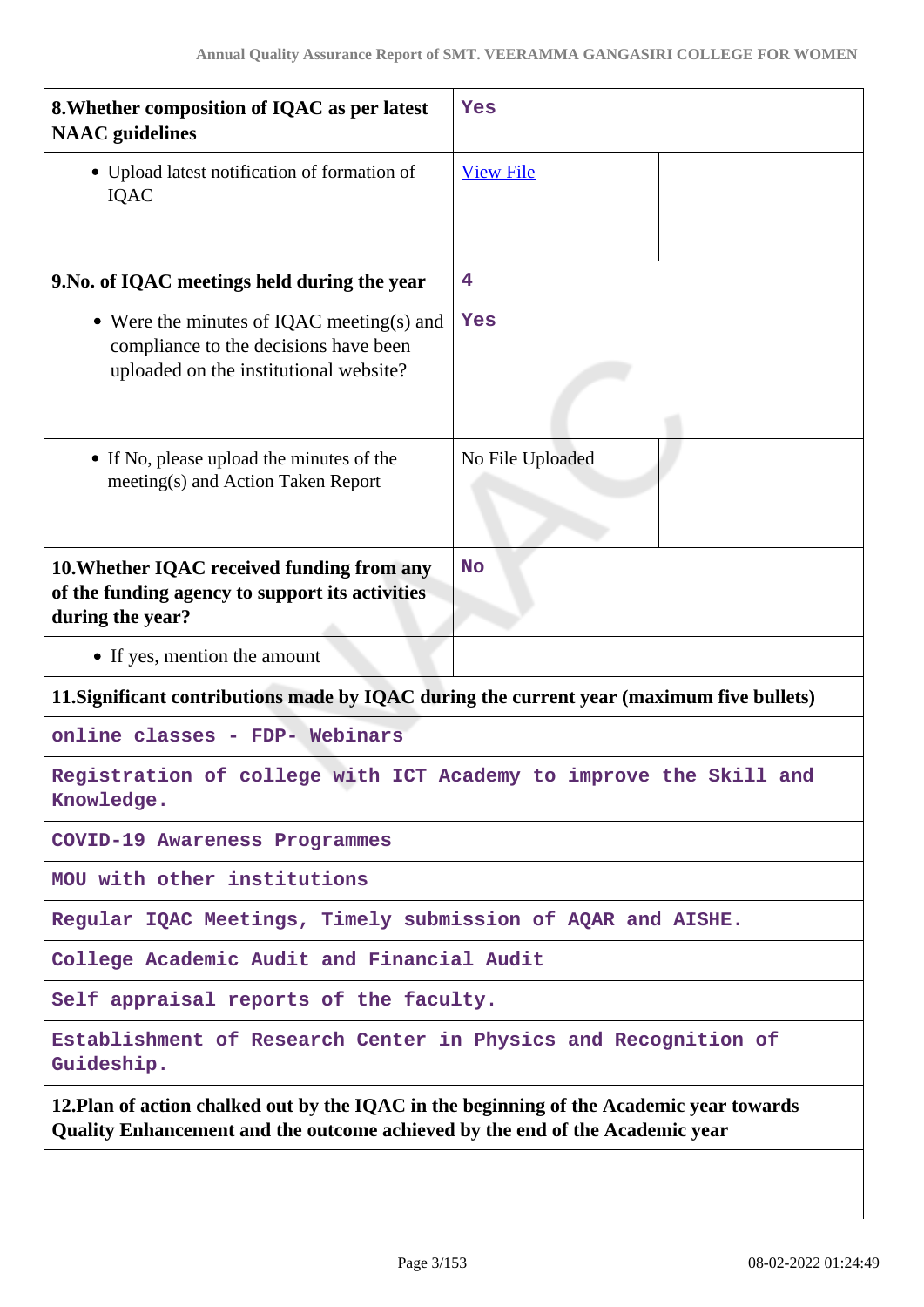| Plan of Action                                                                                  | Achievements/Outcomes |  |
|-------------------------------------------------------------------------------------------------|-----------------------|--|
| Nil                                                                                             | Nil                   |  |
| 13. Whether the AQAR was placed before<br>statutory body?                                       | Yes                   |  |
| • Name of the statutory body                                                                    |                       |  |
|                                                                                                 |                       |  |
| Name                                                                                            | Date of meeting $(s)$ |  |
| H.K.E Society College Governing<br>Body Kalaburagi                                              | 16/08/2021            |  |
| 14. Whether institutional data submitted to AISHE                                               |                       |  |
| Year                                                                                            | Date of Submission    |  |
| $2019 - 20$                                                                                     | 02/02/2020            |  |
| <b>Extended Profile</b>                                                                         |                       |  |
| 1.Programme                                                                                     |                       |  |
| 1.1                                                                                             | 05                    |  |
| Number of courses offered by the institution across all programs<br>during the year             |                       |  |
| <b>File Description</b>                                                                         | Documents             |  |
| Data Template                                                                                   | <b>View File</b>      |  |
| 2.Student                                                                                       |                       |  |
| 2.1                                                                                             | 1318                  |  |
| Number of students during the year                                                              |                       |  |
| <b>File Description</b>                                                                         | Documents             |  |
| <b>Institutional Data in Prescribed Format</b>                                                  | <b>View File</b>      |  |
| 2.2                                                                                             | 1267                  |  |
| Number of seats earmarked for reserved category as per GOI/ State<br>Govt. rule during the year |                       |  |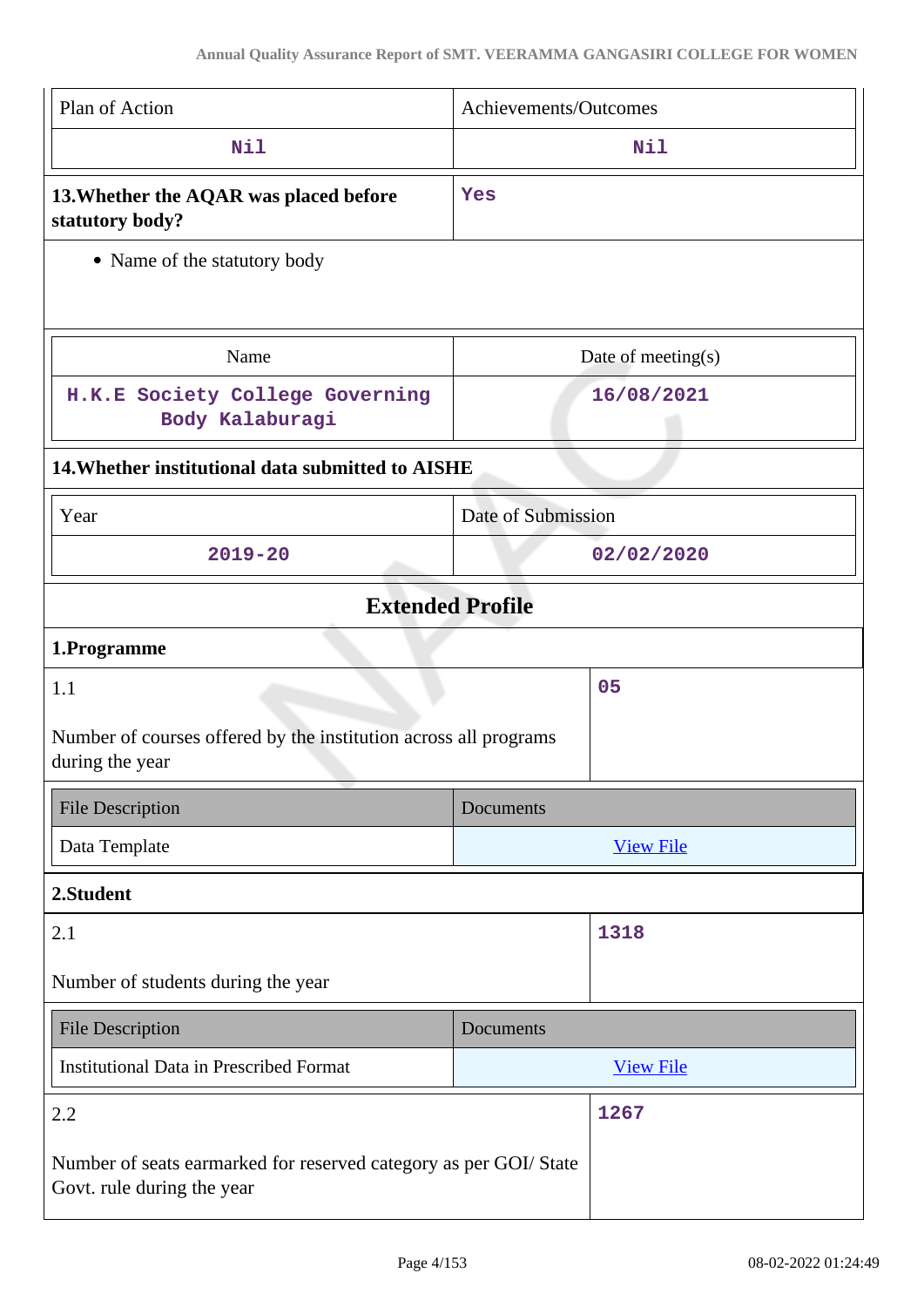| <b>File Description</b>                                           | Documents |                  |  |
|-------------------------------------------------------------------|-----------|------------------|--|
| Data Template                                                     |           | <b>View File</b> |  |
| 2.3                                                               |           | 476              |  |
| Number of outgoing/final year students during the year            |           |                  |  |
| <b>File Description</b>                                           | Documents |                  |  |
| Data Template                                                     |           | <b>View File</b> |  |
| 3.Academic                                                        |           |                  |  |
| 3.1                                                               |           | 67               |  |
| Number of full time teachers during the year                      |           |                  |  |
| <b>File Description</b>                                           | Documents |                  |  |
| Data Template                                                     |           | <b>View File</b> |  |
| 3.2                                                               |           | 55               |  |
| Number of sanctioned posts during the year                        |           |                  |  |
| <b>File Description</b>                                           | Documents |                  |  |
| Data Template                                                     |           | <b>View File</b> |  |
| 4.Institution                                                     |           |                  |  |
| 4.1                                                               |           | 26               |  |
| Total number of Classrooms and Seminar halls                      |           |                  |  |
| 4.2                                                               |           | 30839705.87      |  |
| Total expenditure excluding salary during the year (INR in lakhs) |           |                  |  |
| 4.3                                                               |           | 99               |  |
| Total number of computers on campus for academic purposes         |           |                  |  |

# **Part B**

# **CURRICULAR ASPECTS**

# **1.1 - Curricular Planning and Implementation**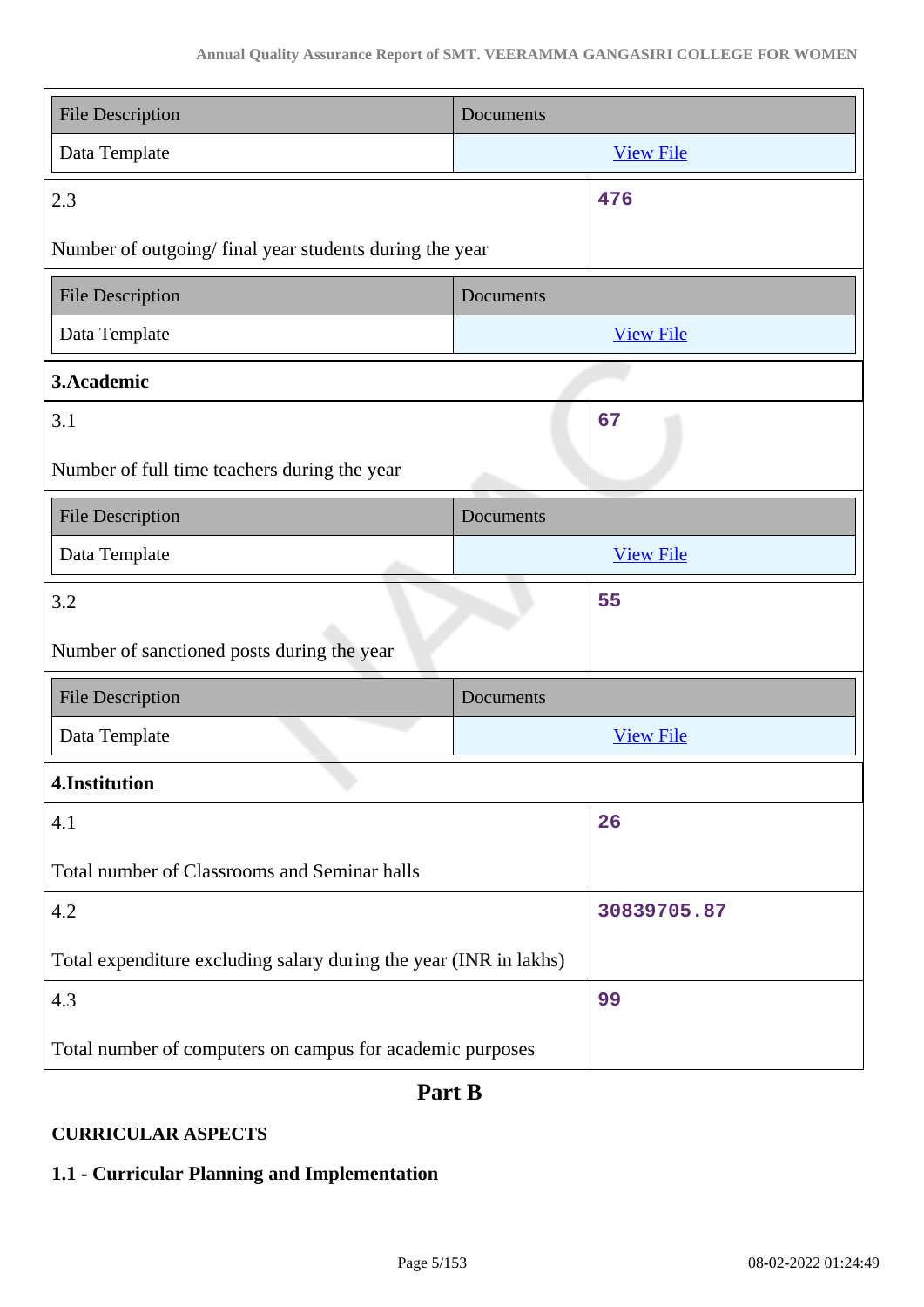1.1.1 - The Institution ensures effective curriculum delivery through a well planned and documented process

**The College believes that the intrinsic requirement to attain Academic Excellence and Professional competence is achieved with a well-planned Curriculum delivery to the student. The institution is affiliated to Karnataka State Akkamahadevi Women's University Vijayapur & follows the curriculum prescribed by the University. The syllabus is framed in the Board of Studies (BOS) meeting of the respective subjects of the University in which few of our senior faculty are the members. The syllabus is made available on the college website, library and in the respective departments which is easily accessible to the students. The faculty members ensure effective implementation delivery of curriculum through a wellplanned syllabus break up according to the academic calendar. The ICT resources available in the campus are utilized for making the learning process easy, interesting and systematic. Along with the traditional chalk and talk method teachers often make use of PPT, Video and other open resources to deliver curricula. The students make use of ICT resources, and exhibit models to demonstrate their learning activity in the classroom during seminar. To review periodic performance of student's, a well-designed evaluation system involving assignments, tutorials, internal assessment test (continuous evaluation) have been in place. In certain specific subjects, session end evaluation in the form of quizzes, multiple choice questions etc. have also been designed. The Curriculum delivery is planned and delivered to attain the Program Outcomes (POs) identified by each of the programs/departments aligned with POs as specified. Further the content to be delivered is designed to address attainment of Program Specific Outcomes (PSOs) detailed by the departments. The POs and PSOs for each of the departments have been uploaded on our website. Apart from the classroom teaching the faculty ensures that the students are exposed to field visits, study tour, the faculty work on Plan-Deliver- Check /Evaluation-Act (PDCA) for continuously improving the process curriculum delivery.** 

**The sanction of the Research Center for the M.Sc.(Physics) Programme by the University adds to the delivery of more Research-based Curriculum to the Teachers, Research Scholars and P.G. Students.**

**The above process for record purposes is documented and preserved for further reference. Periodic feedback from the students, parents and mentors is sought and corrective actions are initiated. Due to Covid -19 Pandemic the students and Faculty have participated and organized online webinar/ FDP/ workshops/seminars Lecturer series by inviting Resources Persons so as to develop interest in the subject**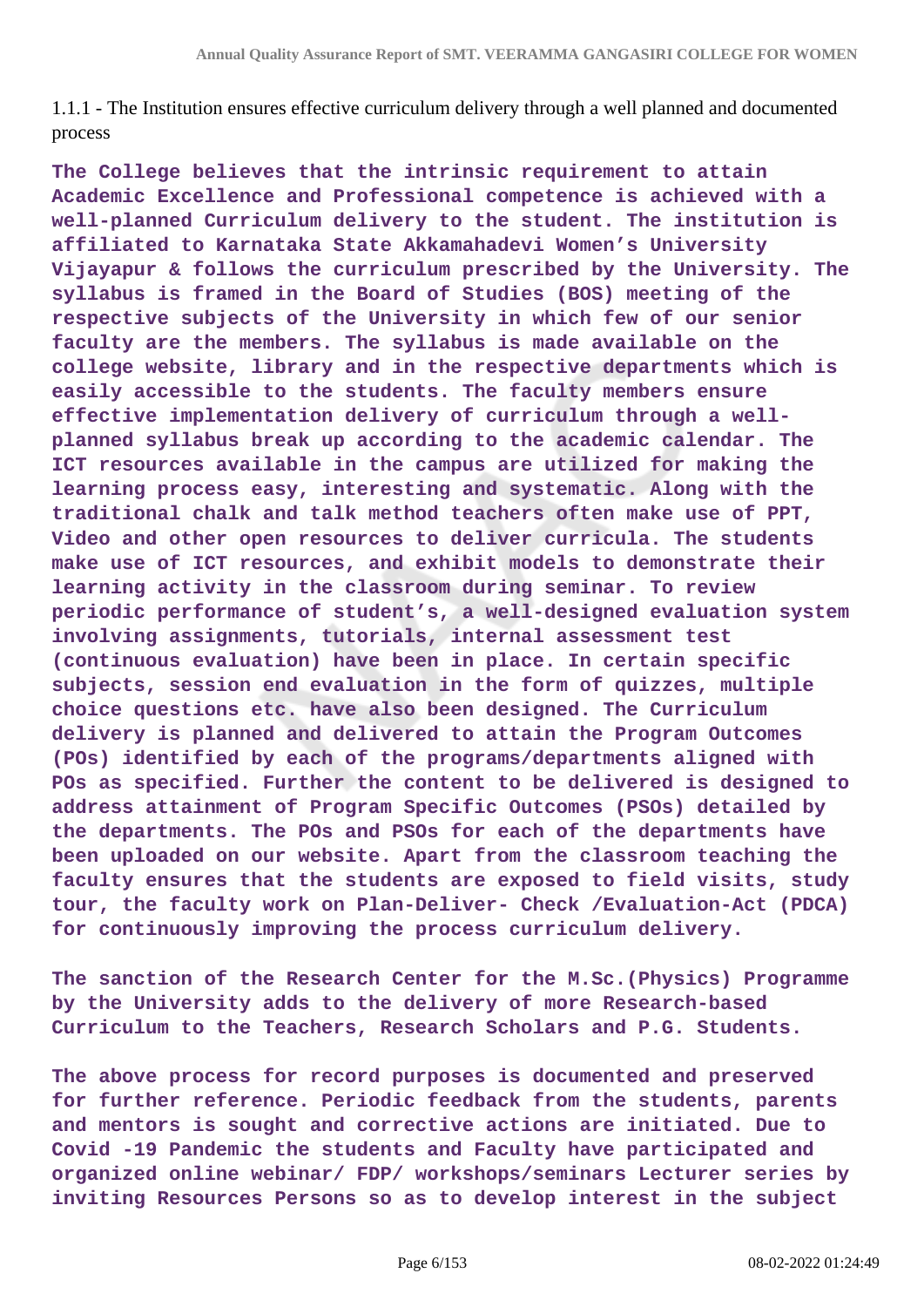**& to inculcate new ideas in the young minds of the students. Extracurricular activities like NSS, NCC, Sports, etc. are extended to the students as per the directions of the University. Based on the University pattern, practical examinations are conducted & the marks are awarded as per the split up given by the University.** 

| <b>File Description</b>                | Documents                                                |
|----------------------------------------|----------------------------------------------------------|
| Upload relevant supporting<br>document | View File                                                |
| Link for Additional information        | http://vgcollege.in/admin/editor?page=criter<br>$ions-1$ |

1.1.2 - The institution adheres to the academic calendar including for the conduct of Continuous Internal Evaluation (CIE)

**Academic calendar is prepared well in advance and circulated to all the departments, displaced on the college notice board and on website. Being an affiliated college the calendar of events is prepared in accordance with the University calendar of events. The college adhere to the calendar of events for the activities of the college such as value added courses, seminars/ workshops on IPR, Gender sensitization, promotion of universal values and ethics etc…apart from all these National festivals and National days are celebrated.** 

**The two internal assessments and University semester examinations are conducted as per the dates prescribed. Our college has structured continuous internal evaluation system. All the faculty takes interest in evaluating the learning outcomes. Two internal assessments (theory) are conducted in each semesters as per the university norms.The IA time table is provided by the college in the proposed calendar of events prepared at the beginning of each academic year.**

**The college centralized internal examination committee prepare the detail internal assessment time table as per the University circular and is displayed on the notice board and informed verbally before fortnight to the students. The practical internal assessment is conducted before end of each semester in the respective departments. The marks list is submitted to the college internal examination committee. The committee submits the IA marks to the University through online. The University semester examinations are conducted as per the University norms, the time table received from the University is brought to the notice of the students through notice**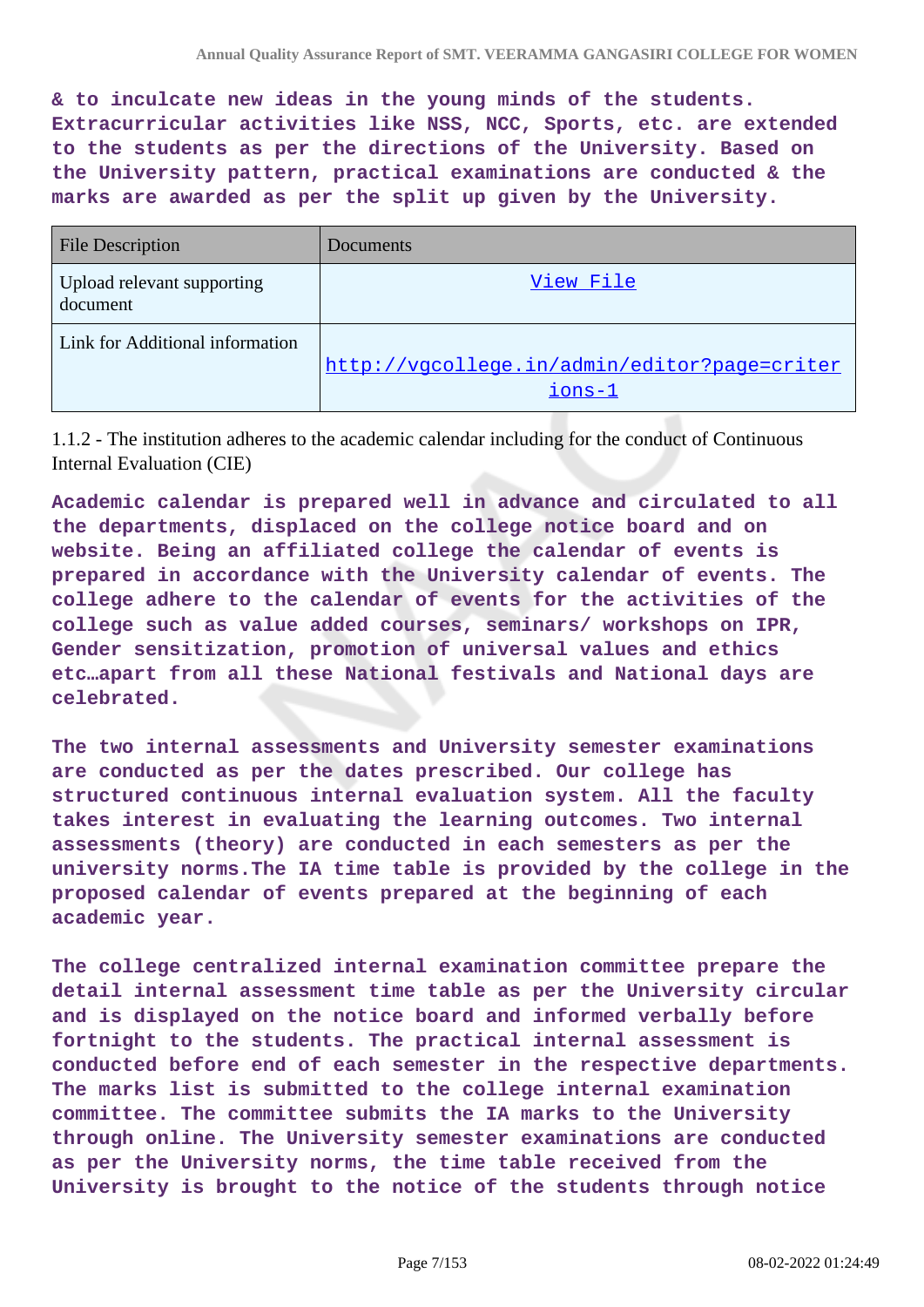#### **board, verbally and website.**

| <b>File Description</b>                | Documents                                              |
|----------------------------------------|--------------------------------------------------------|
| Upload relevant supporting<br>document | View File                                              |
| Link for Additional information        | http://vgcollege.in/admin/editor?page=criter<br>ions-1 |

**1.1.3 - Teachers of the Institution participate in B. Any 3 of the above following activities related to curriculum development and assessment of the affiliating University and/are represented on the following academic bodies during the year. Academic council/BoS of Affiliating University Setting of question papers for UG/PG programs Design and Development of Curriculum for Add on/ certificate/ Diploma Courses Assessment /evaluation process of the affiliating University**

| <b>File Description</b>                                                                                         | Documents |
|-----------------------------------------------------------------------------------------------------------------|-----------|
| Details of participation of<br>teachers in various<br>bodies/activities provided as a<br>response to the metric | View File |
| Any additional information                                                                                      | View File |

#### **1.2 - Academic Flexibility**

# **1.2.1 - Number of Programmes in which Choice Based Credit System (CBCS)/ elective course system has been implemented**

#### **1.2.1.1 - Number of Programmes in which CBCS/ Elective course system implemented**

# **01**

| <b>File Description</b>                                    | Documents |
|------------------------------------------------------------|-----------|
| Any additional information                                 | View File |
| Minutes of relevant Academic<br>Council/BOS meetings       | View File |
| Institutional data in prescribed<br>format (Data Template) | View File |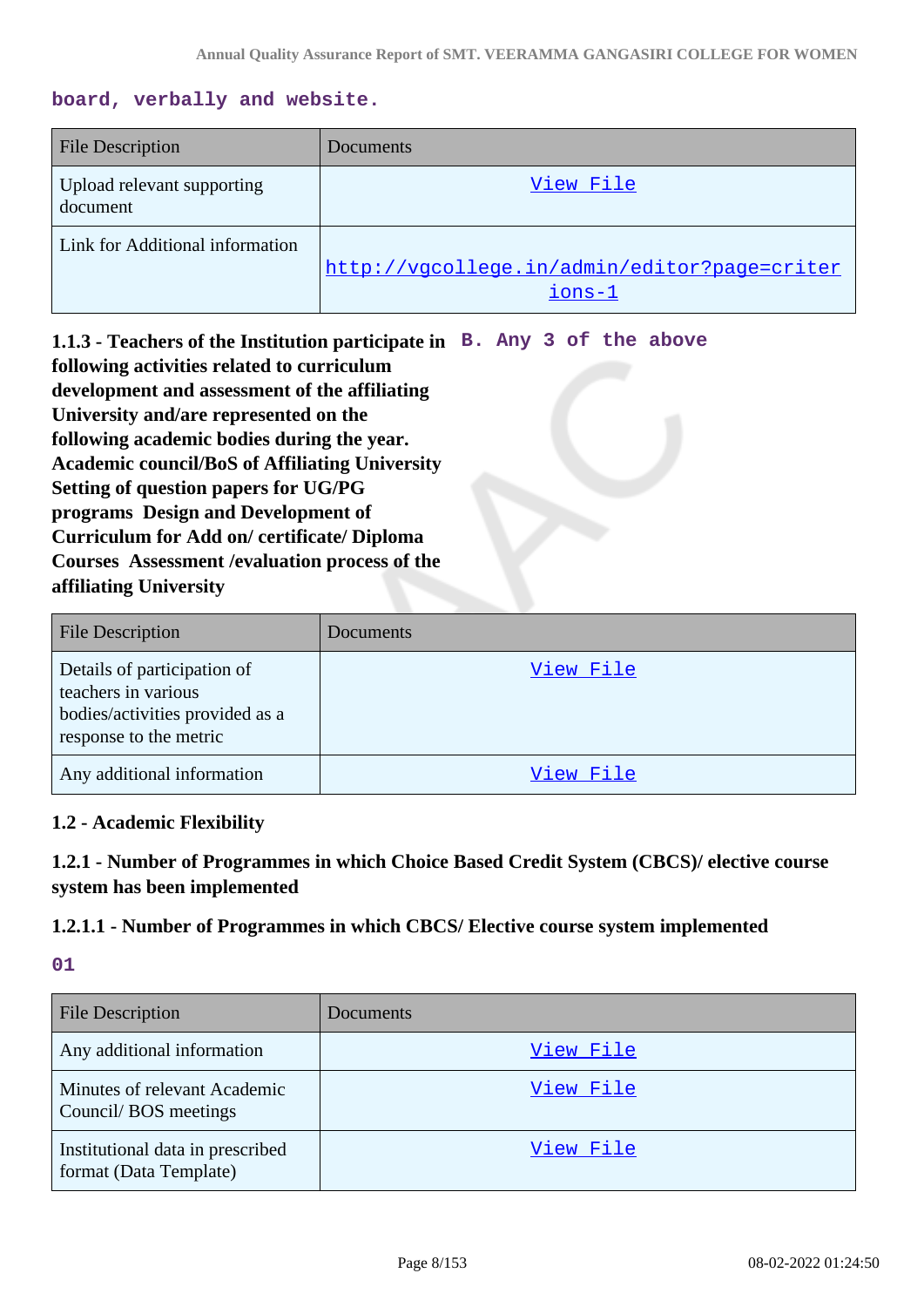# **1.2.2 - Number of Add on /Certificate programs offered during the year**

# **1.2.2.1 - How many Add on /Certificate programs are added during the year. Data requirement for year: (As per Data Template)**

#### **05**

| <b>File Description</b>                                                       | Documents |
|-------------------------------------------------------------------------------|-----------|
| Any additional information                                                    | View File |
| Brochure or any other document<br>relating to Add on /Certificate<br>programs | View File |
| List of Add on /Certificate<br>programs (Data Template)                       | View File |

# **1.2.3 - Number of students enrolled in Certificate/ Add-on programs as against the total number of students during the year**

#### **299**

| <b>File Description</b>                                                                   | Documents |
|-------------------------------------------------------------------------------------------|-----------|
| Any additional information                                                                | View File |
| Details of the students enrolled in<br>Subjects related to<br>certificate/Add-on programs | View File |

# **1.3 - Curriculum Enrichment**

1.3.1 - Institution integrates crosscutting issues relevant to Professional Ethics, Gender, Human Values, Environment and Sustainability into the Curriculum

**The college integrates human values, gender sensitivity and discrimination, environmental awareness and professional ethics through curricular co-curricular and extracurricular activities. The integration leads to creation of consciousness in the pupils about gender equality, social justice, human rights, environmental protection and professional ethics.**

**Curricular Activities** 

#### **GENDER AWARENESS:**

- **B.A. I Sem. Basic Kannada; Gender discrimination, Transgender, Women and girl child feticide**
- **B.A. Final year: Child marriage and its consequences**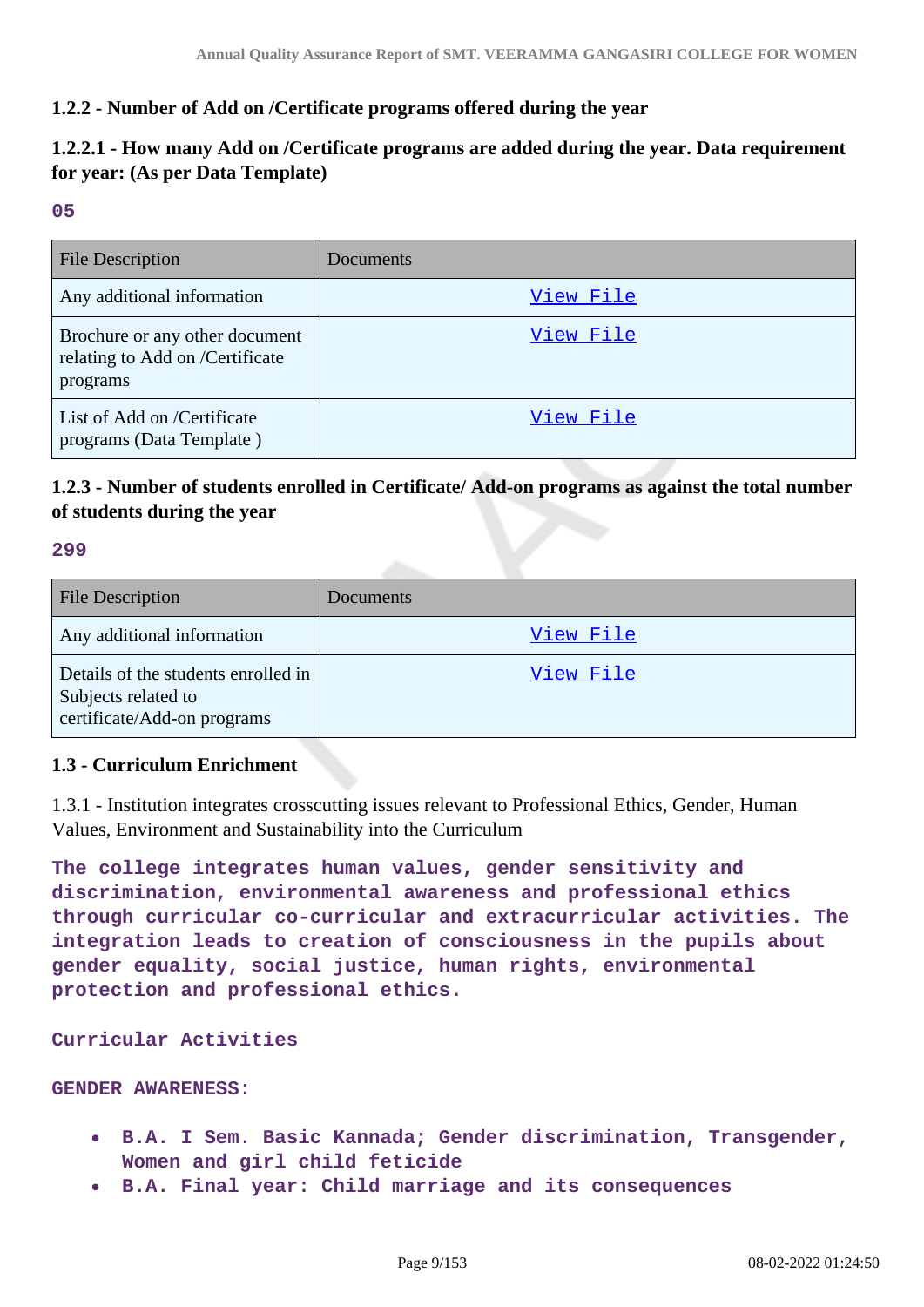- **B.Com and B.A I Sem. English: Save girl child and the equal responsibility of man and women in the survival of human race**
- **B.A IV Sem. Political Science; Gender inequality and contributions of women in Indian Agriculture.**
- **B.Com. II Sem. Women entrepreneurship, opportunities and challenges faced by women entrepreneurship. Government schemes to promote women entrepreneurship.**
- **B.A. I Sem. History: Position of women during Ashoka and Krishna Devaraya regimes.**
- **B.A V Sem. Urdu: Dowry system: Prohibitory Indian laws Act 1961 Section 304 B and 498 A Indian panel codes**
- **B.Sc. I sem. Hindi: Marriage and her desires, struggle of women for her survival or existence**
- **B.A IV Sem.: Gender inequality, Feminist movement related to women rights domestic violence, equal pay for equal work, Sexual harassment, Sexual violence**

**Environmental Sustainability:** 

- **Botany IV Sem.: Concepts and components of ecosystem, Ozone depletion Global warming, Acid rain, Biodiversity, Renewable and non- renewable energy resources, Conservation of genetic resources are covered**
- **Chemistry IV Sem. Water pollution and its impact, Plastic degradation and recycle**
- **Biotechnology VI Sem. Topics like Conventional and non conventional fuels and their impact on environment, treatment of municipal and industrial waste, bioremediation biodiesel, bio-alcohols, bio-hydrogen are covered**
- **Microbiology Food microbiology, microorganism as food, microbes in human health and disease VI Sem (6.2) Zoology : A general account of biomass forest, desert, wild life over hunting , habitat loss , importance of wild life conservation, Tiger project , central zoo authority of India**
- **History BA VI Sem ; Topics like impact of tourism on environment, jungle lodges, resorts, hill stations protection and maintenance of birds sanctuaries are added.**
- **B.Sc. Physics includes the Renewable and Non Renewable energy sources.**

**Human Values:** 

- **Kannada, Hindi, Urdu, English, Human values in professional levels**
- **B.A I Sem. Political Science: Human rights, morals and**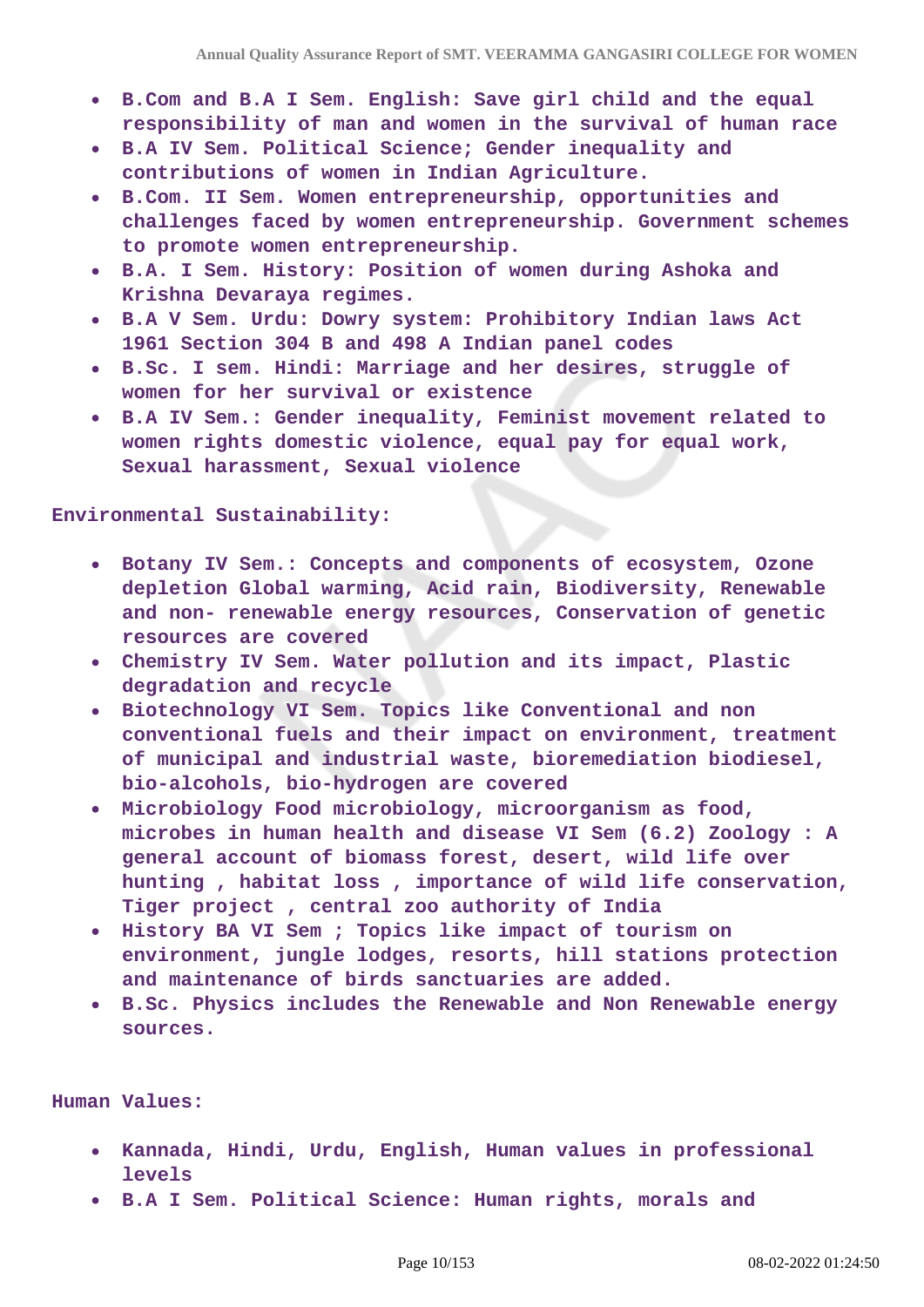**principles. Human right commission**

**B.A. VI Sem. Universal declaration of Human rights.**

**Co-Curricular Activities**

**The College organizes various Co-Curricular Activities which integrates human values, gender sensitivity and discrimination, environmental awareness and professional ethics such as**

- **1. Visit to Flood Stricken People of Hagargundi.**
- **2. Jayanti of National Leaders / Social Reformers and National Day celebrations**
- **3. National Human Rights celebrations**
- **4. Swachha Kalaburgai Awareness**
- **5. Workshop on**
	- **1. Janapada geete/ ( Folk songs)**
	- **2. Women Entrepreneurship Development.**
	- **3. Calligraphy**
	- **4. Etiquette**
	- **5. Role of IPR in Innovation Management.**
- **6. Webinar on**
	- **1. Women Issues,**
	- **2. Essential of Environment education**
	- **3. Herbal Garden**
	- **4. Future Skills**
	- **5. Developing Scientific temper and Building Innovative Mindset for academics**
	- **6. Essay Competitions on The eve of national Bird Day.**
	- **7. Public speaking an art**
- **7. Seminar on**
	- **1. e-Banking**
- **8. Lecture on Professional Ethics**

| <b>File Description</b>                                                                                                                                                    | Documents |
|----------------------------------------------------------------------------------------------------------------------------------------------------------------------------|-----------|
| Any additional information                                                                                                                                                 | View File |
| Upload the list and description of<br>courses which address the<br>Professional Ethics, Gender,<br>Human Values, Environment and<br>Sustainability into the<br>Curriculum. | View File |

**1.3.2 - Number of courses that include experiential learning through project work/field work/internship during the year**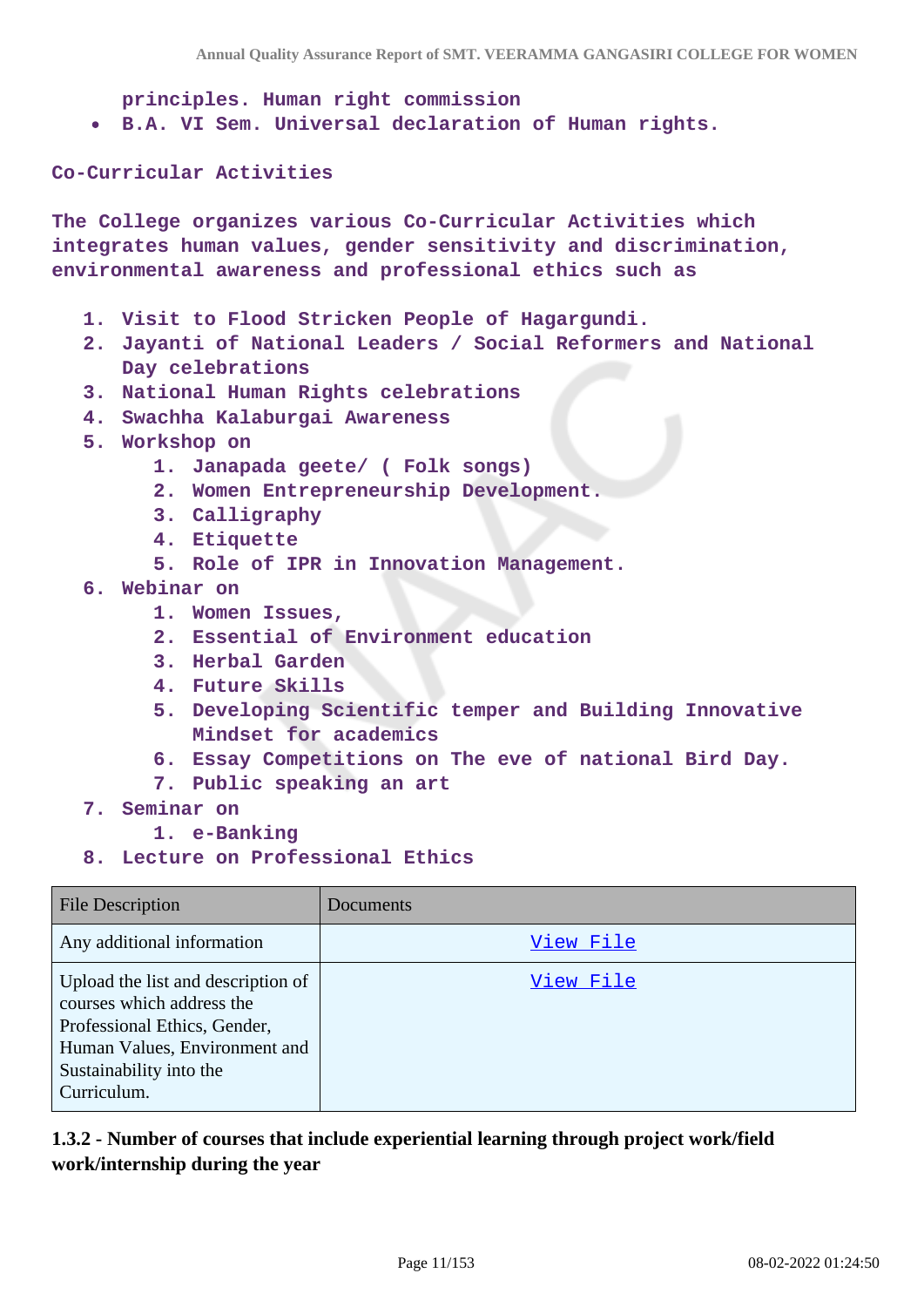#### **05**

| <b>File Description</b>                                                                            | Documents        |
|----------------------------------------------------------------------------------------------------|------------------|
| Any additional information                                                                         | View File        |
| Programme / Curriculum/<br>Syllabus of the courses                                                 | View File        |
| Minutes of the Boards of Studies/<br>Academic Council meetings with<br>approvals for these courses | No File Uploaded |
| MoU's with relevant<br>organizations for these courses, if<br>any                                  | No File Uploaded |
| <b>Institutional Data in Prescribed</b><br>Format                                                  | View File        |

# **1.3.3 - Number of students undertaking project work/field work/ internships**

#### **100**

| <b>File Description</b>                                                                                             | <b>Documents</b> |
|---------------------------------------------------------------------------------------------------------------------|------------------|
| Any additional information                                                                                          | View File        |
| List of programmes and number<br>of students undertaking project<br>work/field work//internships<br>(Data Template) | View File        |

# **1.4 - Feedback System**

#### **1.4.1 - Institution obtains feedback on the syllabus and its transaction at the institution from the following stakeholders Students Teachers Employers Alumni B. Any 3 of the above**

| <b>File Description</b>                                                                                                                                        | Documents        |
|----------------------------------------------------------------------------------------------------------------------------------------------------------------|------------------|
| URL for stakeholder feedback<br>report                                                                                                                         | <b>Nil</b>       |
| Action taken report of the<br>Institution on feedback report as<br>stated in the minutes of the<br>Governing Council, Syndicate,<br><b>Board of Management</b> | View File        |
| Any additional information                                                                                                                                     | No File Uploaded |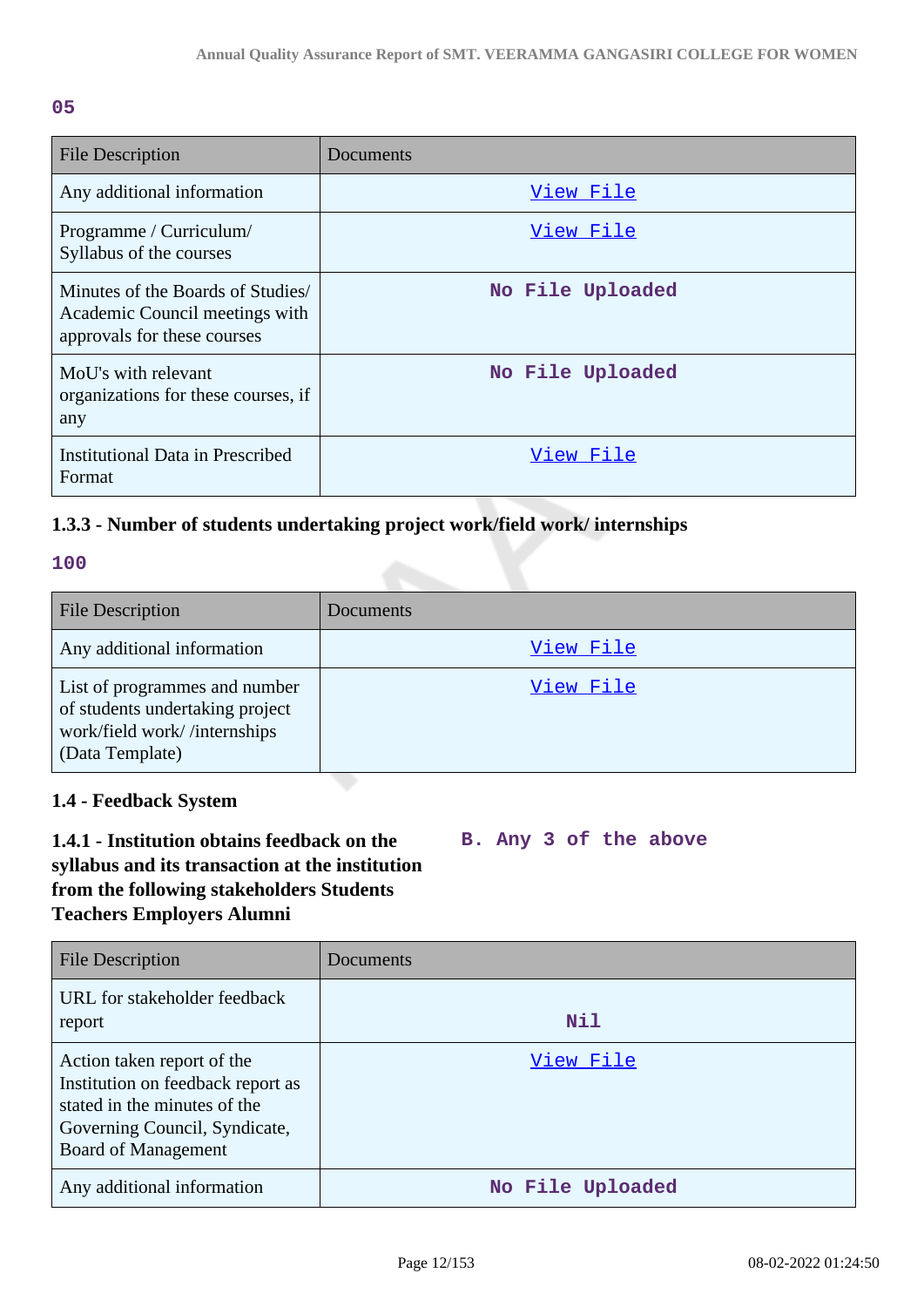# **1.4.2 - Feedback process of the Institution may A. Feedback collected, analyzed be classified as follows**

**and action taken and feedback available on website**

| <b>File Description</b>              | <b>Documents</b>                             |
|--------------------------------------|----------------------------------------------|
| Upload any additional<br>information | View File                                    |
| URL for feedback report              | http://vgcollege.in/files/report%202020-21.p |

# **TEACHING-LEARNING AND EVALUATION**

# **2.1 - Student Enrollment and Profile**

# **2.1.1 - Enrolment Number Number of students admitted during the year**

# **2.1.1.1 - Number of students admitted during the year**

#### **441**

| <b>File Description</b>                    | <b>Documents</b> |
|--------------------------------------------|------------------|
| Any additional information                 | View File        |
| Institutional data in prescribed<br>format | <u>View File</u> |

**2.1.2 - Number of seats filled against seats reserved for various categories (SC, ST, OBC, Divyangjan, etc. as per applicable reservation policy during the year (exclusive of supernumerary seats)**

# **2.1.2.1 - Number of actual students admitted from the reserved categories during the year**

# **1267**

| <b>File Description</b>                                          | <b>Documents</b> |
|------------------------------------------------------------------|------------------|
| Any additional information                                       | View File        |
| Number of seats filled against<br>seats reserved (Data Template) | View File        |

# **2.2 - Catering to Student Diversity**

2.2.1 - The institution assesses the learning levels of the students and organizes special Programmes for advanced learners and slow learners

**The Principal and Senior Faculty Members of the College in consent of the IQAC decides the criteria of the Slow Learners and the**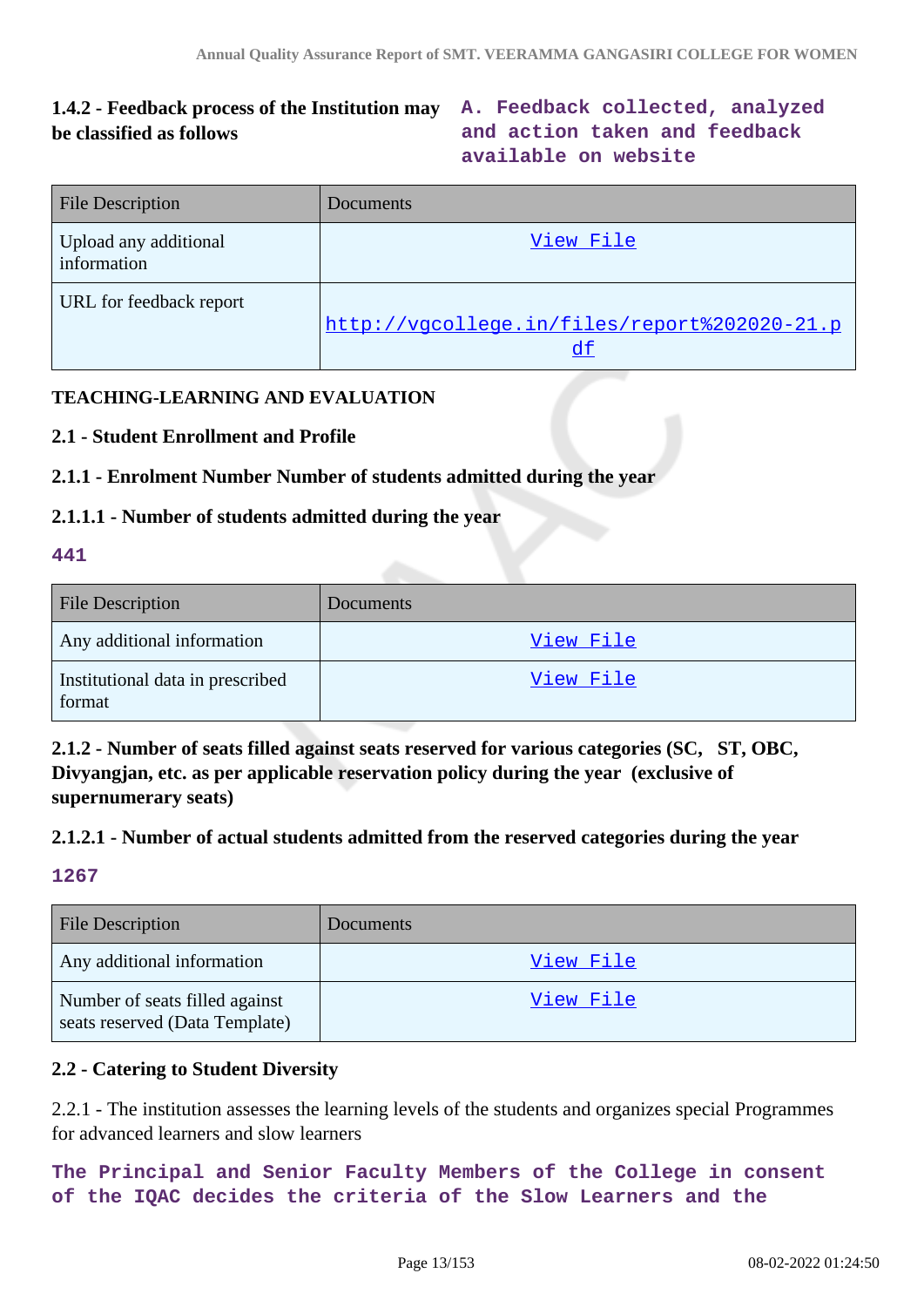**Advanced Learners on the basis of the performance of the students in previous examinations. The Percentage slab is set at two levels,**

**Slow Learners -Slab I - The Students securing less than 60%**

**Advanced Learners - Slab II - The Students securing above 60%**

**The Principal at the beginning of the Academic Year gives instructions to all the HODs regarding the bifurcation slab on the basis of the Admission Percentage slab. The division of the Students is realized at the beginning of the Academic Year and Mentors keeps the track of the students for the three years and make an analysis of the Students for the efficient growth. The Activities are accordingly held to equip the Students with the full-fledged knowledge of the available Courses.**

**Activities for the Slow Learners:**

**The challenge to boost the confidence in these students is taken by the Institution. Right from the Admission-level these students are catered with the motivation of enhancing interest in the learning modes. The remedial classes for the slow learners are conducted in the morning hours. The Unit Tests are conducted repeatedly and the Result Analysis is observed which helps to keep in track of the Students progression. The Study Materials/Notes are provided and also the Text-Based Film Shows are held to create more appropriate atmosphere which enhances the grasping skill in the Student and boosts up the confidence level in the students.**

**Activities for the Advanced Learners:**

**The Students here are further trained to equip with the additional qualities so that they are made to cater with the excelled skills. These students are involved as Members of the various Cells which helps them to coordinate or participate in various Activities organized by the Cells. The Students are motivated and also Financial support is provided to participate in the various Cocurricular activities such as Quiz, Debate, Essay Competitions, IT Events, On-Site Projects, Field Visits, Conferences, Seminars, Workshops, Poster Presentations etc.**

**Activities common for Slow/Advanced Learners:**

**The Students' participation in NSS Activities culminate with the responsibilities of the service to society and mankind. The NCC participation makes them the Builders of the Strong Nation. Thus the**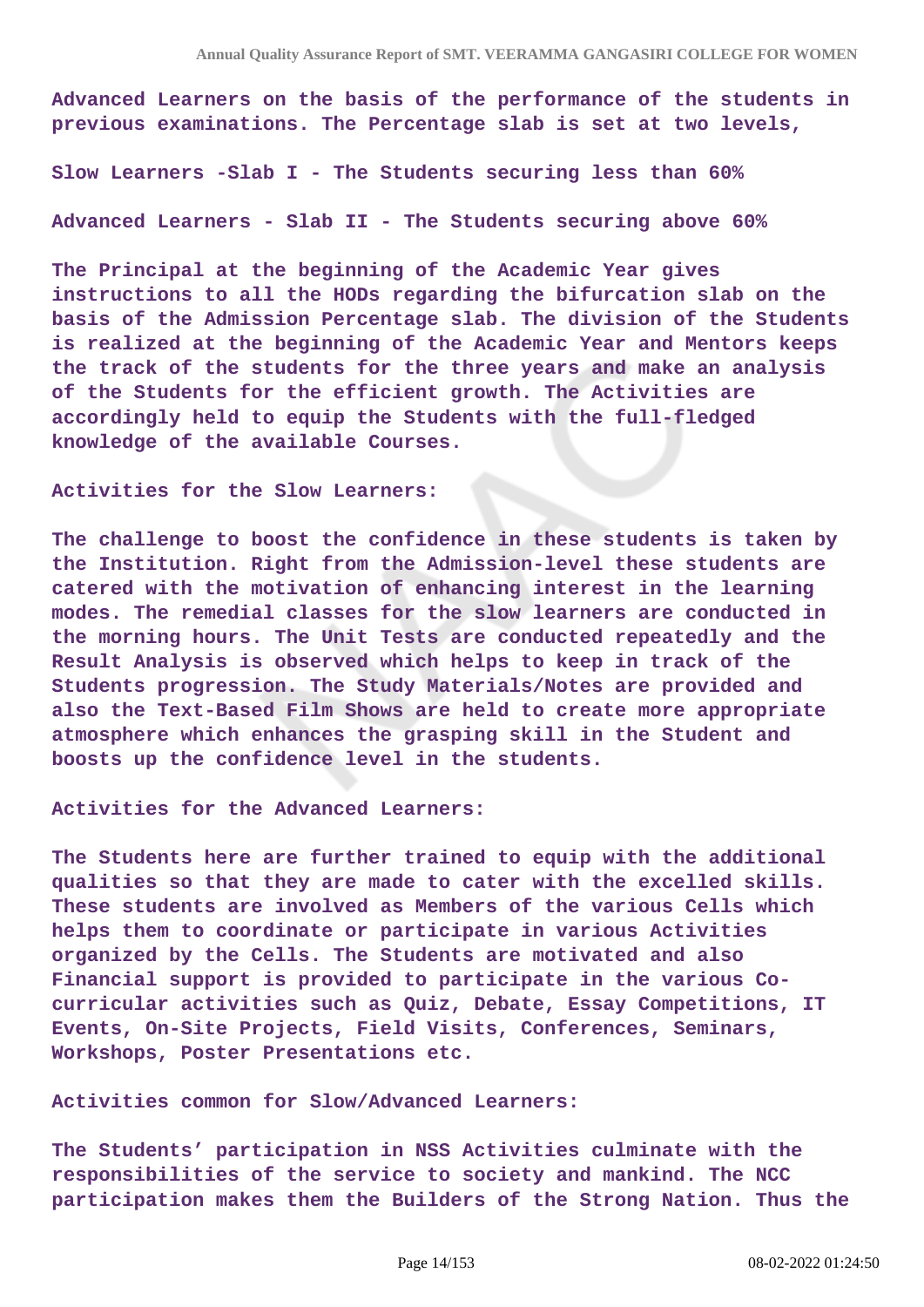# **activities for Slow and Advanced Learners enable in achieving the overall outcome of a full-fledged Academic excellence.**

| <b>File Description</b>                  | Documents |
|------------------------------------------|-----------|
| Paste link for additional<br>information | Nil       |
| Upload any additional<br>information     | View File |

#### **2.2.2 - Student- Full time teacher ratio (Data for the latest completed academic year)**

| Number of Students         |           | <b>Number of Teachers</b> |
|----------------------------|-----------|---------------------------|
| 1318                       |           | 67                        |
| <b>File Description</b>    | Documents |                           |
| Any additional information |           | View File                 |

#### **2.3 - Teaching- Learning Process**

2.3.1 - Student centric methods, such as experiential learning, participative learning and problem solving methodologies are used for enhancing learning experiences

**The Institution believes in the potentiality and advantageousness of the Students Centric methods such as Participative, Experiential and Problem Solving methodologies which frame the personal, psychological and academical personalities of the Students.**

#### **Participative Methods:**

**The Orientation and Bridge Courses are held in the beginning of the Academic Year to make the students familiar with the new college environment and new sphere of learning inputs. The College conduct these Programmes to evade the insecurity of the Students in the initial stages. Guest Lectures, Seminars, Workshops, Webinars are held to expose the students to the new arena of learning methods.**

- **To understand various Digital tools and Techniques a Two Days**  $\bullet$ **Online workshop was organised by Department of Education.**
- **Department of Computer Science organised One Day webinar on Internet and its applications to explain the Basic Concepts used in Internet with best suitable examples like creation of e-mail, new trends in Internet etc.,**
- **Department of Kannada & Literature and Department of**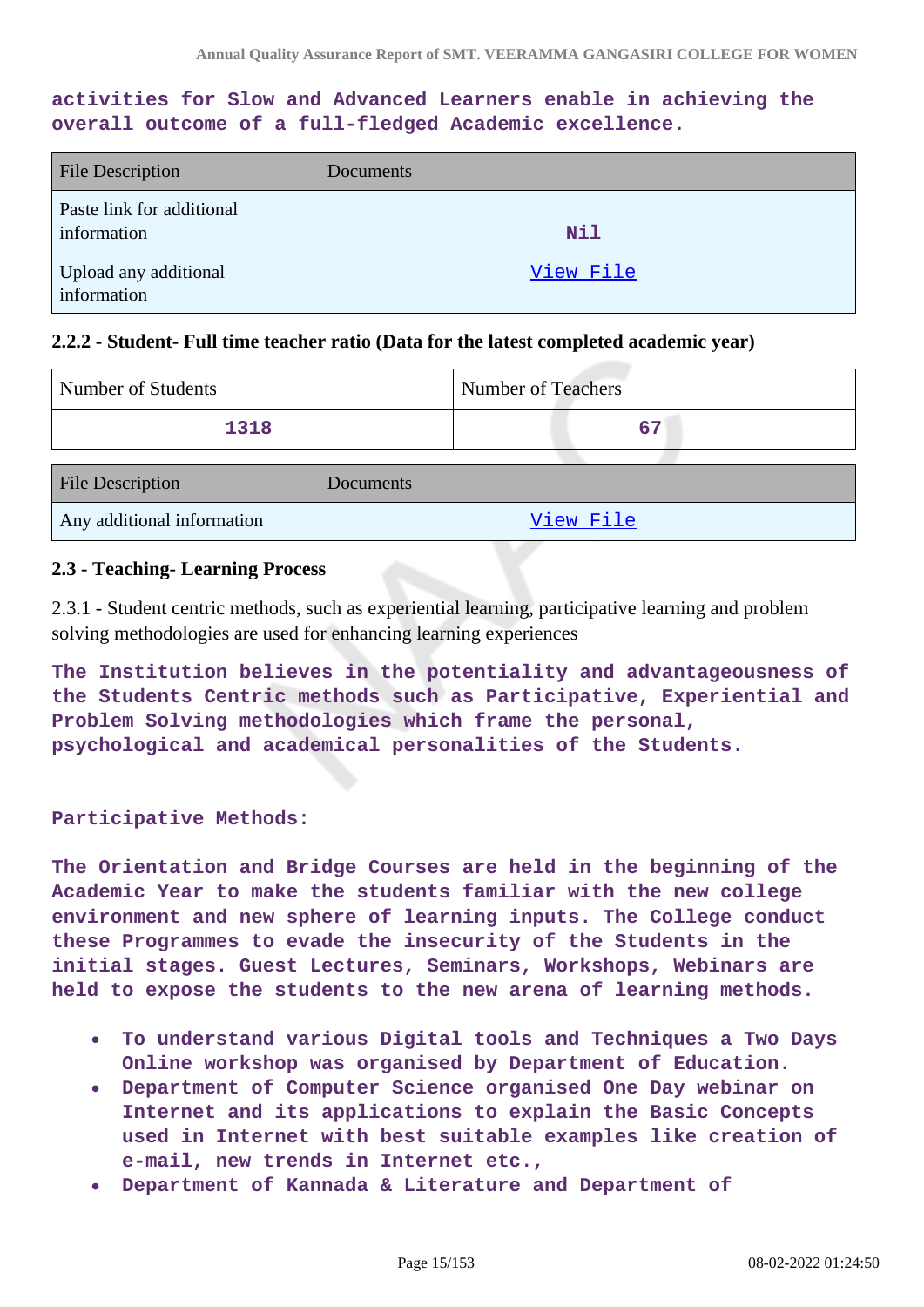**Hindustani Music organized Three Day workshop on Folk Songs.**

- **Webinar on "Essentials of Environment Education" was organised by Department of Zoology.**
- **One-day workshop on Calligraphy was organised by Department of English.**
- **Seminar on E-banking was organised by Department of Commerce & Management.**
- **"Four Day workshop on Camera & Acting" was organized by**  $\bullet$ **Department of Commerce & Management.**
- **One-Day Workshop on GST & Inter-collegiate Poster presentation Competition was organized by Department of Commerce & Management.**
- **Department of CND organized Canteen Day**
- **Department of Kannada organized Five Day Lecture Series.**
- **Department of English organized One Day State level webinar on "Indian Literature in English Translation and Literary Criticism".**
- **Department of Botany organized webinar on "Herbal Garden"**

#### **Experiential Learning:**

**The Institution gives the privilege to the students to experience the teaching learning process by offering them versatile programs such as**

- **Projects by the Department of Electronics, Zoology and BBM.**
- **Case Study in Hospital was organized by the Department of CND.**
- **Students of Department of Microbiology and Biotechnology**  $\bullet$ **visited Agriculture Research Station & Gulbarga University, Kalaburagi for Hands on Training**
- **Department of Zoology & Microbiology organized Field Visit.**

**Besides, the Students are encouraged and trained to Present Papers / Posters in Seminars/Conferences to boost their self-esteem.**

**Problem-Solving Methodologies:**

**The U.G. Departments of Mathematics, BBM, B.Com, Physics and Electronics conduct activities to teach particular strategies and techniques by assigning Brain Storming task. This activity enable the Students to identify their challenges, clear their concerns, and outline the solutions for developing competitive Skills in the Students.**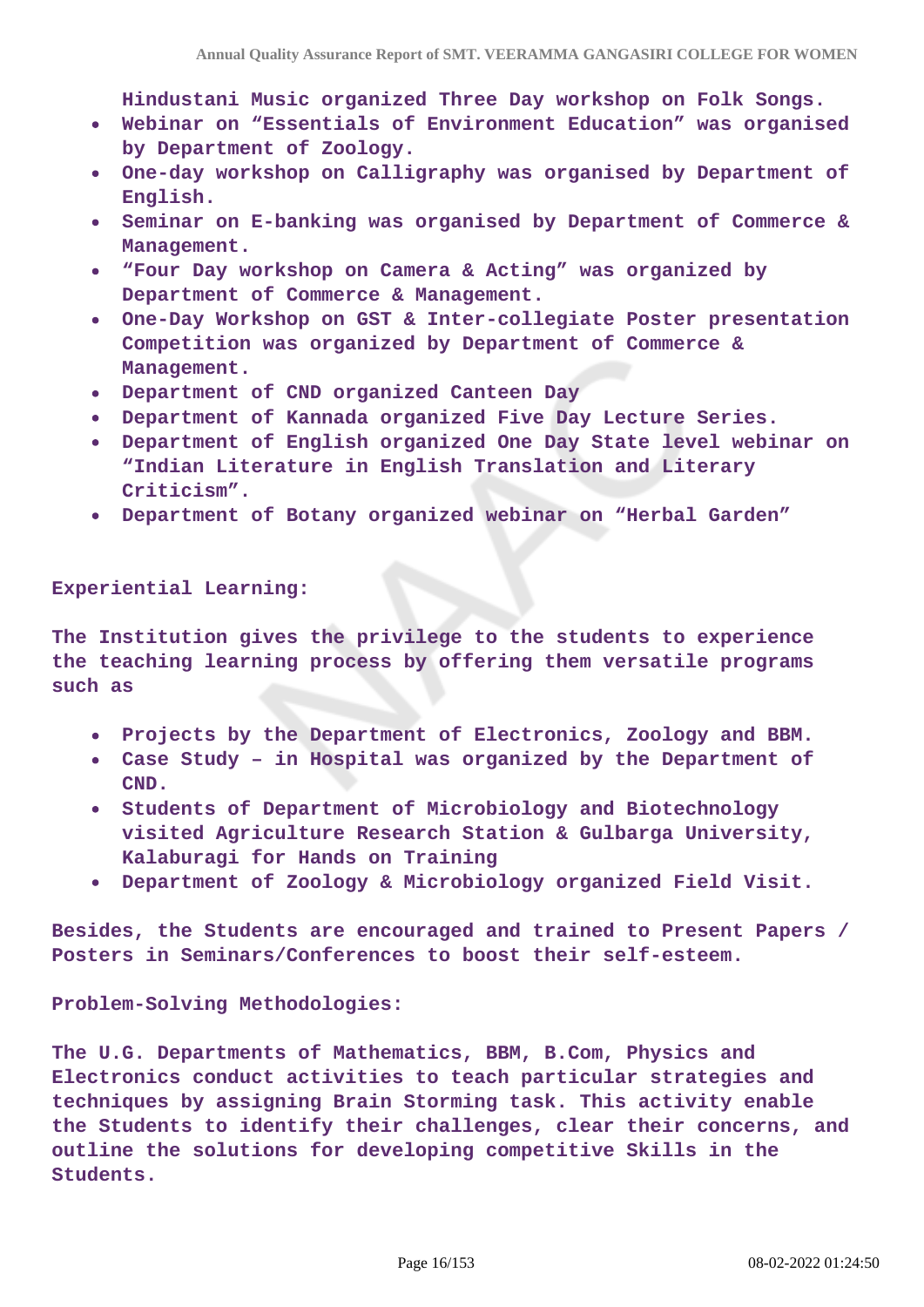**Hence these approaches make the the epicenter of Teaching-Learning Process to enhances their learning experiences in the Institution and thus prepares them to face the challenges of the modern world.**

| <b>File Description</b>              | Documents |
|--------------------------------------|-----------|
| Upload any additional<br>information | View File |
| Link for additional information      | Nil       |

2.3.2 - Teachers use ICT enabled tools for effective teaching-learning process. Write description in maximum of 200 words

**College faculty uses the latest ICT tools to enhance the conventional teaching learning process to make learning more interesting and student friendly.**

- **The college has 98 desktops, 01 digital notice boards and 100 MBPS Internet connectivity**
- **12 Classrooms / laboratories are equipped with projectors and**  $\bullet$ **Internet facility to facilitate teachers to directly stream web pages and videos.**
- **Printers and scanners are available in Departments and the Library.**
- **04 Wi-fi routers and with access points in all the departments, Auditorium and few classrooms are installed to provide easy internet access to faculty and students.**
- **The college library has access to 6000 e-journals and 1,64,300 e-books accessible on**

**https://nlist.inflibnet.ac.in/ and 6,00,000 ebooks on National Digital Library, and many more.**

- **Faculty regularly consults and shares material from e-books, web pages, You- tube videos and other relevant resources.**
- **Virtual labs and search engines like Google Search, Google Scholar and PubMed are used to encourage collaborative learning.**
- **Some faculty members have created online digital repositories for lectures on platforms like YouTube and Gnananidhi on DCE Web portal of Government of Karnataka . .**
- **History department conducts virtual tours to museums and historical sites.**
- **The college has registered with ICT academy for accessing online courses offered by the ICT academy.**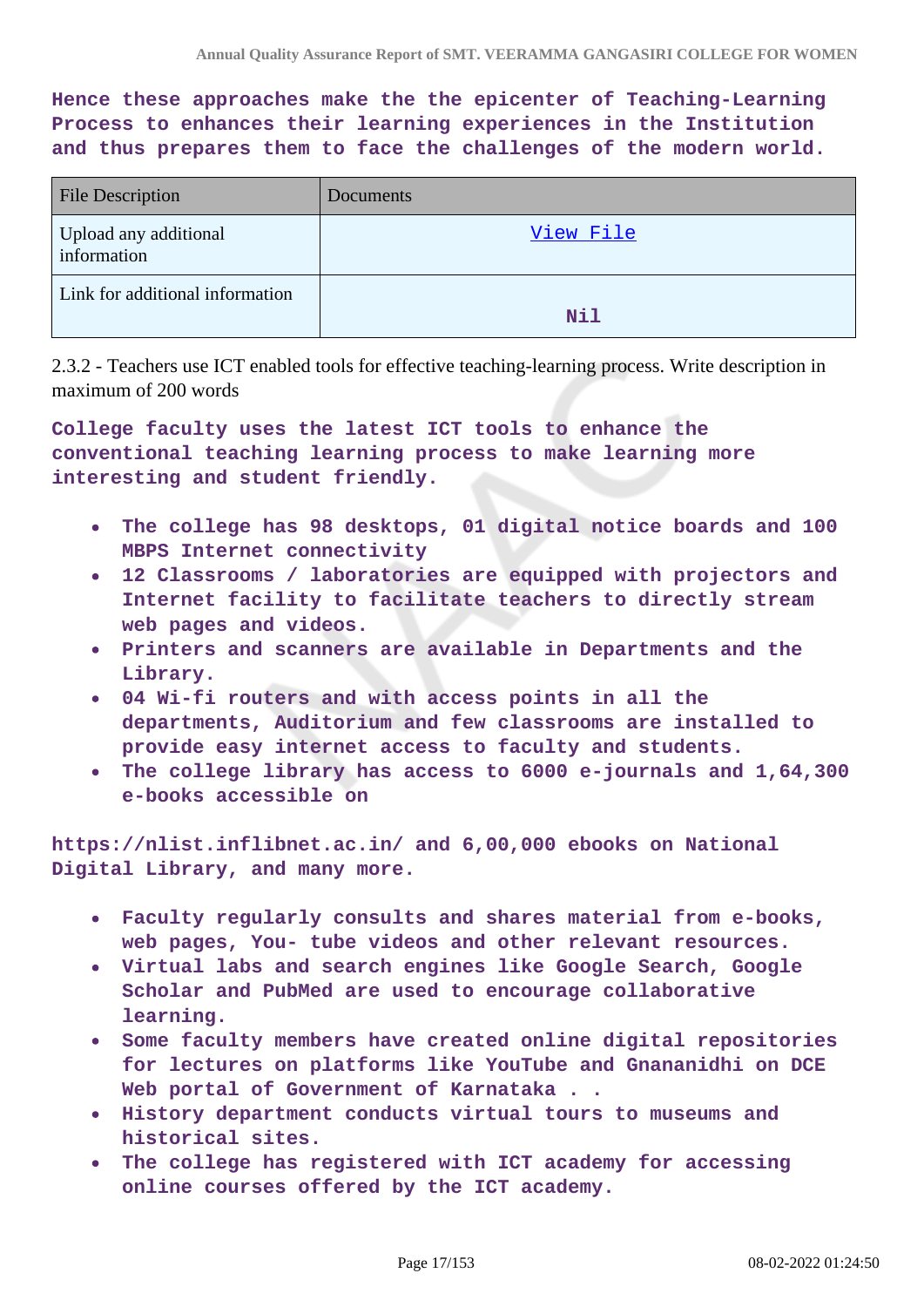- **70 Students have participated in the online Programming Essential in Python Certificate courses offered by ICT academy in association with Cisco Networking Academy**
- **Audio lectures are created and shared with students having visual impairments.**
- **Teachers made a swift transition from classroom to online teaching during the lockdown due to COVID-19 pandemic. Platforms such as Microsoft, Zoom, Google Classroom, G-suite, Google Duo, Microsoft Teams, Cisco Webex were used to create virtual classrooms.**
- **Students are encouraged to prepare presentations, assignments, project and field reports using MS Word, MS Power point, MS Excel, and other ICT tools.**
- **Online modes like Email, Google Groups and Google Classroom are used to collect assignments, conduct tests and practical examinations as well as for sharing notes, practice questions and other e-resources.**
- **Teachers use social media platforms like WhatsApp to connect with the students individually and collectively beyond the classroom for giving extra information and support to students.**

| <b>File Description</b>                                                                                    | <b>Documents</b> |
|------------------------------------------------------------------------------------------------------------|------------------|
| Upload any additional<br>information                                                                       | View File        |
| Provide link for webpage<br>describing the ICT enabled tools<br>for effective teaching-learning<br>process | No File Uploaded |

# **2.3.3 - Ratio of mentor to students for academic and other related issues (Data for the latest completed academic year )**

# **2.3.3.1 - Number of mentors**

**56**

| <b>File Description</b>                                                  | Documents |
|--------------------------------------------------------------------------|-----------|
| Upload, number of students<br>enrolled and full time teachers on<br>roll | View File |
| Circulars pertaining to assigning<br>mentors to mentees                  | View File |
| Mentor/mentee ratio                                                      | View File |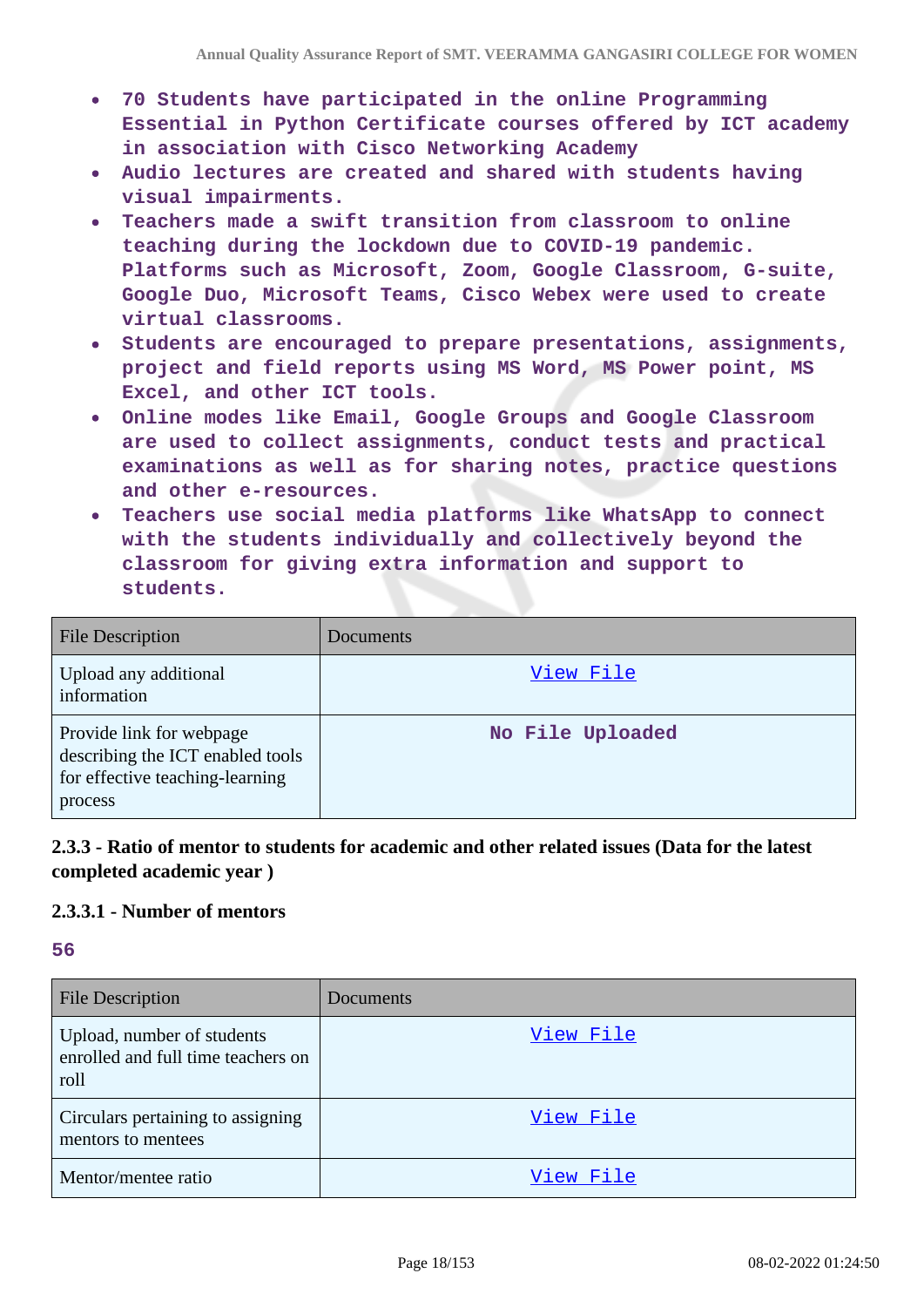# **2.4 - Teacher Profile and Quality**

# **2.4.1 - Number of full time teachers against sanctioned posts during the year**

**67**

| <b>File Description</b>                                             | Documents        |
|---------------------------------------------------------------------|------------------|
| Full time teachers and sanctioned<br>posts for year (Data Template) | View File        |
| Any additional information                                          | No File Uploaded |
| List of the faculty members<br>authenticated by the Head of HEI     | View File        |

**2.4.2 - Number of full time teachers with Ph. D. / D.M. / M.Ch. /D.N.B Superspeciality / D.Sc. / D.Litt. during the year (consider only highest degree for count)**

**2.4.2.1 - Number of full time teachers with Ph. D. / D.M. / M.Ch. /D.N.C Superspeciality / D.Sc. / D.Litt. during the year**

#### **33**

| <b>File Description</b>                                                                                                                                                           | Documents        |
|-----------------------------------------------------------------------------------------------------------------------------------------------------------------------------------|------------------|
| Any additional information                                                                                                                                                        | No File Uploaded |
| List of number of full time<br>teachers with Ph. D. / D.M. /<br>M.Ch./ D.N.B Super specialty /<br>D.Sc. / D.Litt. and number of full<br>time teachers for year (Data<br>Template) | View File        |

**2.4.3 - Number of years of teaching experience of full time teachers in the same institution (Data for the latest completed academic year)**

# **2.4.3.1 - Total experience of full-time teachers**

#### **67**

| <b>File Description</b>                                                                                 | Documents        |
|---------------------------------------------------------------------------------------------------------|------------------|
| Any additional information                                                                              | No File Uploaded |
| List of Teachers including their<br>PAN, designation, dept. and<br>experience details(Data<br>Template) | View File        |

# **2.5 - Evaluation Process and Reforms**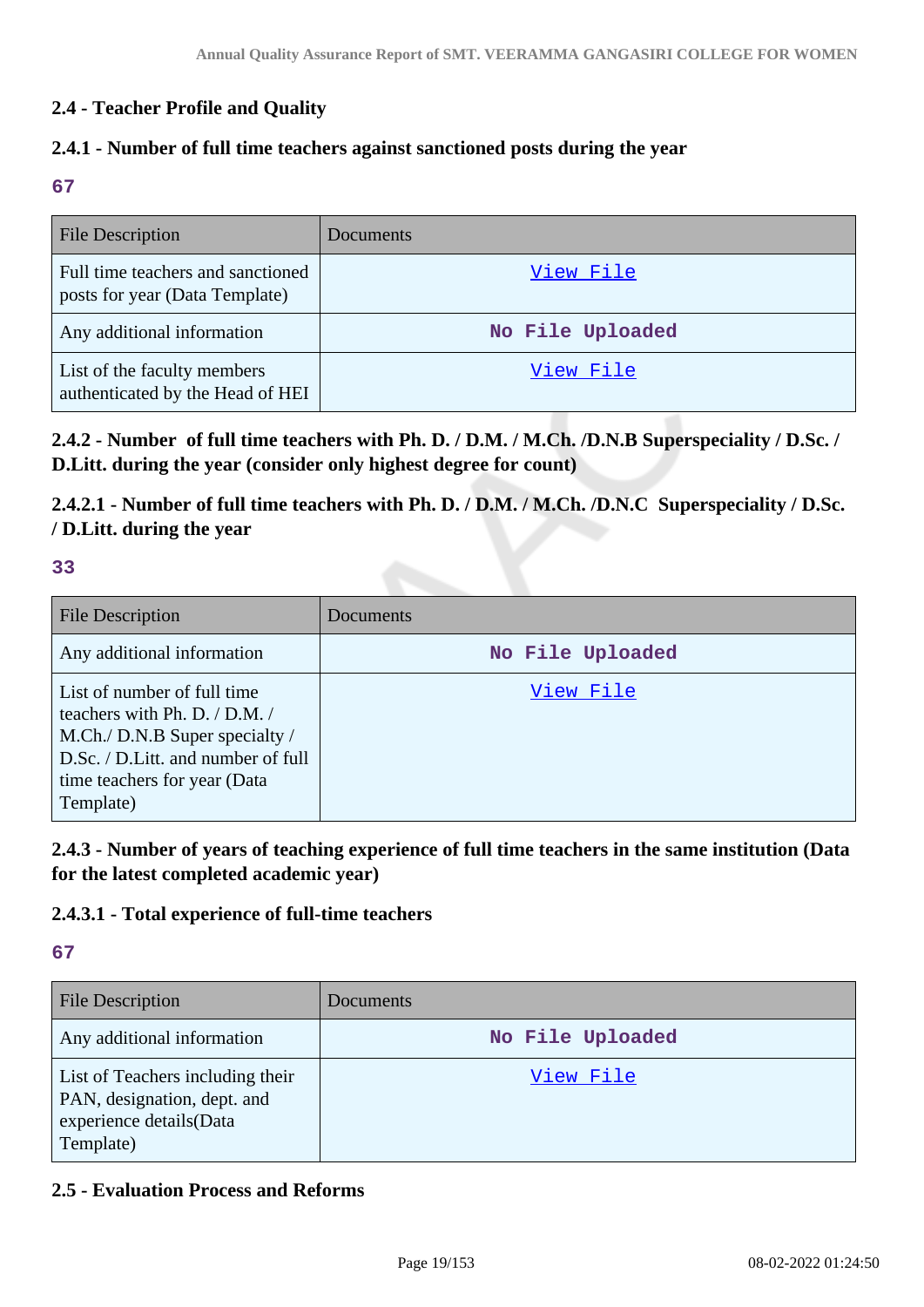2.5.1 - Mechanism of internal assessment is transparent and robust in terms of frequency and mode. Write description within 200 words.

**Our college has structured continuous internal evaluation system. The Rules and Regulations for Evaluation process are laid down by the affiliating University and are**

**communicated to students through Orientation Program organized. All the faculty takes interest in evaluating the learning outcomes. Two internal assessments (theory) are conducted in each semesters as per the university norms. Detail time table is prepared and teachers are assigned with invigilation duties accordingly. The IA time table is provided by the college in the proposed calendar of events prepared at the beginning of each academic year. Students are assessed through assignments, seminars, group discussion, projects, field visits etc.. Answer scripts are assessed and discussed with the students. Mentor monitors all this process and take care of the mentee. Extra classes are conducted for the weak students. Students areas of weakness are filtered through a series of internal assessment. Students are divided into groups, each group comprising academically strong and slow learners. They are made to discuss and write assignments together, knowledge gained by members of the group is tested through interactions in the classes. Some of the departments adopted student centric teaching learning methods through seminars. The institution is an affiliated college. Examinations are conducted at the end of each semester by the affiliating University. College informs students about the University notices and circulars related to the examinations from time to time through student notice board, departmental notice boards, college website and also verbally by the faculty members of the department**

| Documents |
|-----------|
| View File |
| Nil       |
|           |

2.5.2 - Mechanism to deal with internal examination related grievances is transparent, time- bound and efficient

**The Action Plan is prepared by the Institution for all Courses for the conduct of Examinations with respect to the University Academic and Exam Calendar of Events in the beginning of the Academic Year.**

**This creates a clear analysis for the Students regarding the Test/**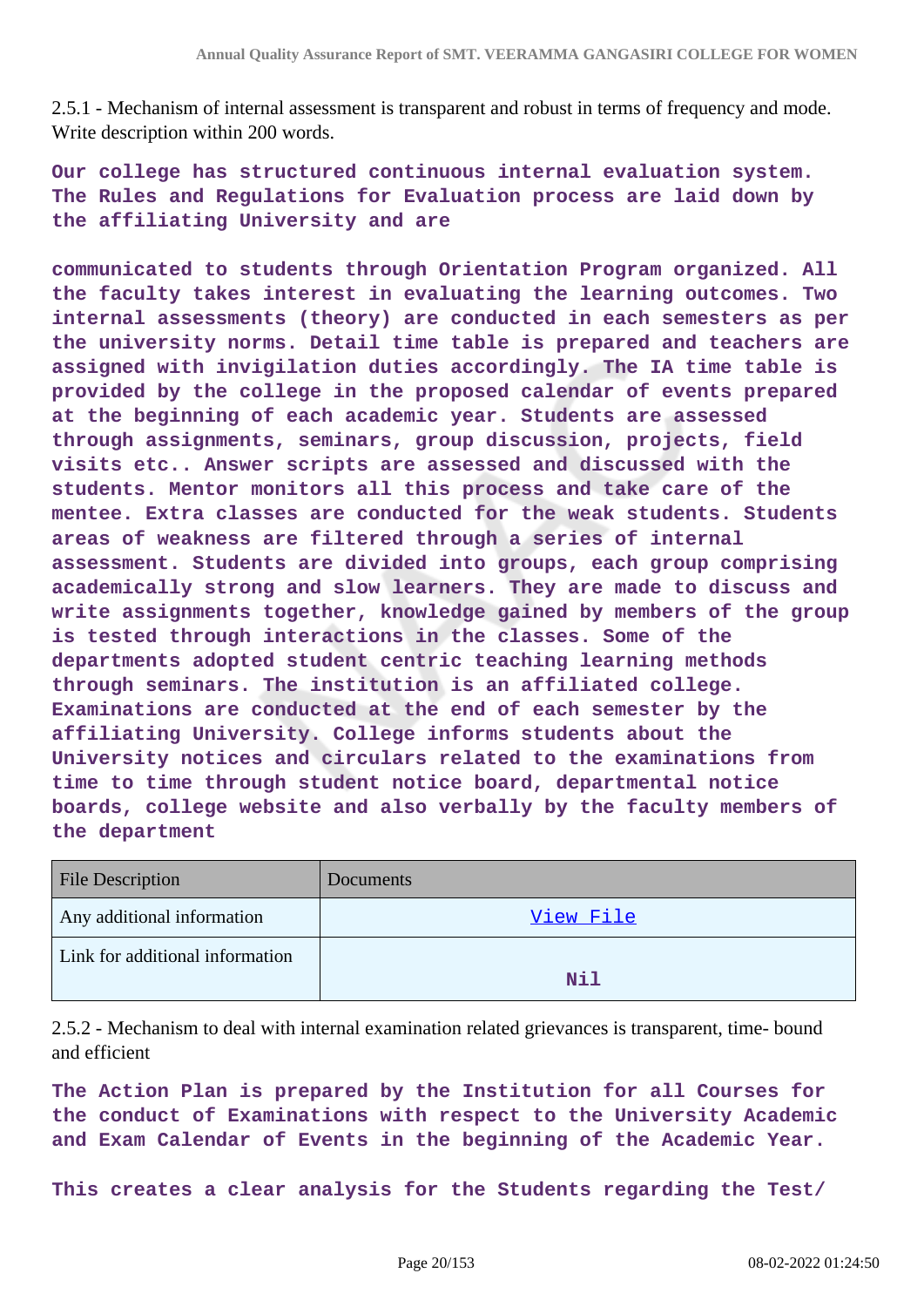**Exam preparations. The Time-Table of First and Second Internal Tests are announced in the beginning of the Semester and is displayed on the Website. The Internal Practical Tests of the Science Departments are conducted by the respective Departments. The Exam Notifications are displayed on the Notice Boards of Office, Respective Departments and intimated to the Students by the Faculty in the concerned Social Media Groups. The University has online procedures for the Exam Form filling and the Issue of Hall Tickets is carried out through the Student Portal. The Head of the Institution certifies and thereafter the Students can retrieve the Hall Tickets. The Semester-end Examination Time-Table sent by the University is notified to the Students through the Notice Board and Social Media Groups of the respective Departments. The Final Internal Marks are submitted to the University. The Student Grievances with regard to the IA Marks received by the students in writing.**

**The Project Viva-voce of the Final Year B.B.A./P.G. Program (Physics) are conducted according to the University Time Table. The Student grievances related to Exams with respect to the Semester-End Results Photo Copy/Revaluation /Recounting/Challenge Revaluation is followed with the Exam Notifications released by the University and the Documents are accordingly recorded in the Office of the College. The grievances are resolved by coordinating with the University. The Application for the Convocation was earlier processed by the Office of the College and later sent to the University. Thus the College follows a systematic mechanism to resolve all the Examinationrelated grievances of the Students within time-bound. These Procedures have made the Examination process more transparent and efficient.**

| <b>File Description</b>         | <b>Documents</b> |
|---------------------------------|------------------|
| Any additional information      | View File        |
| Link for additional information | Nil              |

#### **2.6 - Student Performance and Learning Outcomes**

2.6.1 - Programme and course outcomes for all Programmes offered by the institution are stated and displayed on website and communicated to teachers and students.

**The College is Affiliated to Karnataka State Akkamahadevi Womens University Vijayapura which designs the Curriculum and the Syllabus. Hence the College has limited scope in this aspect.**

**The scope of the Courses and its outcome through the syllabus is**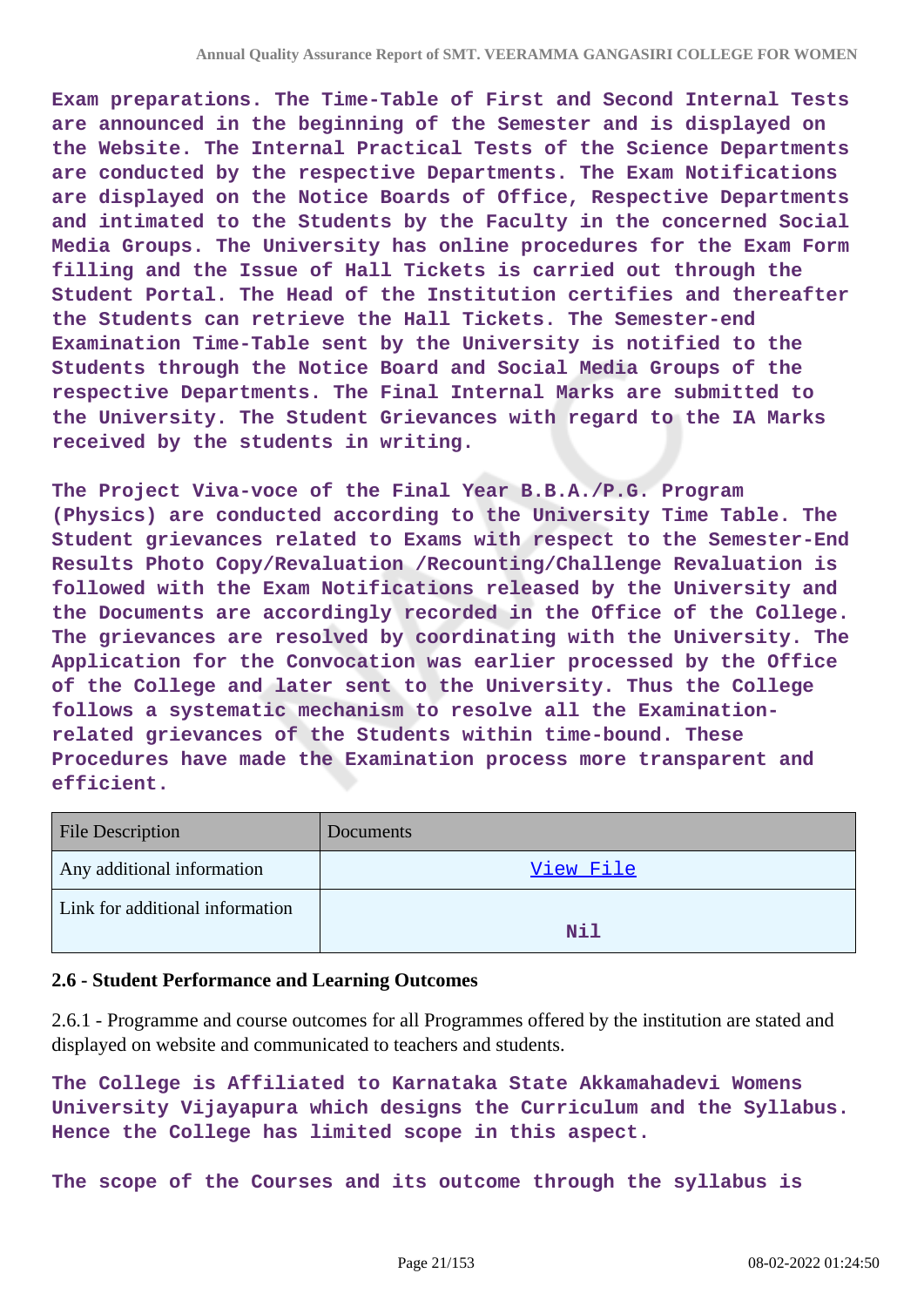**realized by the teachers and students. This makes the applicants to get aware of their future prospects in which they have enrolled. In the beginning of the academic year teachers prepare a strategic and qualitative plan to execute the Course Study to the Students. Based on the Objectives and the Contents specified by the University in the framed Syllabus Programme Outcomes, Programme Specific Outcomes and Course Outcomes are designed in the delivery of the Syllabus.**

**The Programme Specific Outcomes are designed with respect to Syllabus wherein the Students' ability can be moulded with respect to the demand of the Graduate or the Post Graduate for the Employment. Further, Programme Outcomes (POs) have also been developed clearly enunciating the skills, knowledge and attributes expected to be possessed by a Graduate/Postgraduate at the time of her Graduation. All the Programmes have specific POs, PSOs and COs of Theory and Practical which supports for the Progression to the Higher Education, Competitive Examinations, Employability and Placements in Corporate Sectors and Research. This creates the scope for the Teacher to take the Teaching and Learning processes in a specific way which can give the best of the benefits to the Students.**

**All the Outcomes together are drawn with the set parameter concepts involved in Experiential, Student centric and Innovative Methodologies. We empower students to become future teachers, entrepreneurs, scientists, soldiers and administrators with motivation. They acquire the ability and sensitivity to lead India to strengthen its place in the community of nations.**

**Mechanism of communication of Programme and Course Outcomes:**

**The College has well-designed and effective mechanisms to communicate programme and course outcomes to all fresh applicants who can get the requisite information from the college website as well as from the prospectus. At the time of admission, the "Admission Counselling Cell" apprises students of what to expect from various courses. The outcome of courses is clearly outlined for the newly admitted students of all the streams during the Orientation programme. This is further reinforced in all the departments on the first day of the academic Session. We believe in producing energetic citizens equipped with all necessary skills. Course outcomes are kept in focus while designing extra and cocurricular activities for students**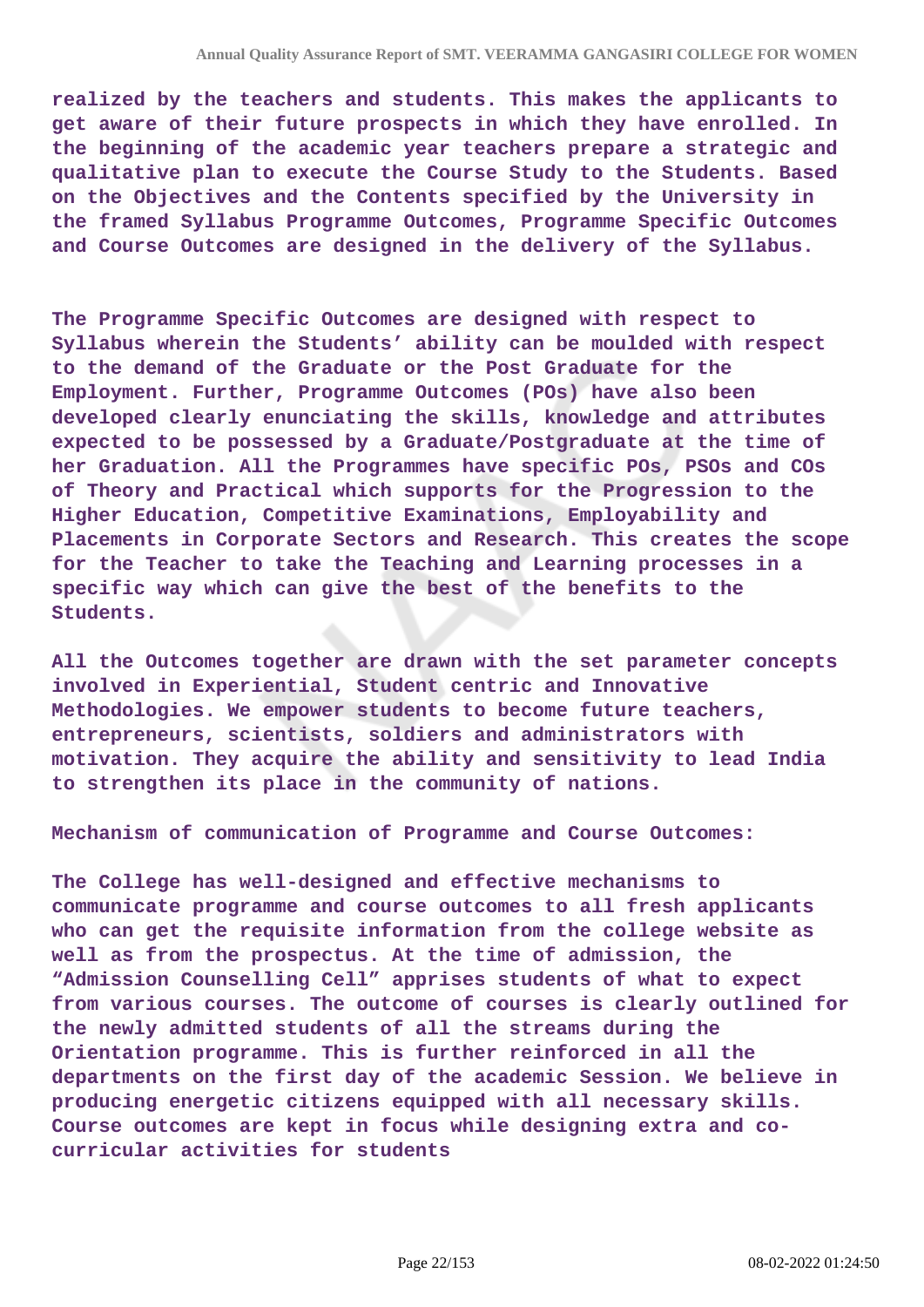| <b>File Description</b>                                           | Documents        |
|-------------------------------------------------------------------|------------------|
| Upload any additional<br>information                              | No File Uploaded |
| Paste link for Additional<br>information                          | <b>Nil</b>       |
| <b>Upload COs for all Programmes</b><br>(exemplars from Glossary) | View File        |

2.6.2 - Attainment of Programme outcomes and course outcomes are evaluated by the institution.

**The College offers under graduate courses in Arts, Science, Commerce, and Management and Post-graduation in Physics. Over the duration of their programmes, students acquire knowledge, skills and abilities that enable them to build a future for themselves while also contributing positively to society and the country at large.**

**Following are measures for evaluating attainment of PO/CO.**

- **As per University guidelines, internal assessment marks are allotted based on the performance in their IA, Seminars, assignments and attendance.**
- **The faculty evaluates students on a continuous basis, providing opportunities to students to improve their performance.**
- **Assignments are given to students for direct measurement of programme and course outcomes.**
- **Students are encouraged to give presentations on specific topics.**
- **Many curricula involve the conduct of practical experiments in laboratories.**
- **Viva-voce is a part of the process of evaluation in specific these courses.**
- **Results declared by the University at the end of each semester are thoroughly analysed in academic audits of departments and Staff meetings.**
- **Results are also published in the annual report of the college.**
- **Department faculty and the Mentor meets students whose performance is below par and assesses reasons for poor performance. Appropriate remedial measures are suggested.**
- **University Rank holders, toppers student of the year and other achievers are felicitated on the Annual Day.**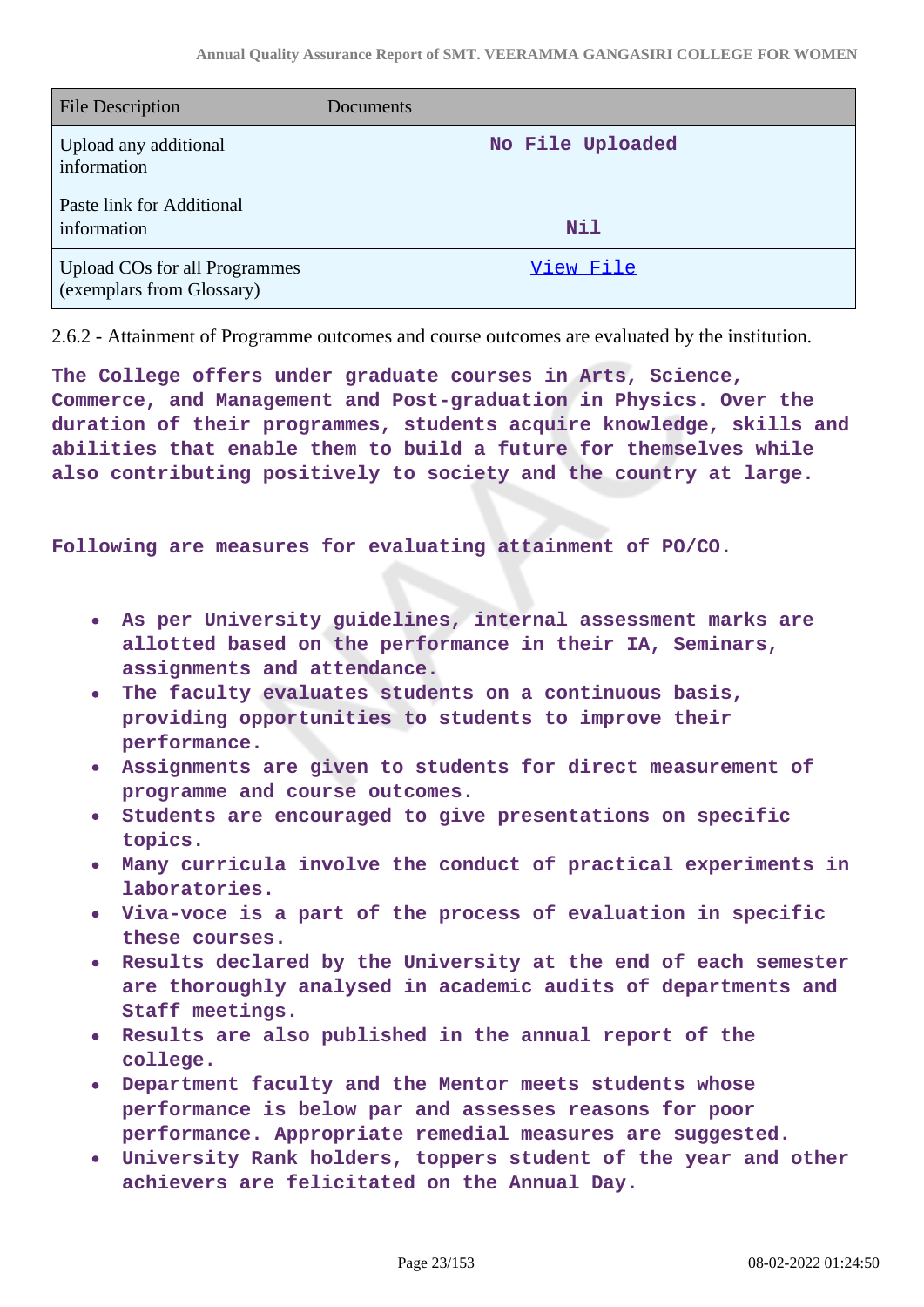- **After completion of their courses, most of the students opt for higher education and some pursue their professional goals.**
- **The students are exposed to the field visit, Research**  $\bullet$ **institute, and to the industry and educational tours to attain the realization of course outcomes.**

| <b>File Description</b>                  | <b>Documents</b> |
|------------------------------------------|------------------|
| Upload any additional<br>information     | No File Uploaded |
| Paste link for Additional<br>information | Nil              |

# **2.6.3 - Pass percentage of Students during the year**

**2.6.3.1 - Total number of final year students who passed the university examination during the year**

#### **403**

| <b>File Description</b>                                                                                                     | Documents        |
|-----------------------------------------------------------------------------------------------------------------------------|------------------|
| Upload list of Programmes and<br>number of students passed and<br>appeared in the final year<br>examination (Data Template) | View File        |
| Upload any additional<br>information                                                                                        | No File Uploaded |
| Paste link for the annual report                                                                                            | Nil              |

### **2.7 - Student Satisfaction Survey**

**2.7.1 - Student Satisfaction Survey (SSS) on overall institutional performance (Institution may design its own questionnaire) (results and details need to be provided as a weblink)**

<http://vgcollege.in/files/sss%202020-21%20final%201234.pdf>

# **RESEARCH, INNOVATIONS AND EXTENSION**

**3.1 - Resource Mobilization for Research**

**3.1.1 - Grants received from Government and non-governmental agencies for research projects / endowments in the institution during the year (INR in Lakhs)**

**3.1.1.1 - Total Grants from Government and non-governmental agencies for research projects / endowments in the institution during the year (INR in Lakhs)**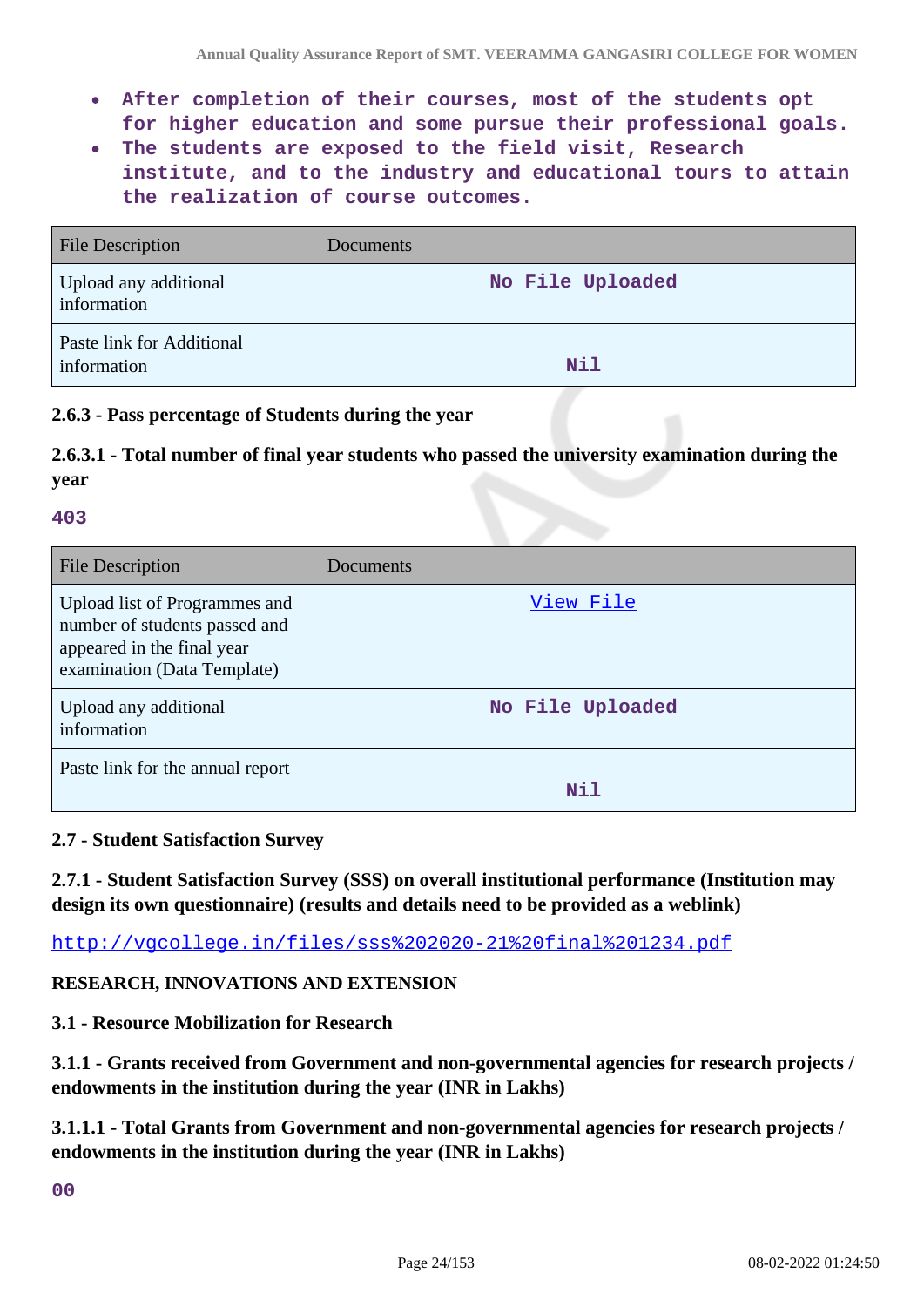| <b>File Description</b>                                                              | Documents        |
|--------------------------------------------------------------------------------------|------------------|
| Any additional information                                                           | No File Uploaded |
| e-copies of the grant award<br>letters for sponsored research<br>projects/endowments | No File Uploaded |
| List of endowments / projects<br>with details of grants (Data<br>Template)           | View File        |

# **3.1.2 - Number of teachers recognized as research guides (latest completed academic year)**

# **3.1.2.1 - Number of teachers recognized as research guides**

#### **4**

| <b>File Description</b>                    | <b>Documents</b> |
|--------------------------------------------|------------------|
| Any additional information                 | View File        |
| Institutional data in prescribed<br>format | View File        |

# **3.1.3 - Number of departments having Research projects funded by government and non government agencies during the year**

# **3.1.3.1 - Number of departments having Research projects funded by government and nongovernment agencies during the year**

#### **00**

| File Description                                                 | Documents        |
|------------------------------------------------------------------|------------------|
| List of research projects and<br>funding details (Data Template) | View File        |
| Any additional information                                       | No File Uploaded |
| Supporting document from<br><b>Funding Agency</b>                | No File Uploaded |
| Paste link to funding agency<br>website                          | Nil              |

#### **3.2 - Innovation Ecosystem**

3.2.1 - Institution has created an ecosystem for innovations and has initiatives for creation and transfer of knowledge

**Our College promotes creativity and innovations through an enriched**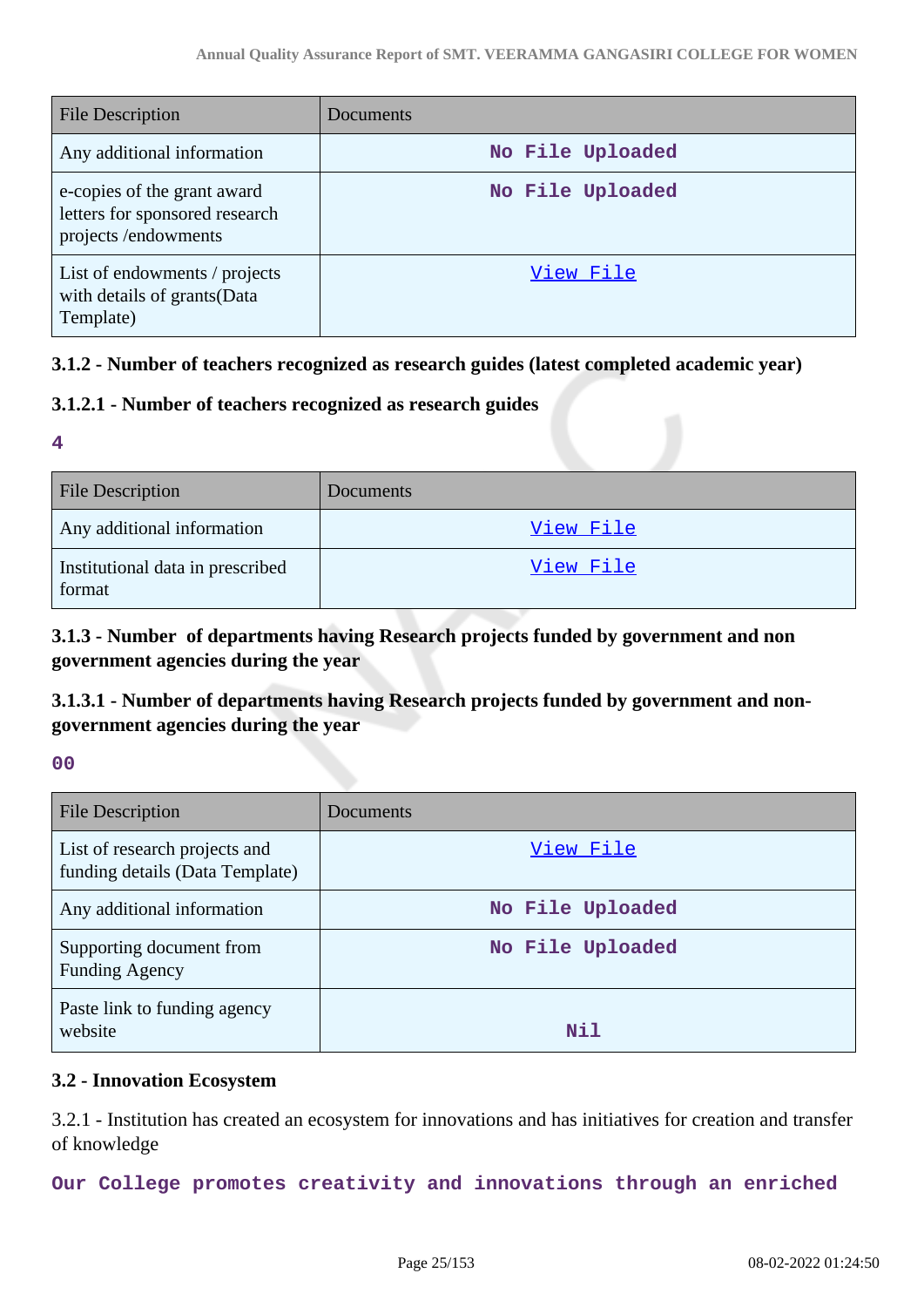**ecosystem by various activities. The college supports various skill based projects for the students by providing Knowledge through latest and required infrastructure and technology. To promote research among the women and faculty the college has a research cell which fills the gap between learning and research related activities. It also encourages the faculty and students to publish their research publications. The college has various committees for encouraging the students to participate and show their hidden talent both in Academic Social and Cultural activities.**

- **The College Students are trained in Cultural and Cocurricular activities which promotes them to show their talents at different levels.**
- **Department of Commerce and Management inculcates an entrepreneurial spirit on the campus through seminars and workshops.**
- **College organizes workshop on 'Intellectual Property Rights' to promote ethical ecosystem.**
- **College promotes 'Earn While You Learn' Program so that the Students can showcase their entrepreneurial skills wherein they setup stalls of various food items, games and handmade articles etc. All the food items are prepared by the Students only so that they imbibe their skills and incline towards business. This also improves their overall personality development.**
- **The college has a tradition of Training the students to prepare the ecofriendly Lord Ganesha Idols during the Ganesh Chaturthi festival. To sustain the environment and prevent water pollution.**
- **To Promote Research Activities, the college is recognized as a Research Center in Physics by the Karnataka state Akkamahadevi Womens University Vijayapura. 4 students got admitted to pursue their Ph.D programme in Physics.**
- **The Social Awareness programmes of our college has helped the Students, Staff and Public in general to fight against the Covid -19 pandemic.**
- **Miss. Spoorthy H. of B.Sc VI Semester wrote and composed two songs on the COVID-19 Pandemic. The message of the song created awareness in the society to take precautionary measures for COVID-19.https://youtu.be/KeFaIyMfhUg & https://youtu.be/B7gzfDVnjzQ.**
- **Miss. Radhika Hiremath wrote a song on the COVID-19 Vaccine. The message of the song is to encourage the people to take vaccine. The Covid -19 awareness initiative of our college were appreciate by NSS State Unit Banglore.**
- **Covid -19 Vaccination Drive : District Health and Family**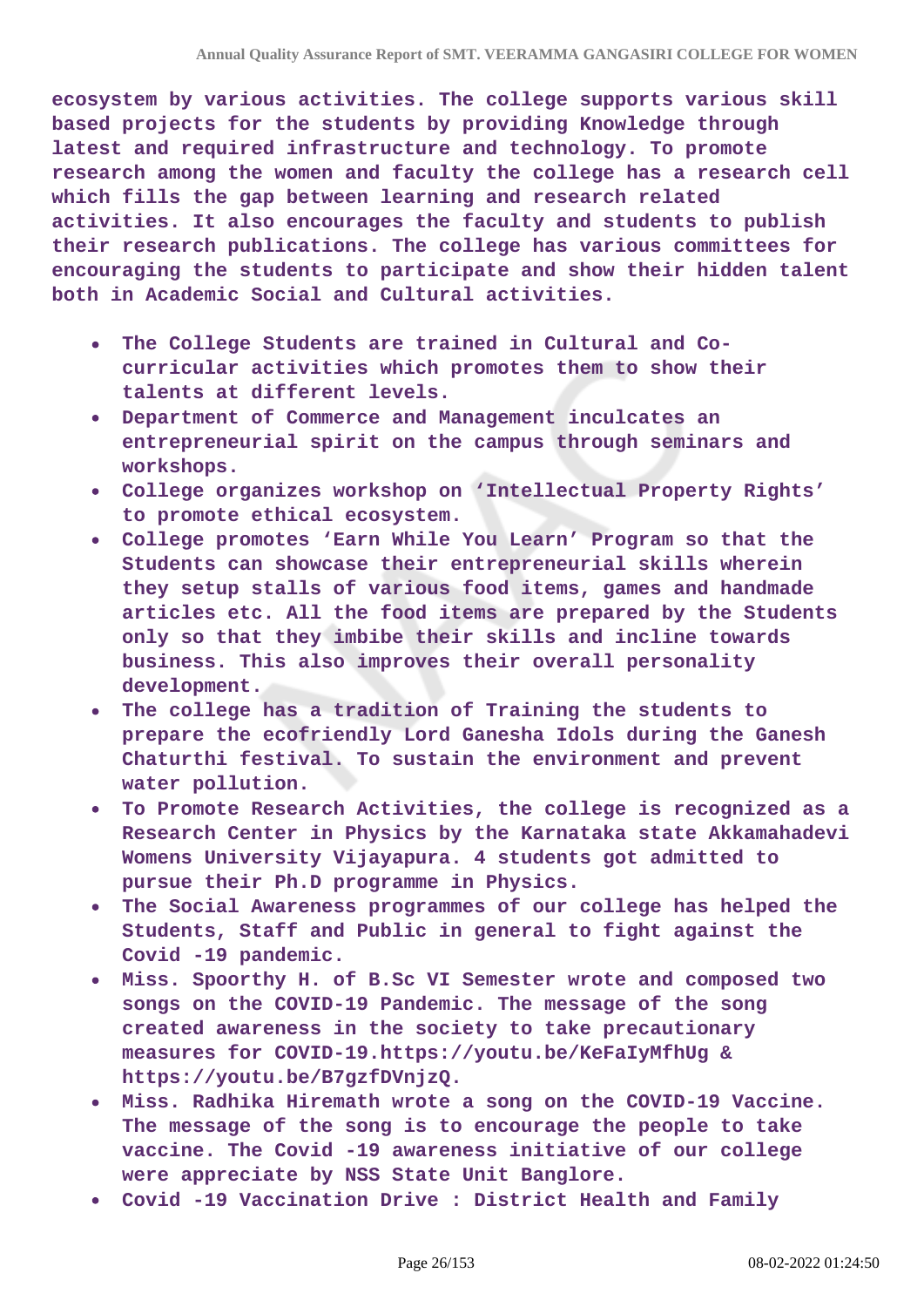**Welfare Department and College Jointly organized free COVID-19 vaccination drive for the Residents of Aiwani-E- Shahi area on 17/06/2021. In this drive our College Staff and Students 72 were also benefitted**

- **As per the direction of the Govt. of Karnataka our college**  $\bullet$ **took initiation for vaccination drive on 02/07/2021 in college auditorium. Dr. Sharanabasappa G. D.H.O of Kalaburagi and staff of health department were present. Total 162 students, Parents and staff were benefited in this vaccination drive.**
- **Our college NCC students have actively participated in the**  $\bullet$ **Covid -19 awareness programmes organized by UNICEF. The articles of our NCC students were uploaded on NCC Digital Forum.**

| <b>File Description</b>                  | Documents                                                      |
|------------------------------------------|----------------------------------------------------------------|
| Upload any additional<br>information     | View File                                                      |
| Paste link for additional<br>information | https://youtu.be/KeFaIyMfhUq &<br>https://youtu.be/B7qzfDVnjz0 |

**3.2.2 - Number of workshops/seminars conducted on Research Methodology, Intellectual Property Rights (IPR) and entrepreneurship during the year**

**3.2.2.1 - Total number of workshops/seminars conducted on Research Methodology, Intellectual Property Rights (IPR) and entrepreneurship year wise during the year**

**01**

| <b>File Description</b>                                              | Documents |
|----------------------------------------------------------------------|-----------|
| Report of the event                                                  | View File |
| Any additional information                                           | View File |
| List of workshops/seminars<br>during last 5 years (Data<br>Template) | View File |

# **3.3 - Research Publications and Awards**

#### **3.3.1 - Number of Ph.Ds registered per eligible teacher during the year**

#### **3.3.1.1 - How many Ph.Ds registered per eligible teacher within the year**

**04**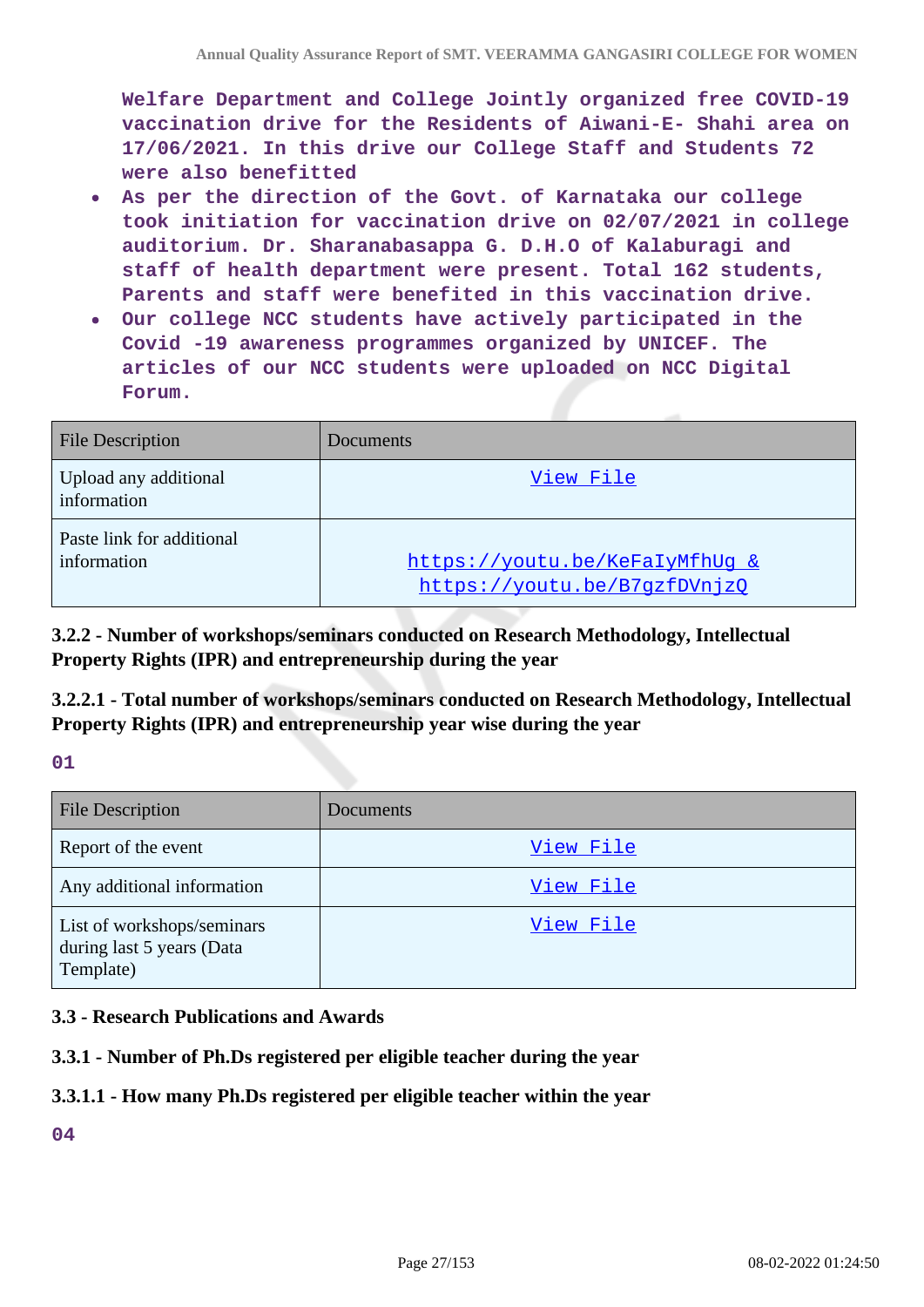| <b>File Description</b>                                                                                                    | Documents                   |
|----------------------------------------------------------------------------------------------------------------------------|-----------------------------|
| URL to the research page on HEI<br>website                                                                                 | http://vgcollege.in/physics |
| List of PhD scholars and their<br>details like name of the guide,<br>title of thesis, year of award etc<br>(Data Template) | View File                   |
| Any additional information                                                                                                 | View File                   |

**3.3.2 - Number of research papers per teachers in the Journals notified on UGC website during the year**

# **3.3.2.1 - Number of research papers in the Journals notified on UGC website during the year**

#### **16**

| <b>File Description</b>                                                                                     | <b>Documents</b> |
|-------------------------------------------------------------------------------------------------------------|------------------|
| Any additional information                                                                                  | No File Uploaded |
| List of research papers by title,<br>author, department, name and<br>year of publication (Data<br>Template) | View File        |

**3.3.3 - Number of books and chapters in edited volumes/books published and papers published in national/ international conference proceedings per teacher during the year**

**3.3.3.1 - Total number of books and chapters in edited volumes/books published and papers in national/ international conference proceedings year wise during year**

**10**

| <b>File Description</b>                                                      | Documents |
|------------------------------------------------------------------------------|-----------|
| Any additional information                                                   | View File |
| List books and chapters edited<br>volumes/books published (Data<br>Template) | View File |

# **3.4 - Extension Activities**

3.4.1 - Extension activities are carried out in the neighborhood community, sensitizing students to social issues, for their holistic development, and impact thereof during the year

**The college has a very holistic approach towards the sensitization of Social Issues for the development of the students and community in particular. The staff & students of the College are actively**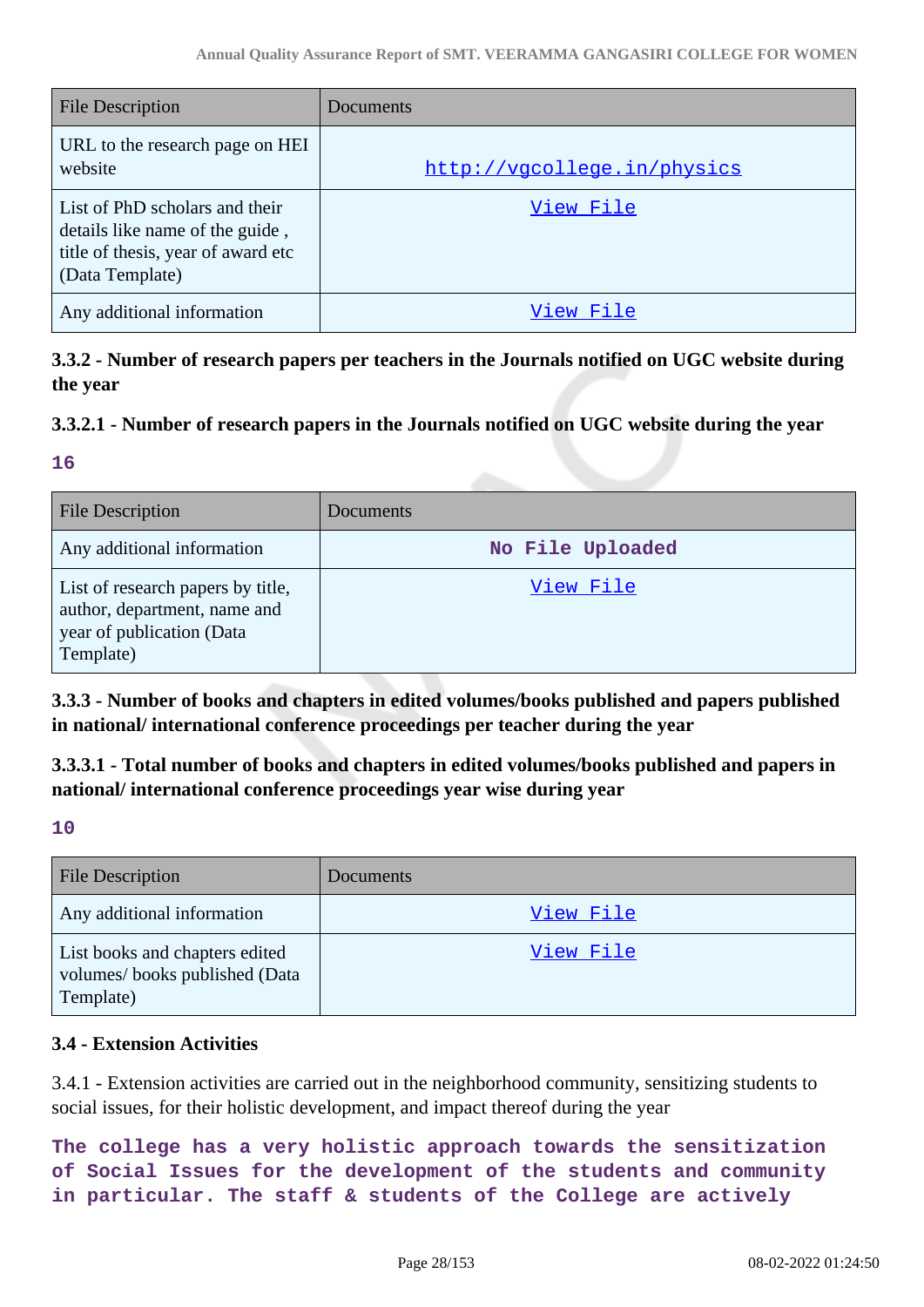**engaged in sensitizing students to social issues and to feel the importance of these issue and get sensitized.**

**During this year the society was under COVID-19 Pandemic the college has organized various extension activities in association with Govt and NGO's to create sensitization of COVID -19 awareness the following activities were organized.**

- **1. Vaccination Drive,**
- **2. Songs written and composed on Awareness of Covid -19 by students, were uploaded in the digital media through youtube.**
- **3. As per the direction of the Govt. of Karnataka our college took initiation for vaccination drive on 02/07/2021 in college auditorium. Dr. Sharanabasappa G. D.H.O of Kalaburagi and staff of Health Department were present.**
- **4. Webinar was organized on the topic "Women Issues" with the theme topic – Harassment on Women During Covid -19 and Women's Law – Practices and Impact. By the College Anti – Ragging, Anti- Harassment and Counselling Cell.**
- **5. The college actively participated in Swachha Kalaburagi Awareness Programme organized by Municipal Corporation Kalaburagi.**
- **6. The celebration of the State/National / International Days create socio-ethical morals among the students.**
- **7. The college has organized Webinar on Yoga on the eve of 7th International Yoga Day. To create spiritual Practice among the human being.**
- **8. The students of our college participated in India International Science Festival (IISF) 2020 and backed First and Second Prize.**
- **9. The NSS units of our college organized the following activities;**
	- **1. Visit to Flood Affected place to distribute Food and Clothes**
	- **2. Celebration of 7th International Yoga Day.**
	- **3. Celebration of Youth Day.**
	- **4. Celebration National Voters Day**
	- **5. Covid Awareness Programmes**
	- **6. Vaccination drive.**
- **10. The NCC students of our college participated in the following activities**
	- **1. Cadets took training on Covid 19 Basics iGOT**
	- **2. Our college NCC students have actively participated in the Covid -19 awareness programmes organized by UNICEF. The articles of our NCC students were uploaded on NCC Digital Forum.**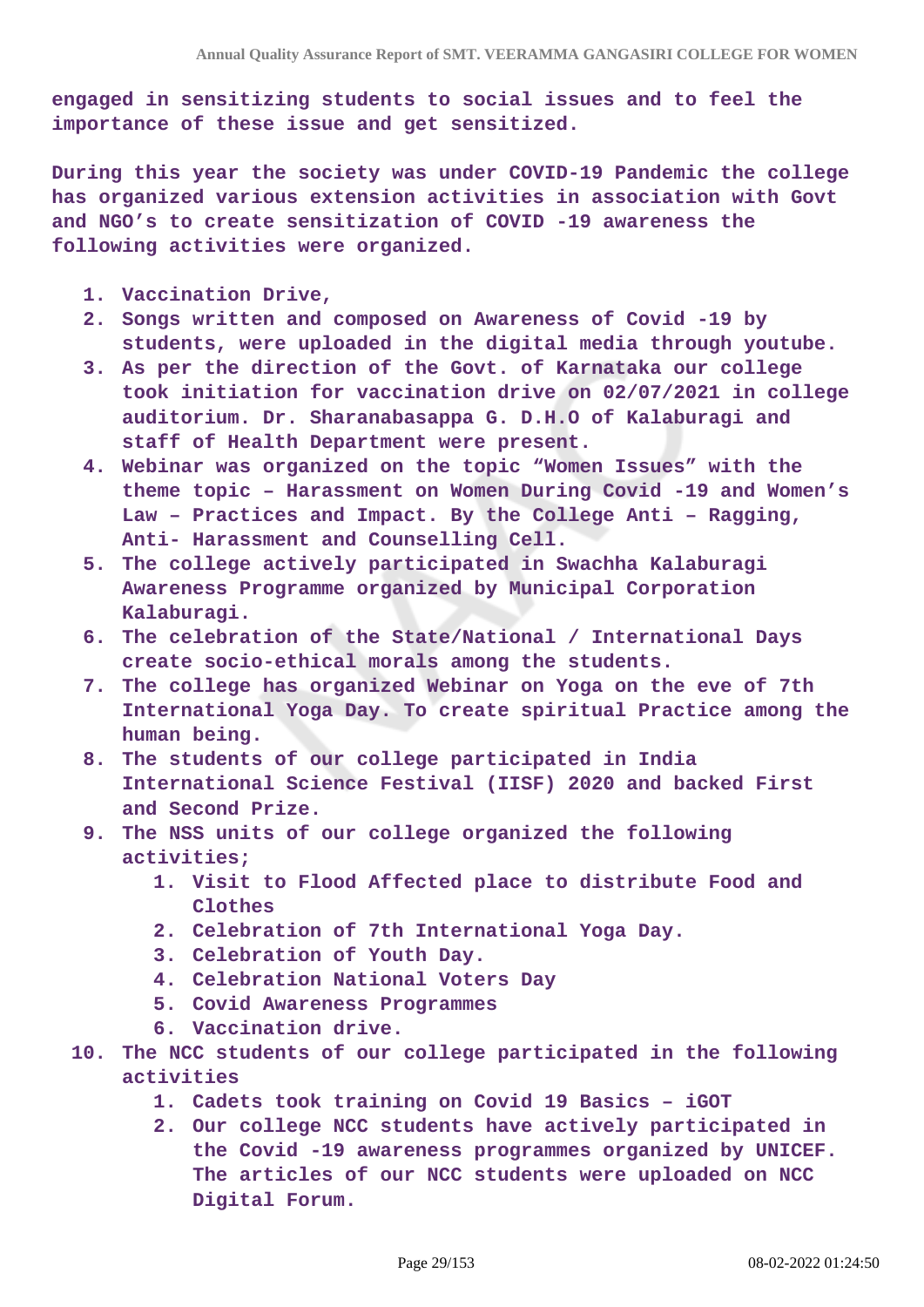- **3. On the Eve of Azadi ki Amrut Mahotastawa students of NCC participated in Fit India Freedom Run**
- **11. Under the banner of UBA a National Webinar was organized on NEP -2020.**

**The Events organised sensitize students and ingrain the optimistic/creative ideas in young minds to build a strong Society.**

| <b>File Description</b>                  | Documents  |
|------------------------------------------|------------|
| Paste link for additional<br>information | <b>Nil</b> |
| Upload any additional<br>information     | View File  |

**3.4.2 - Number of awards and recognitions received for extension activities from government / government recognized bodies during the year**

**3.4.2.1 - Total number of awards and recognition received for extension activities from Government/ Government recognized bodies year wise during the year**

**3**

| <b>File Description</b>                                                        | Documents |
|--------------------------------------------------------------------------------|-----------|
| Any additional information                                                     | View File |
| Number of awards for extension<br>activities in last 5 year (Data<br>Template) | View File |
| e-copy of the award letters                                                    | View File |

**3.4.3 - Number of extension and outreach programs conducted by the institution through NSS/NCC/Red cross/YRC etc., ( including the programmes such as Swachh Bharat, AIDS awareness, Gender issues etc. and/or those organized in collaboration with industry, community and NGOs ) during the year**

**3.4.3.1 - Number of extension and outreach Programs conducted in collaboration with industry, community and Non- Government Organizations through NSS/ NCC/ Red Cross/ YRC etc., during the year**

**18**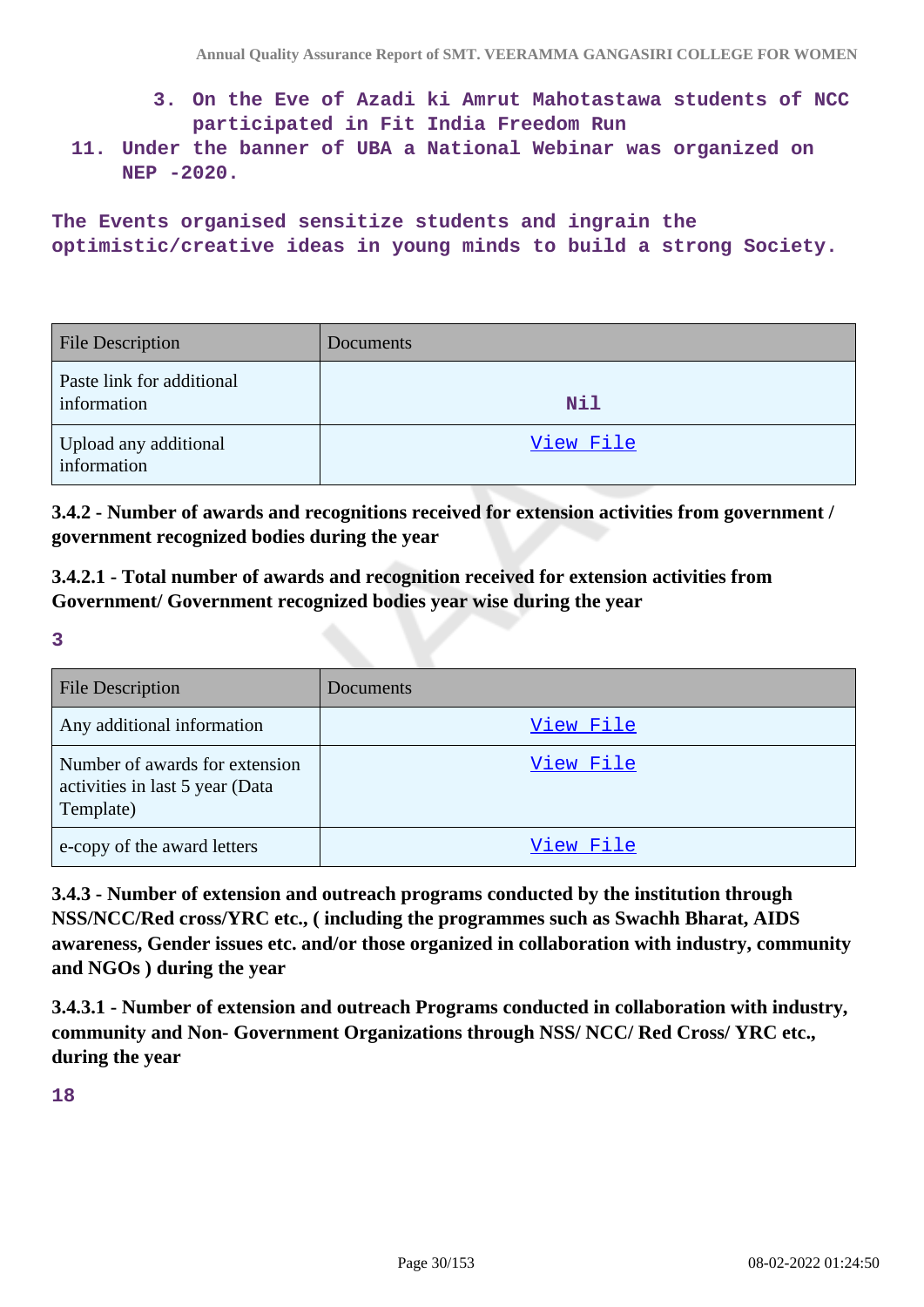| File Description                                                                                                                       | Documents        |
|----------------------------------------------------------------------------------------------------------------------------------------|------------------|
| Reports of the event organized                                                                                                         | View File        |
| Any additional information                                                                                                             | No File Uploaded |
| Number of extension and<br>outreach Programmes conducted<br>with industry, community etc for<br>the during the year (Data<br>Template) | View File        |

**3.4.4 - Number of students participating in extension activities at 3.4.3. above during year**

**3.4.4.1 - Total number of Students participating in extension activities conducted in collaboration with industry, community and Non- Government Organizations such as Swachh Bharat, AIDs awareness, Gender issue etc. year wise during year**

# **613**

| <b>File Description</b>                                                                              | Documents        |
|------------------------------------------------------------------------------------------------------|------------------|
| Report of the event                                                                                  | View File        |
| Any additional information                                                                           | No File Uploaded |
| Number of students participating<br>in extension activities with Govt.<br>or NGO etc (Data Template) | View File        |

# **3.5 - Collaboration**

**3.5.1 - Number of Collaborative activities for research, Faculty exchange, Student exchange/ internship during the year**

**3.5.1.1 - Number of Collaborative activities for research, Faculty exchange, Student exchange/ internship year wise during the year**

**16**

| <b>File Description</b>                                                                      | Documents        |
|----------------------------------------------------------------------------------------------|------------------|
| e-copies of related Document                                                                 | No File Uploaded |
| Any additional information                                                                   | No File Uploaded |
| Details of Collaborative activities<br>with institutions/industries for<br>research, Faculty | View File        |

**3.5.2 - Number of functional MoUs with institutions, other universities, industries, corporate houses etc. during the year**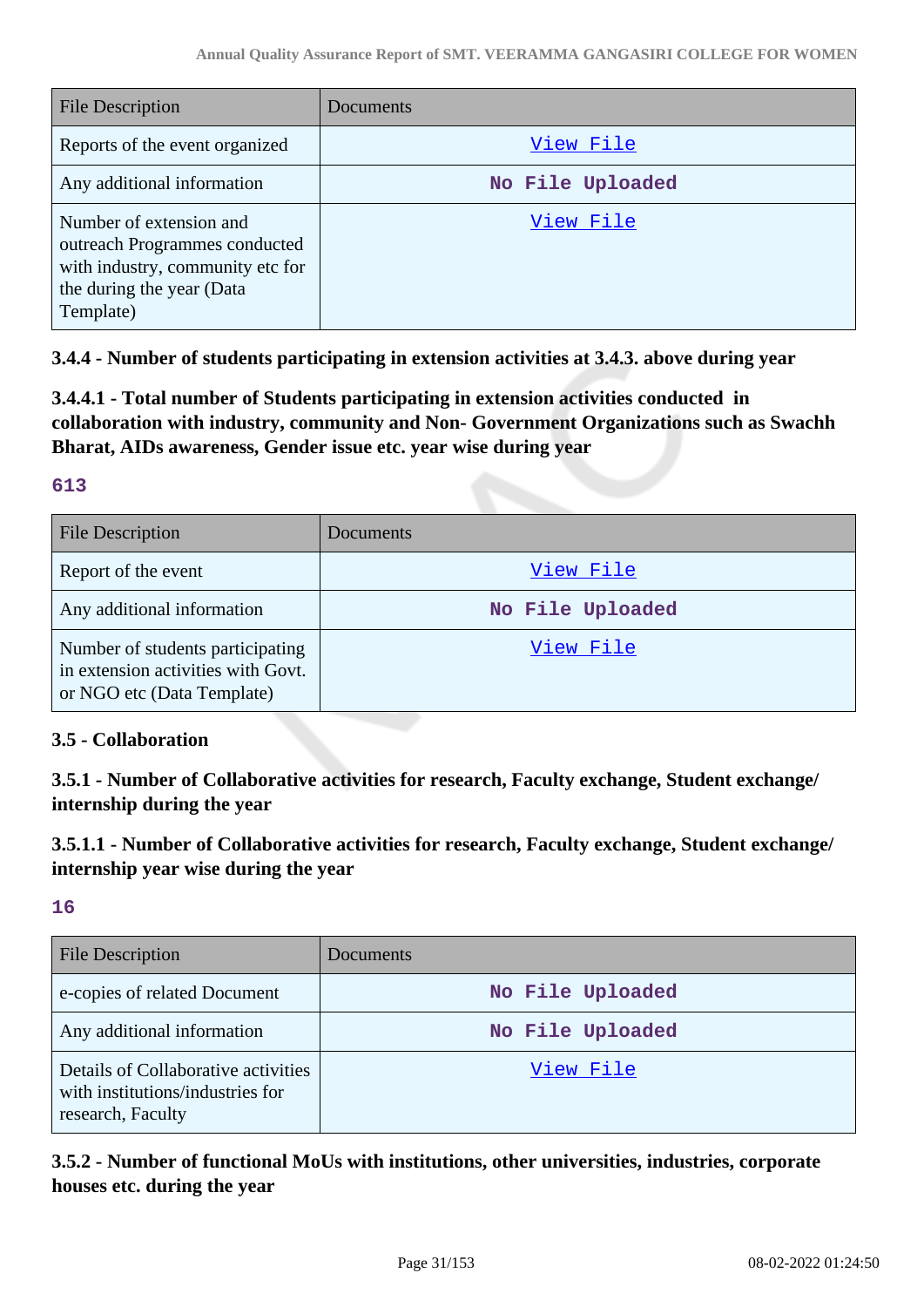# **3.5.2.1 - Number of functional MoUs with Institutions of national, international importance, other universities, industries, corporate houses etc. year wise during the year**

#### **11**

| <b>File Description</b>                                                                                                             | Documents |
|-------------------------------------------------------------------------------------------------------------------------------------|-----------|
| e-Copies of the MoUs with<br>institution./industry/corporate<br>houses                                                              | View File |
| Any additional information                                                                                                          | View File |
| Details of functional MoUs with<br>institutions of national,<br>international importance, other<br>universities etc during the year | View File |

# **INFRASTRUCTURE AND LEARNING RESOURCES**

#### **4.1 - Physical Facilities**

4.1.1 - The Institution has adequate infrastructure and physical facilities for teaching- learning. viz., classrooms, laboratories, computing equipment etc.

**The College has a well-furnished infrastructure sufficient to meet the requirements for efficient teaching and learning. It has been upgraded to meet the modernization and digitalization of academic requirements from time to time. The college campus consists of 05 blocks to cater the needs of all the courses offered by the college. It includes required Classrooms, ICT enabled classrooms laboratories, library, Reading room, staffrooms, Research laboratory, NSS, NCC, Sports room, Common room - Recreation Room, Counselling Centre, , Health centre, Gym, Botanical garden, Vermiculture Unit, Bird House, Rainwater harvesting Solar Street lamps.**

**The college has Air Conditioned Auditorium with ICT facility.The college has 14 Laboratories**

- **1. Physics**
	- **1. Physics lab is having three laborotaries(ie Junior Laboratory , Senior Lab, and Dark room) having a power backapp of 2.6KVA offline UPS.**
- **2. Botany**
- **3. Chemistry**
	- **1. Chemistry laboratory has separate rooms for Organic, Inorganic and Physical Chemistry Experiments.**
- **4. Biotechnology**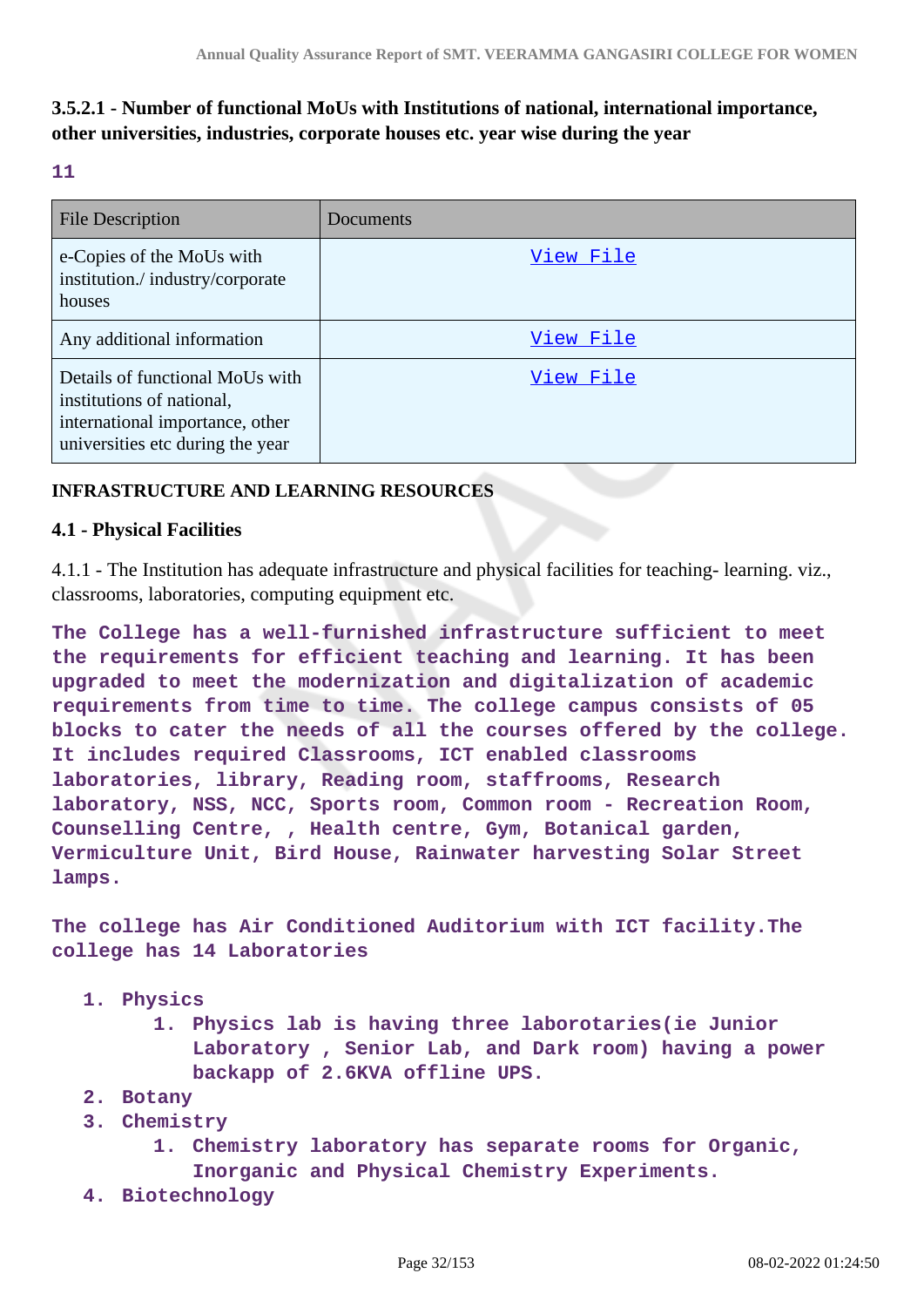- **1. Biotechnology lab has a separate plant tissue culture chamber.**
- **5. Microbiology**
	- **1. Microbiology lab has Separate inoculation chamber.**
- **6. Zoology**
	- **1. Zoology lab has museum with more than 200 specimens.**
- **7. Electronics lab with a power backapp of 3.6KVA offline UPS.**
- **8. Mathematics**
- **9. Computer lab**
	- **1. Computer lab is having 25 computers with internet and LAN Connections withpower backapp of 5.7 KVA offline UPS.**
- **10. Clinical Nutrition and Dietetics**
- **11. Psychology**
- **12. Language Lab**
	- **1. College has a separate laboratory for the English language.**
- **13. Hindustani Music**
- **14. Physics Research Lab.**
	- **Research laboratory is equipped with**
	- **LCR Q Meter- Hioki Japan Make**  $\bullet$
	- **DC Conductivity set up two probe Method**  $\bullet$
	- **DC Conductivity set up four probe Method**
	- **Pellet Making Machine.**  $\bullet$
	- **Hysteresis Setup**  $\bullet$
	- $\bullet$ **Digital Single Pan Balance of 0.01 mg Accuracy**
	- **Succession Pump.**  $\bullet$
	- **Magnetic Stirrer**
	- **Spectrophotometer Visible**  $\bullet$

**Theentire campus is under surveillance of CCTVand a security person is deployed in the campus round the clock. The Institute has a Central Library with 19000 books and has Easy lib 6.4a version Software. The library has a centralized Browsing centre for the access to digital learning resources. The college has access to INFLIBNET. There are separate Reading Sections for the Faculty and Students. In addition, the Departments have a separate Department Library to provide subject related Books and CDs. All the Classrooms and laboratories are spacious as per the specification of the statutory bodies. The College has a 24KW diesel generator power back up,To provide safe drinking water the college has installed a RO plant with a capacity of 500 Ltrs Per hr. College has 98 Computers, sufficient no of printers, 13- LCD projectors , 12- ICT enabled Classroom, 01 - Smart Board. Internet Connectivity in entire Campus and Wi-Fi enabled at some area.**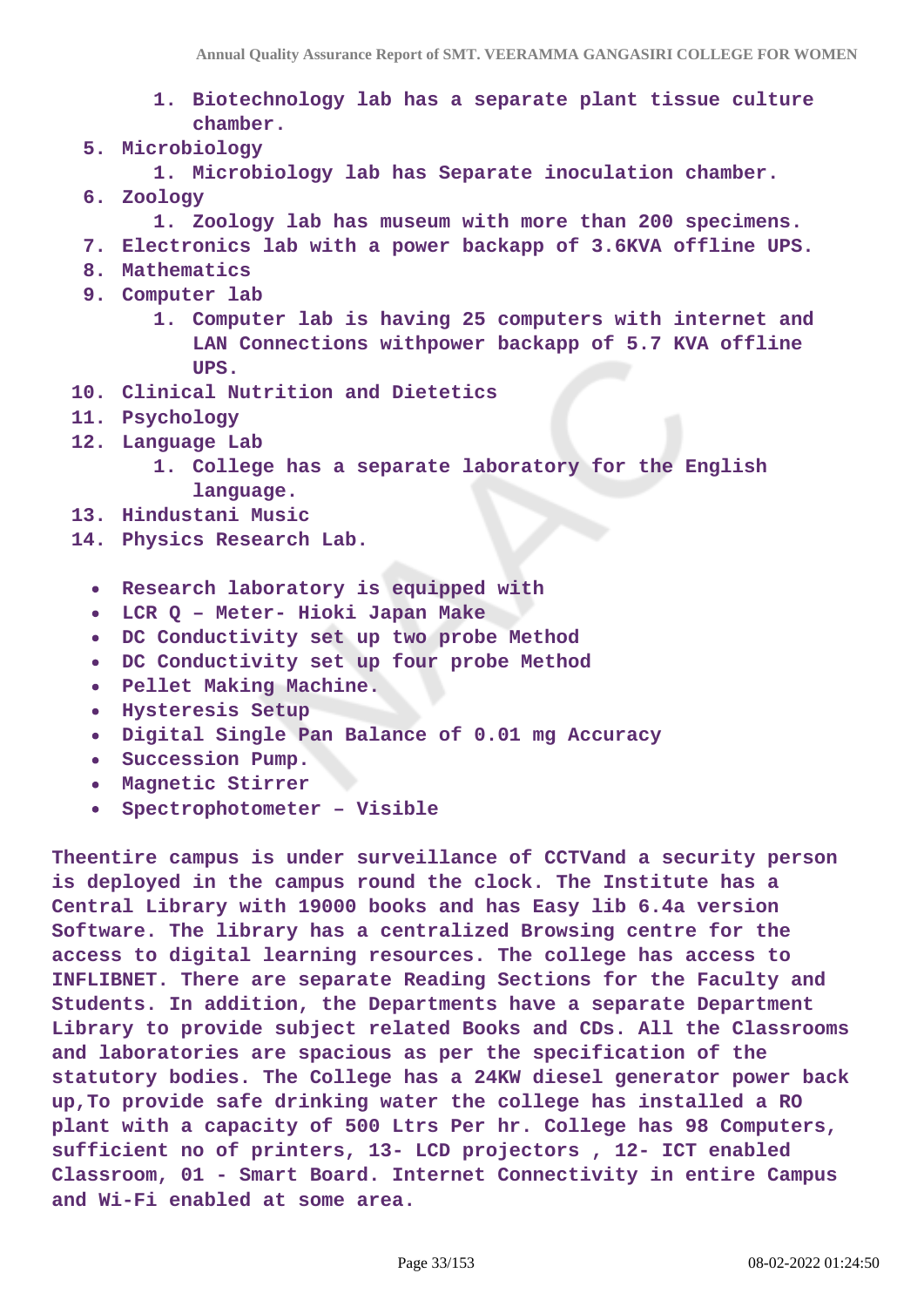**The college has well-furnished hostel located at a walkable distance of 300mts. Which can accommodate 160 students.** 

| <b>File Description</b>                  | <b>Documents</b>     |
|------------------------------------------|----------------------|
| Upload any additional<br>information     | View File            |
| Paste link for additional<br>information | http://vgcollege.in/ |

4.1.2 - The Institution has adequate facilities for cultural activities, sports, games (indoor, outdoor), gymnasium, yoga centre etc.

**The college has adequate facilities for the overall development of the students in terms of Curricular and Co- curricular activities. The college has well planned Structure for the conducting the Curricular and Co- curricular activities.**

**Open Air Theatre: the college promotes the cultural activities to bring out the hidden talents in the students. The College has wellspaced open air theatre for organizing the cultural events.** 

**Auditorium: The college has well-furnished Air-conditioned auditorium with all the required ICT facilities and internet connectivity with Wi-Fi enabled. The auditorium is used for all the curricular and Co- curricular activities.**

**The college organizes all the events related to yoga in the Open Air Theatre/ Auditorium.** 

**For organizing national level conference, workshops. Seminars, annual social gathering and any other event of importance college utilizes the SAC (Students Activity Centre) of the Society present in the Main campus of H.K.E Society's Administrative Block situated adjacent to the our college campus.** 

**Gym: A well-equipped 12 station Gym is available for the workout to maintain the physical fitness of the students and Staff.** 

**Sports Room: The College has separate room for the Indoor games such as Table Tennis, Chess, Carom, etc,**

**Play Ground: The College has a Playground situated at a distance of .5 km from the campus where all the sports events are organized.** 

**Outdoor Games: The College has separate court for playing Badminton,**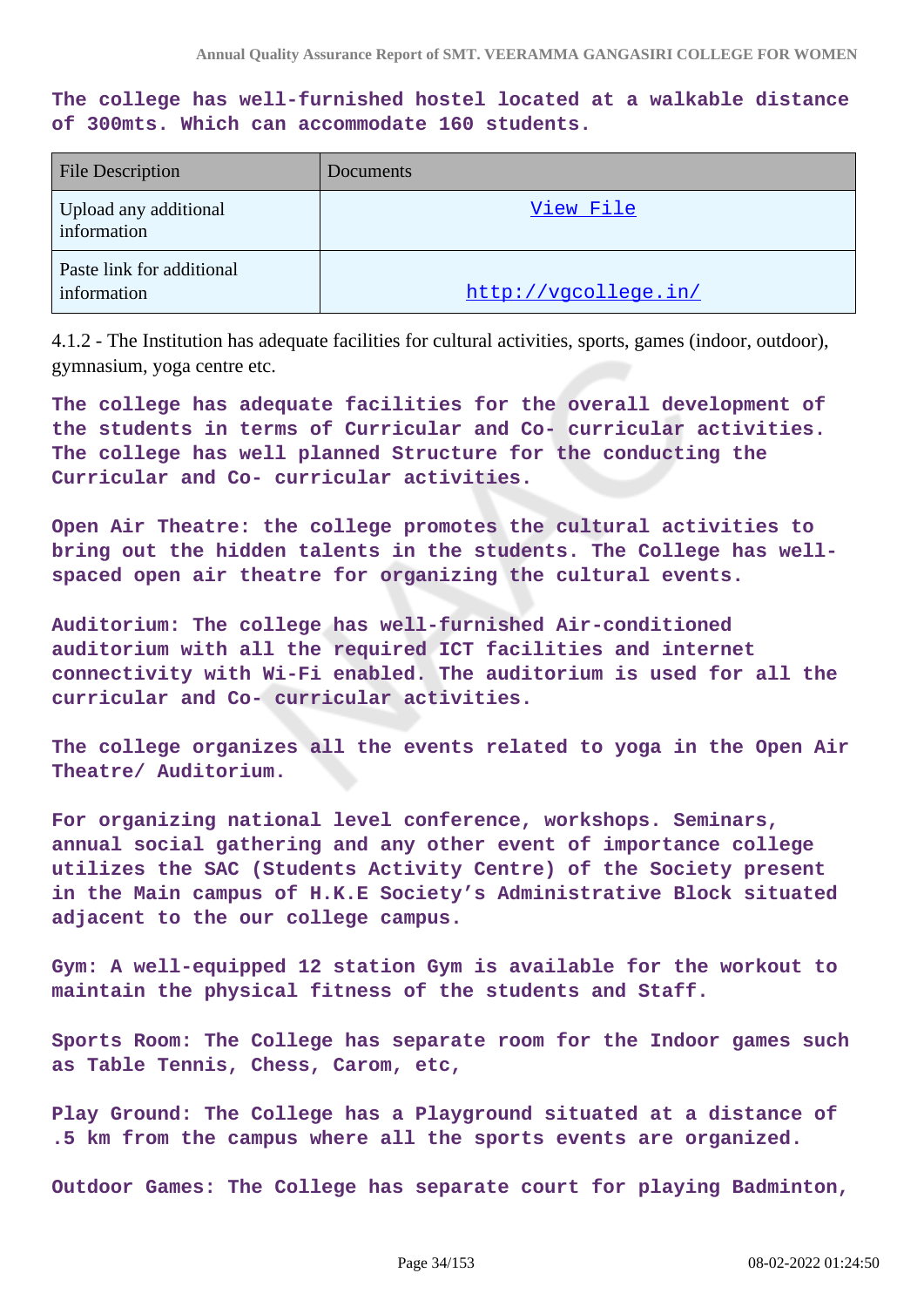**throw ball and volley ball in the campus.** 

#### **The college has separate NCC and NSS Rooms in the college campus.**

| <b>File Description</b>                  | Documents            |
|------------------------------------------|----------------------|
| Upload any additional<br>information     | View File            |
| Paste link for additional<br>information | http://vgcollege.in/ |

# **4.1.3 - Number of classrooms and seminar halls with ICT- enabled facilities such as smart class, LMS, etc.**

#### **13**

| <b>File Description</b>                                                                                   | Documents        |
|-----------------------------------------------------------------------------------------------------------|------------------|
| Upload any additional<br>information                                                                      | No File Uploaded |
| Paste link for additional<br>information                                                                  | Nil              |
| <b>Upload Number of classrooms</b><br>and seminar halls with ICT<br>enabled facilities (Data<br>Template) | View File        |

**4.1.4 - Expenditure, excluding salary for infrastructure augmentation during the year (INR in Lakhs)**

**4.1.4.1 - Expenditure for infrastructure augmentation, excluding salary during the year (INR in lakhs)**

| File Description                                                                                   | Documents        |
|----------------------------------------------------------------------------------------------------|------------------|
| Upload any additional<br>information                                                               | No File Uploaded |
| Upload audited utilization<br>statements                                                           | No File Uploaded |
| <b>Upload Details of budget</b><br>allocation, excluding salary<br>during the year (Data Template) | View File        |

#### **4.2 - Library as a Learning Resource**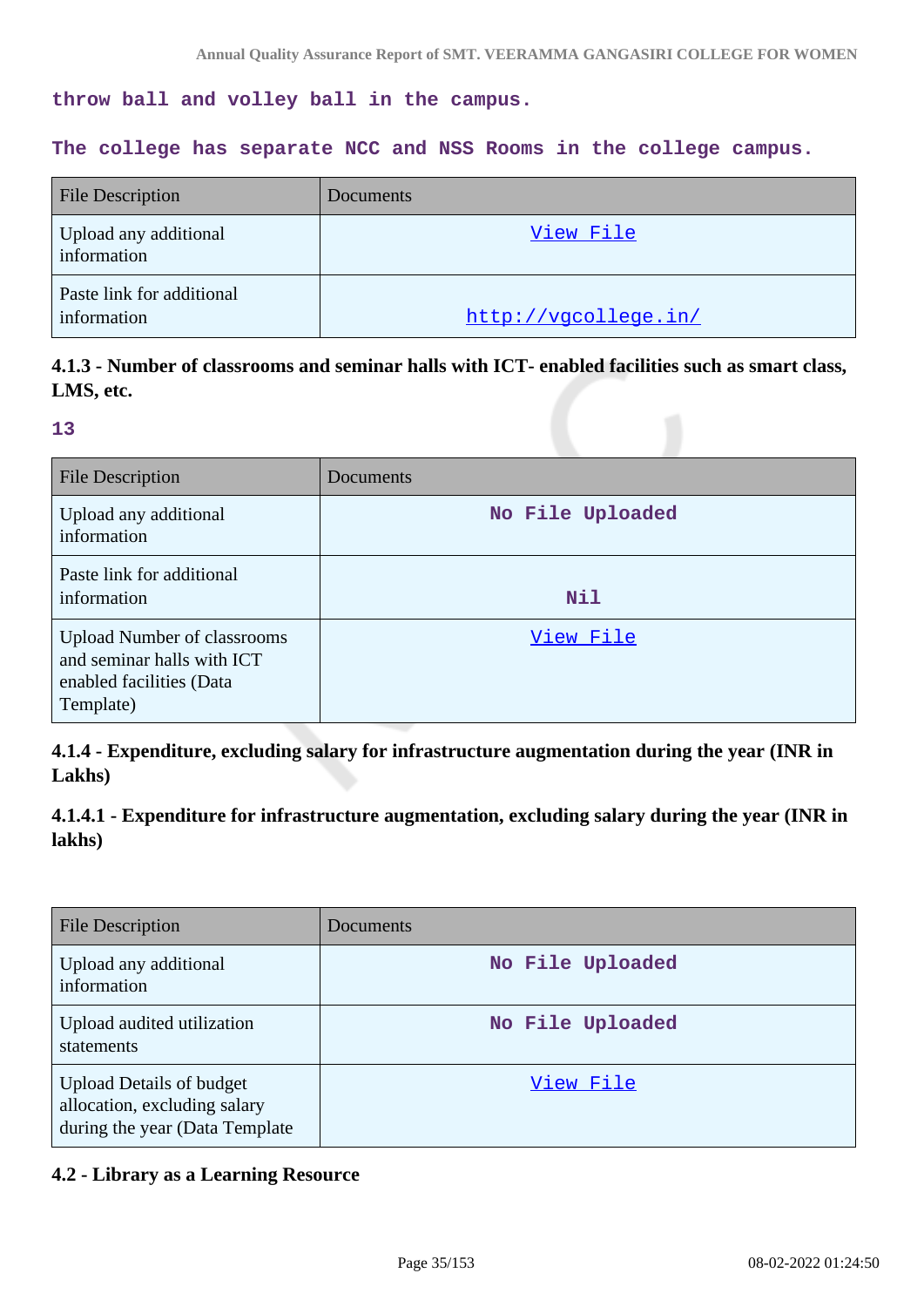4.2.1 - Library is automated using Integrated Library Management System (ILMS)

**The college was using the Easylib ILMS Software version 4.3.3 from the year 2007 onwards till August 2021. Since than we have upgraded the Library Management System (ILMS)software to Easylib 6.4a web cloud. The features of the Software are :**

- **Search on Physical Collections**  $\bullet$
- **Personalization**
- **Stay Connected with the College and Library**  $\bullet$
- **Digital Collections**  $\bullet$
- **Periodicals**  $\bullet$
- **Acquisitions**  $\bullet$
- **Federated Search / Extended Search**  $\bullet$
- **Enriched OPAC Update**  $\bullet$
- **Cataloguing**  $\bullet$
- **Circulation**  $\bullet$
- **Periodicals**  $\bullet$
- **Reports and Statistics**
- **Institutional Repository**  $\bullet$
- **Manage Library by Numbers (Dashboards)**
- **Batch Jobs**  $\bullet$
- **Barcode and ID Cards**  $\bullet$

| <b>File Description</b>                  | Documents                    |
|------------------------------------------|------------------------------|
| Upload any additional<br>information     | View File                    |
| Paste link for Additional<br>Information | http://vgwomens.easylib.net/ |

**4.2.2 - The institution has subscription for the B. Any 3 of the above following e-resources e-journals e-**

**ShodhSindhu Shodhganga Membership e-**

**books Databases Remote access toe-resources**

| <b>File Description</b>                                                                                       | <b>Documents</b> |
|---------------------------------------------------------------------------------------------------------------|------------------|
| Upload any additional<br>information                                                                          | View File        |
| Details of subscriptions like e-<br>journals, e-Shodh Sindhu,<br>Shodhganga Membership etc<br>(Data Template) | View File        |

# **4.2.3 - Expenditure for purchase of books/e-books and subscription to journals/e- journals**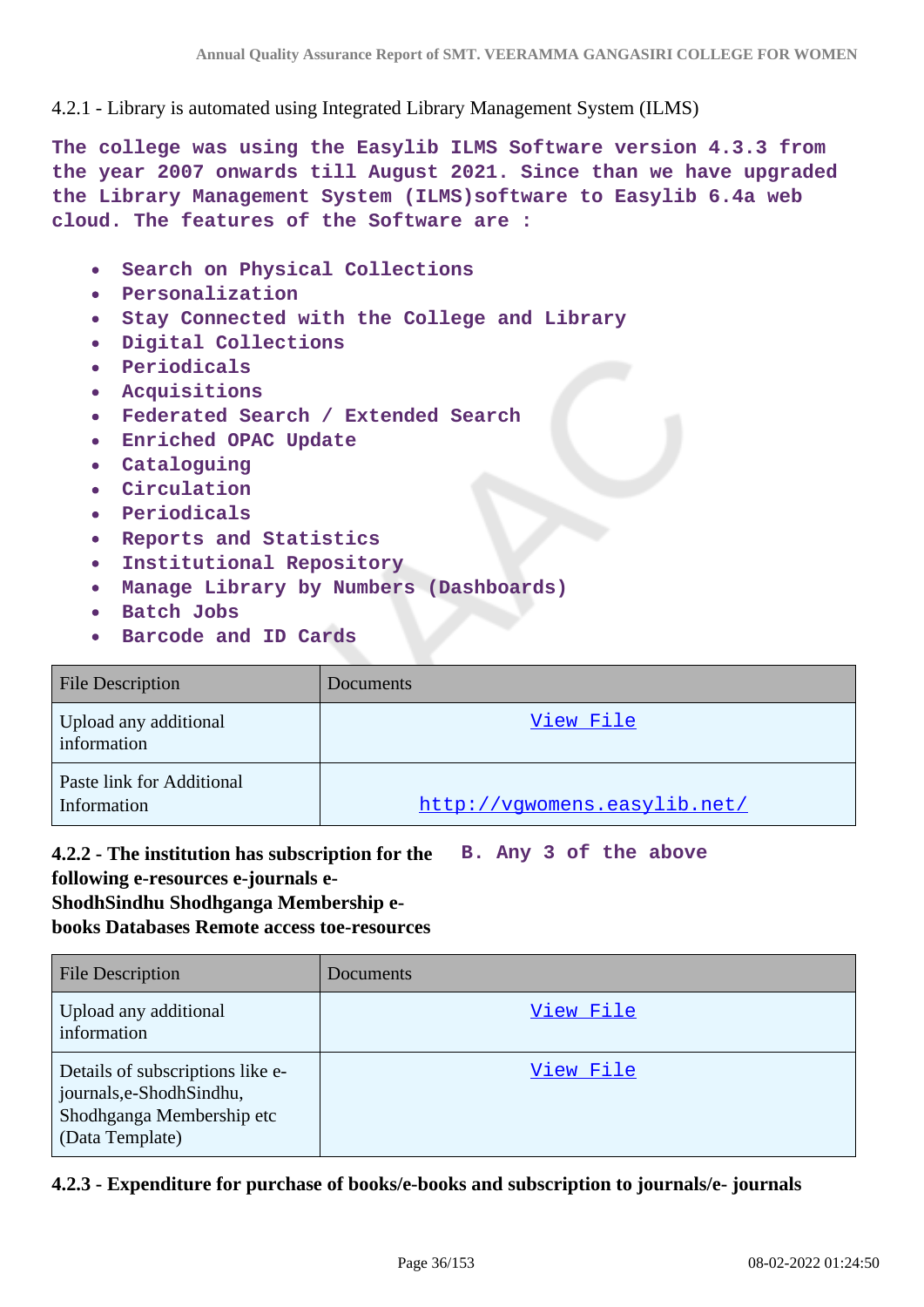## **during the year (INR in Lakhs)**

# **4.2.3.1 - Annual expenditure of purchase of books/e-books and subscription to journals/ejournals during the year (INR in Lakhs)**

### **164554**

| <b>File Description</b>                                                                                                       | <b>Documents</b> |
|-------------------------------------------------------------------------------------------------------------------------------|------------------|
| Any additional information                                                                                                    | No File Uploaded |
| Audited statements of accounts                                                                                                | No File Uploaded |
| Details of annual expenditure for<br>purchase of books/e-books and<br>journals/e- journals during the<br>year (Data Template) | View File        |

**4.2.4 - Number per day usage of library by teachers and students ( foot falls and login data for online access) (Data for the latest completed academic year)**

### **4.2.4.1 - Number of teachers and students using library per day over last one year**

**10**

| File Description                                     | Documents |
|------------------------------------------------------|-----------|
| Any additional information                           | View File |
| Details of library usage by<br>teachers and students | View File |

### **4.3 - IT Infrastructure**

4.3.1 - Institution frequently updates its IT facilities including Wi-Fi

**The Institute identified the requirements of I T Facilities and provided the following necessary equipment's / facilities for the academic year 2020-21.**

- **1. Desktops -03**
- **2. Printers 05**
- **3. LCD Projector -01**

**The college has existing Wi-Fi connections with limited accessibility at some areas in the campus. The college has upgraded the audio system in the auditorium.** 

**The college has upgraded the Library** 

**Due to Covid -19, pandemic the digital learning resources were**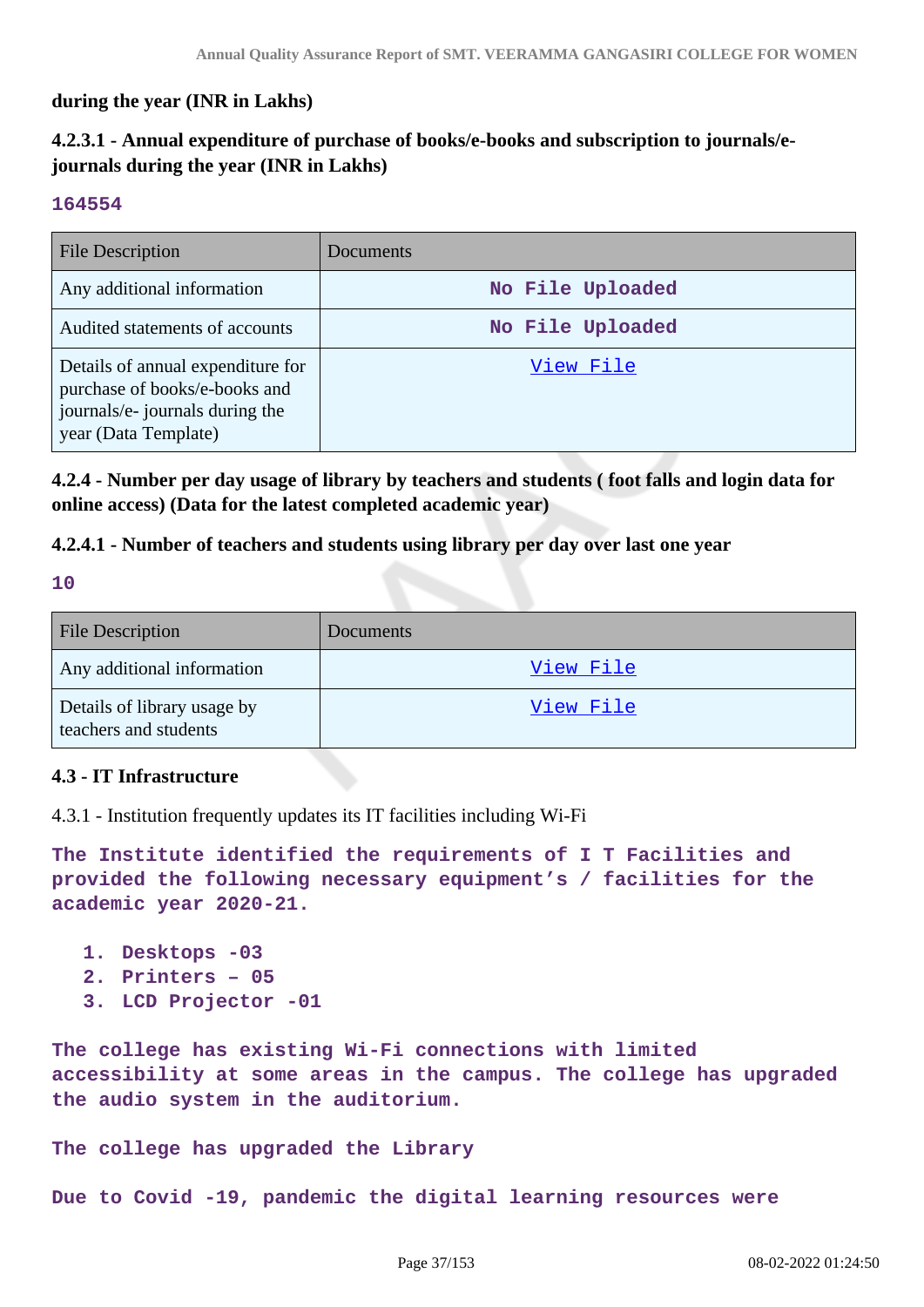**adopted by the college to facilitate effective Teaching Learning out comes. The college has conducted maximum classes through the online mode by using the Microsoft Teams, and other digital platforms. The college has licenced Microsoft office, which was effectively for the online Classes and creating class wise student's teams. Online timetable was Executed and followed by all the stake holders and Internal Examination was conducted through digital mode.**

| <b>File Description</b>                  | Documents                                                                                  |
|------------------------------------------|--------------------------------------------------------------------------------------------|
| Upload any additional<br>information     | View File                                                                                  |
| Paste link for additional<br>information | https://admin.microsoft.com/?auth_upn=iqac%4<br>Ovgcollege.in&source=applauncher#/homepage |

# **4.3.2 - Number of Computers**

### **98**

| <b>File Description</b>              | <b>Documents</b> |
|--------------------------------------|------------------|
| Upload any additional<br>information | No File Uploaded |
| <b>List of Computers</b>             | View File        |

# **4.3.3 - Bandwidth of internet connection in the A. ? 50MBPS Institution**

| <b>File Description</b>                                                        | Documents |
|--------------------------------------------------------------------------------|-----------|
| Upload any additional<br>Information                                           | View File |
| Details of available bandwidth of<br>internet connection in the<br>Institution | View File |

# **4.4 - Maintenance of Campus Infrastructure**

**4.4.1 - Expenditure incurred on maintenance of infrastructure (physical and academic support facilities) excluding salary component during the year (INR in Lakhs)**

**4.4.1.1 - Expenditure incurred on maintenance of infrastructure (physical facilities and academic support facilities) excluding salary component during the year (INR in lakhs)**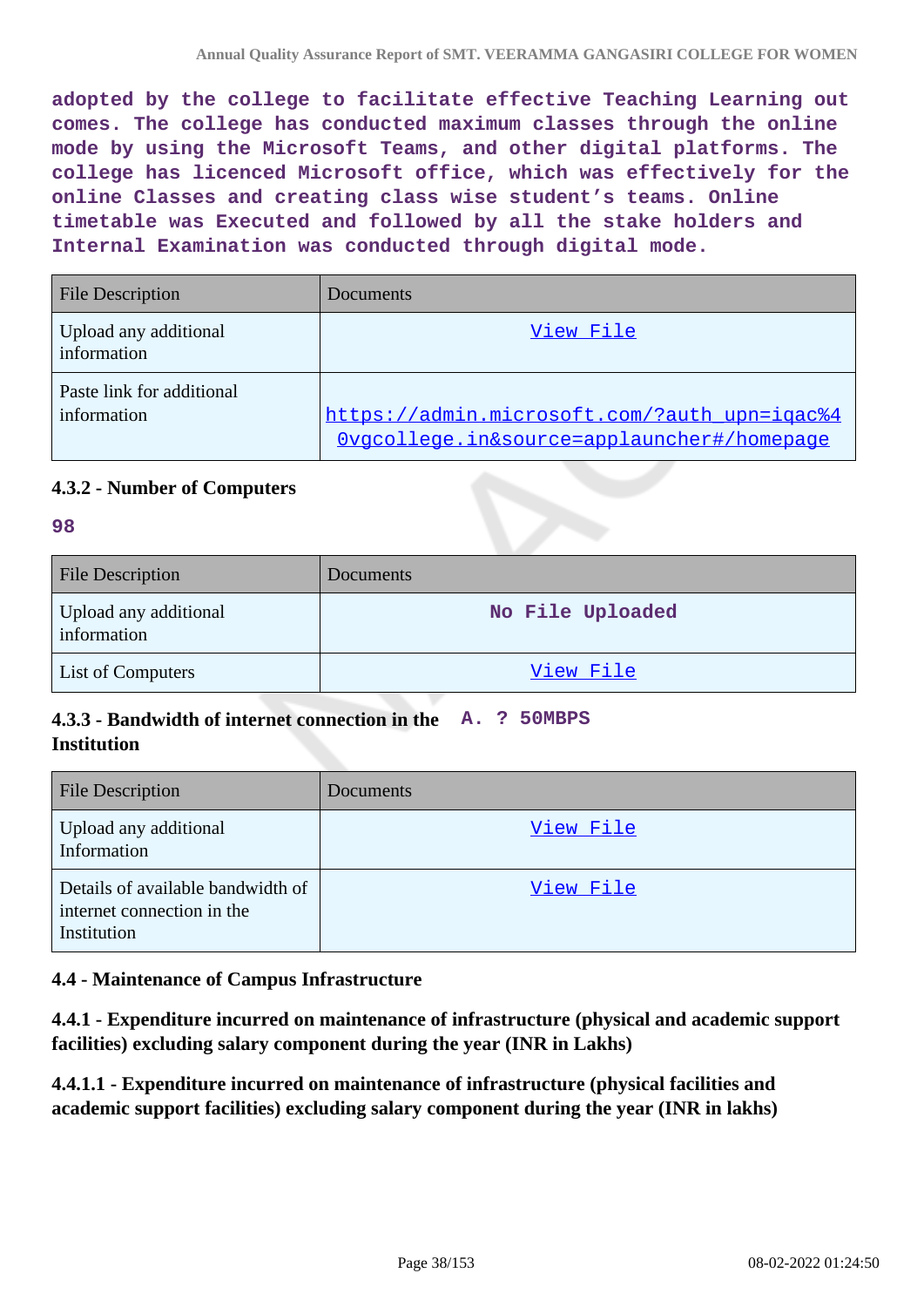| File Description                                                                                                               | Documents        |
|--------------------------------------------------------------------------------------------------------------------------------|------------------|
| Upload any additional<br>information                                                                                           | No File Uploaded |
| Audited statements of accounts                                                                                                 | No File Uploaded |
| Details about assigned budget<br>and expenditure on physical<br>facilities and academic support<br>facilities (Data Templates) | View File        |

4.4.2 - There are established systems and procedures for maintaining and utilizing physical, academic and support facilities - laboratory, library, sports complex, computers, classrooms etc.

**In order to look after the Construction, maintenance and repairing of academic buildings, library, classrooms, electrical appliances and other physical infrastructure of the College, a separate Department of Maintenance and Engineering is set up by our Management of Hyderabad Karnataka Education Society, Kalaburagi. Principal, of College, intimates the construction, maintenance and repairing related requirements, as and when required, to the Department of Maintenance and Engineering set up in the society.**

**Construction:Any work pertaining to construction is brought to the notice of the Maintenance and Engineering Department of our society. The Department deputes the concerned persons to attend the work after that they give estimation for the work. The same is brought to the notice of the Administrative Officer. After the approval from the Management the work is taken up by the concerned authority. The Principal monitors the quality of the work and advises as and when required. The final payment is made after the completion of work. Utilization certificate and work completion reports are submitted and endorsed by the Principal to concerned authority.**

**Purchase :The Head of the Department and concerned Staff give the list of requirements to the Principal. The list of requirement is forwarded to the Administrative Officer for the permission to purchase. Once the permission is sought the Principal and the concerned Staff asks the vendor to give the quotations from different venders. The comparative statement of the quotations is again forwarded to the Administrative Officer to select the vendor. The Principal place the order to the vendor. Once the vendor supplies the equipment's (requirements) the concerned Head of the Department Staff certify the goods on receiving in good conditions as per the bill and agreement. The payment to the vendor is made through the Cheque.**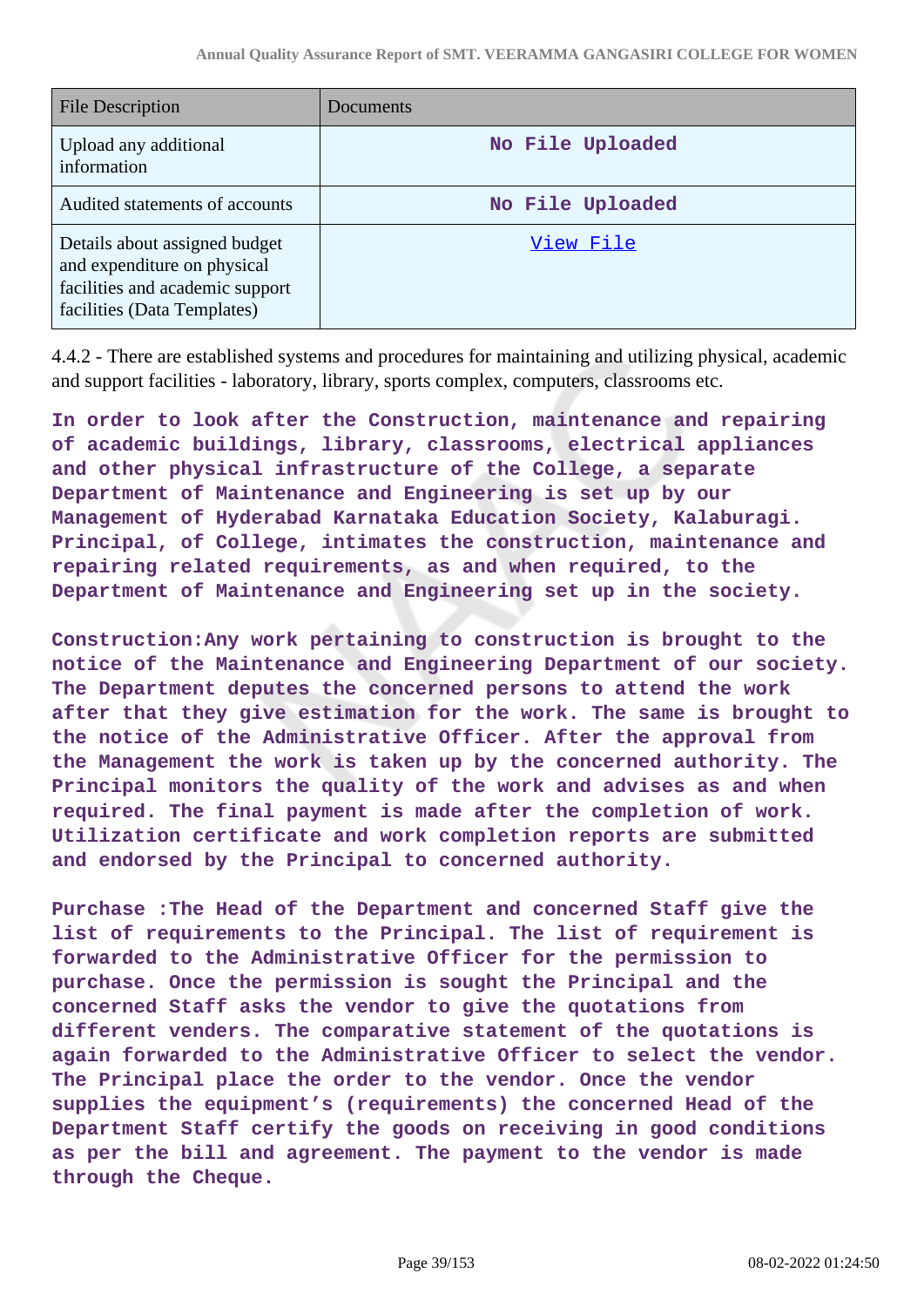**Maintenance: The maintenance of all civil works are assigned to the Maintenance and Engineering Cell of our society.**

**ICT/IT Maintenance:Ours is the only society which has established IT cell in all the sister institutions. In our College, separate IT cell is established and IT coordinator looks after all the IT related problems and maintains the College website.**

**Laboratories:All the laboratories are available for the Students throughout the year. Respective Departments properly maintain labs. All the Science Departments are having individual attenders who ensures that the equipment's are kept clean and maintained in a proper way.**

**Library :Library is utilized by the stake holders throughout the year irrespective of vacations. Demand for the new books are accepted by the Librarian throughout the year.. As per the demand and need of the students and Staffbooks are procured by the permission of the Principal**

**Sports:The Physical Director takes care of all the requirements of the Indoor and Outdoor games. The Gym in the College is also maintained by the Physical Director and the repairs are attended as and when required. The Sports requirements are attained by the Physical Director and Principal**

| <b>File Description</b>                  | Documents                                                 |
|------------------------------------------|-----------------------------------------------------------|
| Upload any additional<br>information     | No File Uploaded                                          |
| Paste link for additional<br>information | http://vgcollege.in/infrastructure-<br>maintenance-policy |

### **STUDENT SUPPORT AND PROGRESSION**

#### **5.1 - Student Support**

**5.1.1 - Number of students benefited by scholarships and free ships provided by the Government during the year**

**5.1.1.1 - Number of students benefited by scholarships and free ships provided by the Government during the year**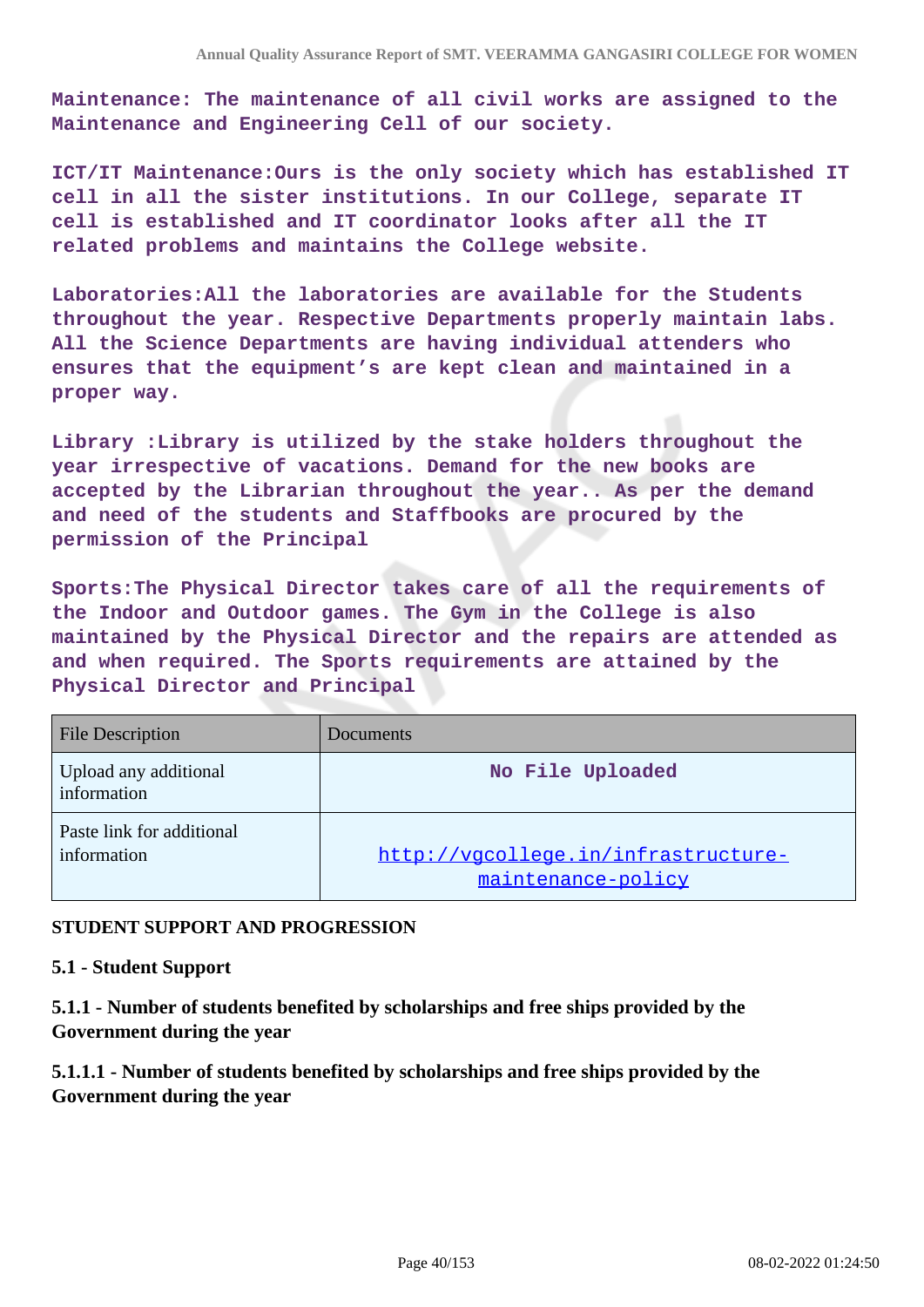| <b>File Description</b>                                                                                                         | Documents        |
|---------------------------------------------------------------------------------------------------------------------------------|------------------|
| Upload self attested letter with<br>the list of students sanctioned<br>scholarship                                              | No File Uploaded |
| Upload any additional<br>information                                                                                            | No File Uploaded |
| Number of students benefited by<br>scholarships and free ships<br>provided by the Government<br>during the year (Data Template) | View File        |

**5.1.2 - Number of students benefitted by scholarships, free ships etc. provided by the institution / non- government agencies during the year**

**5.1.2.1 - Total number of students benefited by scholarships, free ships, etc provided by the institution / non- government agencies during the year**

| <b>File Description</b>                                                                                                                       | Documents        |
|-----------------------------------------------------------------------------------------------------------------------------------------------|------------------|
| Upload any additional<br>information                                                                                                          | No File Uploaded |
| Number of students benefited by<br>scholarships and free ships<br>institution / non-government<br>agencies in last 5 years (Date<br>Template) | View File        |

**5.1.3 - Capacity building and skills enhancement initiatives taken by the institution include the following: Soft skills Language and communication skills Life skills (Yoga, physical fitness, health and hygiene) ICT/computing skills**

**A. All of the above**

| <b>File Description</b>                                                                 | Documents        |
|-----------------------------------------------------------------------------------------|------------------|
| Link to Institutional website                                                           | Nil              |
| Any additional information                                                              | No File Uploaded |
| Details of capability building and<br>skills enhancement initiatives<br>(Data Template) | View File        |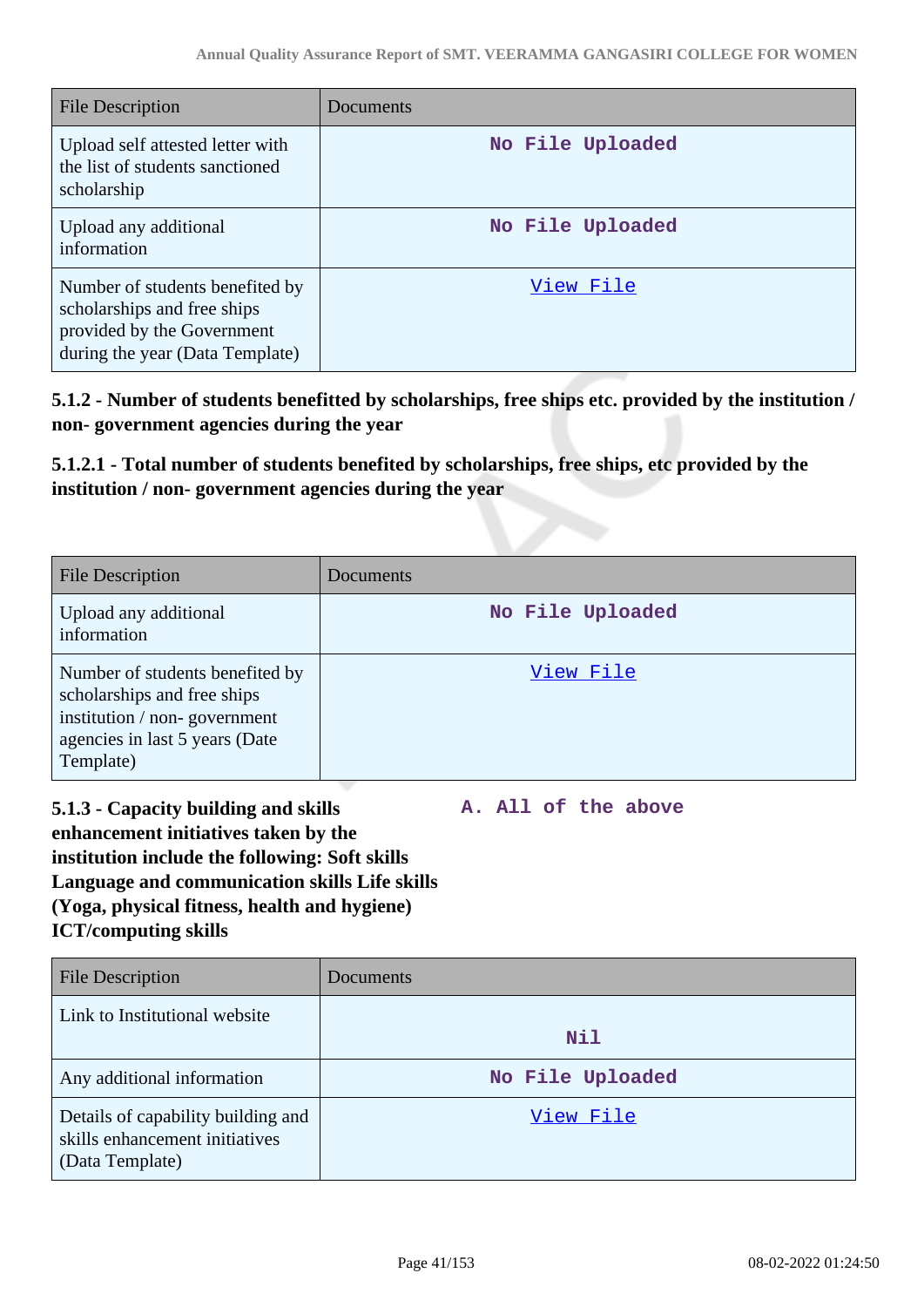**A. All of the above**

# **5.1.4 - Number of students benefitted by guidance for competitive examinations and career counseling offered by the institution during the year**

### **357**

**5.1.4.1 - Number of students benefitted by guidance for competitive examinations and career counseling offered by the institution during the year**

## **357**

| <b>File Description</b>                                                                                                                 | <b>Documents</b> |
|-----------------------------------------------------------------------------------------------------------------------------------------|------------------|
| Any additional information                                                                                                              | No File Uploaded |
| Number of students benefited by<br>guidance for competitive<br>examinations and career<br>counseling during the year (Data<br>Template) | View File        |

**5.1.5 - The Institution has a transparent mechanism for timely redressal of student grievances including sexual harassment and ragging cases Implementation of guidelines of statutory/regulatory bodies Organization wide awareness and undertakings on policies with zero tolerance Mechanisms for submission of online/offline students' grievances Timely redressal of the grievances through appropriate committees**

| <b>File Description</b>                                                                                                                  | Documents |
|------------------------------------------------------------------------------------------------------------------------------------------|-----------|
| Minutes of the meetings of<br>student redressal committee,<br>prevention of sexual harassment<br>committee and Anti Ragging<br>committee | View File |
| Upload any additional<br>information                                                                                                     | View File |
| Details of student grievances<br>including sexual harassment and<br>ragging cases                                                        | View File |

# **5.2 - Student Progression**

# **5.2.1 - Number of placement of outgoing students during the year**

# **5.2.1.1 - Number of outgoing students placed during the year**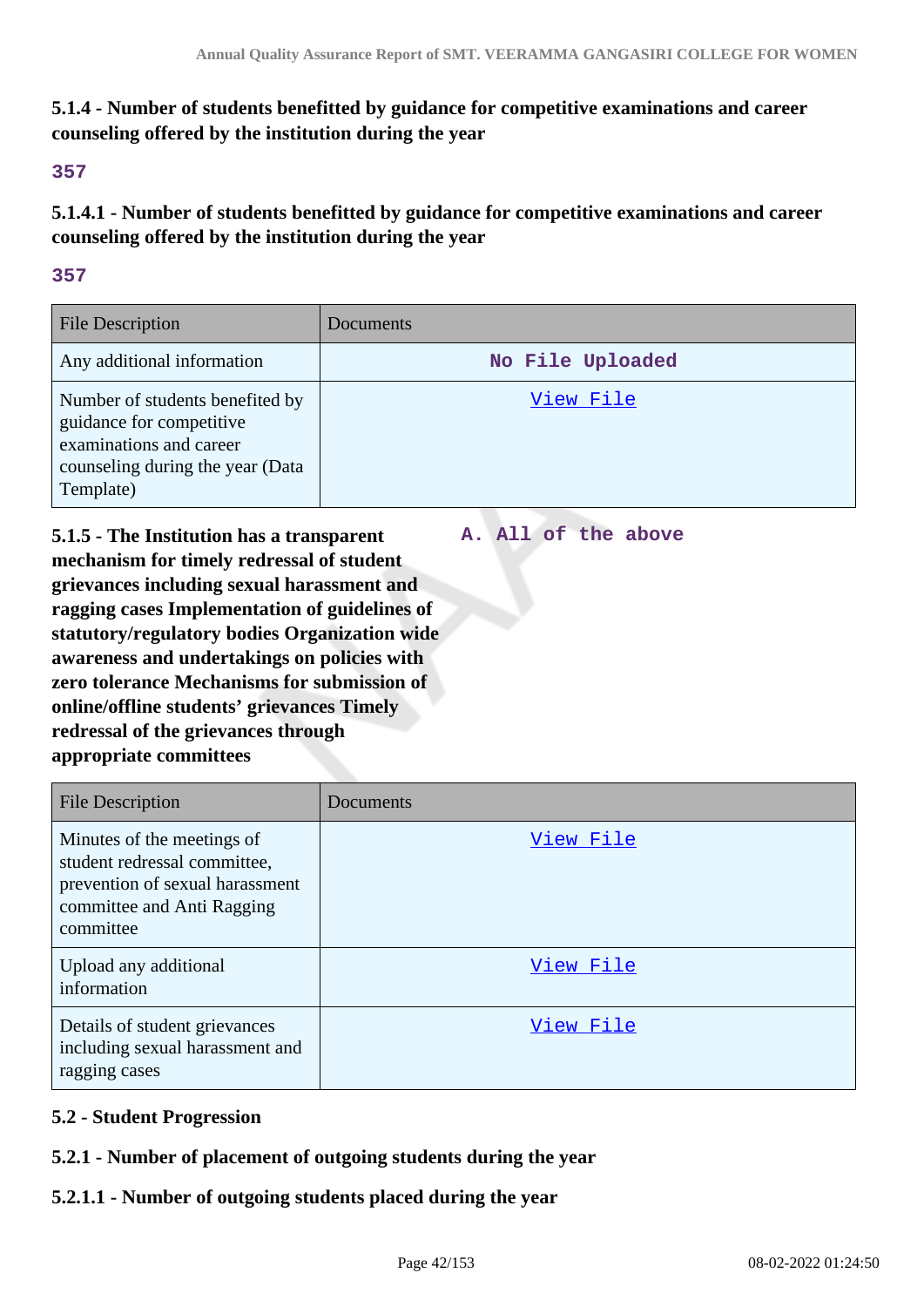**08**

| <b>File Description</b>                                         | <b>Documents</b> |
|-----------------------------------------------------------------|------------------|
| Self-attested list of students<br>placed                        | No File Uploaded |
| Upload any additional<br>information                            | No File Uploaded |
| Details of student placement<br>during the year (Data Template) | View File        |

# **5.2.2 - Number of students progressing to higher education during the year**

# **5.2.2.1 - Number of outgoing student progression to higher education**

## **170**

| <b>File Description</b>                               | <b>Documents</b> |
|-------------------------------------------------------|------------------|
| Upload supporting data for<br>student/alumni          | No File Uploaded |
| Any additional information                            | View File        |
| Details of student progression to<br>higher education | View File        |

**5.2.3 - Number of students qualifying in state/national/ international level examinations during the year (eg: JAM/CLAT/GATE/ GMAT/CAT/GRE/ TOEFL/ Civil Services/State government examinations)**

**5.2.3.1 - Number of students qualifying in state/ national/ international level examinations (eg: JAM/CLAT/NET/ SLET/ GATE/ GMAT/CAT/GRE/ TOEFL/ Civil Services/ State government examinations) during the year**

**0**

| File Description                                                                                                          | Documents        |
|---------------------------------------------------------------------------------------------------------------------------|------------------|
| Upload supporting data for the<br>same                                                                                    | No File Uploaded |
| Any additional information                                                                                                | No File Uploaded |
| Number of students qualifying in<br>state/national/international level<br>examinations during the year<br>(Data Template) | No File Uploaded |

# **5.3 - Student Participation and Activities**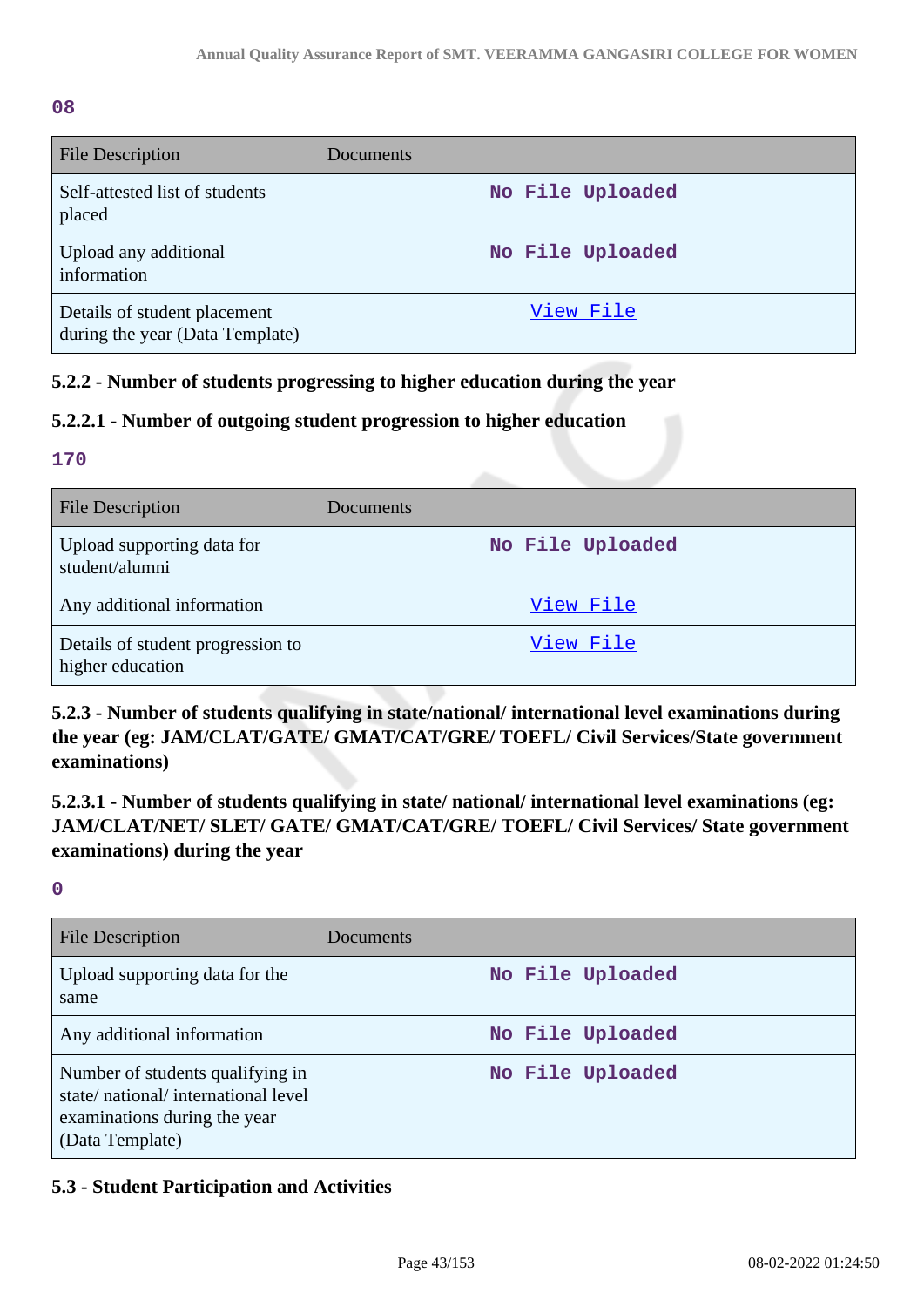**5.3.1 - Number of awards/medals for outstanding performance in sports/cultural activities at university/state/national / international level (award for a team event should be counted as one) during the year**

**5.3.1.1 - Number of awards/medals for outstanding performance in sports/cultural activities at university/state/ national / international level (award for a team event should be counted as one) during the year.**

| <b>File Description</b>                                                                                                                                                              | Documents        |
|--------------------------------------------------------------------------------------------------------------------------------------------------------------------------------------|------------------|
| e-copies of award letters and<br>certificates                                                                                                                                        | No File Uploaded |
| Any additional information                                                                                                                                                           | No File Uploaded |
| Number of awards/medals for<br>outstanding performance in<br>sports/cultural activities at univer<br>sity/state/national/international<br>level (During the year) (Data<br>Template) | View File        |

5.3.2 - Institution facilitates students' representation and engagement in various administrative, cocurricular and extracurricular activities (student council/ students representation on various bodies as per established processes and norms )

**Our college has a unique culture and student driven activities. The Student Council and their representation on Academic and Administrative Bodies or Committees of the Institution enable the Students to enhance their qualitative and quantitative qualities. The student's council members are elected by the students through democratically conducted elections. The student's union has a wellstructured representation from each class. The students of each class elect their class representative, who in turn elect the student's union office bearers. The student union office bearers comprises of**

- **Vice President, Reserved for Final year students**
- **General secretary,**
- **Joint secretary,**
- **Cultural secretary and**
- **Sports secretary.**
- **Class Representatives From all Classes**

**Each elected representative works for the welfare of the college and students according to their portfolio.**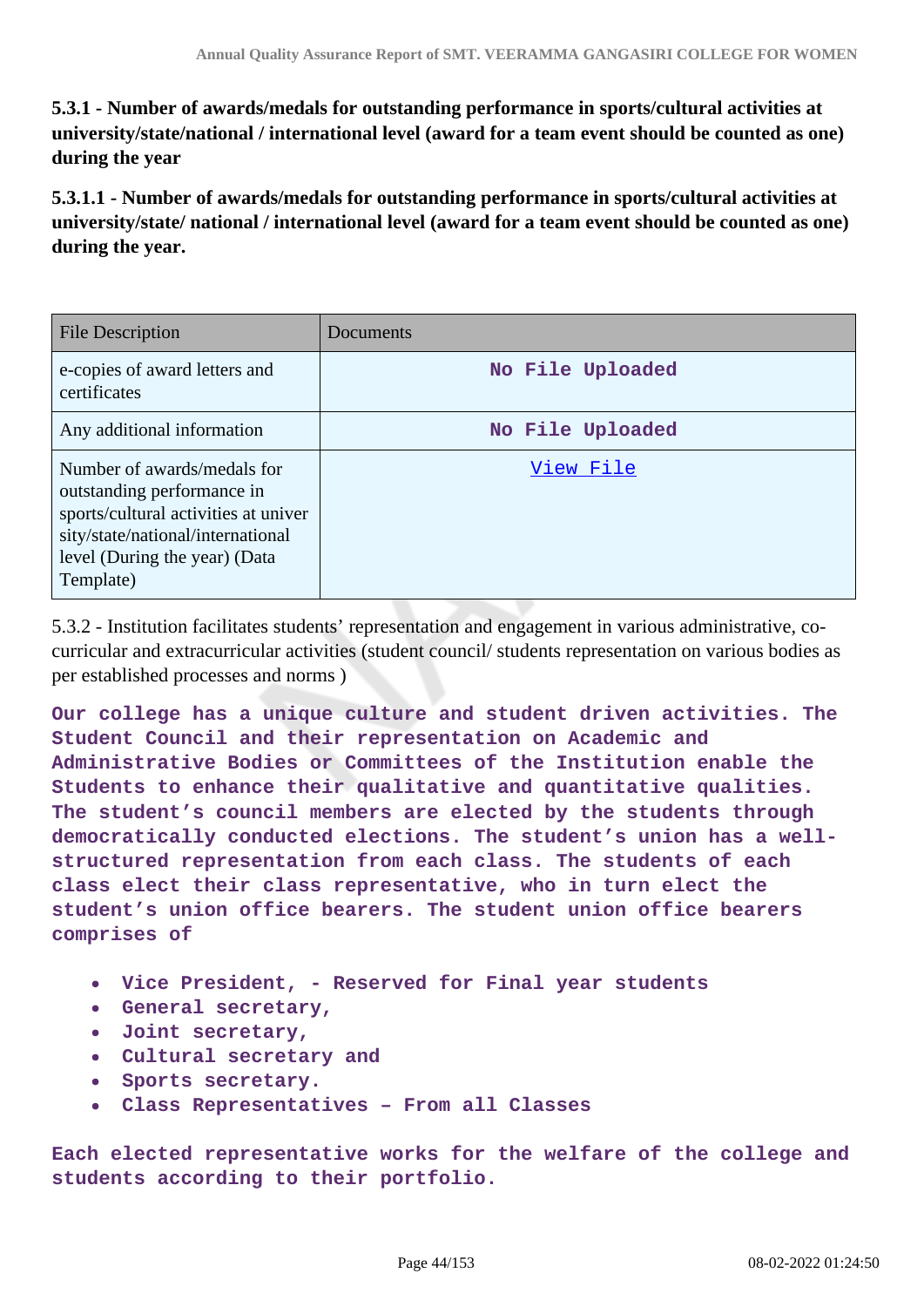**The Students of different Programme are represented in the IQAC as member. The student union office bearers under the guidance of the student union advisor, Principal and IQAC members, plans all the activities for the whole year as per the calendar of events. The student union and IQAC plans each and every activity very meticulously and execute it right from the conceptual stage to completion of the planned activity. A student usually proposes an activity to be undertaken to the advisor of the student union and starts working under the guidance of the advisor and Principal. The competitions are conducted on the eve of annual gathering. Students are assigned to carry on particular event, so many such events are conducted on the eve of annual gathering in which the students actively work till the completion of the events.**

**The events include tasks like**

- **1. Enrolment of student's name**
- **2. Stage arrangement.**
- **3. Maintaining discipline in the function hall**
- **4. Approaching all the coordinators for the results of every event**
- **5. Helping teachers to make a list of prizewinners**
- **6. Preparing budgets for the conduct of events.**

**7. Purchasing the required items and managing the entire event are some of the activities they carry on.**

**Apart from this Seminars/Conferences/Workshops/Guest Lectures/organised in the College has always witnessed the active participation of the Students.**

**The NSS and NCC activities have the full fledge involvement of the Volunteers/Cadets respectively in all the extension services organised which may be adoption of the Village to the participation in the Central Government initiative, Swaach Bharat Abhiyaana under (UBA) for the well-being or creating awareness of the day-today issues prevalent in the Society.**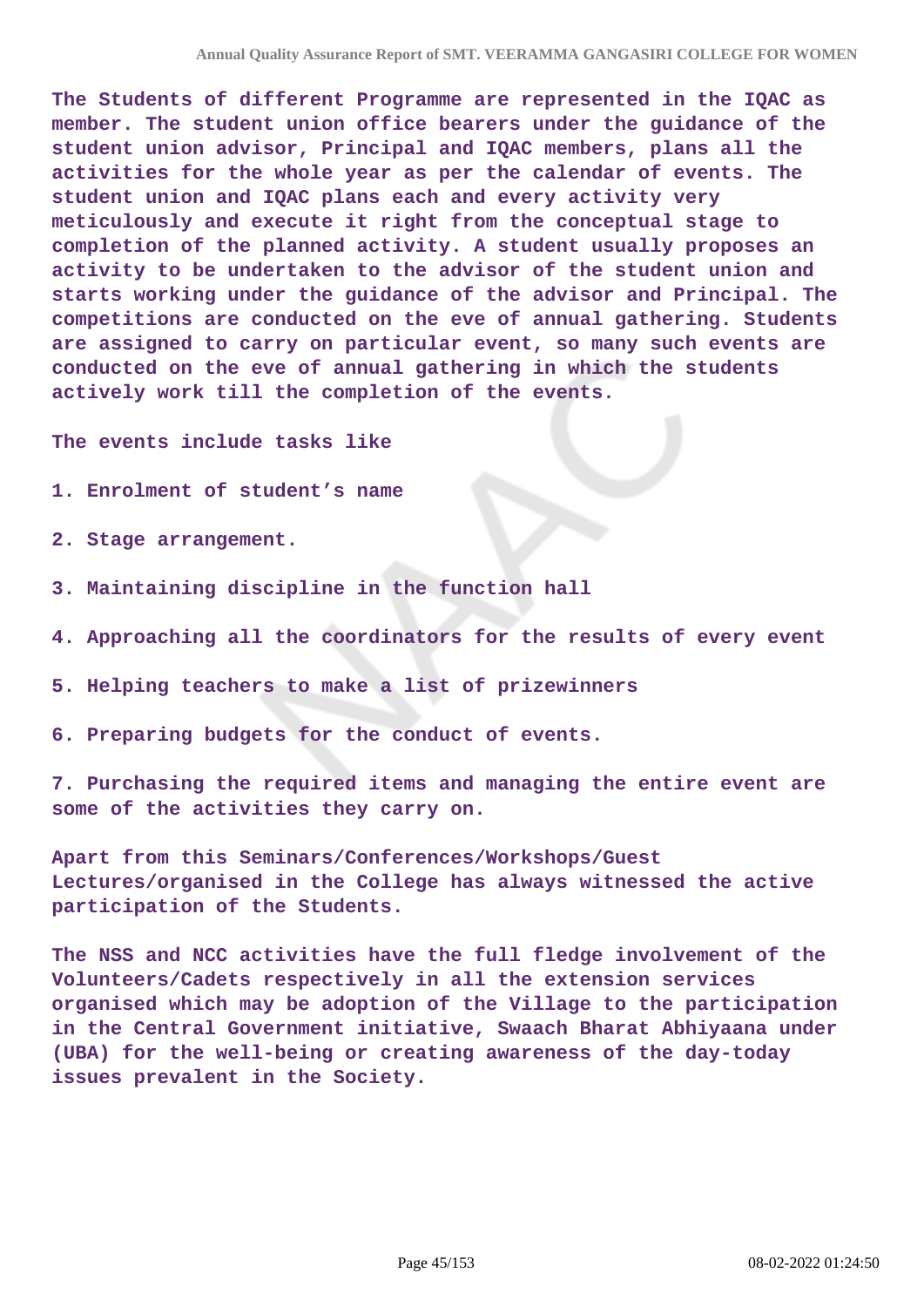| <b>File Description</b>                  | Documents  |
|------------------------------------------|------------|
| Paste link for additional<br>information | <b>Nil</b> |
| Upload any additional<br>information     | View File  |

**5.3.3 - Number of sports and cultural events/competitions in which students of the Institution participated during the year (organized by the institution/other institutions)**

**5.3.3.1 - Number of sports and cultural events/competitions in which students of the Institution participated during the year**

| <b>File Description</b>                                                                                                                                                                                | Documents        |
|--------------------------------------------------------------------------------------------------------------------------------------------------------------------------------------------------------|------------------|
| Report of the event                                                                                                                                                                                    | No File Uploaded |
| Upload any additional<br>information                                                                                                                                                                   | No File Uploaded |
| Number of sports and cultural<br>events/competitions in which<br>students of the Institution<br>participated during the year<br>(organized by the<br>institution/other institutions<br>(Data Template) | View File        |

# **5.4 - Alumni Engagement**

5.4.1 - There is a registered Alumni Association that contributes significantly to the development of the institution through financial and/or other support services

**Yes, the college has a registered alumni association registered under the Karnataka Society's registration act on 28th May 2016. Our alumni association is active The association has an executive body consisting of following Members** 

- **1. President Principal**
- **2. Vice- President**
- **3. Two Secretaries**
- **4. Joint-Secretary and**
- **5. 11 Executive committee members.**

**The outgoing students are registered as alumni of the college by paying a nominal registration fee. The objective of the association is to promote the feeling of equity, unity and oneness among the**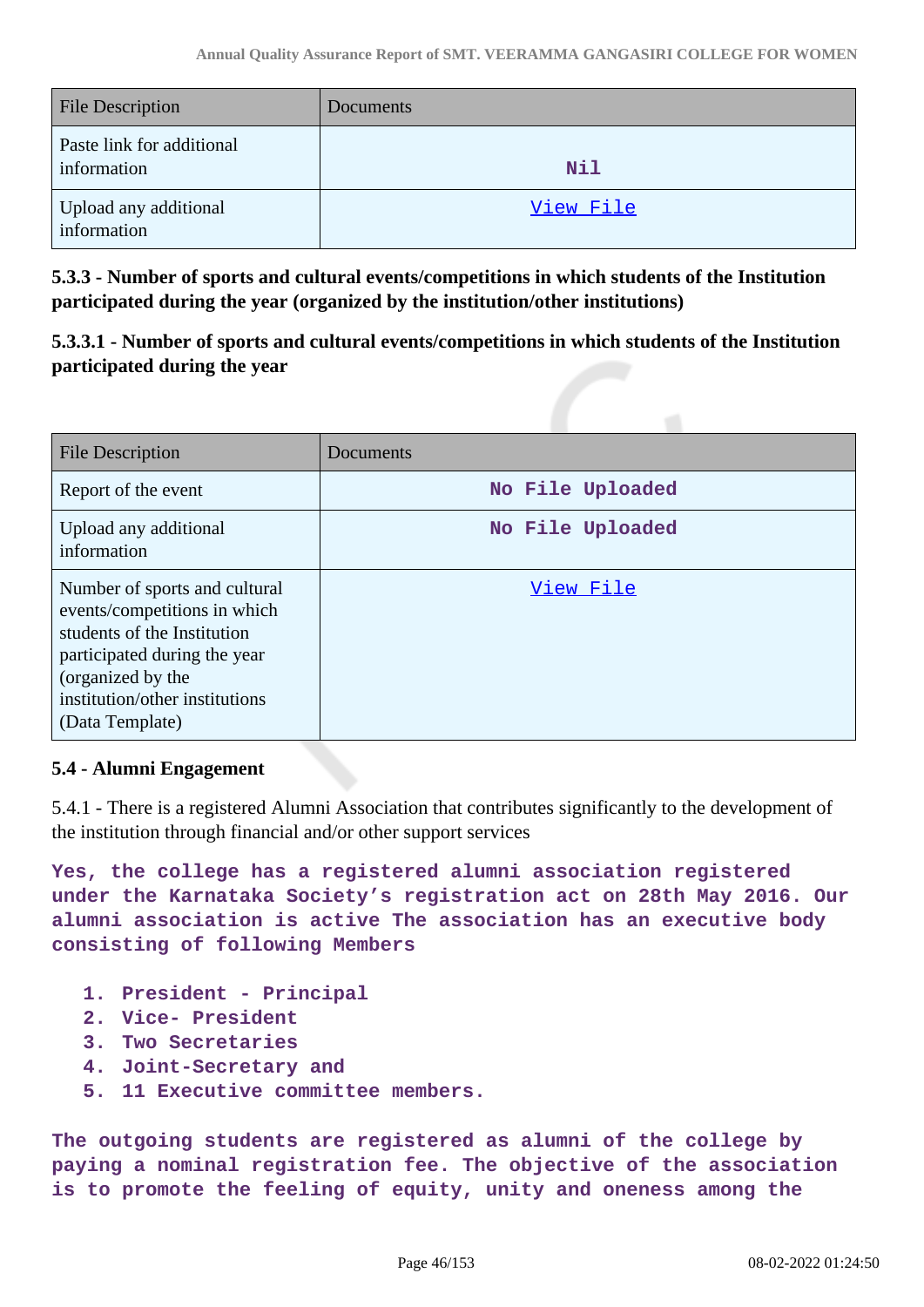**members. It also promotes to bring the old students of this college in touch with the present students to enrich their experience and guide the students for their future carrier. Our Alumnae are strong ambassadors of our college. We have a large no of alumnae scattered all over the world. The alumni are invited for the judgement of the various annual competitions. The achievers in their carrier are invited to inspire the present students as they are the source of inspirations to the students and community. Every year alumni meet is held in the college, where the discussions pertaining to development are held. Suggestion are accepted to bring the changes for the betterment of the students and college. The donations and registration fee collected from the alumni is accountable and the audit of the accounts is done every year as per the norms.**

**The alumni association conducts three executive body meeting and one general body meeting once in a year. The alumnae renders suggestions, financial help or other aid to the college. Every year General Body meeting of the association will be held in the last week of January or in the month of February.** 

**In this academic year due to Covid -19 Pandemic only two executive body meeting were held i.e. first executive body meeting was held on 18th January 2021. and Second Executive body 25th March 2021, and alumni meet was held on 27th March 2021. During this Period the alumni contribution is 192675. Due to Covid 19 Pandemic No alumni, activities were organized. The alumni decided to organize the activities in the near future days if the conditions are favourable and safe.**

| <b>File Description</b>                  | Documents        |
|------------------------------------------|------------------|
| Paste link for additional<br>information | <b>Nil</b>       |
| Upload any additional<br>information     | No File Uploaded |

# **5.4.2 - Alumni contribution during the year D. 1 Lakhs - 3Lakhs (INR in Lakhs)**

| <b>File Description</b>              | <b>Documents</b> |
|--------------------------------------|------------------|
| Upload any additional<br>information | No File Uploaded |

# **GOVERNANCE, LEADERSHIP AND MANAGEMENT**

### **6.1 - Institutional Vision and Leadership**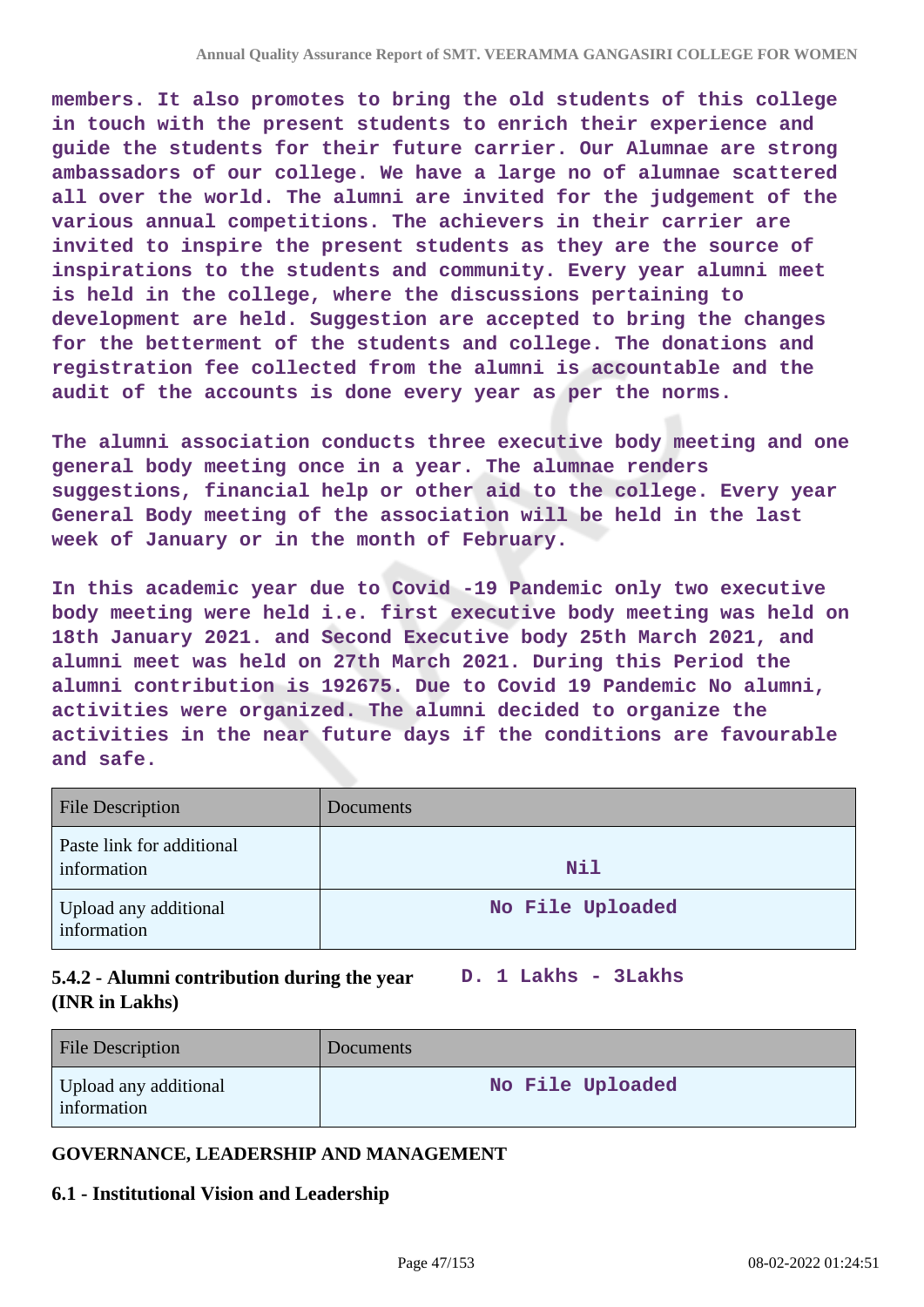6.1.1 - The governance of the institution is reflective of and in tune with the vision and mission of the institution

#### **Response:**

#### **Vision:**

**"To preserve and promote the finer innate qualities of a woman and eternal human values, the rich heritage of our Nation, to equip her with knowledge and skills to meet the regional and Global challenges with confidence".**

#### **Mission:**

**"The Mission of the institution is to infuse the Spiritual, Ethical, Moral and Social values to disseminate in unfolding and sensitizing the integrated personality of womanhood. Providing and promoting the apt education to empower and assimilate all the innate human qualities to face the National and Global challenges with confidence".**

#### **Nature of Governance:**

**The governance of the institution is reflective of an effective leadership in tune with the vision and mission of the institution.**

**The college forms various committees at the beginning of every academic year. These committees are formed in such a way that judicious number of members are accommodated for carrying out the activities. Each committee consists of a coordinator and four to five members. Every committee plans its activities throughout the year.**

**Mechanism for implementation Review:**

**The institute has clear-cut quality policy, strategies, goals with time line, road-maps, perspective plans and strategic plans and an excellent infrastructure, learning environment, funding support for imparting quality education and to fulfil the vision.**

**Dedicated Leadership: College Governing Body reviews and analyse the efforts of Institute to take policy decisions with the consent of Principal.**

**IQAC – IQAC plans and Monitors the activities of the college for the overall development of the Institute with a rigorous review on**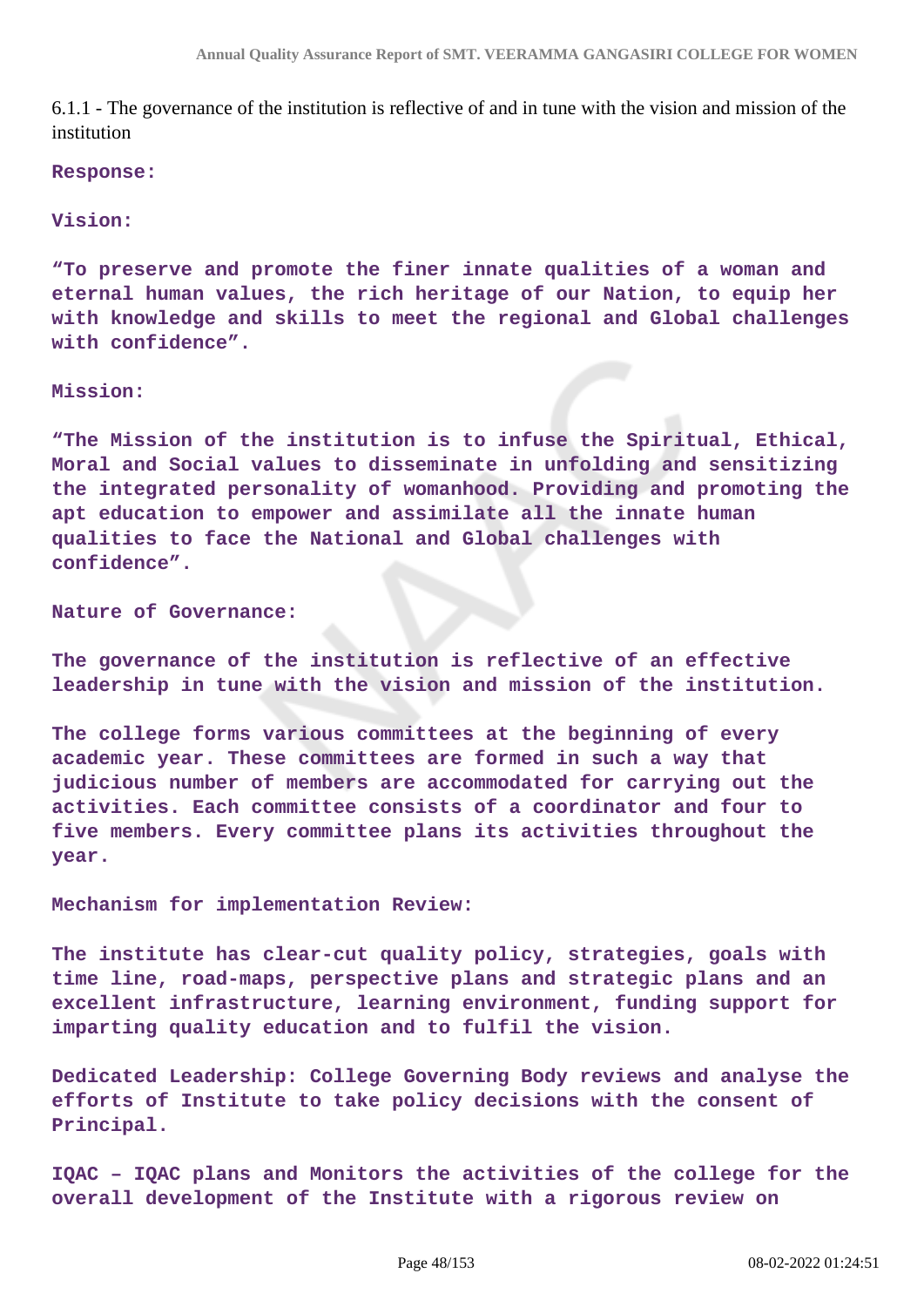**academic issues to fulfil the Vision and Mission of the College.**

**Feedback: Feedback from all the stakeholders is collected, analysed and appropriate action is taken.**

**Review Meetings at Institute level:**

**Principal conducts Staff Meetings to review the academic, cultural, sports, personality development programs and various achievements and requirements concerned with academic facilities.**

| <b>File Description</b>                  | Documents           |
|------------------------------------------|---------------------|
| Paste link for additional<br>information | http://vgcollege.in |
| Upload any additional<br>information     | View File           |

6.1.2 - The effective leadership is visible in various institutional practices such as decentralization and participative management.

#### **Response:**

**Decentralised and Participative management is the core policy of the Institute. The success of an Institution is the result of the combined efforts of all who work towards attaining the vision of the institution.**

**Right from the President, Management of the society, Principal, staff, students and all the stakeholders have a role to play in the development of the college. Their involvement and cooperation in devising and implementing decision-making policies for academic and administrative affairs through various bodies and committees have contributed to the growth of the college. Institution focuses keen on decentralization by intending equal opportunity and equal role to participate in the functioning of the Institution.**

**Management comprises of various committees, college governing council. Each committee has been provided with specific functions which cater to the needs of institution for the ongoing progress and development of the Institution.**

**Case Study:**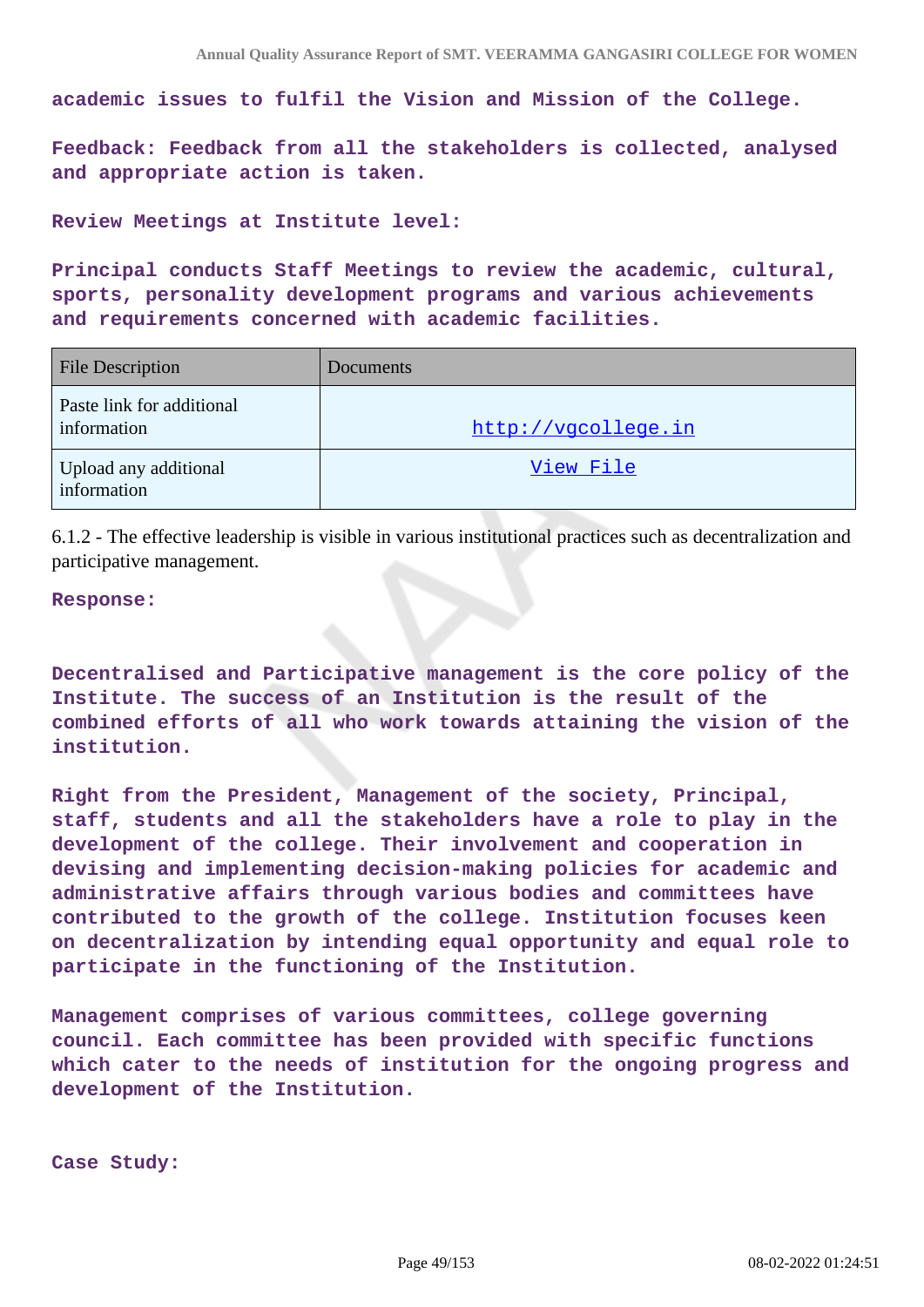**The college celebrated International Women's Day on 8th March, 2021 with the theme "Women in leadership: Achieving an equal future in a COVID-19 world". This day was celebrated differently in a more meaningful way by inviting and honouring the women corona warriors, who have excelled in their chosen fields, despite challenges.**

**A committee was formed headed by Principal, with faculty members to identify the women corona warriors in different fields. The committee identified four women corona warriors from different professions, Such as Teaching, Police, Municipal Corporation Employ, Medical Services. Apart from this various other committees were assigned with concerned responsibilities.**

| <b>File Description</b>                  | Documents  |
|------------------------------------------|------------|
| Paste link for additional<br>information | <b>Nil</b> |
| Upload any additional<br>information     | View File  |

### **6.2 - Strategy Development and Deployment**

6.2.1 - The institutional Strategic/ perspective plan is effectively deployed

#### **Teaching and Learning:**

**Our College is deeply committed to attain excellence through strategic planning and deployment. The strategic plan is prepared in all aspects of the Institution's Practices and the final constellation is prepared with the regularisation of the ideology, which creates the excellent efficiency prospects.**

**The college is committed to promulgate quality education to the students, through various committees and practices.**

- **The administrative committee includes the Administrative**  $\bullet$ **affairs, Professional and regulatory co-ordinations. The Physical Infrastructure and Administrative requirements that forecasts the retrospective analysis of Income ,Expenditure, Audits and also manages the assets with respect to the Infrastructural requirements. The Committee also supports the financial support and Scholarships to the students.**
- **The Academic Committee visualizes with the attributes of the Curriculum Planning and Implementation. This includes right from the preparation of the Academic Calendar to the introduction and functioning of the Certificate/ Value Added Courses which imparts the transferable skills. This is**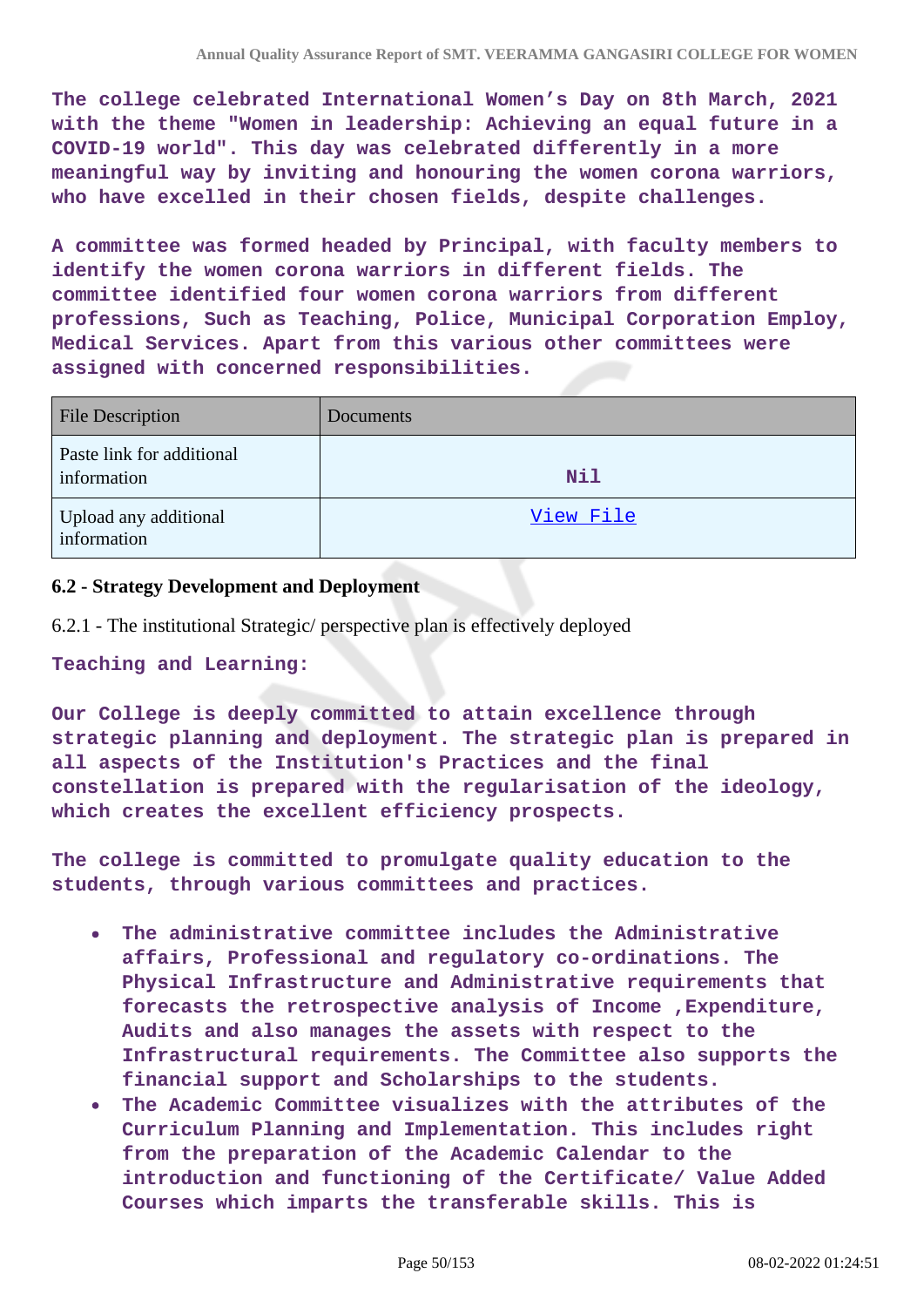**predicted with the Students Learning Outcomes. The Students' Satisfaction Survey is done at the end of the Academic Year and the Action Taken Report is rendered accordingly.**

- **The Research Committee attributes the Resource and Fund Mobilization for Research. The Recognition for Innovation by the Faculty, the ISBN published Books and chapters and Faculty Research Articles published in the National and International Journals. Funds provided for the Faculty and Students to Organise and Participate in Conferences/Seminars /Workshops enrich in them the Research temper.**
- **Student Union traits the engagement and management of all the co-curricular activities of the college. The Cultural and Sports activities are superintended with its achievements. This Criterion also involves the attributes of the Students' Council and their Representation in the various Cells and also their engagement in National Festivals. The student union with the help of Anti-Harassment cell looks into Grievance and Redressal.**
- **IQAC: This Criterion puts forth with the quality initiatives. The Planning and Organising Programs to promote the Universal Values, Professional Ethics, e-governance and the Faculty/Student Development Programmes.**
- **The Alumni and Parent-Teacher Association is framed and the**  $\bullet$ **Parents Meet is organised. The AAA Peer Committee inspects and assesses the attributes of all the above mentioned Criteria. This strategic plan implemented in the College has brought about tasks to achieve more efficiency towards the attainment of the targets.**

**Hence, we have 33 teachers with Ph.D. In order to realize the set objectives the college has been conducting several Certificates / Value Added Courses. During the tenure of the course, a test is conducted in order to assess the student's skills competency after the completion of the course certificate will be issued.**

| <b>File Description</b>                                   | Documents        |
|-----------------------------------------------------------|------------------|
| Strategic Plan and deployment<br>documents on the website | No File Uploaded |
| Paste link for additional<br>information                  | Nil              |
| Upload any additional<br>information                      | No File Uploaded |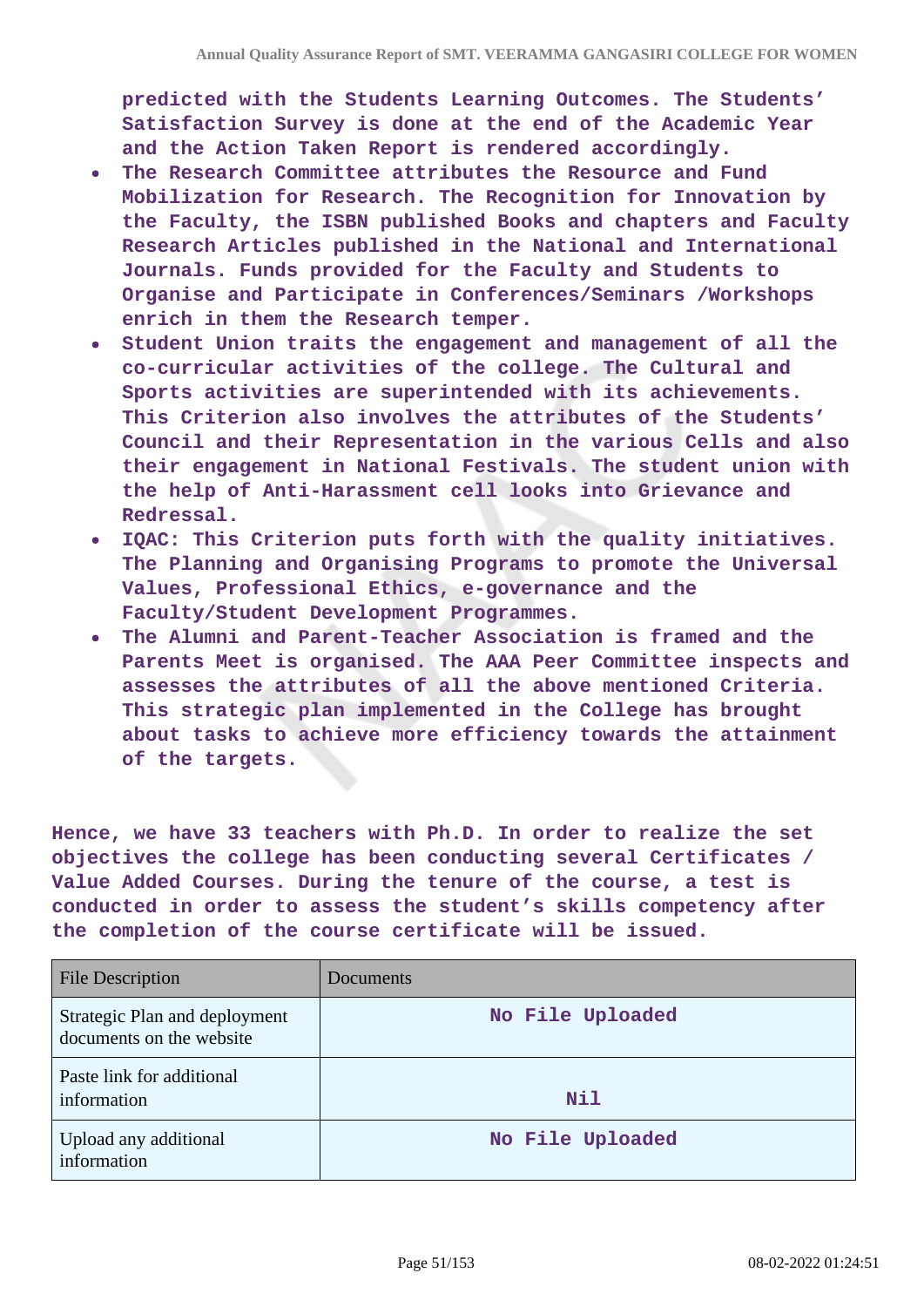6.2.2 - The functioning of the institutional bodies is effective and efficient as visible from policies, administrative setup, appointment and service rules, procedures, etc.

**The college is affiliated to Karnataka State Akkamahadevi Women's University, Vijayapura. The Institution is a part of the Management of Hyderabad Karnataka Education Society, Kalaburagi.**

#### **Management:**

**The Management exercises the overall supervision of the**  $\bullet$ **Institution. It comprises of President, Vice President, Secretary, College Governing Council and Administrative officer. Administrative structure and college governance standards are initiated by the Management and Principal. Administrative officer plays a key role between the Management, the Principal and Staff. Principal ensures that it is percolated through the organizational setup.**

### **Administrative setup:**

- **College has multitier system in its administrative structure. It consists of the Principal followed by the Vice-Principal and IQAC coordinator.**
- **At Institute level the Principal is the apex of the Internal administration and is assisted by the Vice Principal and IQAC.**
- **The Vice Principal, IQAC Coordinator, Heads of the Department,**  $\bullet$ **Librarian, Physical Director and Office Superintendent are directly accountable /report to the Principal. The Principal assisted by all of them oversees the functioning of the Institution and ensures the smooth operation of all the processes.**

#### **IQAC :**

**IQAC is constituted under the chairmanship of Principal as per NAAC guidelines, which monitors all academic and non- academic activities and always strives for quality enhancement and sustenance.**

**Academic:**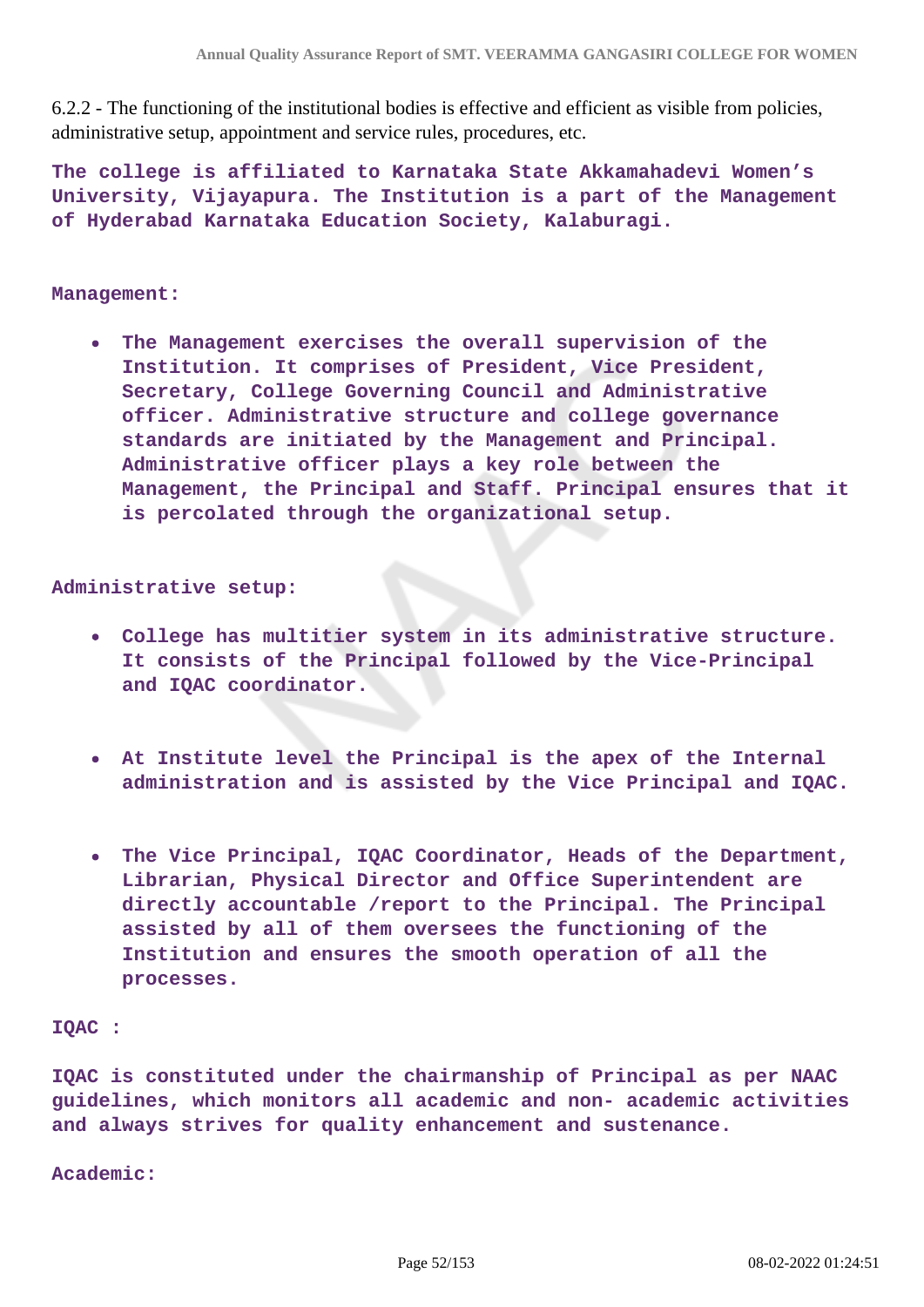- **The Academic Council caters to all the Academic related activities right from Administration to the engaging of the classes to the conduct of Examination. The faculty taking up the responsibility as Member of Board of Studies are a part of the University Committee.**
- **The Head of the Departments are permitted to take and implement decision pertaining to their Department in conformation with the Principal. Further he looks after the distribution of Syllabus, Teaching Plans, feedback, Internal Examination, attendance of the students**
- **The College Librarian, along with their staff, is responsible for the smooth functioning of the Library.**
- **The Physical Education Director oversees and monitors all the Sports related activities.**

### **Administrative:**

**The College Administration has the Office superintendent as**  $\bullet$ **its Head. Office work is distributed among non-teaching staff with different sections like Accounts, Establishment, Admission, Examination, Scholarship, and maintenance of the campus.**

**Extension Activates & Support Services:** 

- **The co-curricular and Extra Curricular Activities are conducted by the various committees of the college which have the faculty as Coordinator and Members.**
- **Different Committees play an important role in the execution of responsibilities and activities on the Campus. It is through committees; the college seeks decentralization of Power Structure. The Committees formed are monitored by the Principal.**
- **Institution is having following Committees to enrich quality an overall performance of the Institution.**
- **1. Grievance Redress Cell.**
- **2. Placement Cell.**
- **3. Alumni Association.**
- **4. Health Centre**
- **5. Students Union**

#### **Recruitment and Service Rules:**

**Permanent Posts (Grant-in-Aid): These posts are recruited by the Government of Karnataka according to the norms of**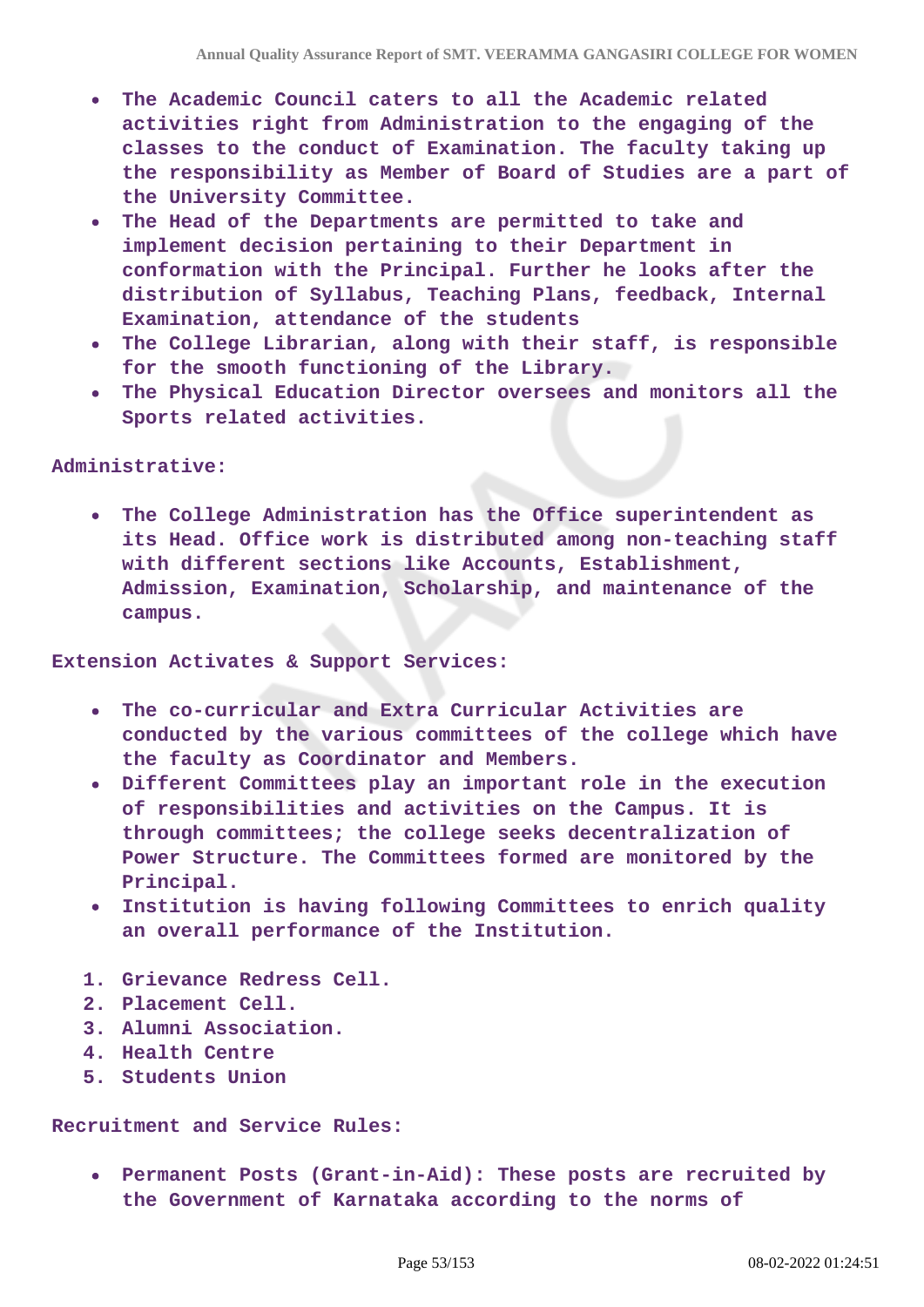**University and UGC.**

- **Temporary Posts (Non-Grant): These posts are recruited by the**  $\bullet$ **Hyderabad Karnataka Education Society – Management as per the Government norms.**
- **Employees are governed by Karnataka Service Rules (KCSR) for leave, pension and recruitment, UGC regulations are also applicable in force from time to time. Pay Scales, Promotions are as per UGC.**

| <b>File Description</b>                          | Documents                                                                      |
|--------------------------------------------------|--------------------------------------------------------------------------------|
| Paste link for additional<br>information         | Nil                                                                            |
| Link to Organogram of the<br>institution webpage | http://vgcollege.in/files/6.1.1%20organogram<br><u> %20@%20RBK%206.1.1.pdf</u> |
| Upload any additional<br>information             | View File                                                                      |

**6.2.3 - Implementation of e-governance in areas of operation Administration Finance and Accounts Student Admission and Support Examination A. All of the above**

| File Description                                                                                             | Documents        |
|--------------------------------------------------------------------------------------------------------------|------------------|
| <b>ERP</b> (Enterprise Resource)<br>Planning)Document                                                        | View File        |
| Screen shots of user inter faces                                                                             | View File        |
| Any additional information                                                                                   | No File Uploaded |
| Details of implementation of e-<br>governance in areas of operation,<br>Administration etc(Data<br>Template) | View File        |

### **6.3 - Faculty Empowerment Strategies**

6.3.1 - The institution has effective welfare measures for teaching and non- teaching staff

**A satisfied employee is an asset for the institution and can make the college a productive place. The administration has placed certain measures. They are:**

- **Felicitation on Achievements.**
- **RO drinking water.**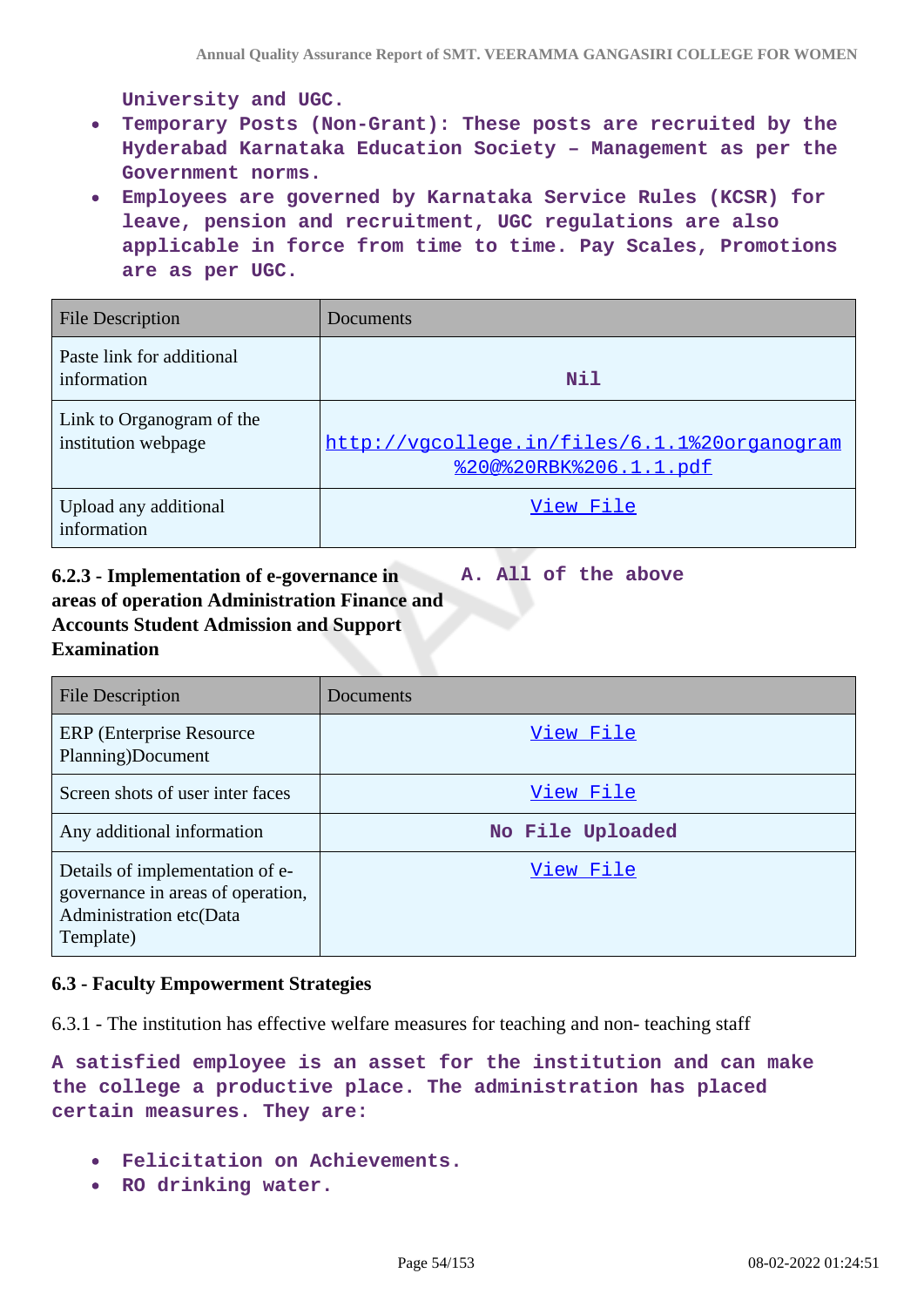- **Reservation of seats for children of the faculty under**  $\bullet$ **management quota.**
- **Canteen and physical fitness facility.**
- **The college has credit co-operative society through which financial assistance is provided for the staff whenever required.**
- **Government provident fund.**  $\bullet$
- **Group insurance.**
- **Paid leave.**
- **Maternity Leave.**

### **Non-teaching:**

**The administration has placed certain measures. For the Non-teaching They are:**

- **Felicitation on Achievements.**
- $\bullet$ **RO drinking water.**
- **Reservation of seats for children of the faculty under management quota.**
- **Canteen and physical fitness facility.**  $\bullet$
- **The college has credit co-operative society through which**  $\bullet$ **financial assistance is provided for the staff whenever required.**
- **Government provident fund.**
- **Group insurance.**  $\bullet$
- **Paid leave.**
- **Maternity Leave**
- **The uniforms of non-teaching daily wages staff is provided by the management.**
- **Staff Quarters**

| <b>File Description</b>                  | <b>Documents</b> |
|------------------------------------------|------------------|
| Paste link for additional<br>information | Nil              |
| Upload any additional<br>information     | View File        |

**6.3.2 - Number of teachers provided with financial support to attend conferences/ workshops and towards membership fee of professional bodies during the year**

**6.3.2.1 - Number of teachers provided with financial support to attend conferences/workshops and towards membership fee of professional bodies during the year**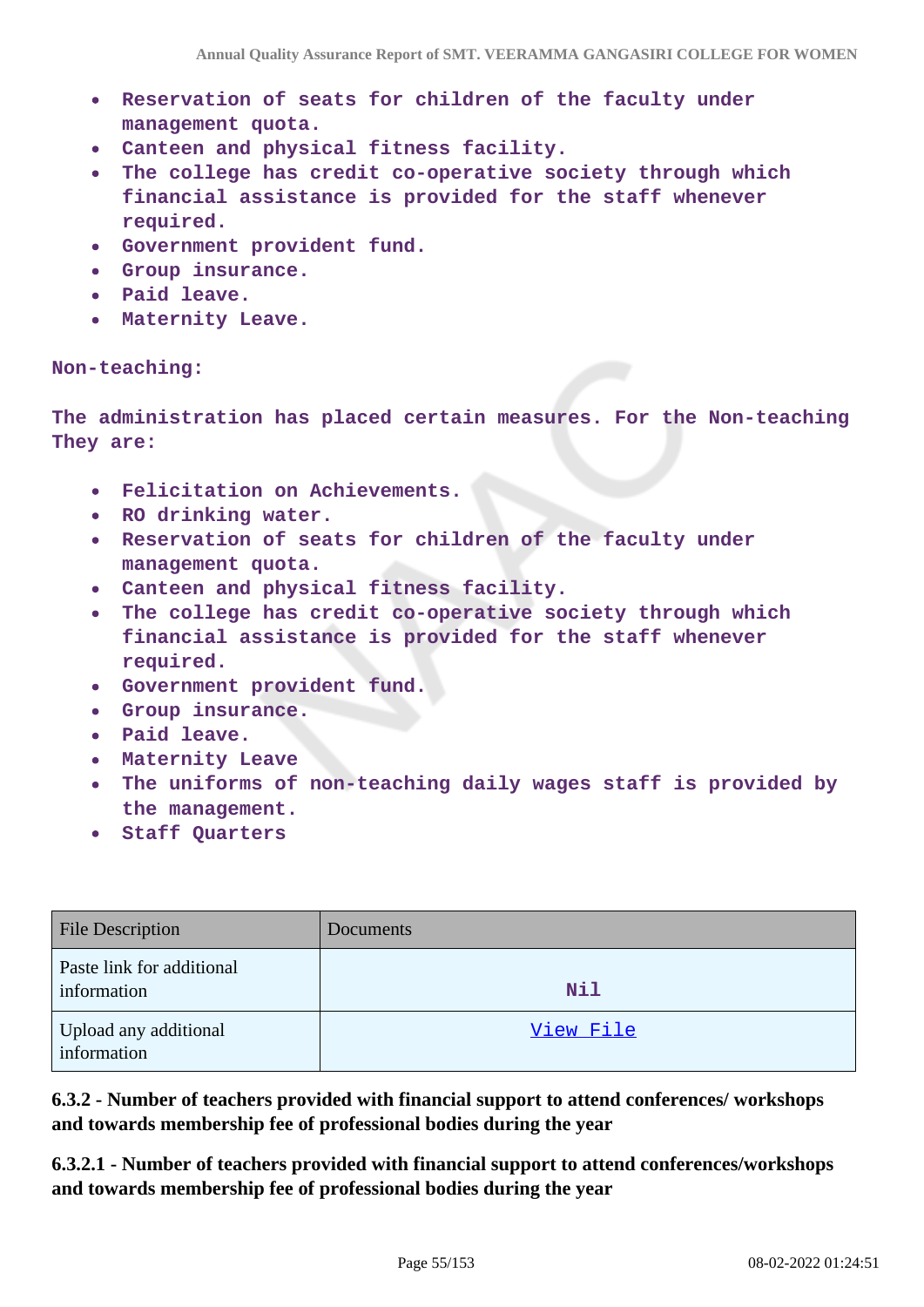**01**

| <b>File Description</b>                                                                                                          | Documents |
|----------------------------------------------------------------------------------------------------------------------------------|-----------|
| Upload any additional<br>information                                                                                             | View File |
| Details of teachers provided with<br>financial support to attend<br>conference, workshops etc during<br>the year (Data Template) | View File |

**6.3.3 - Number of professional development /administrative training programs organized by the institution for teaching and non-teaching staff during the year**

**6.3.3.1 - Total number of professional development /administrative training Programmes organized by the institution for teaching and non teaching staff during the year**

**01**

| <b>File Description</b>                                                                                                                                                 | Documents        |
|-------------------------------------------------------------------------------------------------------------------------------------------------------------------------|------------------|
| Reports of the Human Resource<br>Development Centres (UGCASC<br>or other relevant centres).                                                                             | No File Uploaded |
| <b>Reports of Academic Staff</b><br>College or similar centers                                                                                                          | No File Uploaded |
| Upload any additional<br>information                                                                                                                                    | View File        |
| Details of professional<br>development / administrative<br>training Programmes organized<br>by the University for teaching<br>and non teaching staff (Data<br>Template) | View File        |

**6.3.4 - Number of teachers undergoing online/face-to-face Faculty development Programmes (FDP) during the year (Professional Development Programmes, Orientation / Induction Programmes, Refresher Course, Short Term Course etc.)**

**6.3.4.1 - Total number of teachers attending professional development Programmes viz., Orientation / Induction Programme, Refresher Course, Short Term Course during the year**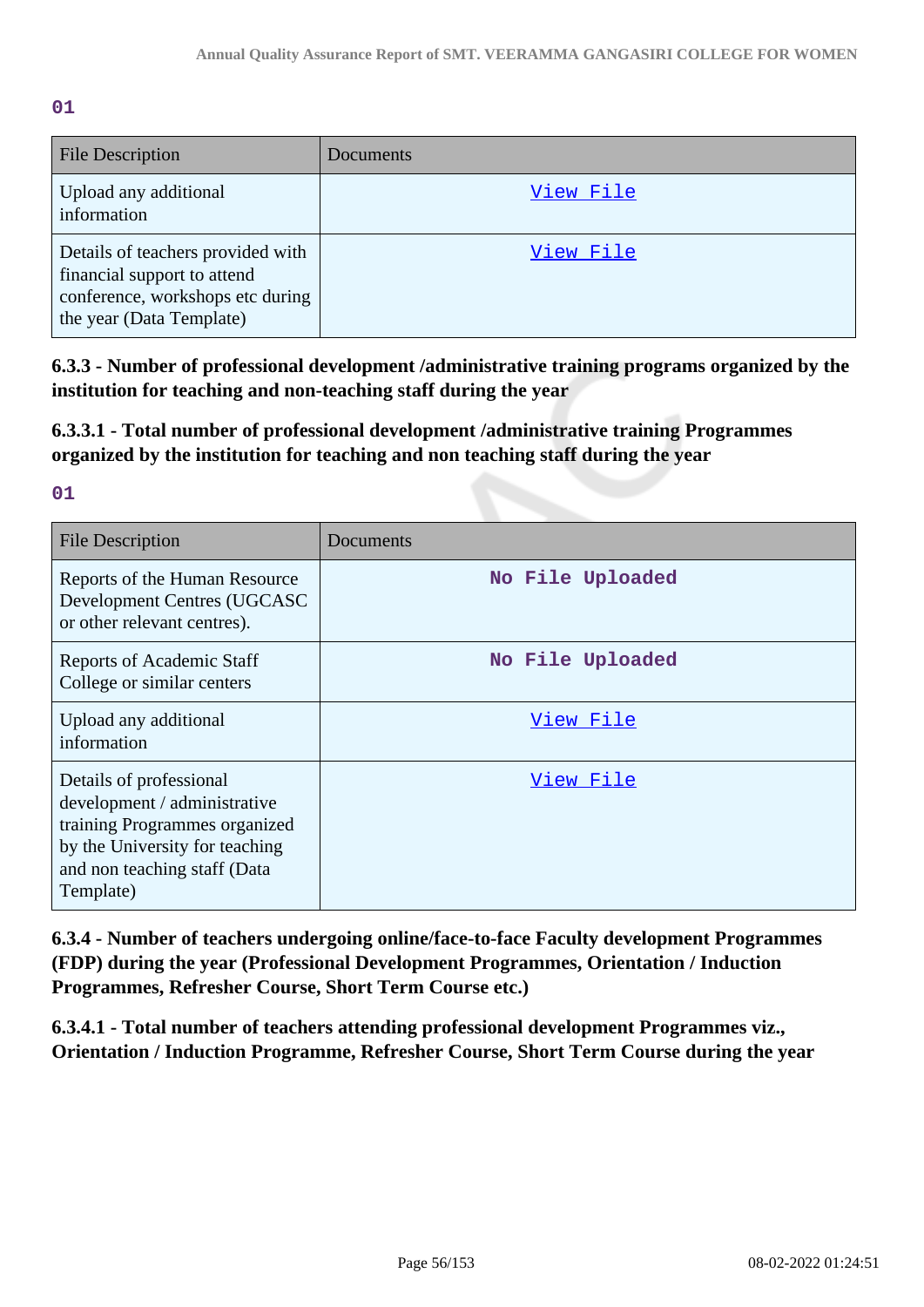| <b>File Description</b>                                                                                    | Documents        |
|------------------------------------------------------------------------------------------------------------|------------------|
| <b>IQAC</b> report summary                                                                                 | No File Uploaded |
| Reports of the Human Resource<br>Development Centres (UGCASC<br>or other relevant centers)                 | No File Uploaded |
| Upload any additional<br>information                                                                       | No File Uploaded |
| Details of teachers attending<br>professional development<br>programmes during the year<br>(Data Template) | View File        |

6.3.5 - Institutions Performance Appraisal System for teaching and non- teaching staff

**The institution has an effective Performance Appraisal System for teaching and non-teaching staff. The Performance Appraisal Reports provide good feedback to faculty and help them in understanding the changing needs of students. All faculty members fill prescribed Performa for self-appraisal. PAS system encourages the faculty members to make excellent performance in teaching –learning and research.**

**The institution has performance based appraisal system for the Assessment of teaching and non-teaching staff. The Appraisal report is based on the Annual performance of the employee on the basis of their academic, research and other extra-curricular activities.** 

**The above set performance appraisal report is to be filled by employee in a given prescribed Performa which includes all the above set related to points and sub points. The views of the employee filled in the prescribed Performa is reviewed by HOD's, IQAC and Principal. The overall report is further reviewed by the Chairman of the governing body and final performance functioning status is setup and confidentially recorded in the office.**

| <b>File Description</b>                  | Documents |
|------------------------------------------|-----------|
| Paste link for additional<br>information | Nil       |
| Upload any additional<br>information     | View File |

# **6.4 - Financial Management and Resource Mobilization**

6.4.1 - Institution conducts internal and external financial audits regularly Enumerate the various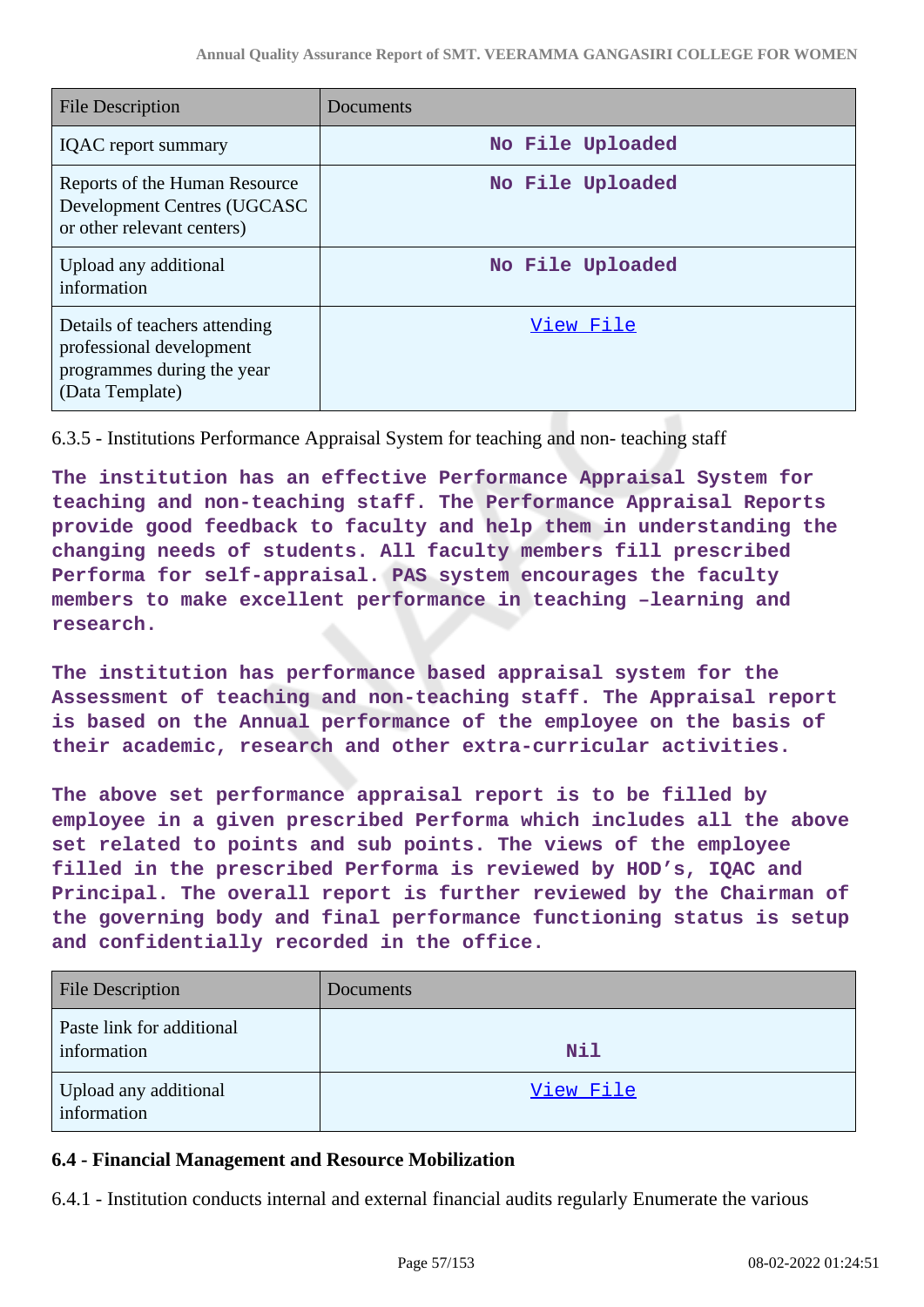internal and external financial audits carried out during the year with the mechanism for settling audit objections within a maximum of 200 words

**Internal Audit: The Internal Audit is conducted annually by the Chartered Accountants appointed by the Management. Internal Audit report is submitted to the Management. Queries raised in the Audit Report is discussed and are clarified**

**External Audit: The management appoints an external auditor. The financial statement of the college including books of accounts, vouchers, statement etc are audited by the external auditor. A.G office of Government of Karnataka Inspects the financial records of the institutions.**

**No major objections were raised during the last audit.**

**Further all necessary audits as per the requirements of the University; UGC and Government of Karnataka are carried out by the college periodically. No major objections were raised during the last audit.**

| <b>File Description</b>                  | Documents  |
|------------------------------------------|------------|
| Paste link for additional<br>information | <b>Nil</b> |
| Upload any additional<br>information     | View File  |

**6.4.2 - Funds / Grants received from non-government bodies, individuals, philanthropers during the year (not covered in Criterion III)**

**6.4.2.1 - Total Grants received from non-government bodies, individuals, Philanthropers during the year (INR in Lakhs)**

| File Description                                                                                                                               | Documents        |
|------------------------------------------------------------------------------------------------------------------------------------------------|------------------|
| Annual statements of accounts                                                                                                                  | No File Uploaded |
| Any additional information                                                                                                                     | No File Uploaded |
| Details of Funds / Grants<br>received from of the non-<br>government bodies, individuals,<br>Philanthropers during the year<br>(Data Template) | View File        |

6.4.3 - Institutional strategies for mobilization of funds and the optimal utilization of resources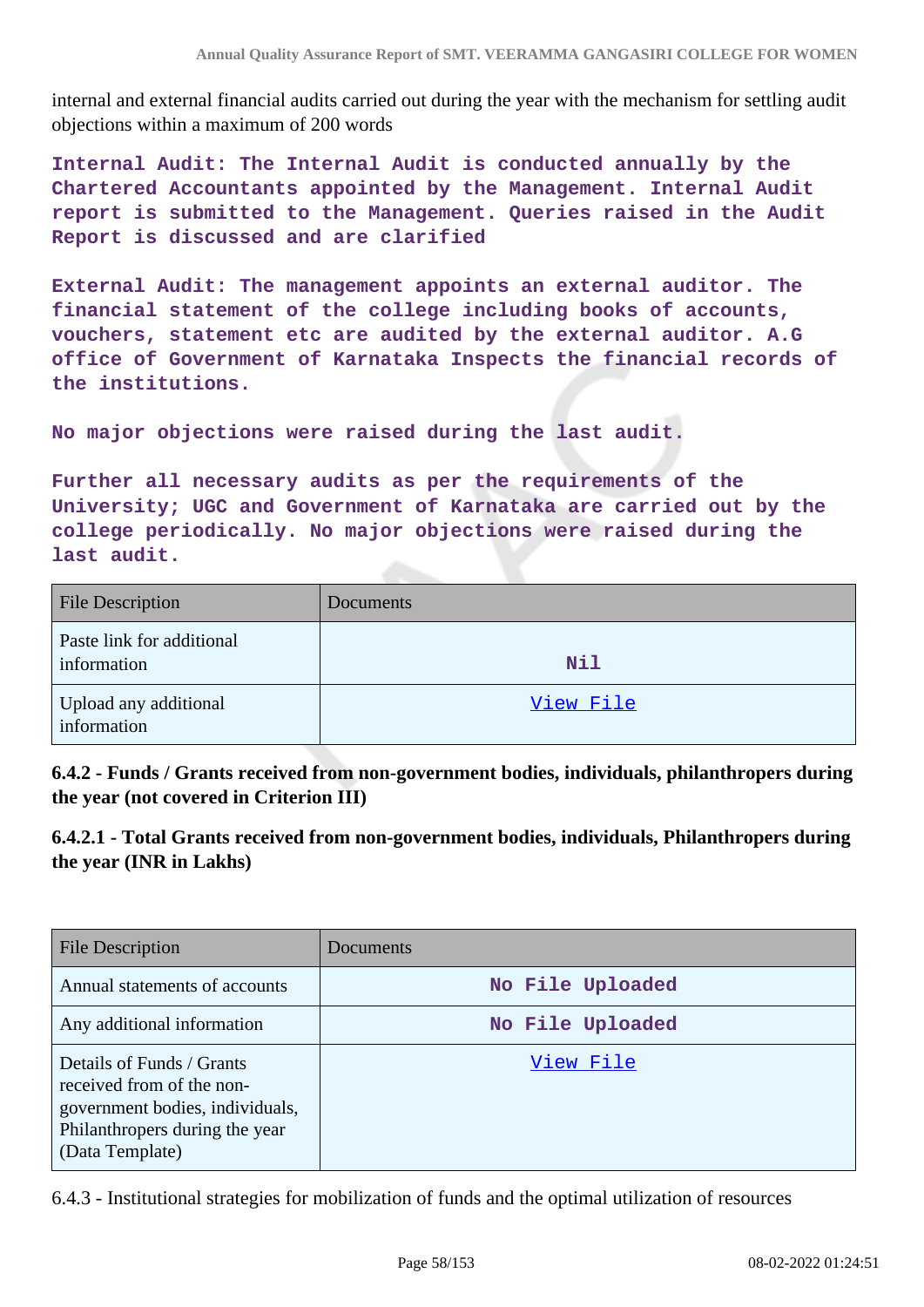**Ours is a Grant-in-Aid college and follow the rules led down by Government of Karnataka. Faculty and Administrative staff on permanent basis receive their salary from Govt. Un-Aided faculty salary component is paid by the Management. Since the college is Aided, there is limited scope for generating funds.**

**The Institution has certain strategies for mobilization of the funds through available resources. The financial sources of our college are :**

- **Salary grants received from Govt. of Karnataka.**  $\bullet$
- **Grants received from UGC for research.**
- **Grants received from KSAW University for NSS Unit A & B for regular activities and special camps.**
- **Examination grant is received from the Parent University to conduct Semester Examination.**
- **Scholarship grants received from Govt. of Karnataka.**
- **Alumni contribution/donation for the college development.**
- **College infrastructure is used for the Competitive/Govt/CET/NEET/Police Dept. Exams.**
- **The funds generated by Earn while you learn stalls organized by students of our college.**
- $\bullet$ **The funds generated from Canteen and Xerox is collected by the management and in turn refunded to college for infrastructure development.**
- **The funds generated by self financed seminars and conferences and is utilized for the same.**
- **The college collects admission, tuition and other fees from students.**
- **Bank interest, breakages, common dues, a fee charged for issue of certificates.**
- **College receives Seed Money from the NAAC Bangalore for organizing National Seminars and Workshops**
- **Donation from retired staff for infrastructure development and for Merit Scholarship Awards.**

**The Institution thus mobilizes the financial resources from various sources for its needs.**

**With regard to utilization of these funds, there are well established norms strictly adhered to the HKE Society's Audit department which monitors the entire business of financial permission and its appropriate utilization.**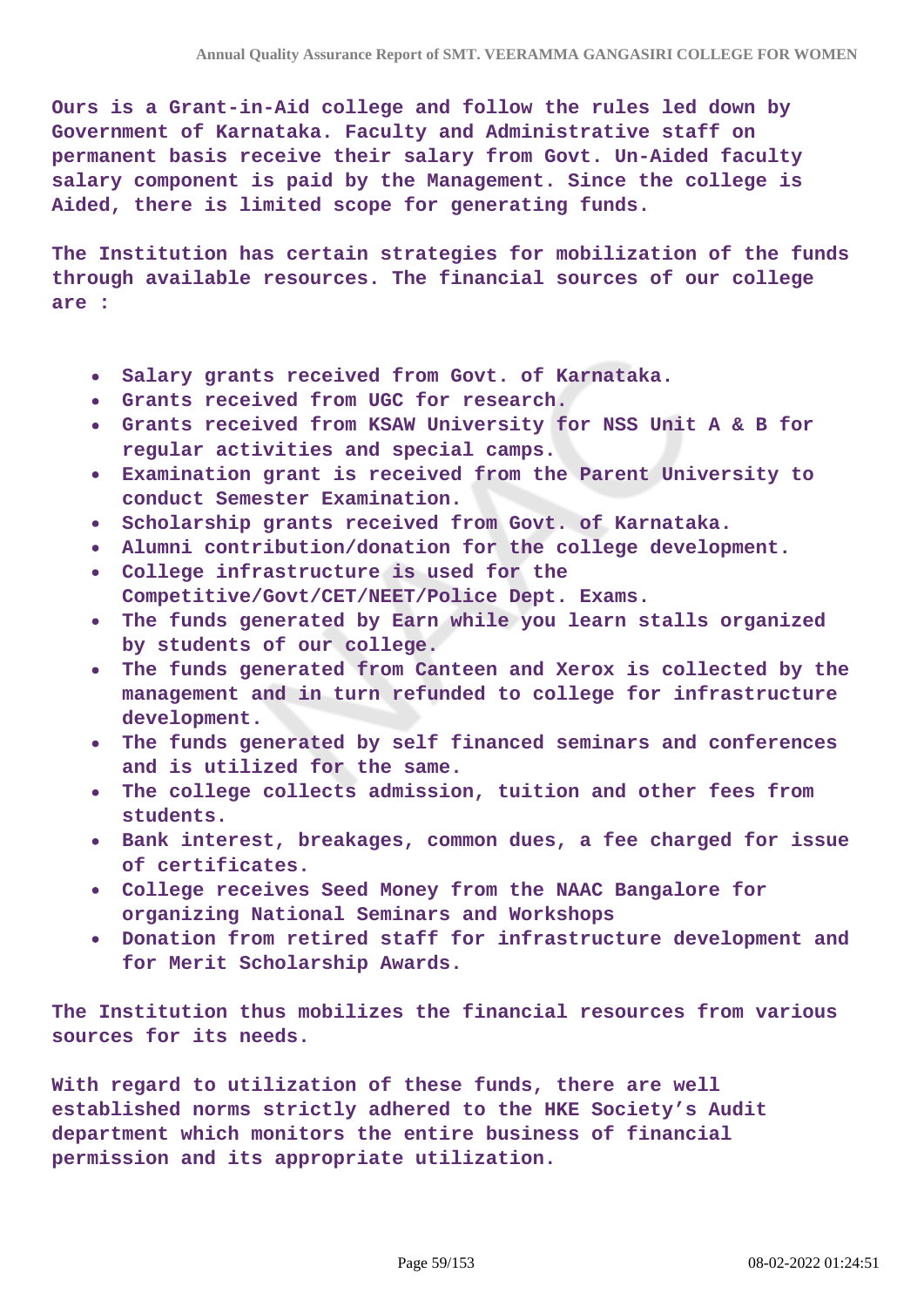**Major work undertaken is discussed in the IQAC meeting with all the members.**

**The mobilized funds are utilized for procuring books, purchasing chemicals, Instruments/equipments, sports materials, investing on Infrastructure facilities in the college including garden, internet, electricity, flooring, repairing and other contingency expenditure. There is absolute transparency in every transactions carried out.**

| <b>File Description</b>                  | Documents        |
|------------------------------------------|------------------|
| Paste link for additional<br>information | <b>Nil</b>       |
| Upload any additional<br>information     | No File Uploaded |

## **6.5 - Internal Quality Assurance System**

6.5.1 - Internal Quality Assurance Cell (IQAC) has contributed significantly for institutionalizing the quality assurance strategies and processes

**The IQAC constantly preaches for institutionalising the quality assurance in the College through timely submission of AQAR and holding of Periodic Meetings.**

**It acts as a nodal agency, plans, coordinates and conducts all academic and non-academic activities to attain the quality and its sustenance in learning process. It holds together the faculty, administrative staff and students in order to perform the college activities.**

**The following practices are institutionalised.**

- **Preparation of Academic calendar of events**  $\bullet$
- **Orientation Programme for fresher's**
- **Execution of Value Added courses**
- **Skill enhancement Workshops**  $\bullet$
- **Professional Development programme for Teaching and non-** $\bullet$ **teaching Staff.**
- **Organization of Seminars, conferences& workshops, webinars,**
- **Awareness of COVID-19**
- **IPR- for Staff and Students**  $\bullet$
- **Voters Awareness Programme**  $\bullet$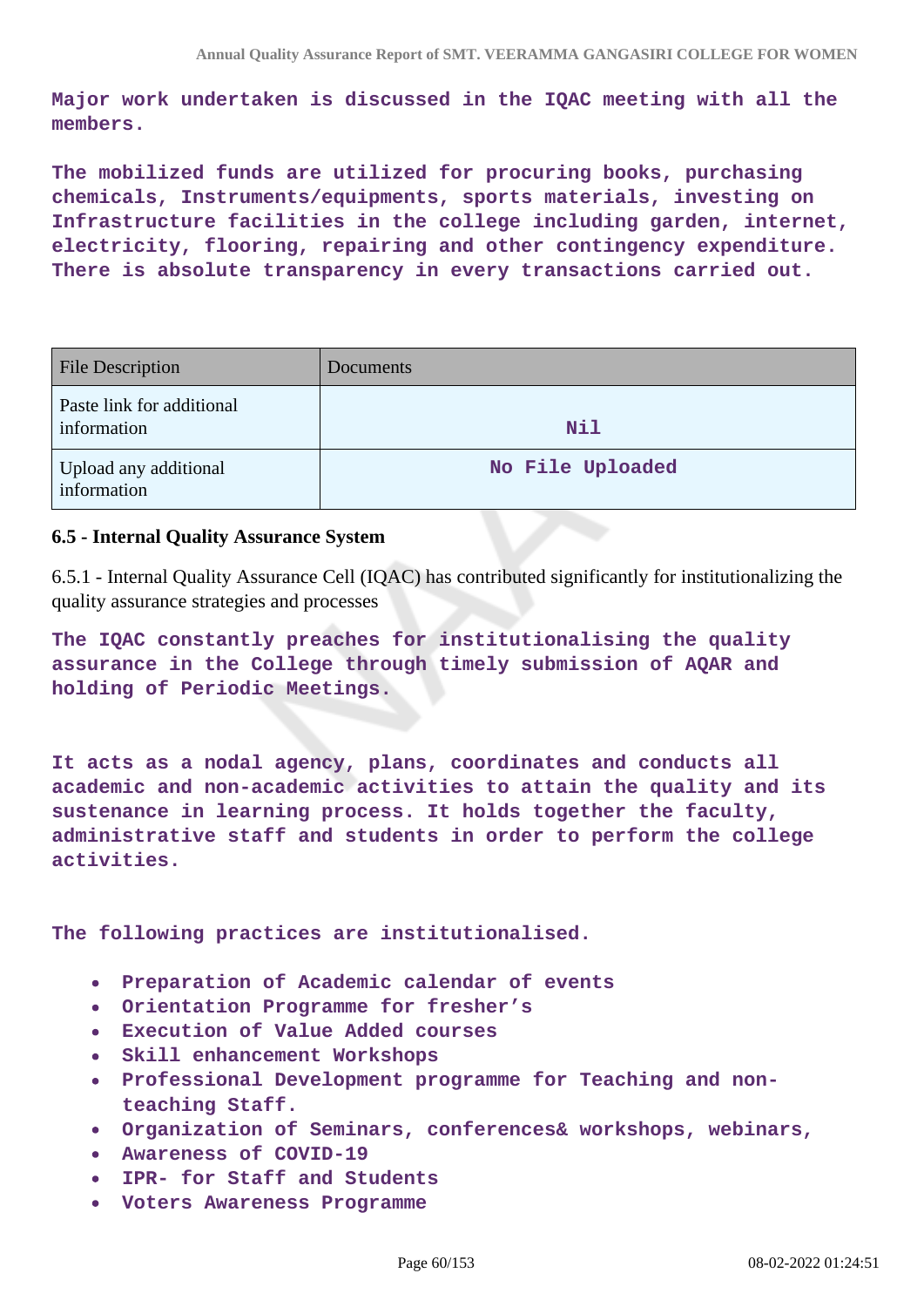- **Intra and Inter- Collegiate, Literary and Cultural Fest.**  $\bullet$
- **Execution and implementation of MOU**  $\bullet$
- **Timely redressal of CAS/API of the Staff Members.**  $\bullet$
- **Student Sensitization Programmes**
- **Preaching of the Human Values, which defines the Universal**  $\bullet$ **Values – planning and implementation of Important Days, Birthdays, and Anniversary etc.**
- **To create social awareness.**  $\bullet$

**Such Programmes help in the creation of cooperative work atmosphere for the development of the Institution. Thus the IQAC has immensely contributed in taking up quality initiatives and sustaining the quality culture in the Institute.**

| <b>File Description</b>                  | Documents        |
|------------------------------------------|------------------|
| Paste link for additional<br>information | Nil              |
| Upload any additional<br>information     | No File Uploaded |

6.5.2 - The institution reviews its teaching learning process, structures & methodologies of operations and learning outcomes at periodic intervals through IQAC set up as per norms and recorded the incremental improvement in various activities

**IQAC, regularly fosters the reforms in the Institution to create innovations in the Teaching-Learning process. These implementations have witnessed the incremental growth with the quality assurance in the Teaching-Learning Outcomes.**

- **The Teaching Methodology involves with the innovations to be**  $\bullet$ **applied, which makes the attainment process more regularised.**
- **To improve the structure of Teaching IQAC has taken**  $\bullet$ **initiatives to organise the Faculty Development Programmes (FDP) and Student Development Programme (SDP) in the College.**
- **IQAC being in-charge constantly monitors Teaching Learning process and Methodologies adopted and tries to ascertain the learning outcomes.**
- **In order to infuse the quality several initiatives are introduced to review the Teaching learning Process:**
	- **Result analysis**
	- **Academic Audit**
	- **Online access in the office by the parent university in student registration process and examination Process.**
	- **The IQAC also takes the initiative of deputing Teaching**  $\circ$ **Staff for the participation in Orientation, Refresher,**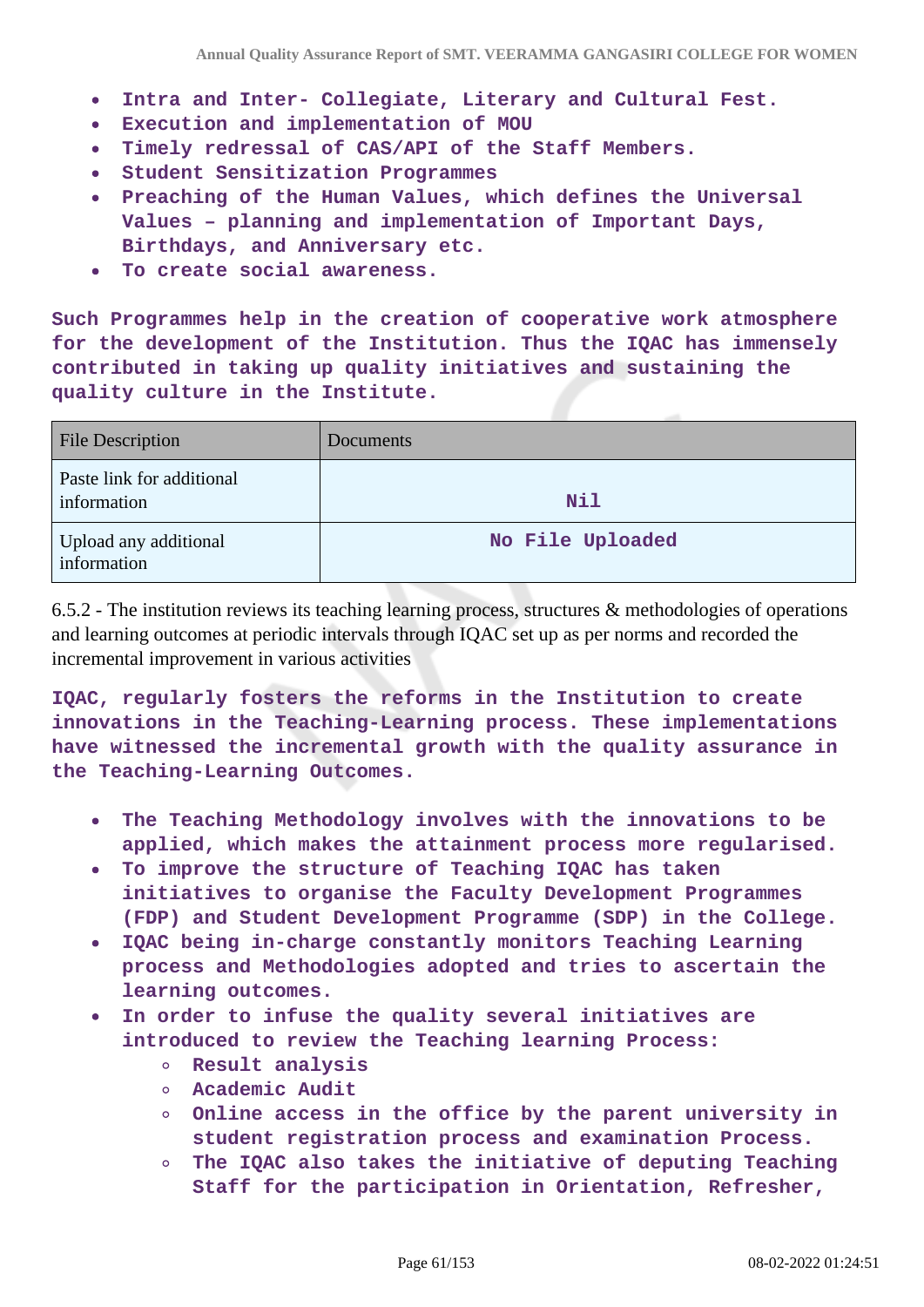**FDP, Workshops Seminars and etc..**

- **Entry of college from Third to Fourth cycle has made**  $\bullet$ **significant strides with the help of IQAC in creation of Information Technology and infrastructure as per the need of the hour.**
- **During COVID -19 college responded very positively in conducting the academic activities through the digital platforms**
	- **Microsoft Teams**
	- **Microsoft Forms**
	- **Google Meet**
	- **Zoom meet**
	- **YouTube**
	- **Webinar and seminars were conducted online**
	- **Lecture Series were conducted online**

**The IQAC facilitates all the required enhancements for the development of the College in our Organisation**

**and accordingly provides the various enrichment facilities/methodologies for the Staff and the Students.**

| <b>File Description</b>                  | <b>Documents</b> |
|------------------------------------------|------------------|
| Paste link for additional<br>information | <b>Nil</b>       |
| Upload any additional<br>information     | No File Uploaded |

**6.5.3 - Quality assurance initiatives of the institution include: Regular meeting of Internal Quality Assurance Cell (IQAC); Feedback collected, analyzed and used for improvements Collaborative quality initiatives with other institution(s) Participation in NIRF any other quality audit recognized by state, national or international agencies (ISO Certification, NBA) A. All of the above**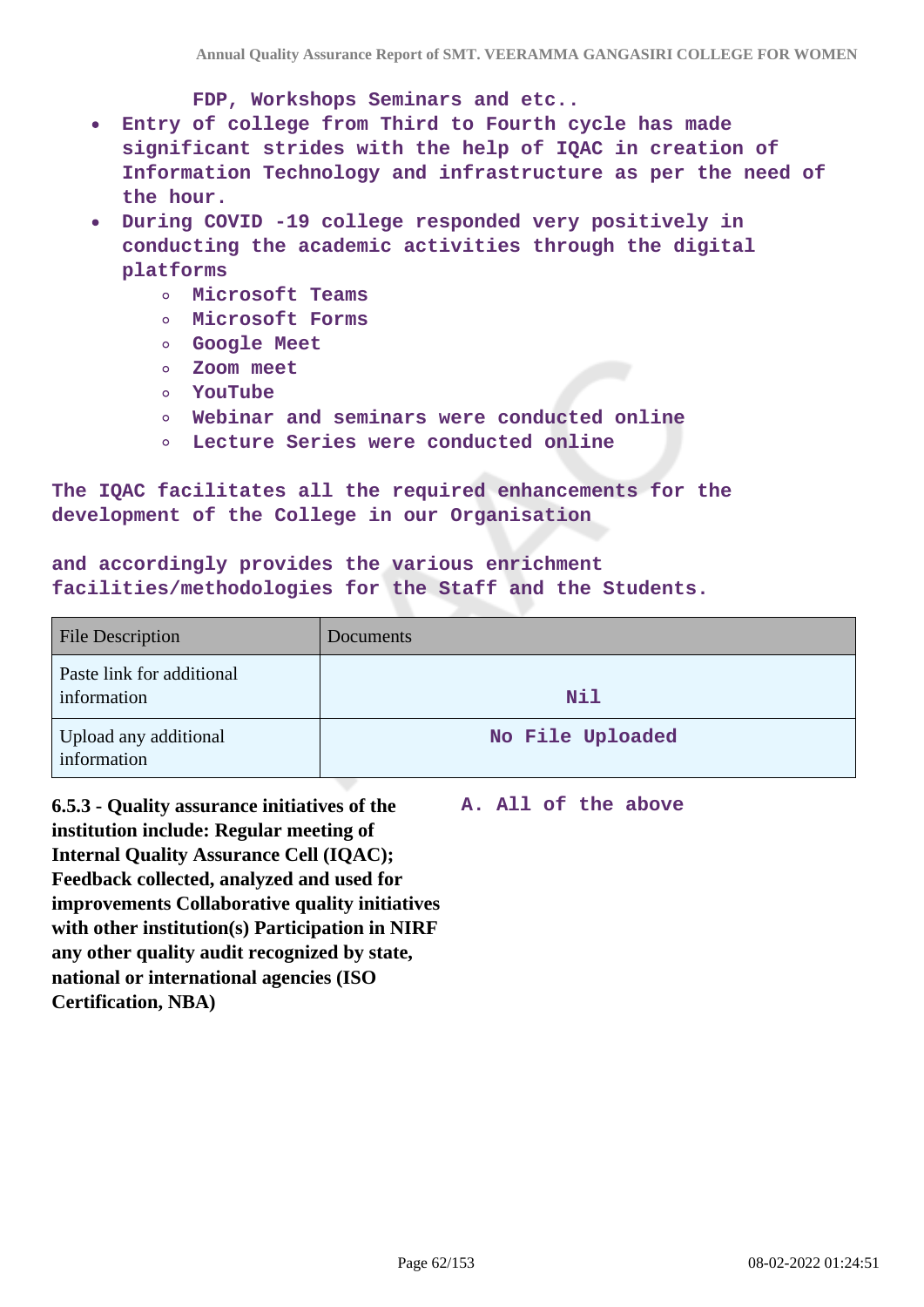| <b>File Description</b>                                                                         | Documents                                         |
|-------------------------------------------------------------------------------------------------|---------------------------------------------------|
| Paste web link of Annual reports<br>of Institution                                              | http://vgcollege.in/files/Annual%20Report.pd<br>£ |
| Upload e-copies of the<br>accreditations and certifications                                     | View File                                         |
| Upload any additional<br>information                                                            | View File                                         |
| <b>Upload details of Quality</b><br>assurance initiatives of the<br>institution (Data Template) | View File                                         |

## **INSTITUTIONAL VALUES AND BEST PRACTICES**

### **7.1 - Institutional Values and Social Responsibilities**

7.1.1 - Measures initiated by the Institution for the promotion of gender equity during the year

**Gender sensitization and legal awareness program at College level facilitates inculcating values of equality, inclusivity and diversity for building a healthy society among the adolescent girls.**

**Programmes organised on Gender Sensitization:**

- **Work shop on women Entrepreneurship and development.**
- **Four day Work shop on camera and acting Naari Shakti..**
- **Women's day celebrations**
- **Felicitation to Covid -19 Women Warriors from different field.**
- **Preparation and distribution of Masks by the NCC Students of our College during Covid-19.**
- **Webinar on Women Issues.**
- **Virtual Special Lecture on government Schemes and Institutional Support to promote women Entrepreneurship.**
- **National Level Webinar on Heralding Atmanirbhar of Women in Kalyana Karnataka through Entrepreneurship.**
- **Webinar on Entrepreneurship development, Career guidance and Placement cell**
- **Role of IPR in Innovation Management and etc..**
- **Practice of Entrepreneurship in campus by participating in Earn while you learn on every Thursday.**
- **Celebration of Canteen Day to develop the Entrepreneurship qualities in Food ServiceManagement.**
- **National Voters Day celebration To create awareness for Right to Vote.**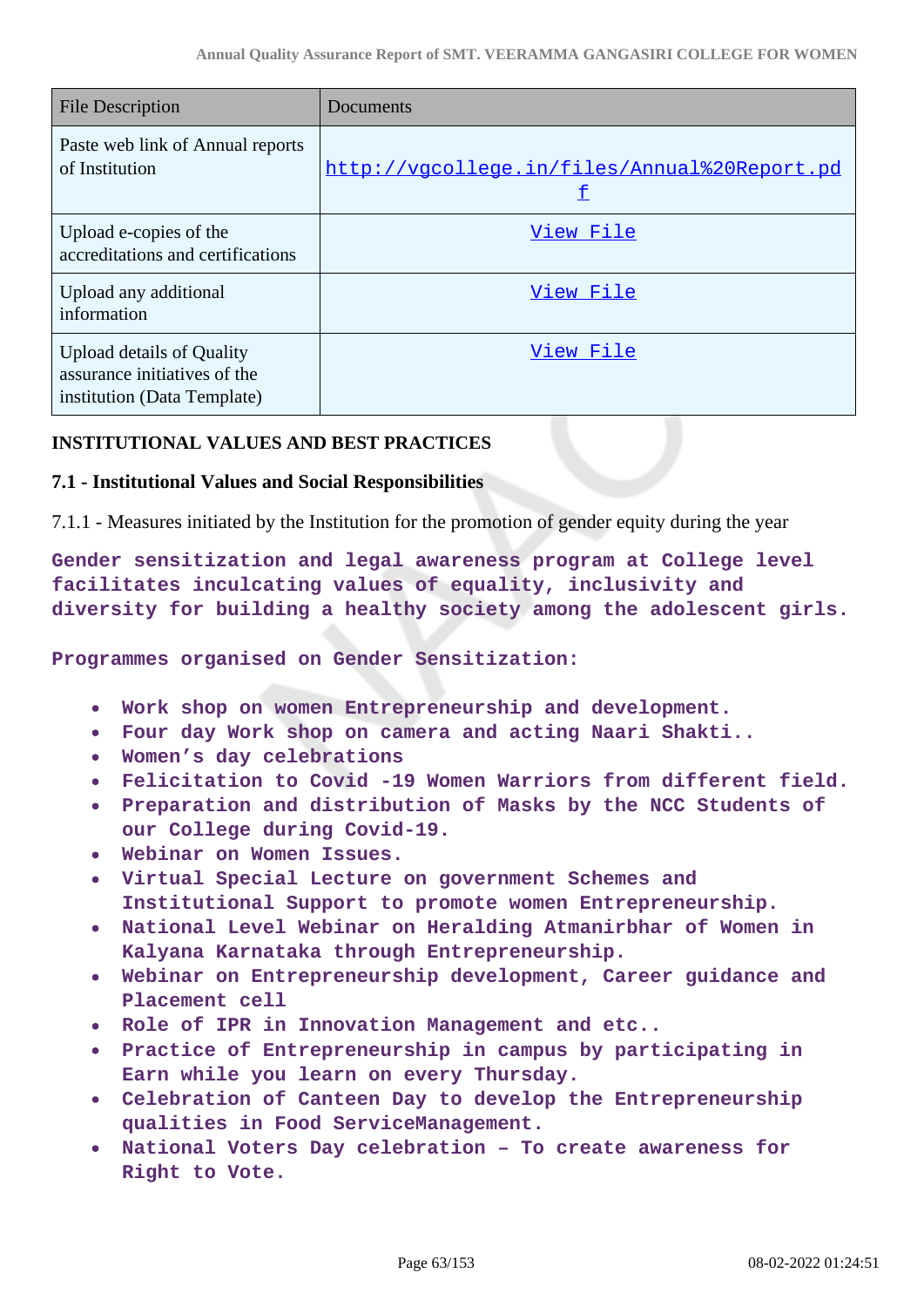**Security and Safety for women in and outside the campus.**

- **CCTV surveillance : The entire campus is under CCTV surveillance.**
- **Security Guards : Deployed round the clock.**
- **Compound wall : for security around the campus.**  $\bullet$
- **Common Room : To Relax.**
- **Anti- Ragging andHarassment Cell: To prevent unto do**  $\bullet$ **activities in and outside the campus.**
- **Counselling Cell :To release the psychological stress**  $\bullet$ **likeAnxiety, mild depression, interpersonal issues, Exam Fear, Study difficulties, relationship issues among the students.**
- **Mentor- Mentee :To ensure the overall development of the students**
- **ID Cards : Issued to students and Staff members toPrevent the entry of outsiders into the campus.**
- **Hostel : With Warden, Mess, Study Room, Dining Hall Recreation Room, CCTV, Security Guards.**

| <b>File Description</b>                                                                                                                                                                        | Documents                                                                                                 |
|------------------------------------------------------------------------------------------------------------------------------------------------------------------------------------------------|-----------------------------------------------------------------------------------------------------------|
| Annual gender sensitization<br>action plan                                                                                                                                                     | http://vgcollege.in/files/7.1.1xlsx                                                                       |
| Specific facilities provided for<br>women in terms of:a. Safety and<br>security b. Counseling c.<br>Common Rooms d. Day care<br>center for young children e. Any<br>other relevant information | Security Guard, CCTV Surveillance, Common<br>Room, Conselling Cell, Anti- Ragging and<br>Harassment Cell, |

**7.1.2 - The Institution has facilities for alternate sources of energy and energy conservation measures Solar energy Biogas plant Wheeling to the Grid Sensorbased energy conservation Use of LED bulbs/ power efficient equipment C. Any 2 of the above**

| <b>File Description</b>        | <b>Documents</b> |
|--------------------------------|------------------|
| Geo tagged Photographs         | View File        |
| Any other relevant information | No File Uploaded |

7.1.3 - Describe the facilities in the Institution for the management of the following types of degradable and non-degradable waste (within 200 words) Solid waste management Liquid waste management Biomedical waste management E-waste management Waste recycling system Hazardous chemicals and radioactive waste management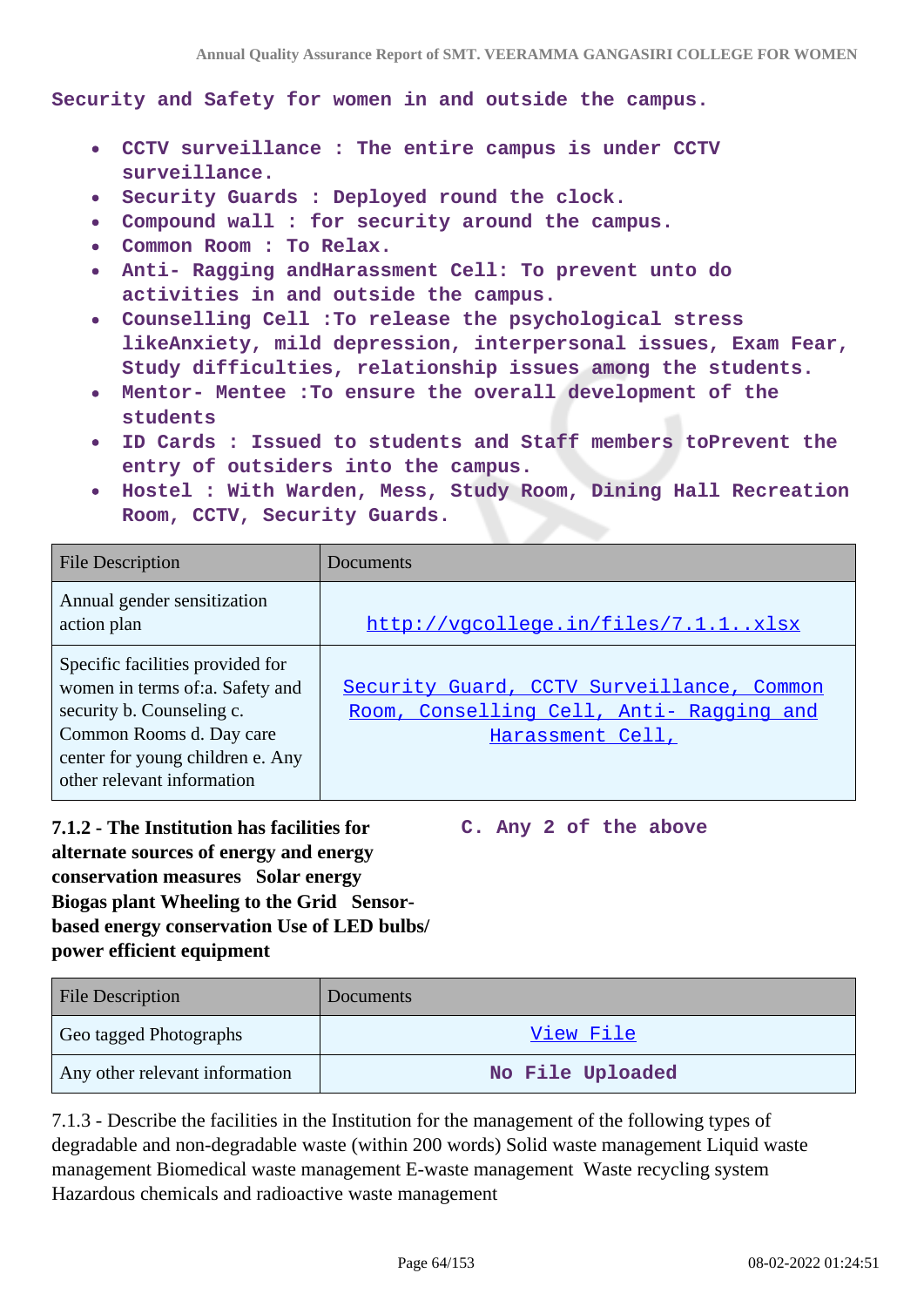**Following steps are taken to create awareness on waste management.**

- **Awareness Programme**
- **A program on Swachha Kalaburagi was organised to develop awareness.**
- **Webinar on Herbal garden and Health; International Vegetables and Fruits Day;**
- **Essentials of Environment Education was organized.**
- **Participation in National Level Competition- Jal Hackathon in IISF-2020. Students bagged First and Second Prizes.**
- **Solid waste management**
- **3R's –Reduce, Reuse and Recycle, which is eco-friendly,**  $\bullet$ **applied in waste management.**
- **Solid Wastes like garden wastes, canteen, kitchen wastes and**  $\bullet$ **other degradable wastes are used to produce the organic manure by dumping in vermicompost pit.**
- **The Newspaper and other paper waste are given to paper vendors to recycle.**
- **An incinerator is installed in the washroom to incinerate the sanitary pads.**
- **Use of plastic bags is discouraged to make plastic free campus. Cloth bags are stitched and sold by the students under "Earn while you Learn" scheme.**
- **E-waste management**
- **E- Waste discarded through the authorised vendee.**
- **The Printer Cartridges are generally refilled**
- **Non Functional UPS Batteries are replaced in exchange with new one**
- **Liquid waste management**  $\bullet$
- **RO, water purifier is installed for drinking clean water. The discarded water from R.O. filter is connected to washrooms.**
- **The bore wells are recharged by the flowing rainwater, which**  $\bullet$ **is the water source for the entire campus throughout the year.**
- **Harvested Rainwater is used by the Department of Chemistry, as it is Pure Water.**
- **Hazardous chemicals and radioactive waste management.**
- **Degradable and Non Degradable waste are collected separately and handed over to City Municipal Corporations.**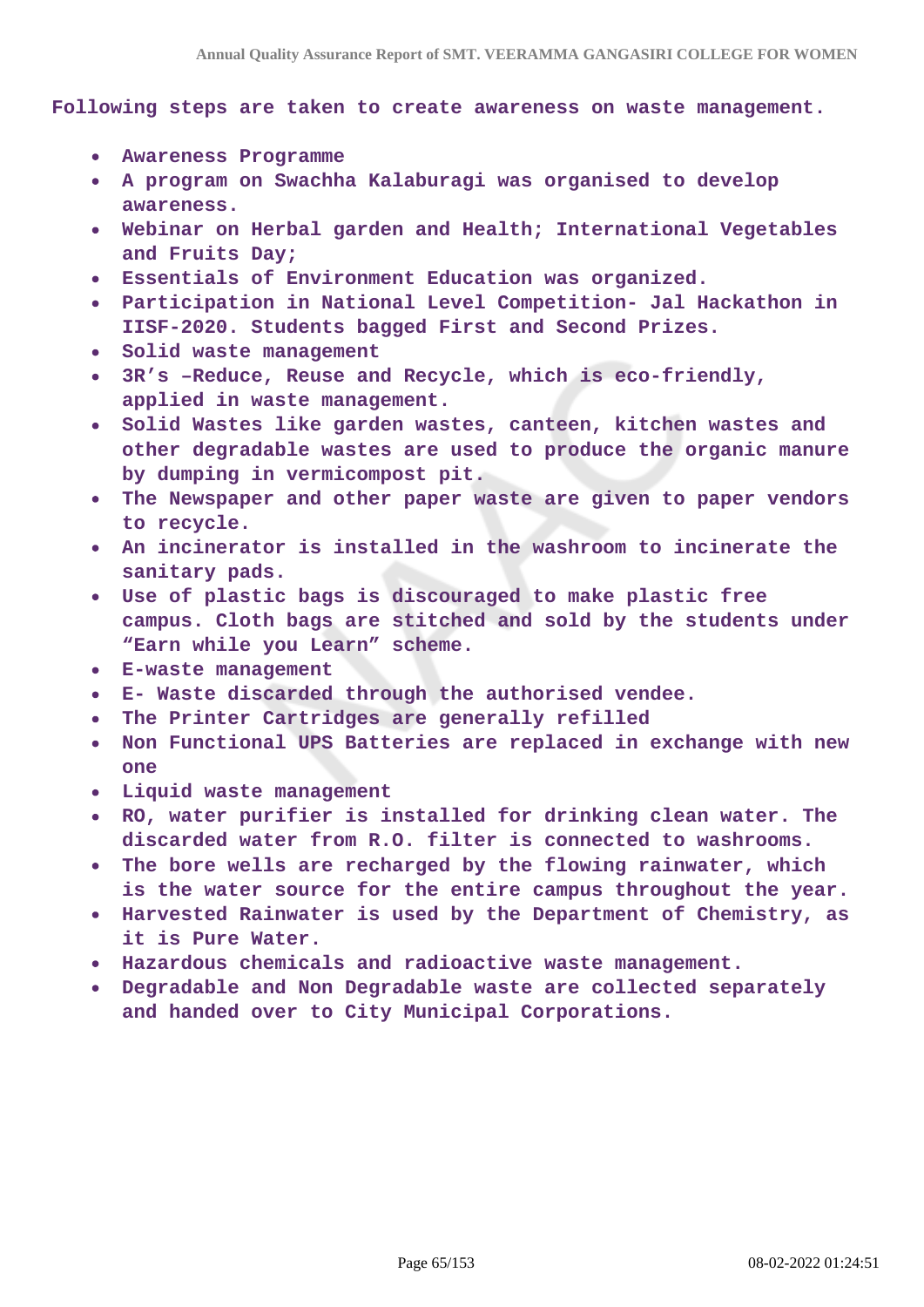| <b>File Description</b>                                                                        | Documents |
|------------------------------------------------------------------------------------------------|-----------|
| Relevant documents like<br>agreements / MoUs with<br>Government and other approved<br>agencies | View File |
| Geo tagged photographs of the<br>facilities                                                    | View File |

**7.1.4 - Water conservation facilities available in the Institution: Rain water harvesting Bore well /Open well recharge Construction of tanks and bunds Waste water recycling Maintenance of water bodies and distribution system in the campus A. Any 4 or all of the above**

| <b>File Description</b>                              | Documents        |
|------------------------------------------------------|------------------|
| Geo tagged photographs / videos<br>of the facilities | <u>View File</u> |
| Any other relevant information                       | No File Uploaded |

# **7.1.5 - Green campus initiatives include**

**7.1.5.1 - The institutional initiatives for greening the campus are as follows: B. Any 3 of the above**

- **1.Restricted entry of automobiles**
- **2.Use of bicycles/ Battery-powered vehicles**
- **3.Pedestrian-friendly pathways**
- **4.Ban on use of plastic**
- **5.Landscaping**

| <b>File Description</b>                                                  | Documents        |
|--------------------------------------------------------------------------|------------------|
| Geo tagged photos / videos of the<br>facilities                          | View File        |
| Various policy documents /<br>decisions circulated for<br>implementation | No File Uploaded |
| Any other relevant documents                                             | No File Uploaded |

# **7.1.6 - Quality audits on environment and energy are regularly undertaken by the institution**

**7.1.6.1 - The institutional environment and energy initiatives are confirmed through the A. Any 4 or all of the above**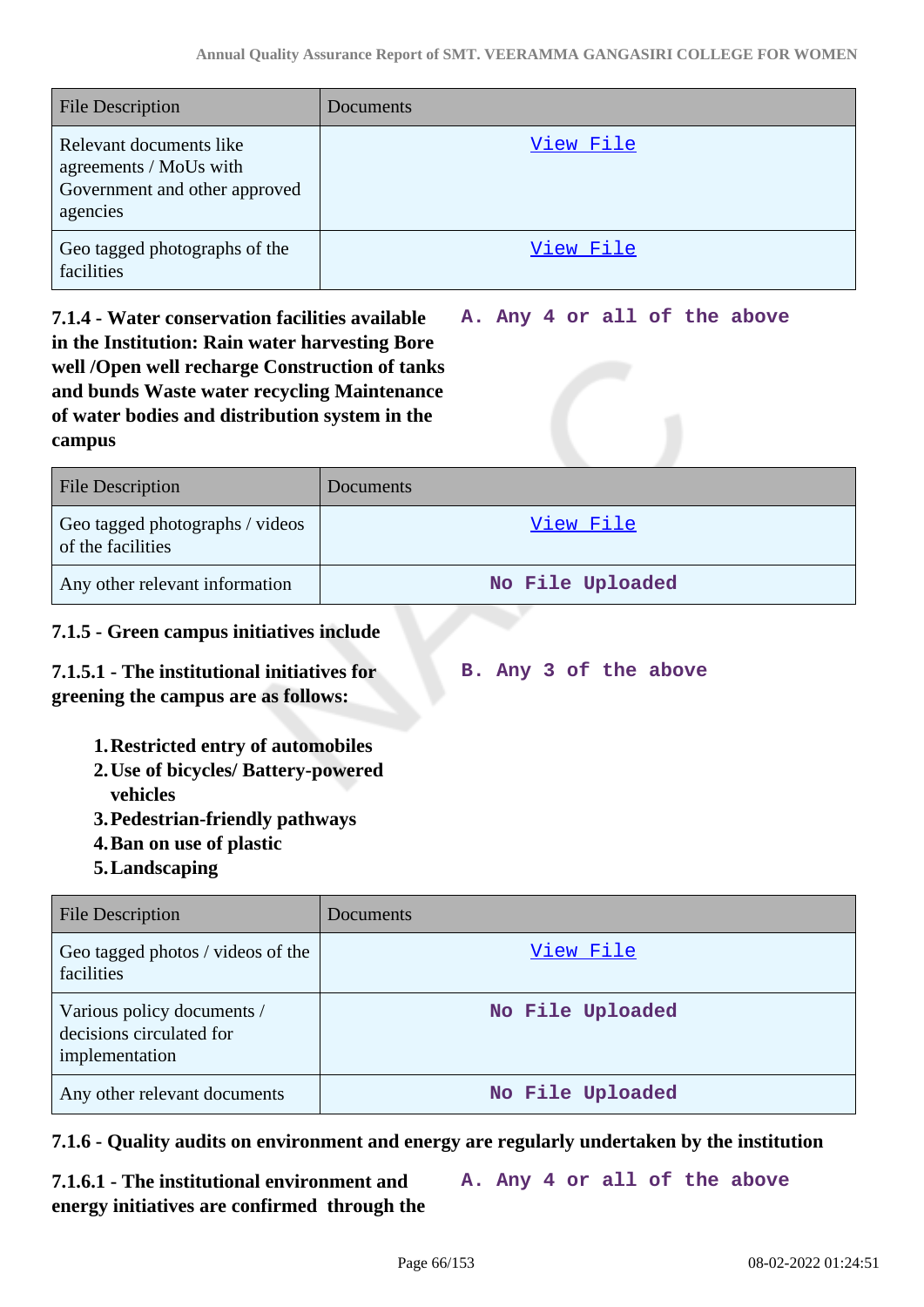**B. Any 3 of the above**

# **following 1.Green audit 2. Energy audit 3.Environment audit 4.Clean and green campus recognitions/awards 5. Beyond the campus environmental promotional activities**

| <b>File Description</b>                                                         | Documents        |
|---------------------------------------------------------------------------------|------------------|
| Reports on environment and<br>energy audits submitted by the<br>auditing agency | View File        |
| Certification by the auditing<br>agency                                         | View File        |
| Certificates of the awards<br>received                                          | View File        |
| Any other relevant information                                                  | No File Uploaded |

**7.1.7 - The Institution has disabled-friendly, barrier free environment Built environment with ramps/lifts for easy access to classrooms. Disabled-friendly washrooms Signage including tactile path, lights, display boards and signposts Assistive technology and facilities for persons with disabilities (Divyangjan) accessible website, screenreading software, mechanized equipment 5. Provision for enquiry and information : Human assistance, reader, scribe, soft copies of reading material, screen reading** 

| File Description                                                               | Documents        |
|--------------------------------------------------------------------------------|------------------|
| Geo tagged photographs / videos<br>of the facilities                           | View File        |
| Policy documents and<br>information brochures on the<br>support to be provided | View File        |
| Details of the Software procured<br>for providing the assistance               | No File Uploaded |
| Any other relevant information                                                 | No File Uploaded |

7.1.8 - Describe the Institutional efforts/initiatives in providing an inclusive environment i.e., tolerance and harmony towards cultural, regional, linguistic, communal socioeconomic and other diversities (within 200 words).

**College takes initiative for effective communication, relationship**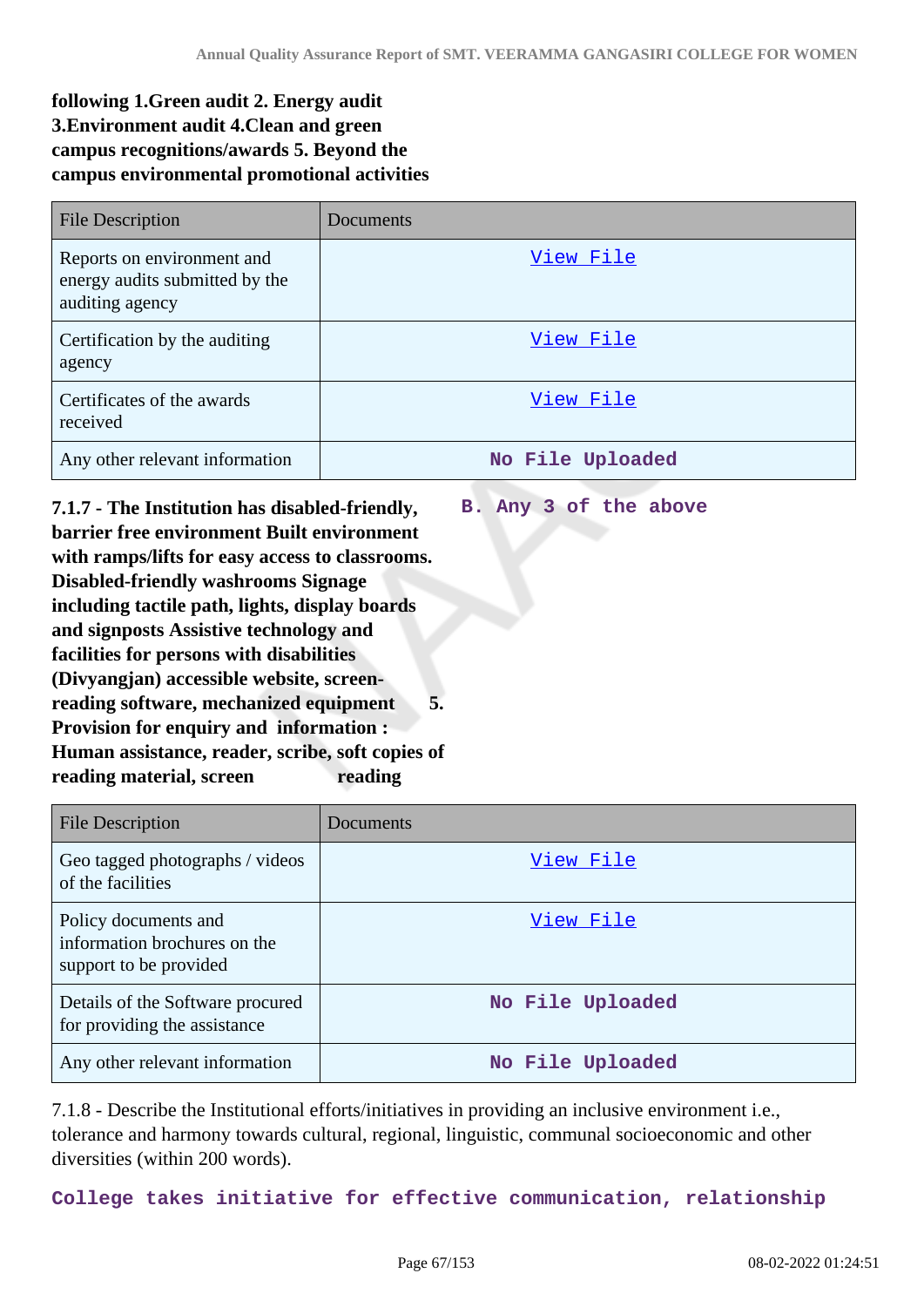**with harmony and has a friendly, safe and secure atmosphere.**

- **The beginning of the academic year starts with the admission**  $\bullet$ **process. The College follows the category-wise admissions as per the Government norms. Hence, all the Students are treated equally and provided with equal opportunities irrespective of their category.**
- **The college has a good practice of beginning the day with Sarvadharma prayer, Nada geete and National Anthem to instil the spirit of patriotism and to inculcate the feeling of oneness.**
- **To create oneness among the students the college has a**  $\bullet$ **uniform.**
- **Every year students union is formed involving students from all the courses and programme.**
- **College organizes Orientation program for the new comers every year for diversified courses of students in one platform.**
- **Institute celebrates commemorative days:**
	- **The college celebrates/ observes all the Birth and Death anniversary of all the National / Regional Freedom Fighters, social reformers, Educationalist, etc.**
	- **On Women's Day COVID -19 Warriors from different fields were felicitated.**
	- **Birth and Death anniversary of our founder president late Shri Mahadevappa Rampure is celebrated and observed respectively.**
	- **Kannada Rajyotsava, Vimochana Day is celebrated by hoisting the National flag to have a communal harmony.**
	- **Janapada singing workshop was carried out to explore and retain the culture.**
	- **Our College Staff took the initiative in supplying the food grains and clothing for the flood affected people of this region.**
	- **Responses to the grievances of the students are attended and resolved.**
	- **College put efforts and initiatives to provide an inclusive environment for everyone to have effective communication and relationship between each other regardless of any culture and religion.**
	- **Five Day Online Kannada Lecture series.**

**Participation of Students in the cultural activities / competitions inculcate the cultural, regional, linguistic, communal socioeconomic and other diversities.**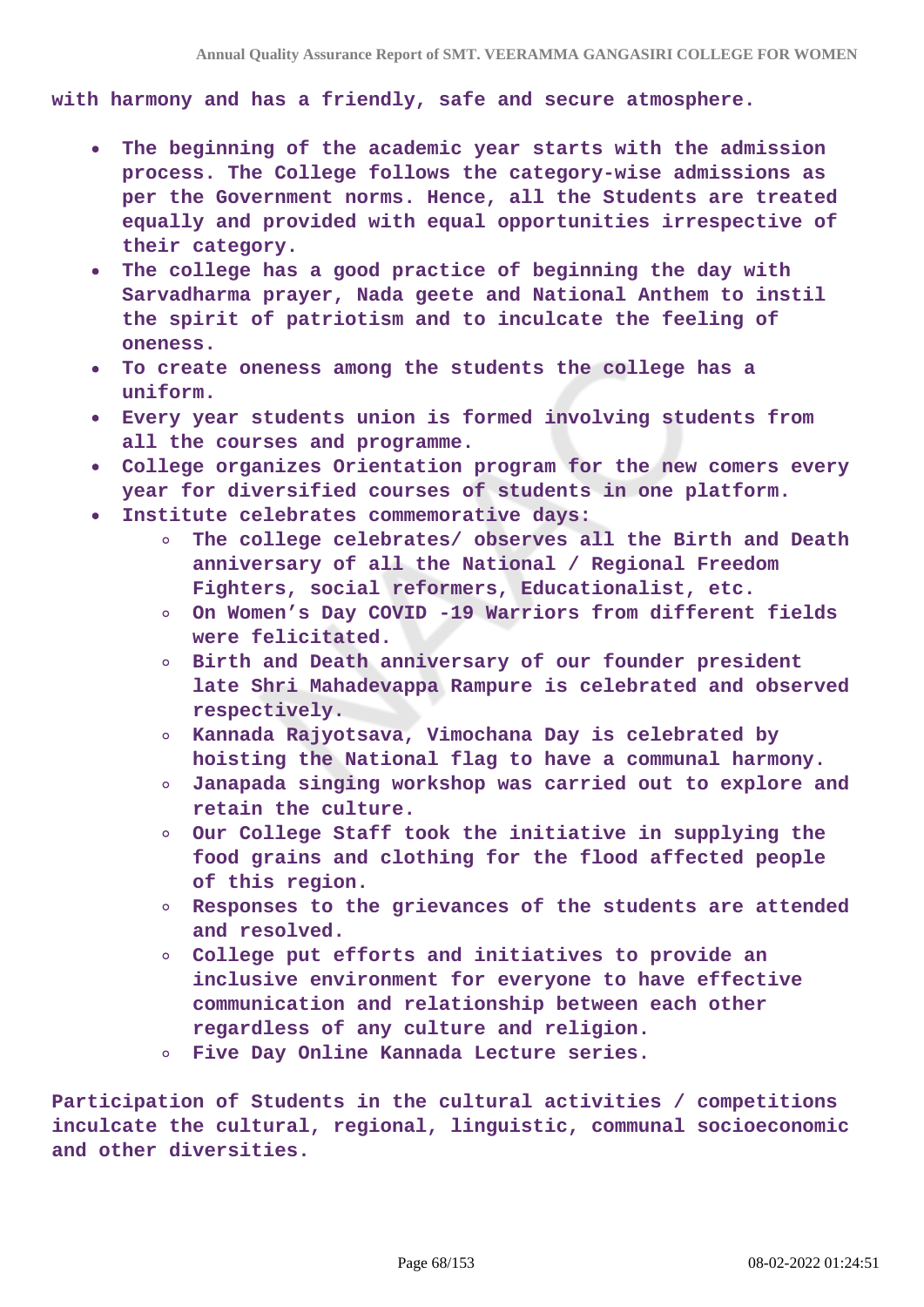| <b>File Description</b>                                                                                                                      | Documents        |
|----------------------------------------------------------------------------------------------------------------------------------------------|------------------|
| Supporting documents on the<br>information provided (as<br>reflected in the administrative<br>and academic activities of the<br>Institution) | View File        |
| Any other relevant information                                                                                                               | No File Uploaded |

7.1.9 - Sensitization of students and employees of the Institution to the constitutional obligations: values, rights, duties and responsibilities of citizens

**Daily assembly is practiced in which Sarvadharma prayer, Nada geete and National Anthem are sung to instil the spirit of patriotism and to know the values, rights, duties and responsibilities of citizens.**

**The Students in their curriculum study fundamental rights, duties and responsibilities of the citizens.**

**To inculcate the values in the students National and State Festivals like Republic day, Independence Day, Karnataka Rajyaothsava day, Gandhi Jayanthi, Lal Bhadhur Shastri, Savitri Bai Phule, , Netaji Subhash Chandra Bose – Parakaram Divas, Ambedkar Jayanthi, H. K. Liberation Day, Teachers day Valmiki Jayanthi Constitution Day, Women's Day etc are celebrated. Apart from these we also celebrate and observe the Birth and Death Anniversary of Late Sri Mahadevappa Rampure Founder President H.K.E. society Kalaburagi.**

**On 26 January student's union office, bearers and class representative take oath to carry on the college activities with responsibility.**

**On Teacher's Day warriors of different field were honoured for their great work during pandemic.**

**On NSS Foundation day and Sadbhavana Diwas students and staff pledge for National integration, peace, love and communal harmony among the people. Human Rights day a lecture was organized highlighting on the Constitution importance of human rights and Women's Rights. .**

**On Constitution Day, webinar was conducted on the topic "Making of Constitution" in collaboration with Ministry of Information and Broadcasting, Government of India.**

**On World Day of Social Justice lecture was organized on the theme "A call for Social Justice in the Digital Economy".**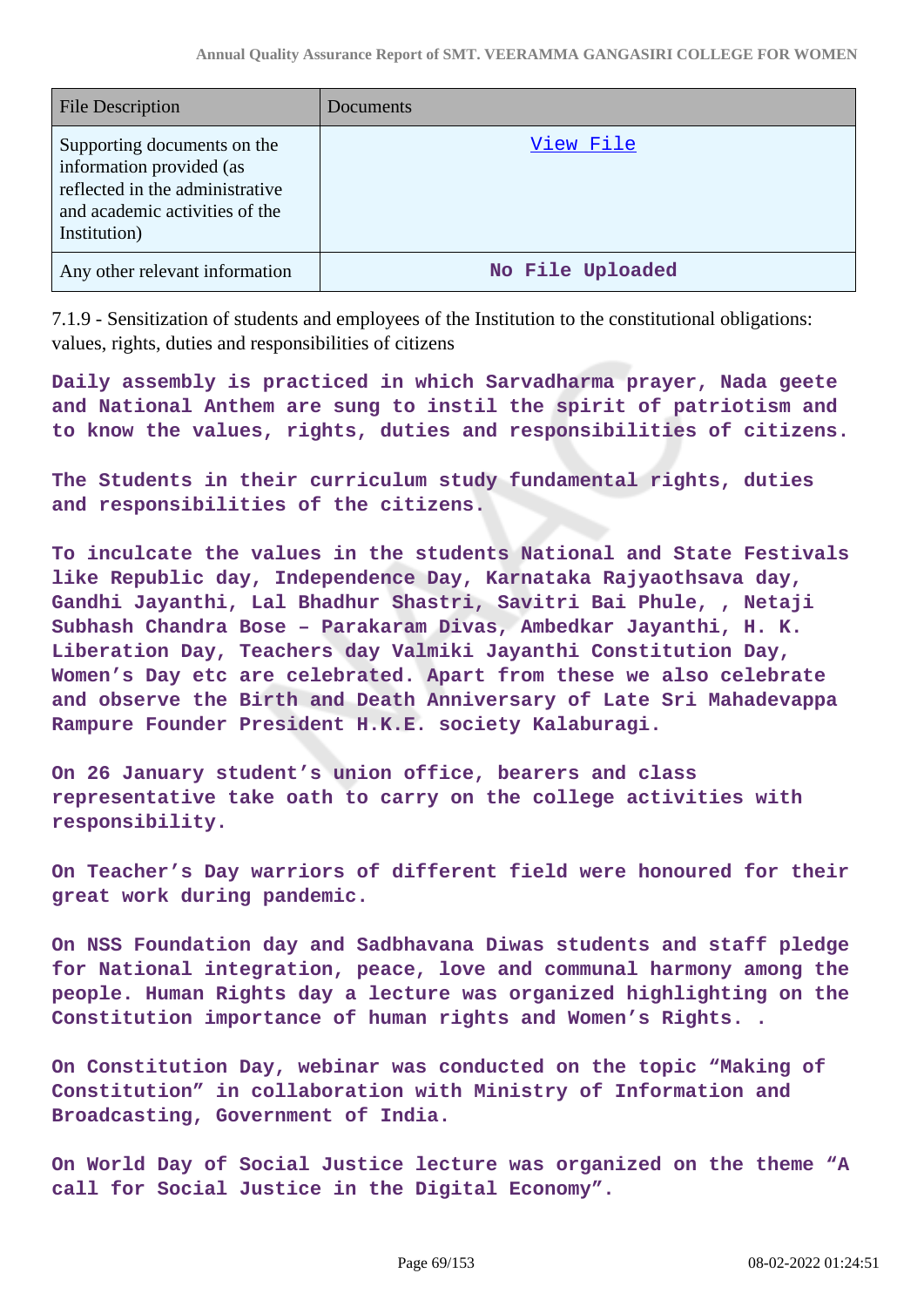**NCC students stitched mask and distributed to the needy and created awareness about the Covid.**

**In association with District health centre College organized RT-PCR test for the staff members before the commencement of the classes.**

**Vaccination drive was organized for students, staff and people living in Aiwan-e-shahi area twice in the college campus. NSS and NCC units of the college actively participated.**

**To feel the responsibility of individual the college actively promotes the events of social awareness, such as UBA, Swacha Bharat Abyan, Swacha Kalaburagi programme.**

**Swacha Kalaburagi Programme was organized to sensitize the students in keeping the city clean. Sri Snehal Sudhakar Lokhande Municipal Commissioner motivated the students for feeling their responsibility towards maintaining the city Clean.**

**As a part of sensitization of students and staff, a lecture on professional ethics was organized.**

| <b>File Description</b>                                                                                    | Documents                                                         |
|------------------------------------------------------------------------------------------------------------|-------------------------------------------------------------------|
| Details of activities that inculcate<br>values; necessary to render<br>students in to responsible citizens | http://vgcollege.in/files/7.19%20all%20in%20<br>one%20reduced.pdf |
| Any other relevant information                                                                             | N <sub>i</sub> 1                                                  |

**7.1.10 - The Institution has a prescribed code A. All of the above of conduct for students, teachers, administrators and other staff and conducts periodic programmes in this regard. The Code of Conduct is displayed on the website There is a committee to monitor adherence to the Code of Conduct Institution organizes professional ethics programmes for students, teachers, administrators and other staff 4. Annual awareness programmes on Code of Conduct are organized**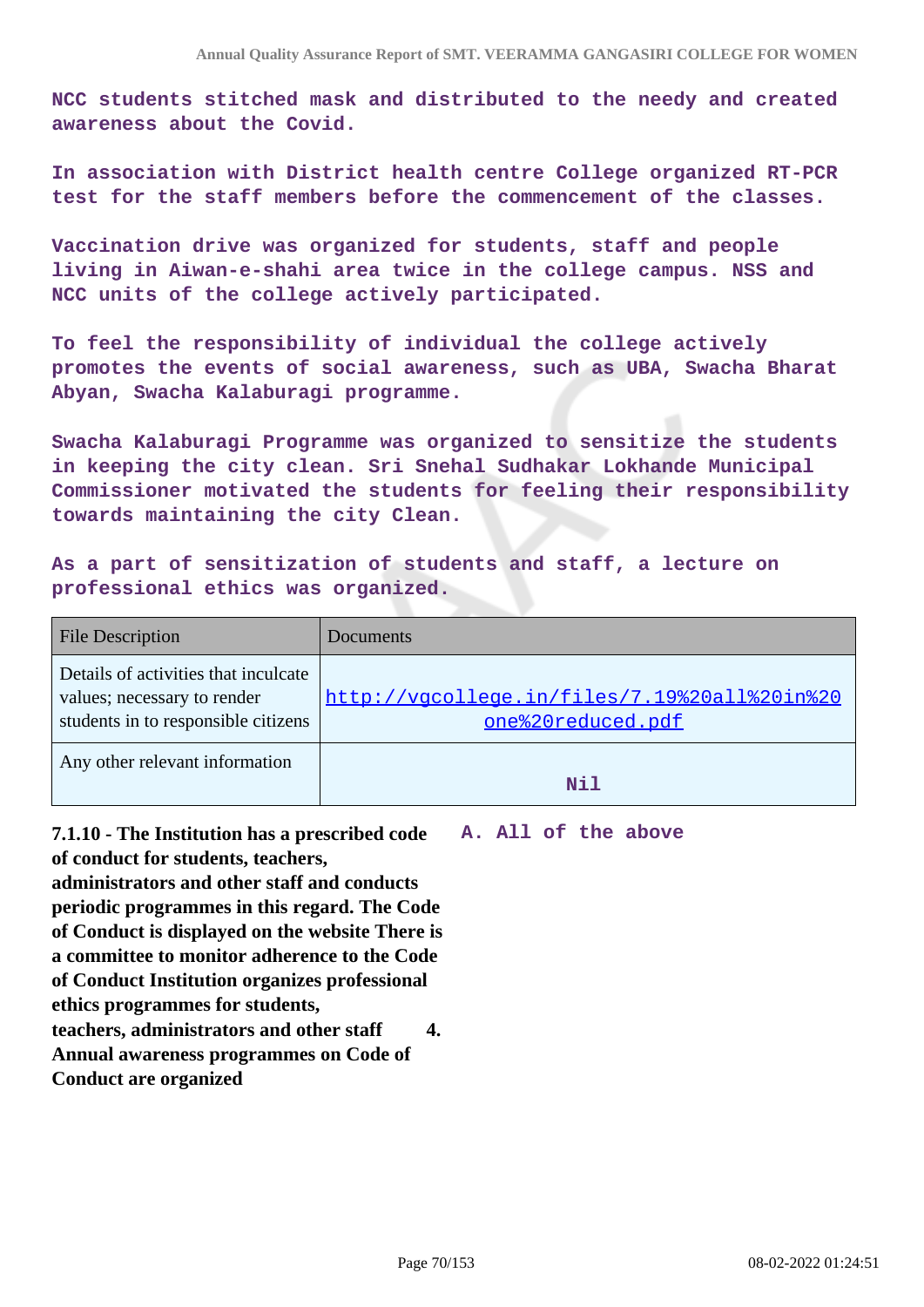| <b>File Description</b>                                                                                                                                                                                | Documents        |
|--------------------------------------------------------------------------------------------------------------------------------------------------------------------------------------------------------|------------------|
| Code of ethics policy document                                                                                                                                                                         | <u>View File</u> |
| Details of the monitoring<br>committee composition and<br>minutes of the committee<br>meeting, number of programmes<br>organized, reports on the various<br>programs etc., in support of the<br>claims | View File        |
| Any other relevant information                                                                                                                                                                         | No File Uploaded |

7.1.11 - Institution celebrates / organizes national and international commemorative days, events and festivals

**India is a diverse Country with different cultures and religion. Our college celebrates National Festivals, State Festivals, International day and Birth Anniversary of Great Freedom fighters, Social Reformers and Great Indian Personalities. These days are celebrated to mark the struggle, sacrifices made by the great personalities.**

**The following days/events/ festivals are celebrated in the college.**

- **Cancer Day**
- **Gandhi Jayanthi,**
- **Hindi Divas**
- **Human rights day**
- **Independence Day,**
- **International Women's day**  $\bullet$
- **International yoga day**  $\bullet$
- **Kanaka Das Jayanti**
- **Karnataka Rajyaothsava day,**  $\bullet$
- **Lal Bhadhur Shastri,**
- **Library day**
- **Mahadevappa Rampure Birth anniversary**
- **National Science Day**
- **National Sports Day**
- **National Voters day**
- **National Youth Day**
- **Netaji Subhash Chandra Bose Parakaram Divas,**
- **Republic day**
- **Savitri Bai phule Jayanti**  $\bullet$
- **Subhas Chandra Jayanti**
- **Teachers day**  $\bullet$
- **Valmiki Jayanthi**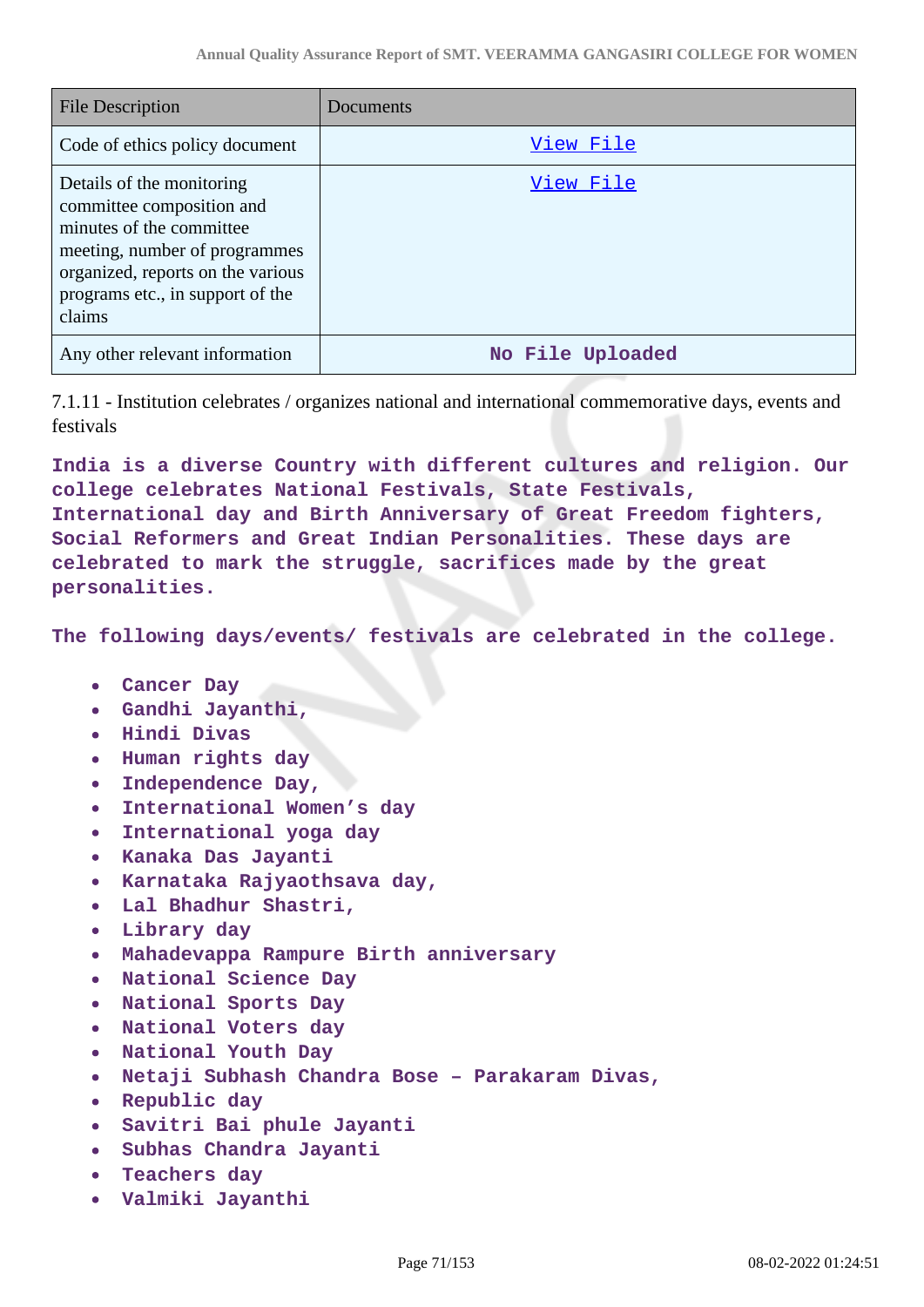- **Vimochana day**
- **World Aids day**
- **World Environment day**
- **World Wild Life Day**
- **Yoga Day**
- **On International women's day Corona warriors of different fields like SP, Nurse, Teacher, and Sweeper were felicitated.**
- **Students and staff visited the Bonal Bird Sanctuary, on world**  $\bullet$ **Wildlife day.**
- **International Yoga day and Music day was celebrated.**
- **Webinar was organised on International Fruits and Vegetables day.**
- **Essay competition was conducted on International Birds day.**
- **Organized painting competition on Tiger day. National Sports Day was organized.**

| <b>File Description</b>                                                                         | Documents        |
|-------------------------------------------------------------------------------------------------|------------------|
| Annual report of the celebrations<br>and commemorative events for<br>the last (During the year) | View File        |
| Geo tagged photographs of some<br>of the events                                                 | View File        |
| Any other relevant information                                                                  | No File Uploaded |

### **7.2 - Best Practices**

7.2.1 - Describe two best practices successfully implemented by the Institution as per NAAC format provided in the Manual.

**BEST PRACTICE – 1** 

**Earn While You Learn** 

**AIM: The Institute practices earn while you learn to bring out the hidden talents and prepare them to shoulder professional assignment with relative ease. It also helps the students to step into the world of work before employment.**

**OBJECTIVES:**

- **To tap innate qualities of the students.**  $\bullet$
- **To explore the creative Skills.**
- **To learn effective communication skills.**
- **Developing confidence and building of self- esteem, self-** $\bullet$ **employment and self-reliance.**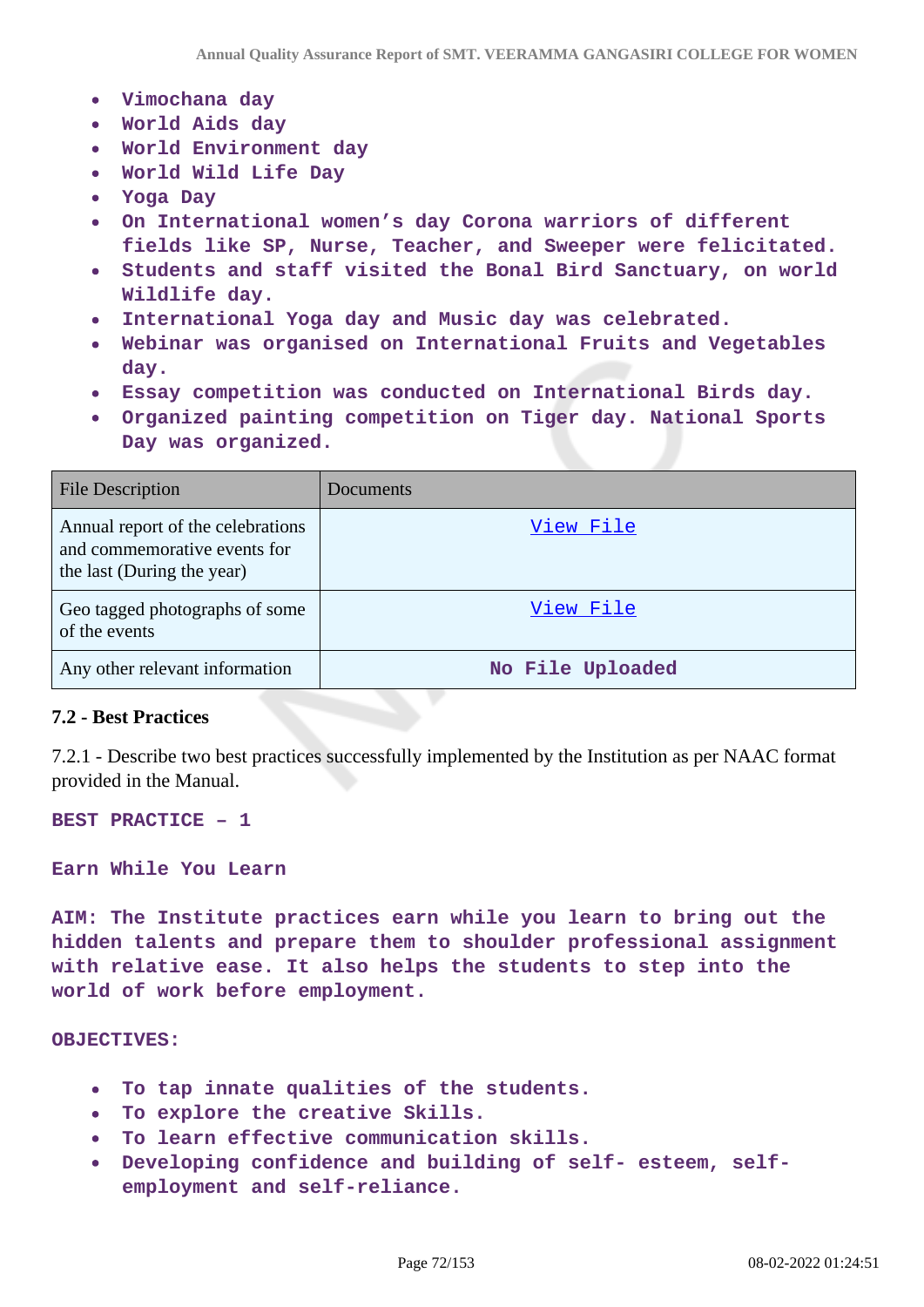#### **CONTEXT:**

**The Hyderabad Karnataka region is known as the Kalyana Kalaburagi, of which our city is a part. It is considered to be a backward region. Many students of this region are economically and socially weaker.In the present scenario, there is no field untouched by women, but still empowerment of women is far away from reality. Since from 5 decades the college is fulfilling the dreams and vision of our institution. In view of these facts the college has designed and implemented a Best Practice "EARN WHILE YOU LEARN".Due to Covid 19 Pandemic, the students were motivated for the digital marketing and sale.**

#### **Practice:**

**A committee of faculty members is formed to motivate, guide and monitor the students. Students are free to approach the committee to register the names. The students who are going to keep the stalls should enter their details along with menu and price in the register Interested students are allowed to display their products for sale like eatables, embroidery work, decorative articles, craft items, articles prepared from waste materials, mehandi application, handmade fancy bangles, earrings etc.**

**The eatables which are to be sold are prepared by the students under the supervision of the committee members under hygienic conditions. The students put up the stalls during 11.00am to 4.00.pm every Thursday. Prices of the items are decided by the committee members and the students who are putting up the stall. The students have to pay 5.00 % of the profitable amount to the college. Due to pandemic, students were unable able to put the stalls in the college campus. So it was decided to create WhatsApp group and students were added to that group. Every Thursday students are allowed to post their articles, jewellery and dresses. Some students took orders during festivals and delivered to the customers properly. After reopening of the college many students put the stalls under the guidance of staff members and by following the covid protocol.**

**During this period, few students have created their own webpage, took orders, and started their own earnings.**

**SUCCESS: Students gained the knowledge of using online platform effectively and they learned writing post, product advertising, marketing etc. Students were also able to learn communication**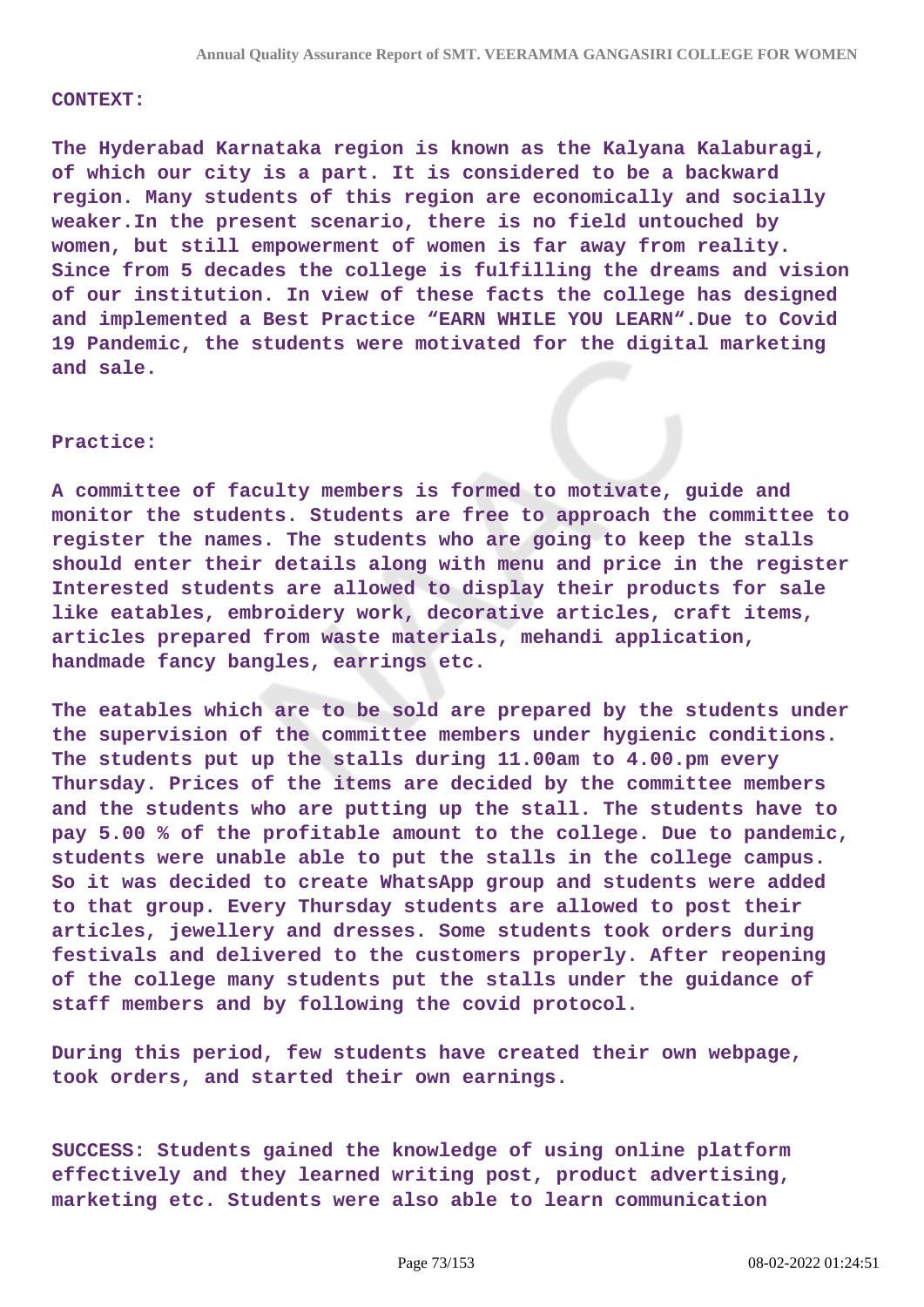**skills, time management, self-earning, finance management. During, this period few students have created their own webpage, took orders, and started their own earnings. They experienced joy and at the same time, they learned to utilize their leisure time to manage the stalls along with classes.**

#### **Problems:**

**Students found little difficulty during lockdown to accept and deliver the orders.**

**BEST PRACTICE – 2** 

**Environment consciousness**

**AIM: To Protect and create Environment consciousness among the educated fraternity.**

#### **OBJECTIVES:**

- **To bring awareness among the students to protect environment and conserve resources.**
- **To make student and public aware of how to reduce environmental harm.**
- **To bring awareness about proper disposal of waste, segregations of waste, and managing of E-waste.**
- **To conserve electric energy, hence make students to understand the alternative energy and its uses.**
- **To motivate students, use eco-friendlier items, avoiding usage of single use plastic.**

#### **CONTEXT:**

**Though people are being made environmentally conscious over the last 25years, there is still a large population who are not aware of the importance of taking care of the WORLD. Most people do not know the words "Going green and Eco friendly environment". Some people have interest in going green but not necessarily know what to do to make a difference. One should conserve energy as we are facing energy crises also to prevent air, water and noise pollution. They prove to be boon for the environment also present human health from deterioration. The impact of the practice has been obvious. It created a unique triangulation between institute, community, and resources and chalked out an innovative practice to expose the students to the real environment, they were taught 3R's Reduce,**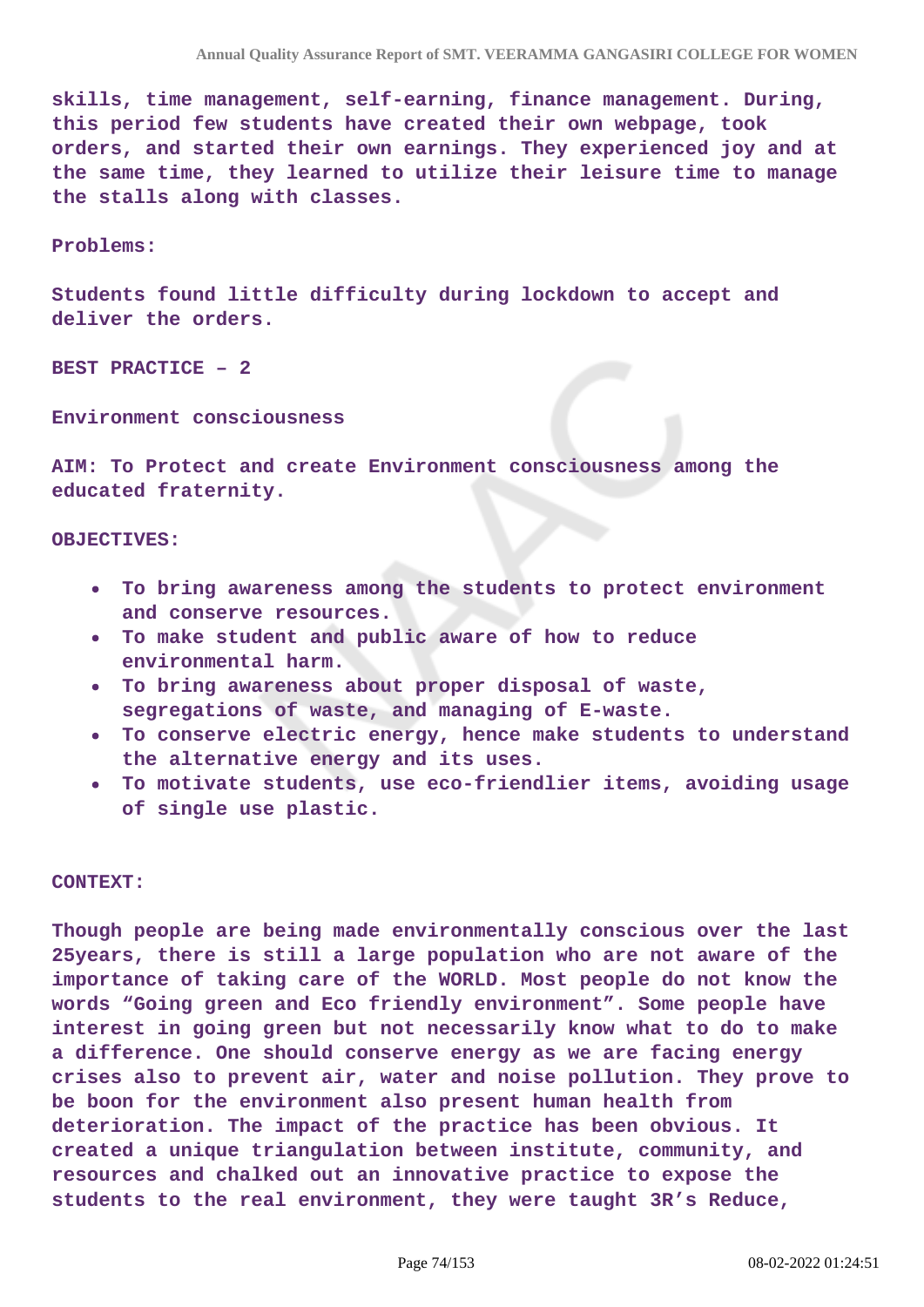**Reuse, Recycle.**

**PRACTICES: Every year students along with the staff under the smile group, Swacha Bharat Abhiyan and NSS units of college conduct activities of cleaning the college campus and surrounding area to create awareness about environment consciousness and sustainability.**

- **On 6 June 2020 World Environment day was celebrated by planting the saplings in the college campus.**
- **Students celebrate their birthday's by donating a sapling to the college. On teacher's day students gift saplings to teachers.**
- **Swach Kalaburagi programme was organised and employs of Municipal Corporation were felicitated, to appreciate their remarkable work during covid 19 pandemic.**
- **Students are always educated about the disposal of waste and**  $\bullet$ **are asked to utilize different type of dustbins provided in the college campus for wet, dry and glass waste. Employes of Municipal Corporation collect this waste accordingly.**
- **Webinar on Herbal garden was organised to educate about use of medicinal plants.**
- **During lockdown, many students have potted the saplings on the eve of their birthdays and later they bestowed them to the college.**
- **Webinar on Essentials of Environmental Education was organised to impart the knowledge of environmental issues and essentials of environmental knowledge among students.**
- **The students are motivated to utilize the natural light and air in the classrooms and develop the attitude of saving the energy. Students were informed to practice the habit of switching of the all the energy consumption resources when not required and not in use.**
- **CFL tube lights, LED bulbs used in the corridors, solar panel is used to light the lamp in few area during night.**
- **The institute has taken up rainwater harvesting; purifying drinking water by RO process and garden waste is used in preparing vermicompost.**
- **Garbage containers are kept in the campus to collect dried leaves and other waste from the plants and converting it to compost.**
- **E waste is disposed through authorised vendors.**
- **Green house with different types of Crotons and Medicinal**  $\bullet$ **plants are maintained by the Botany Department in the college.**

**SUCCESS: College campus is maintained clean by students and staff.**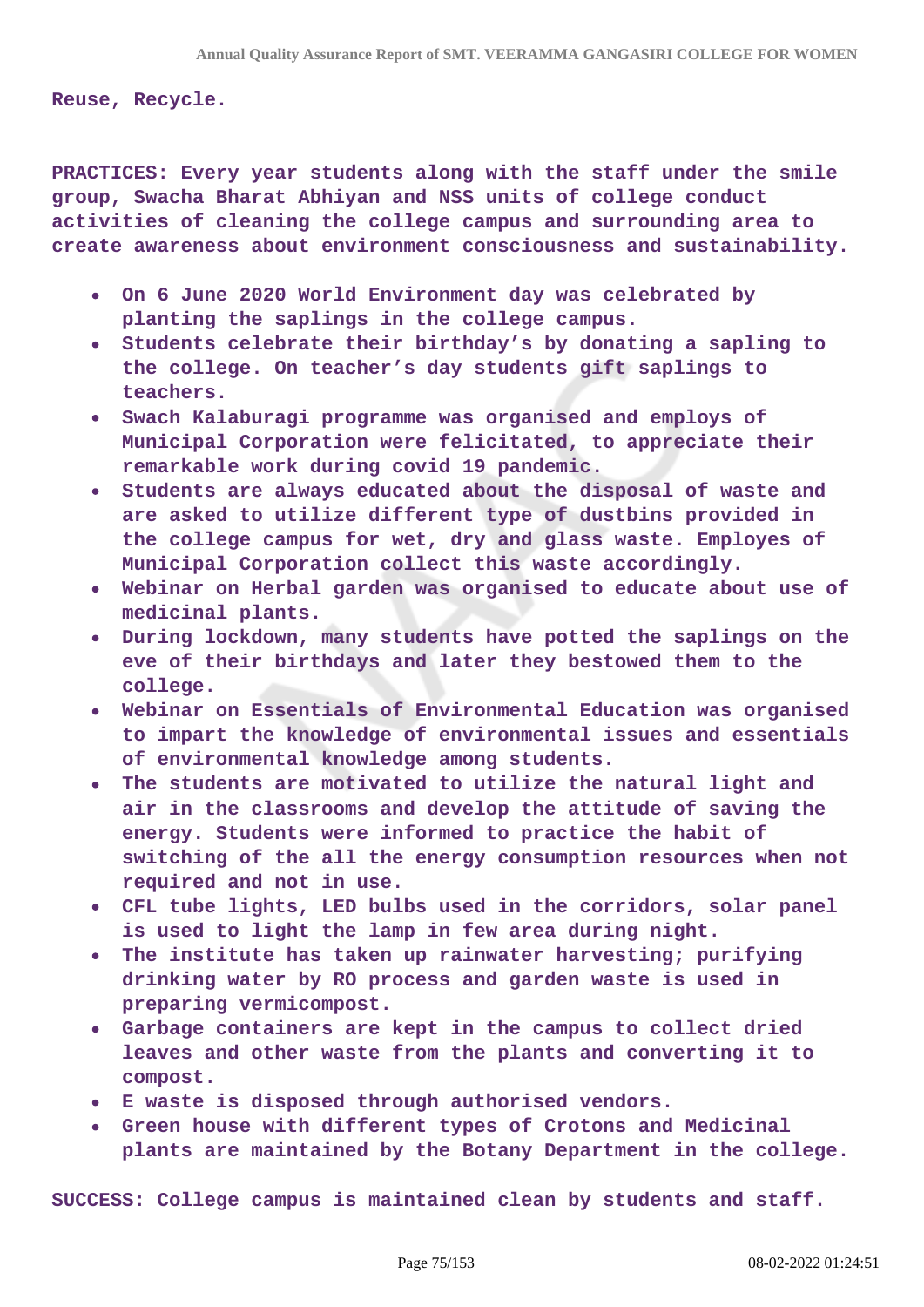**Everyone in the college uses cloth bags and recyclable bags. Use of lights and fans during need is the motto. On various occasions Models of different types of pollution prepared by students and creates awareness about environment.**

**Celebration of World Environment Day, World Wet land Day, World Wild life Animal Day, World Population Day, Ozone Day makes students still more conscious about environment.**

| <b>File Description</b>                        | Documents                          |
|------------------------------------------------|------------------------------------|
| Best practices in the Institutional<br>website | http://vgcollege.in/best-practices |
| Any other relevant information                 | Nil                                |

#### **7.3 - Institutional Distinctiveness**

7.3.1 - Portray the performance of the Institution in one area distinctive to its priority and thrust within 200 words

**"An Enlightened Women is a Source of Infinite Power"** 

#### **Distinctiveness:**

**Distinctiveness is the quality of Individuality in the society. It is the distinguishing trait that marks it different from the others, being distinctive is the capability of making Utterance from an identical utterance. The college established in the year 1965 has served as a unique institute for the past 57 years in the Hyderabad Karnataka region serving with a rich and fruitful existence.**

**In the era of competition, our institute is exceptional from the others in the Society. The historical tradition, educational means and students overall development are few factors that differentiate from other educational institutions.**

**The college reminds of the fact that I am the creator of my own destiny. This is depicted at the entrance of the college by a stonecarved statue of a woman, which is an added inspiration to the students.**

**The Main focus of the College is toEmpower Girl Studentsto become sensible citizens to shoulder their future responsibilities. TheCollege aimsto make them aware of their surrounding social issues**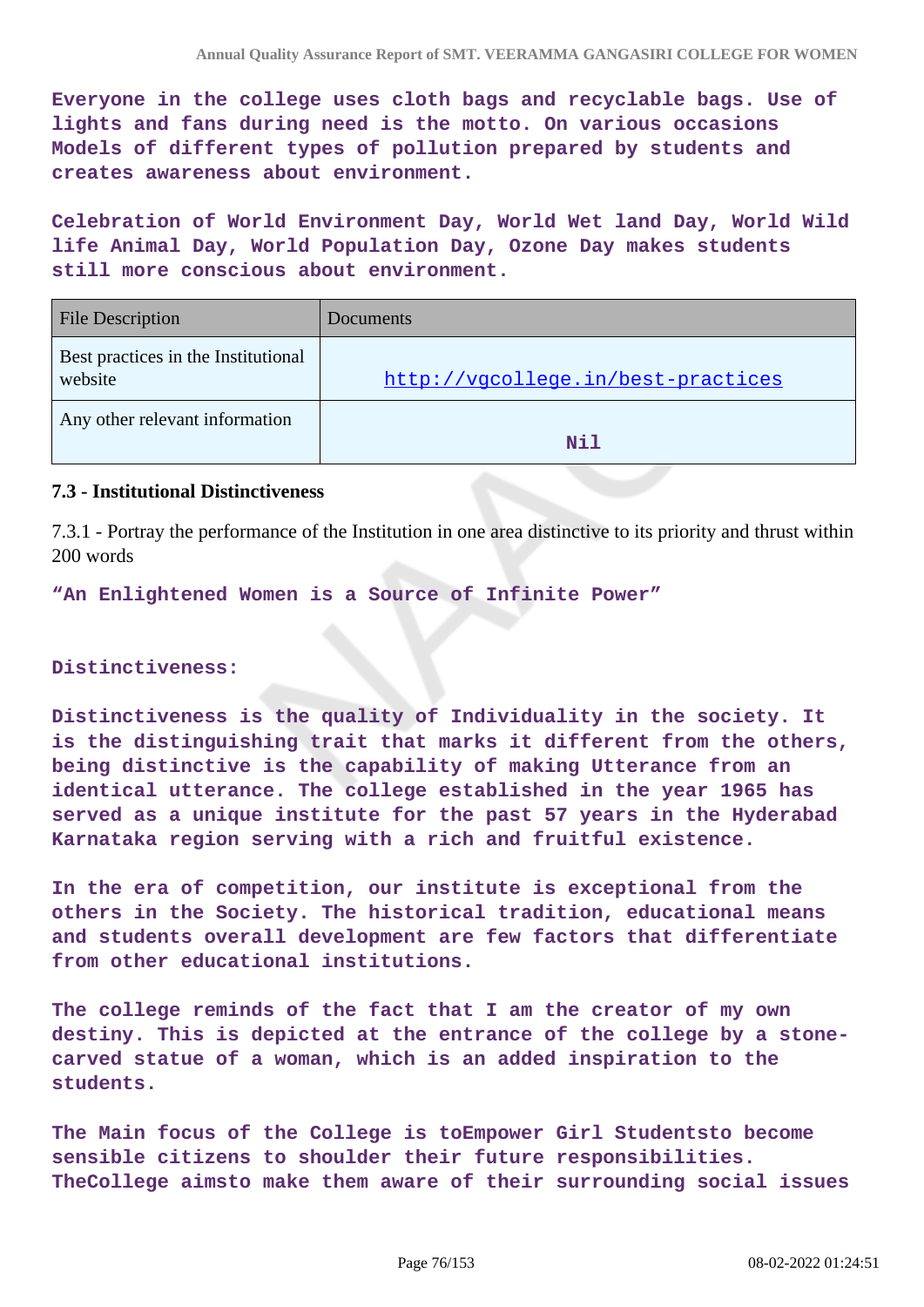**outside the campus. They aretrainedto think, discuss and relate their responsibilities towards the society they are living in. The academic programmes along with the co-curricular activities have made our Students serve in different capacities as "Career Woman" with the essence of strong and close knit of family and society.**

**Students of our College belong to different communities and areequally treated irrespective of cast, creed and religion. In the long run of57years of existence, the College has been able to reach up its goal. The stakeholders and society are satisfied with our achievements and they are always with us to support. TheStudentshave always acted as theBrand Ambassadors of our College.**

**The College operates onfirst come first served admission policy. This policy has been adopted to accommodate the first generation learners that constitute a large portion of the undergraduate students. The Institution has a provision ofScholarship and Endowment prizes from Govt., Management, and Teachersfor the economically weaker layer and meritorious Students irrespective of caste or religion. The College organizes Science Activities such asspecial lectures, exhibitions and celebration of special scientific daysto develop the scientific attitude and alsoall International,National Festivalsare celebrated.The College also gives importance tosports and gamesalong with academics, conducts sports and games activities regularly and produced manyUniversity Blues and Champions.The College has aStudent Counselling Cell. The College hasBest Practices-Environment Consciousness– to protect the environment in which we are living and"Earn While You Learn"to tap innate qualities of a student, to explore the creative skill, selfemployment and self-reliance. Apart from the regular courses the College providesValueAdded Courses and ADD -ON Courses.**

**Most of the students are from rural areas, belonging to Minority, OBC and SC/ST categories this makes the college distinctive from others. As the College is located in the heart of the city, which is 0.5km from railway, station and2.km from bus standand have frequent flow ofpublic transporttowards the college, which is more convenient for girls coming from nearby places ofKalaburagito reach the College.**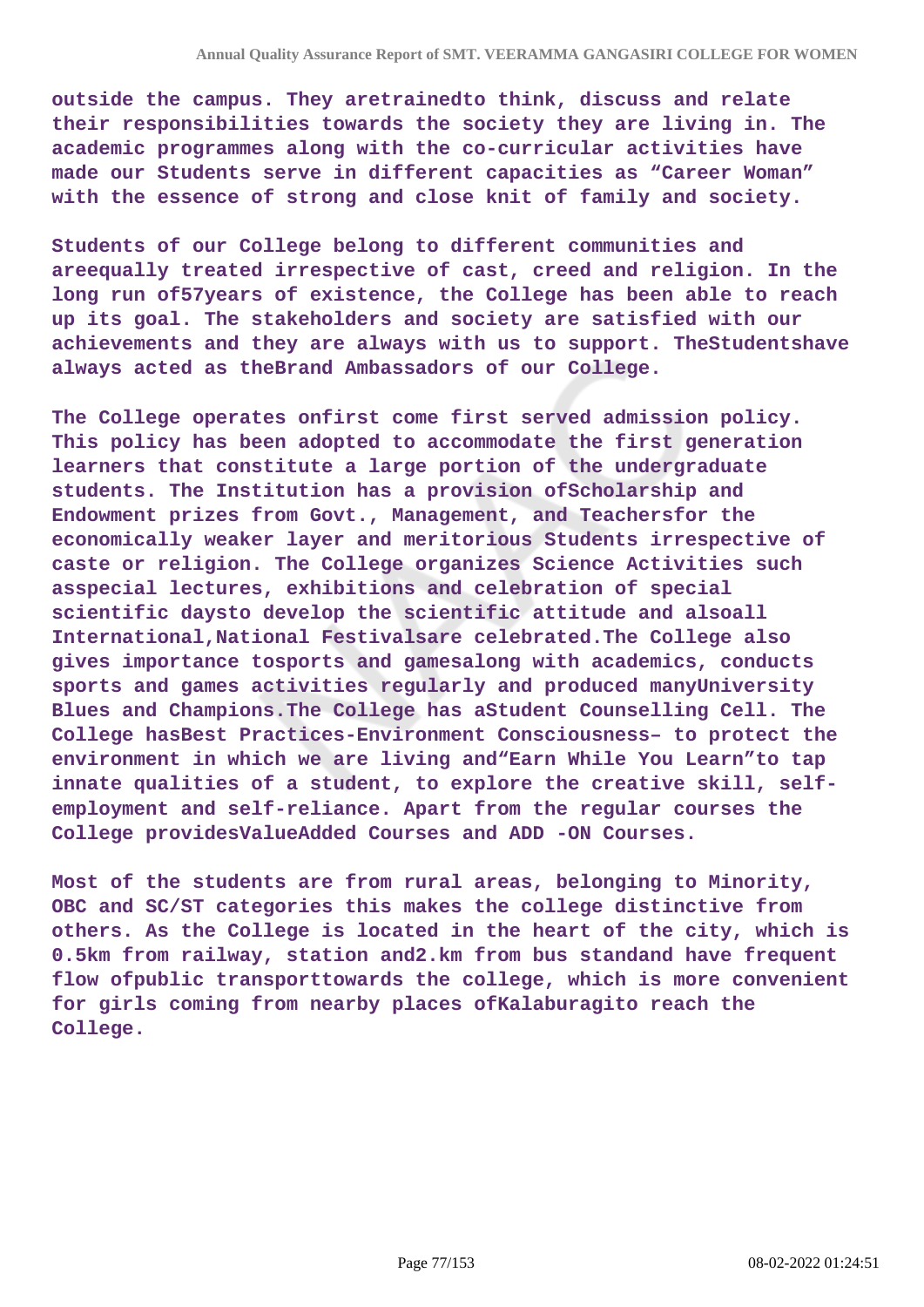# **Part B**

## **CURRICULAR ASPECTS**

## **1.1 - Curricular Planning and Implementation**

1.1.1 - The Institution ensures effective curriculum delivery through a well planned and documented process

**The College believes that the intrinsic requirement to attain Academic Excellence and Professional competence is achieved with a well-planned Curriculum delivery to the student. The institution is affiliated to Karnataka State Akkamahadevi Women's University Vijayapur & follows the curriculum prescribed by the University. The syllabus is framed in the Board of Studies (BOS) meeting of the respective subjects of the University in which few of our senior faculty are the members. The syllabus is made available on the college website, library and in the respective departments which is easily accessible to the students. The faculty members ensure effective implementation delivery of curriculum through a well-planned syllabus break up according to the academic calendar. The ICT resources available in the campus are utilized for making the learning process easy, interesting and systematic. Along with the traditional chalk and talk method teachers often make use of PPT, Video and other open resources to deliver curricula. The students make use of ICT resources, and exhibit models to demonstrate their learning activity in the classroom during seminar. To review periodic performance of student's, a well-designed evaluation system involving assignments, tutorials, internal assessment test (continuous evaluation) have been in place. In certain specific subjects, session end evaluation in the form of quizzes, multiple choice questions etc. have also been designed. The Curriculum delivery is planned and delivered to attain the Program Outcomes (POs) identified by each of the programs/departments aligned with POs as specified. Further the content to be delivered is designed to address attainment of Program Specific Outcomes (PSOs) detailed by the departments. The POs and PSOs for each of the departments have been uploaded on our website. Apart from the classroom teaching the faculty ensures that the students are exposed to field visits, study tour, the faculty work on Plan-Deliver- Check /Evaluation-Act (PDCA) for continuously improving the process curriculum delivery.** 

**The sanction of the Research Center for the M.Sc.(Physics) Programme by the University adds to the delivery of more Researchbased Curriculum to the Teachers, Research Scholars and P.G.**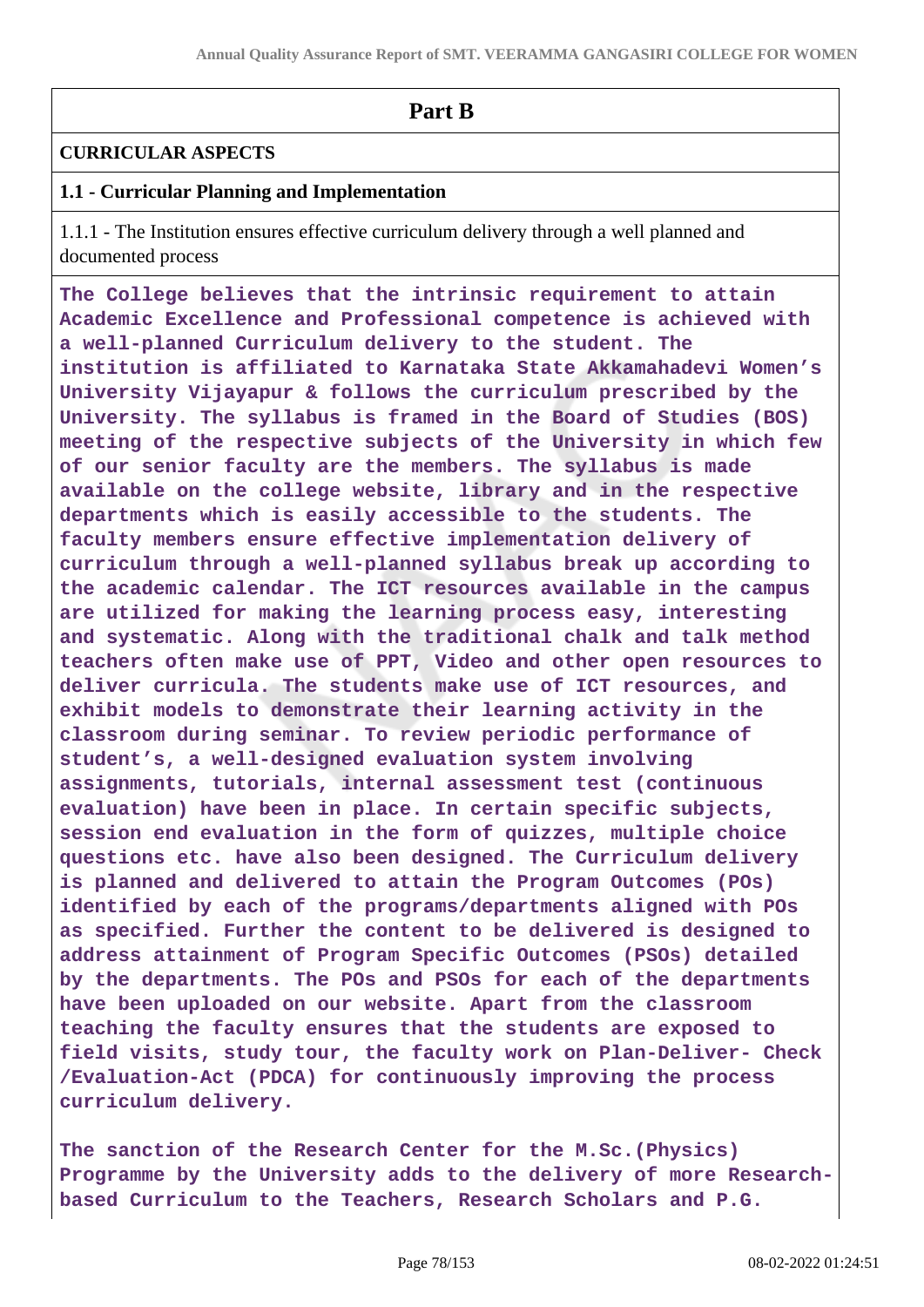#### **Students.**

**The above process for record purposes is documented and preserved for further reference. Periodic feedback from the students, parents and mentors is sought and corrective actions are initiated. Due to Covid -19 Pandemic the students and Faculty have participated and organized online webinar/ FDP/ workshops/seminars Lecturer series by inviting Resources Persons so as to develop interest in the subject & to inculcate new ideas in the young minds of the students. Extracurricular activities like NSS, NCC, Sports, etc. are extended to the students as per the directions of the University. Based on the University pattern, practical examinations are conducted & the marks are awarded as per the split up given by the University.** 

| <b>File Description</b>                | Documents                                              |
|----------------------------------------|--------------------------------------------------------|
| Upload relevant supporting<br>document | View File                                              |
| Link for Additional information        | http://vgcollege.in/admin/editor?page=crit<br>erions-1 |

1.1.2 - The institution adheres to the academic calendar including for the conduct of Continuous Internal Evaluation (CIE)

**Academic calendar is prepared well in advance and circulated to all the departments, displaced on the college notice board and on website. Being an affiliated college the calendar of events is prepared in accordance with the University calendar of events. The college adhere to the calendar of events for the activities of the college such as value added courses, seminars/ workshops on IPR, Gender sensitization, promotion of universal values and ethics etc…apart from all these National festivals and National days are celebrated.** 

**The two internal assessments and University semester examinations are conducted as per the dates prescribed. Our college has structured continuous internal evaluation system. All the faculty takes interest in evaluating the learning outcomes. Two internal assessments (theory) are conducted in each semesters as per the university norms.The IA time table is provided by the college in the proposed calendar of events prepared at the beginning of each academic year.**

**The college centralized internal examination committee prepare**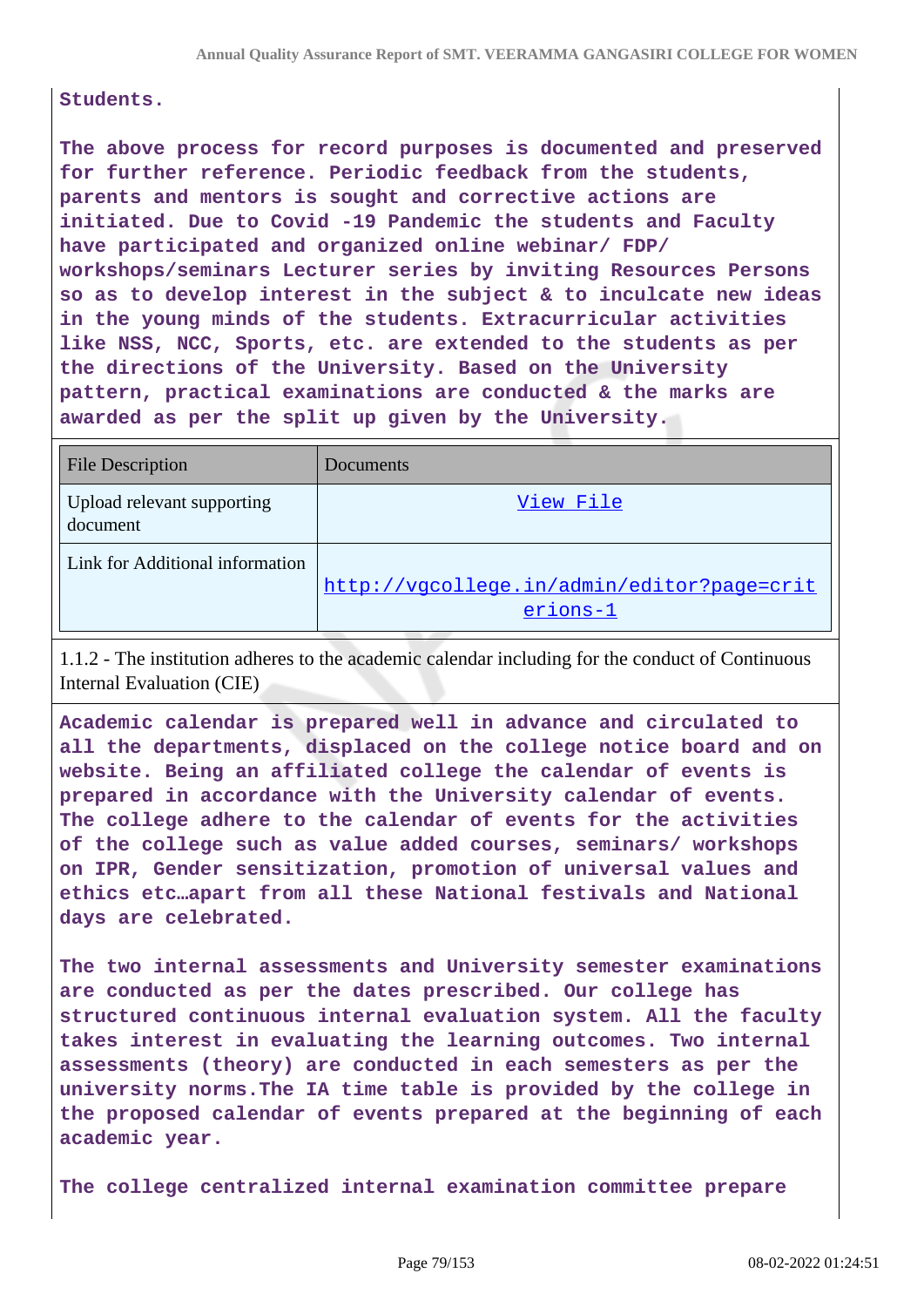**the detail internal assessment time table as per the University circular and is displayed on the notice board and informed verbally before fortnight to the students. The practical internal assessment is conducted before end of each semester in the respective departments. The marks list is submitted to the college internal examination committee. The committee submits the IA marks to the University through online. The University semester examinations are conducted as per the University norms, the time table received from the University is brought to the notice of the students through notice board, verbally and website.**

| <b>File Description</b>                                                                                                                                                                                                                                                                                                                                                                                                                                                                                                 | Documents                                              |  |
|-------------------------------------------------------------------------------------------------------------------------------------------------------------------------------------------------------------------------------------------------------------------------------------------------------------------------------------------------------------------------------------------------------------------------------------------------------------------------------------------------------------------------|--------------------------------------------------------|--|
| Upload relevant supporting<br>document                                                                                                                                                                                                                                                                                                                                                                                                                                                                                  | View File                                              |  |
| Link for Additional information                                                                                                                                                                                                                                                                                                                                                                                                                                                                                         | http://vgcollege.in/admin/editor?page=crit<br>erions-1 |  |
| 1.1.3 - Teachers of the Institution participate<br>in following activities related to curriculum<br>development and assessment of the affiliating<br>University and/are represented on the<br>following academic bodies during the year.<br><b>Academic council/BoS of Affiliating</b><br>University Setting of question papers for<br><b>UG/PG</b> programs Design and Development<br>of Curriculum for Add on/certificate/<br><b>Diploma Courses Assessment / evaluation</b><br>process of the affiliating University | B. Any 3 of the above                                  |  |
| File Description                                                                                                                                                                                                                                                                                                                                                                                                                                                                                                        | Documents                                              |  |

| <b>File Description</b>                                                                                         | Documents |
|-----------------------------------------------------------------------------------------------------------------|-----------|
| Details of participation of<br>teachers in various<br>bodies/activities provided as a<br>response to the metric | View File |
| Any additional information                                                                                      | View File |

## **1.2 - Academic Flexibility**

## **1.2.1 - Number of Programmes in which Choice Based Credit System (CBCS)/ elective course system has been implemented**

**1.2.1.1 - Number of Programmes in which CBCS/ Elective course system implemented**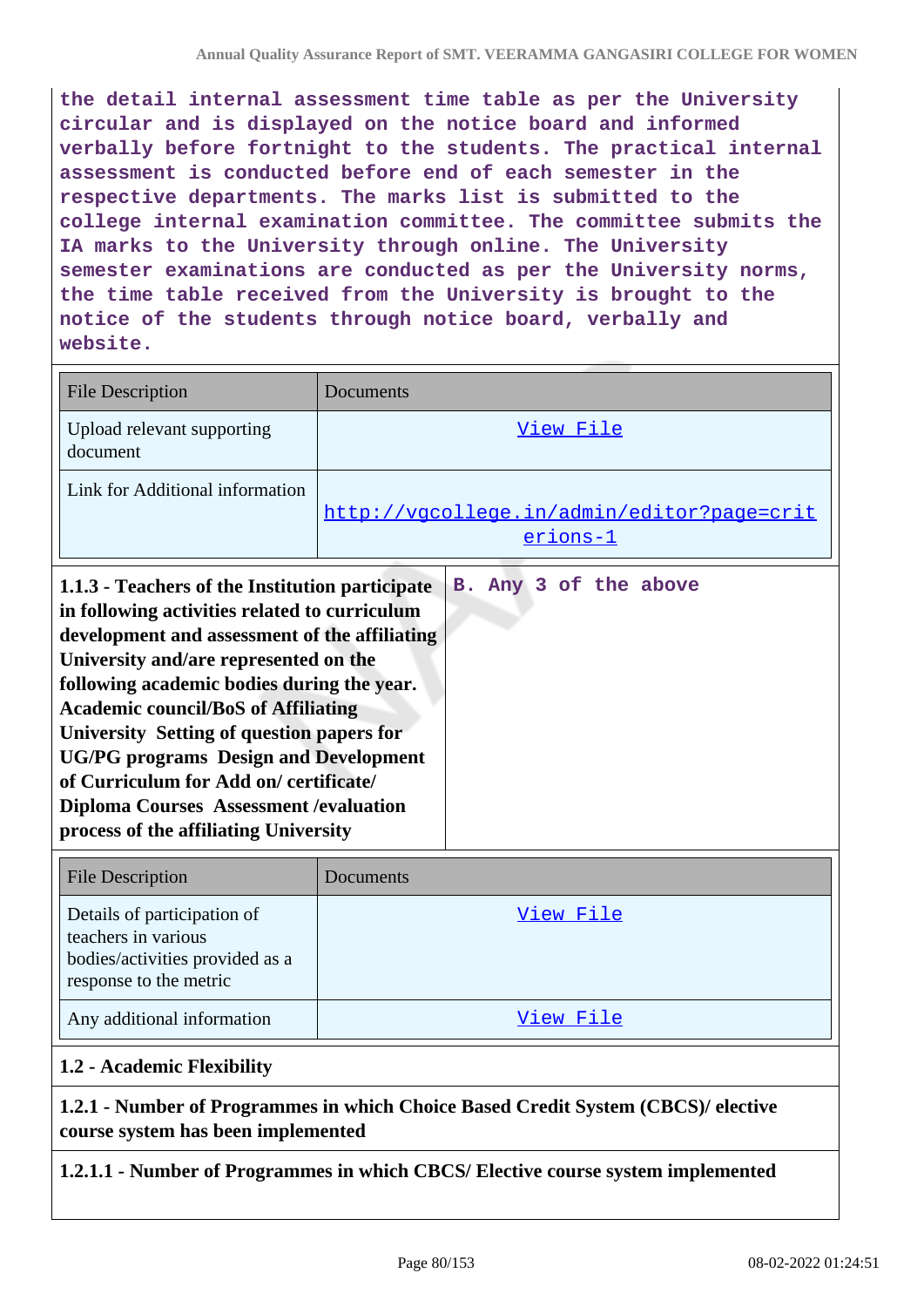| 01                                                         |           |
|------------------------------------------------------------|-----------|
| <b>File Description</b>                                    | Documents |
| Any additional information                                 | View File |
| Minutes of relevant Academic<br>Council/BOS meetings       | View File |
| Institutional data in prescribed<br>format (Data Template) | View File |

## **1.2.2 - Number of Add on /Certificate programs offered during the year**

## **1.2.2.1 - How many Add on /Certificate programs are added during the year. Data requirement for year: (As per Data Template)**

#### **05**

| <b>File Description</b>                                                       | Documents |
|-------------------------------------------------------------------------------|-----------|
| Any additional information                                                    | View File |
| Brochure or any other<br>document relating to Add on<br>/Certificate programs | View File |
| List of Add on /Certificate<br>programs (Data Template)                       | View File |

## **1.2.3 - Number of students enrolled in Certificate/ Add-on programs as against the total number of students during the year**

## **299**

| <b>File Description</b>                                                                   | Documents |
|-------------------------------------------------------------------------------------------|-----------|
| Any additional information                                                                | View File |
| Details of the students enrolled<br>in Subjects related to<br>certificate/Add-on programs | View File |

## **1.3 - Curriculum Enrichment**

1.3.1 - Institution integrates crosscutting issues relevant to Professional Ethics, Gender, Human Values, Environment and Sustainability into the Curriculum

**The college integrates human values, gender sensitivity and discrimination, environmental awareness and professional ethics through curricular co-curricular and extracurricular activities. The integration leads to creation of consciousness in the pupils**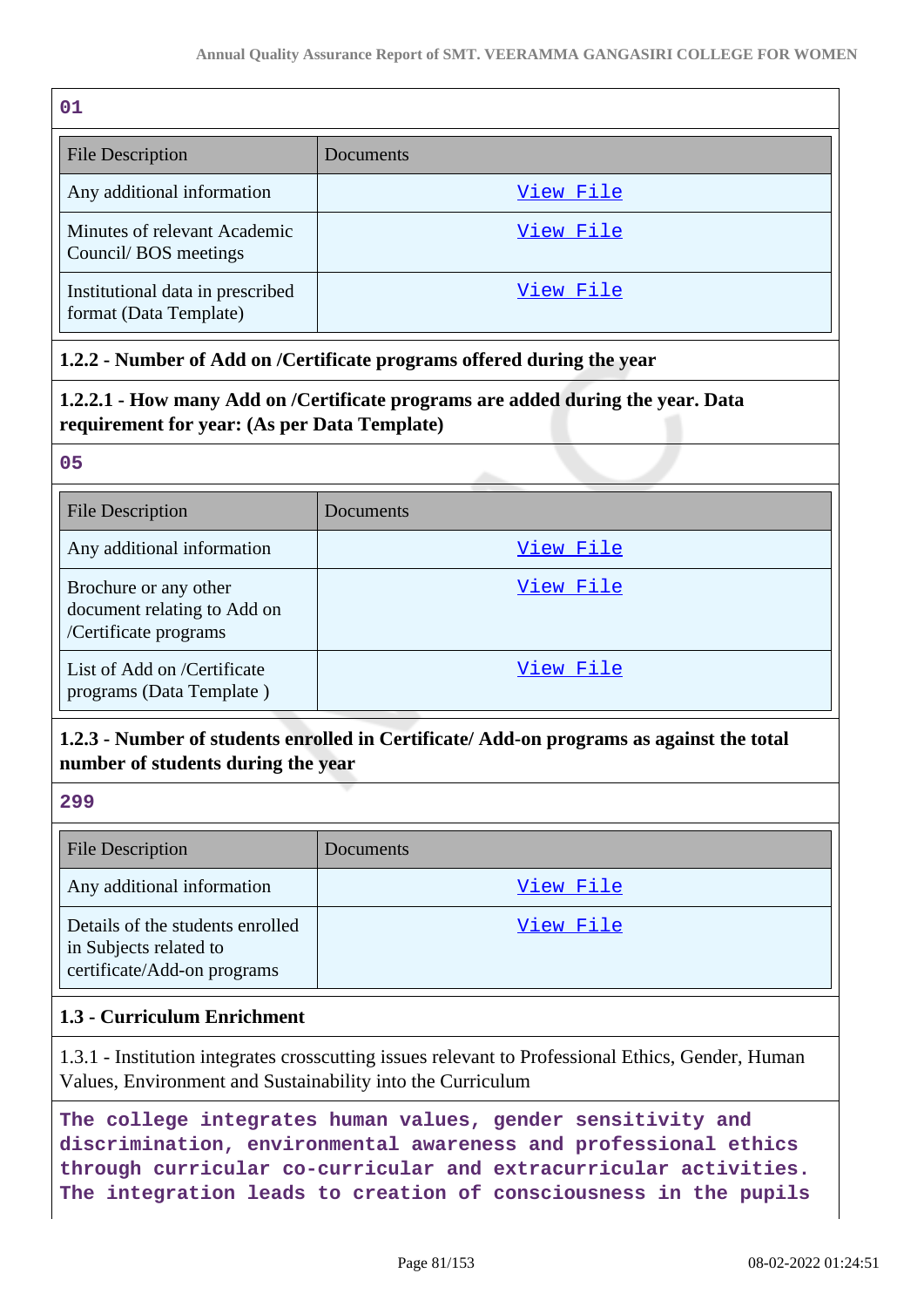**about gender equality, social justice, human rights, environmental protection and professional ethics.**

**Curricular Activities** 

**GENDER AWARENESS:**

- **B.A. I Sem. Basic Kannada; Gender discrimination, Transgender, Women and girl child feticide**
- **B.A. Final year: Child marriage and its consequences**
- **B.Com and B.A I Sem. English: Save girl child and the equal responsibility of man and women in the survival of human race**
- **B.A IV Sem. Political Science; Gender inequality and contributions of women in Indian Agriculture.**
- **B.Com. II Sem. Women entrepreneurship, opportunities and challenges faced by women entrepreneurship. Government schemes to promote women entrepreneurship.**
- **B.A. I Sem. History: Position of women during Ashoka and Krishna Devaraya regimes.**
- **B.A V Sem. Urdu: Dowry system: Prohibitory Indian laws Act 1961 Section 304 B and 498 A Indian panel codes**
- **B.Sc. I sem. Hindi: Marriage and her desires, struggle of women for her survival or existence**
- **B.A IV Sem.: Gender inequality, Feminist movement related to women rights domestic violence, equal pay for equal work, Sexual harassment, Sexual violence**

**Environmental Sustainability:** 

- **Botany IV Sem.: Concepts and components of ecosystem, Ozone depletion Global warming, Acid rain, Biodiversity, Renewable and non- renewable energy resources, Conservation of genetic resources are covered**
- **Chemistry IV Sem. Water pollution and its impact, Plastic degradation and recycle**
- **Biotechnology VI Sem. Topics like Conventional and non conventional fuels and their impact on environment, treatment of municipal and industrial waste, bioremediation biodiesel, bio-alcohols, bio-hydrogen are covered**
- **Microbiology Food microbiology, microorganism as food, microbes in human health and disease VI Sem (6.2) Zoology : A general account of biomass forest, desert, wild life over hunting , habitat loss , importance of wild life conservation, Tiger project , central zoo authority of India**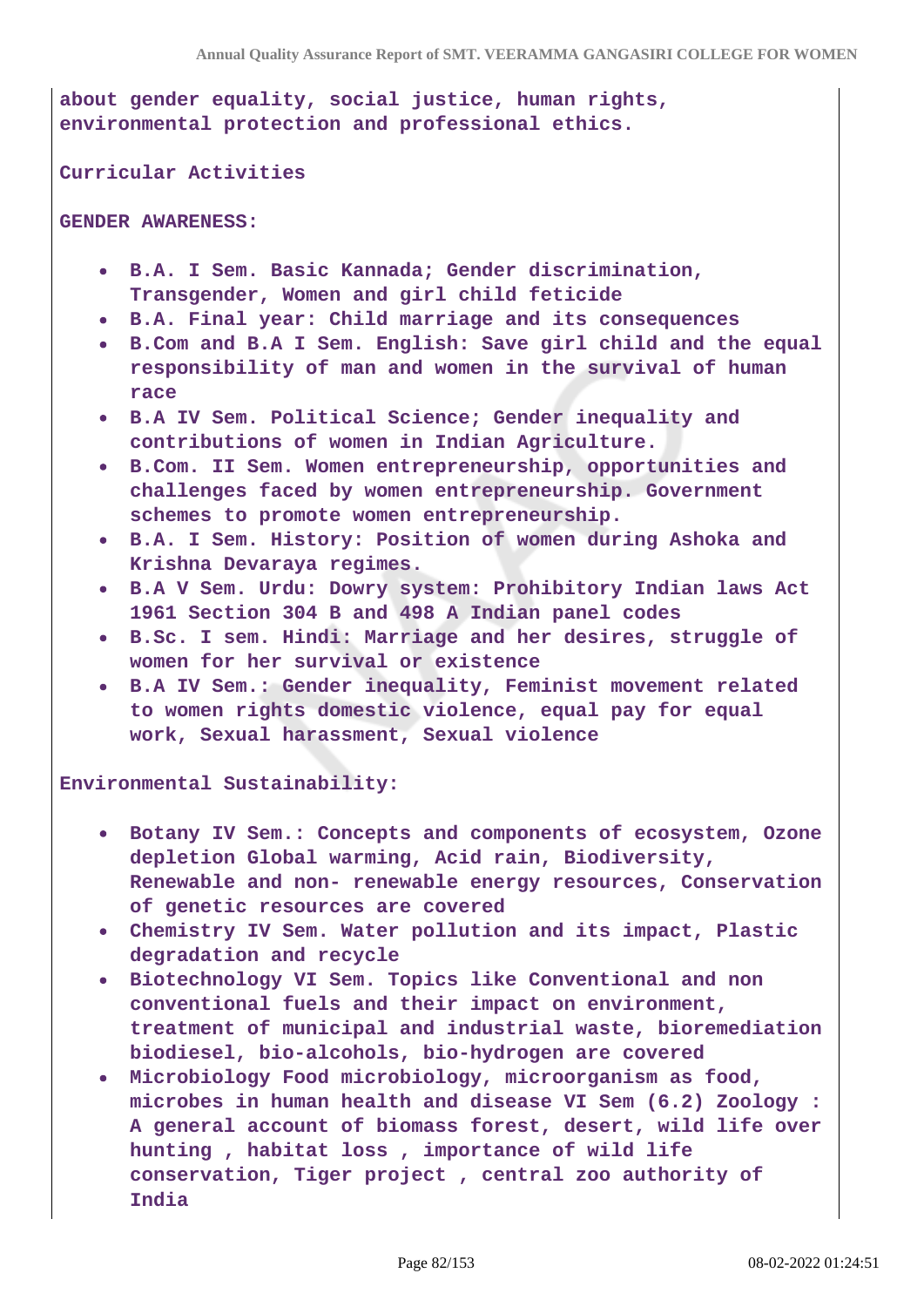- **History BA VI Sem ; Topics like impact of tourism on environment, jungle lodges, resorts, hill stations protection and maintenance of birds sanctuaries are added.**
- **B.Sc. Physics includes the Renewable and Non Renewable energy sources.**

**Human Values:** 

- **Kannada, Hindi, Urdu, English, Human values in professional levels**
- **B.A I Sem. Political Science: Human rights, morals and principles. Human right commission**
- **B.A. VI Sem. Universal declaration of Human rights.**

**Co-Curricular Activities**

**The College organizes various Co-Curricular Activities which integrates human values, gender sensitivity and discrimination, environmental awareness and professional ethics such as**

- **1. Visit to Flood Stricken People of Hagargundi.**
- **2. Jayanti of National Leaders / Social Reformers and National Day celebrations**
- **3. National Human Rights celebrations**
- **4. Swachha Kalaburgai Awareness**
- **5. Workshop on**
	- **1. Janapada geete/ ( Folk songs)**
	- **2. Women Entrepreneurship Development.**
	- **3. Calligraphy**
	- **4. Etiquette**
	- **5. Role of IPR in Innovation Management.**
- **6. Webinar on**
	- **1. Women Issues,**
	- **2. Essential of Environment education**
	- **3. Herbal Garden**
	- **4. Future Skills**
	- **5. Developing Scientific temper and Building Innovative Mindset for academics**
	- **6. Essay Competitions on The eve of national Bird Day.**
	- **7. Public speaking an art**
- **7. Seminar on**

```
1. e-Banking
```
**8. Lecture on Professional Ethics**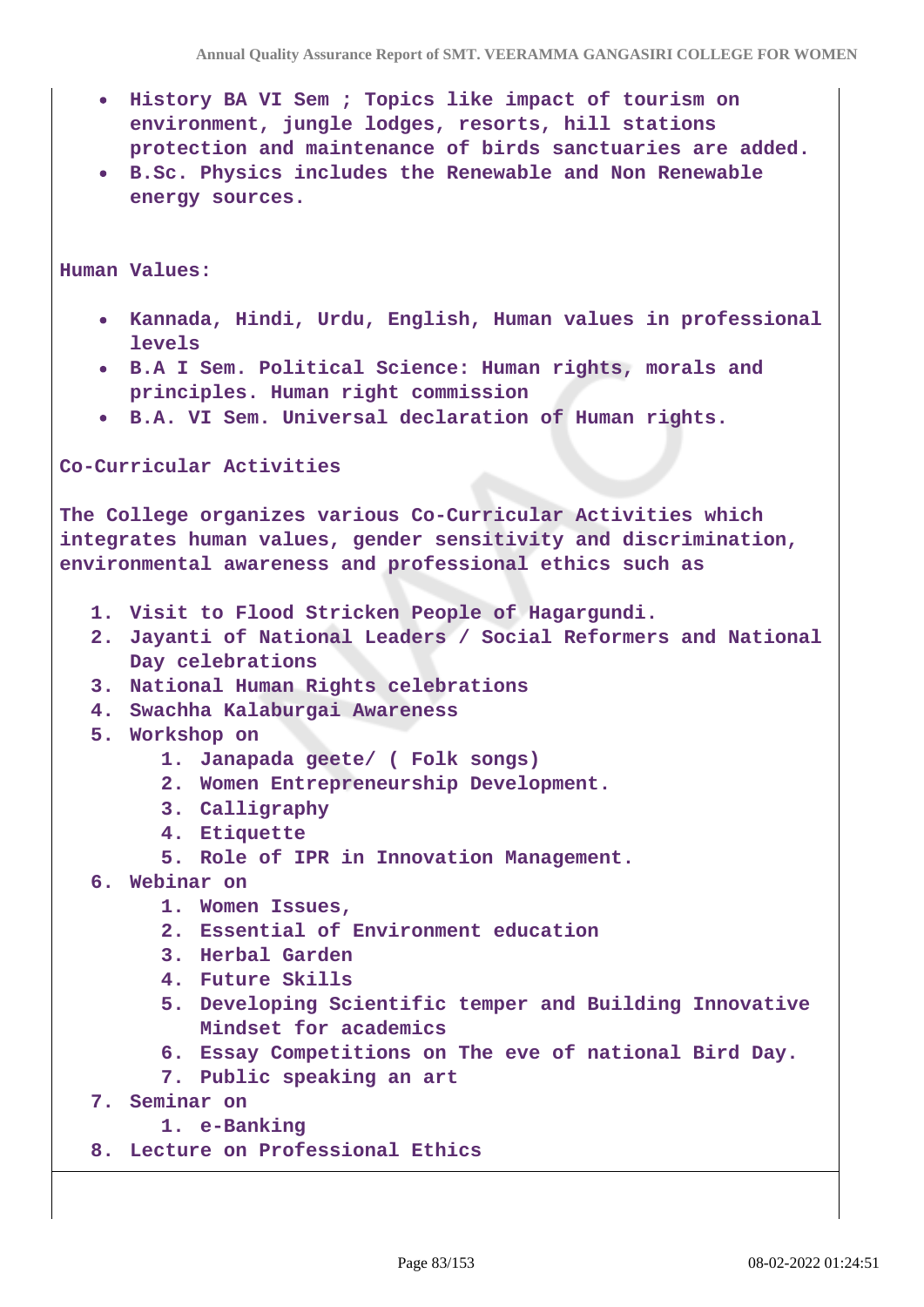| <b>File Description</b>                                                                                                                                                    | Documents |
|----------------------------------------------------------------------------------------------------------------------------------------------------------------------------|-----------|
| Any additional information                                                                                                                                                 | View File |
| Upload the list and description<br>of courses which address the<br>Professional Ethics, Gender,<br>Human Values, Environment<br>and Sustainability into the<br>Curriculum. | View File |

# **1.3.2 - Number of courses that include experiential learning through project work/field work/internship during the year**

| .,                     |  |
|------------------------|--|
|                        |  |
| ×<br>I<br>-<br>-<br>M. |  |

| <b>File Description</b>                                                                              | Documents        |
|------------------------------------------------------------------------------------------------------|------------------|
| Any additional information                                                                           | <u>View File</u> |
| Programme / Curriculum/<br>Syllabus of the courses                                                   | <u>View File</u> |
| Minutes of the Boards of<br>Studies/Academic Council<br>meetings with approvals for<br>these courses | No File Uploaded |
| MoU's with relevant<br>organizations for these courses,<br>if any                                    | No File Uploaded |
| <b>Institutional Data in Prescribed</b><br>Format                                                    | View File        |

# **1.3.3 - Number of students undertaking project work/field work/ internships**

## **100**

| <b>File Description</b>                                                                                             | Documents             |  |
|---------------------------------------------------------------------------------------------------------------------|-----------------------|--|
| Any additional information                                                                                          | View File             |  |
| List of programmes and number<br>of students undertaking project<br>work/field work//internships<br>(Data Template) | View File             |  |
| 1.4 - Feedback System                                                                                               |                       |  |
| 1.4.1 - Institution obtains feedback on the<br>syllabus and its transaction at the institution                      | B. Any 3 of the above |  |

 $\overline{\phantom{a}}$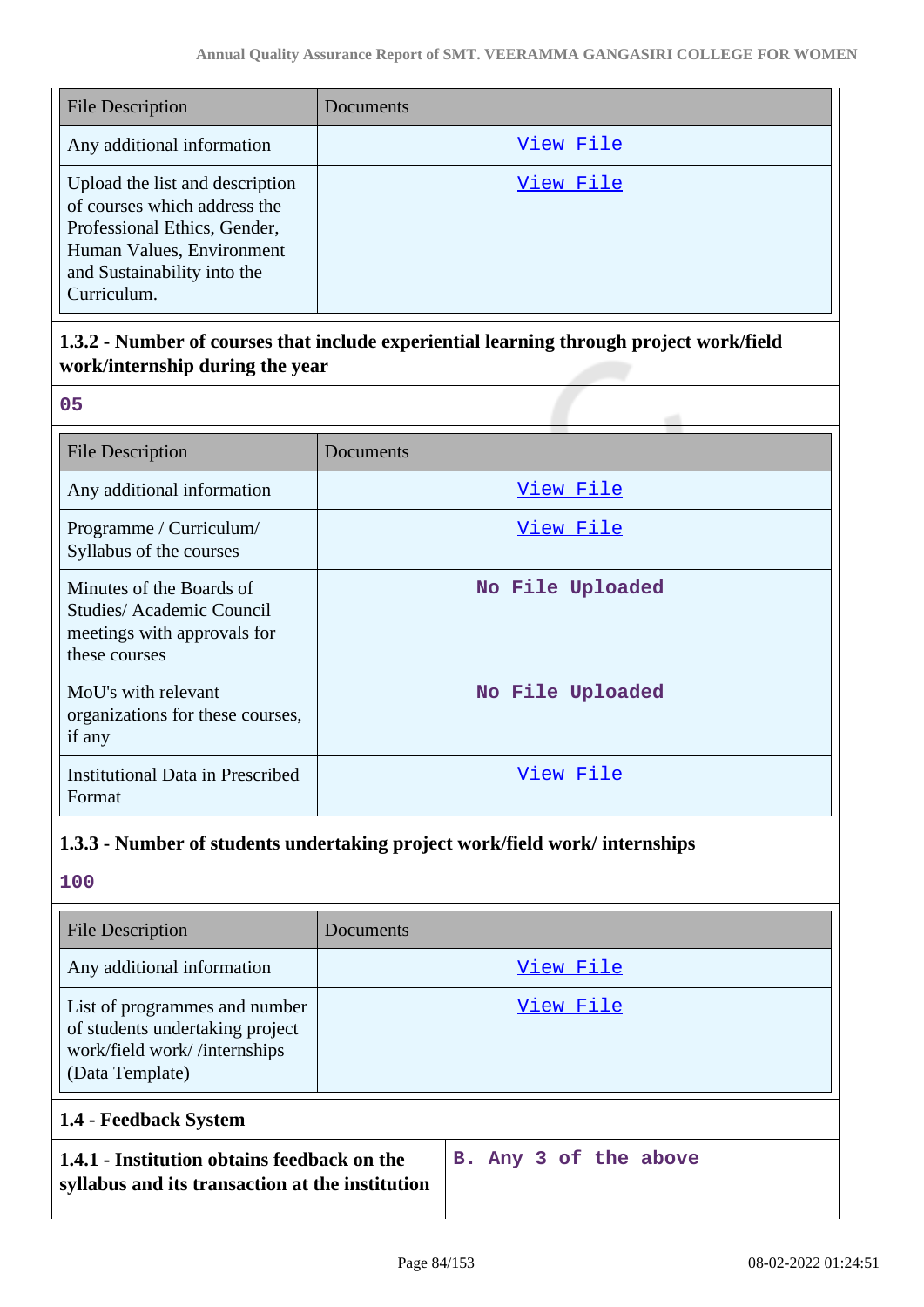| from the following stakeholders Students<br><b>Teachers Employers Alumni</b>                                                                                                                              |                                                                                          |           |
|-----------------------------------------------------------------------------------------------------------------------------------------------------------------------------------------------------------|------------------------------------------------------------------------------------------|-----------|
| <b>File Description</b>                                                                                                                                                                                   | Documents                                                                                |           |
| URL for stakeholder feedback<br>report                                                                                                                                                                    | Nil                                                                                      |           |
| Action taken report of the<br>Institution on feedback report as<br>stated in the minutes of the<br>Governing Council, Syndicate,<br><b>Board of Management</b>                                            | <u>View File</u>                                                                         |           |
| Any additional information                                                                                                                                                                                | No File Uploaded                                                                         |           |
| 1.4.2 - Feedback process of the Institution<br>may be classified as follows                                                                                                                               | A. Feedback collected, analyzed<br>and action taken and feedback<br>available on website |           |
| <b>File Description</b>                                                                                                                                                                                   | Documents                                                                                |           |
| Upload any additional<br>information                                                                                                                                                                      | View File                                                                                |           |
| URL for feedback report                                                                                                                                                                                   | http://vgcollege.in/files/report%202020-21<br>.pdf                                       |           |
| <b>TEACHING-LEARNING AND EVALUATION</b>                                                                                                                                                                   |                                                                                          |           |
| 2.1 - Student Enrollment and Profile                                                                                                                                                                      |                                                                                          |           |
| 2.1.1 - Enrolment Number Number of students admitted during the year                                                                                                                                      |                                                                                          |           |
| 2.1.1.1 - Number of students admitted during the year                                                                                                                                                     |                                                                                          |           |
| 441                                                                                                                                                                                                       |                                                                                          |           |
| <b>File Description</b>                                                                                                                                                                                   | Documents                                                                                |           |
| Any additional information                                                                                                                                                                                |                                                                                          | View File |
| Institutional data in prescribed<br>format                                                                                                                                                                |                                                                                          | View File |
| 2.1.2 - Number of seats filled against seats reserved for various categories (SC, ST, OBC,<br>Divyangjan, etc. as per applicable reservation policy during the year (exclusive of<br>supernumerary seats) |                                                                                          |           |

**2.1.2.1 - Number of actual students admitted from the reserved categories during the year**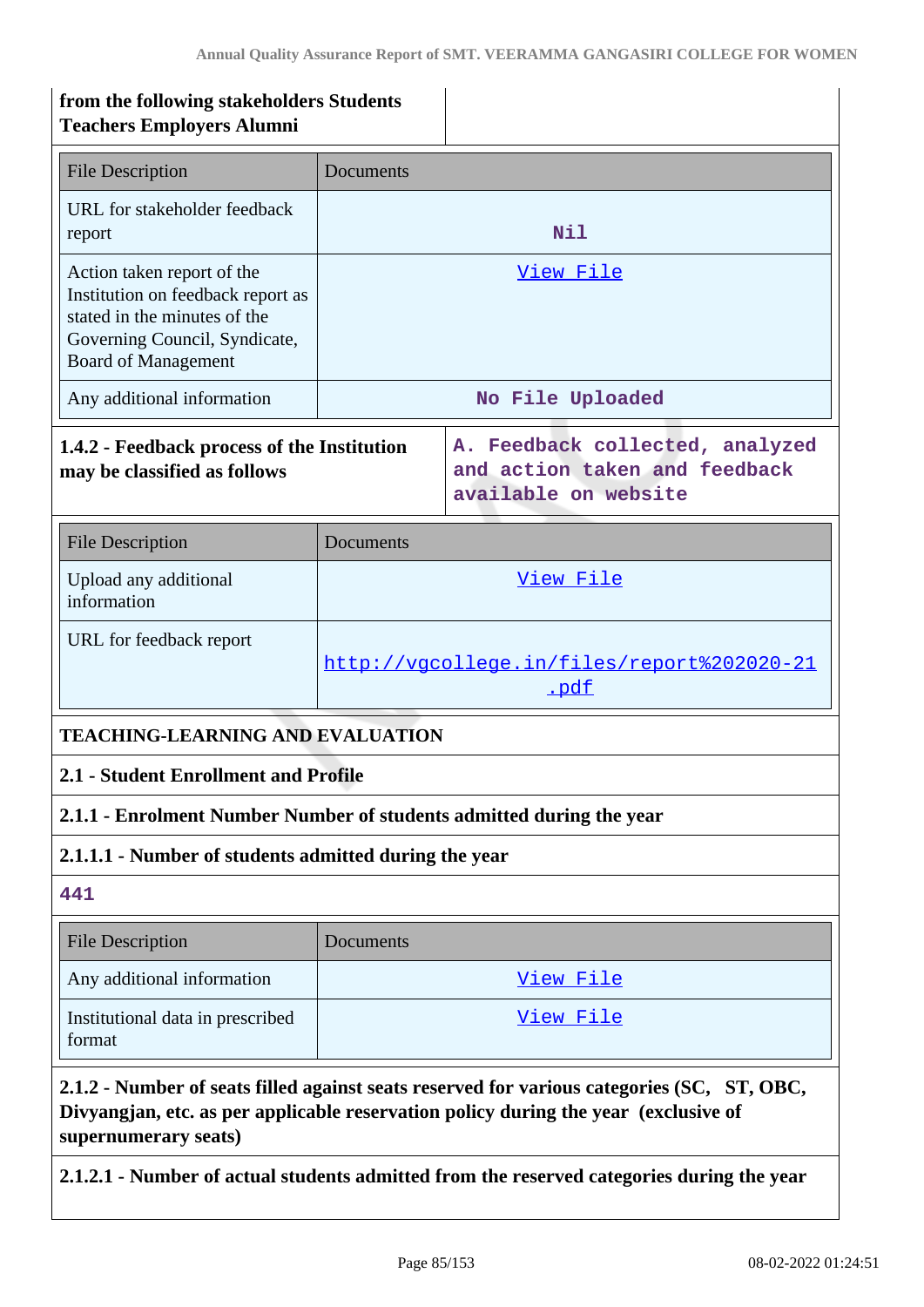| 1267                                                                                                                                                                                                                                                                                                                                                                                                                                                                                                                        |                                                                                                                                                                                                                                                                                                                                                                                                                                                                                                                                                                                                                                                                              |
|-----------------------------------------------------------------------------------------------------------------------------------------------------------------------------------------------------------------------------------------------------------------------------------------------------------------------------------------------------------------------------------------------------------------------------------------------------------------------------------------------------------------------------|------------------------------------------------------------------------------------------------------------------------------------------------------------------------------------------------------------------------------------------------------------------------------------------------------------------------------------------------------------------------------------------------------------------------------------------------------------------------------------------------------------------------------------------------------------------------------------------------------------------------------------------------------------------------------|
| <b>File Description</b>                                                                                                                                                                                                                                                                                                                                                                                                                                                                                                     | Documents                                                                                                                                                                                                                                                                                                                                                                                                                                                                                                                                                                                                                                                                    |
| Any additional information                                                                                                                                                                                                                                                                                                                                                                                                                                                                                                  | View File                                                                                                                                                                                                                                                                                                                                                                                                                                                                                                                                                                                                                                                                    |
| Number of seats filled against<br>seats reserved (Data Template)                                                                                                                                                                                                                                                                                                                                                                                                                                                            | View File                                                                                                                                                                                                                                                                                                                                                                                                                                                                                                                                                                                                                                                                    |
| 2.2 - Catering to Student Diversity                                                                                                                                                                                                                                                                                                                                                                                                                                                                                         |                                                                                                                                                                                                                                                                                                                                                                                                                                                                                                                                                                                                                                                                              |
| Programmes for advanced learners and slow learners                                                                                                                                                                                                                                                                                                                                                                                                                                                                          | 2.2.1 - The institution assesses the learning levels of the students and organizes special                                                                                                                                                                                                                                                                                                                                                                                                                                                                                                                                                                                   |
| two levels,                                                                                                                                                                                                                                                                                                                                                                                                                                                                                                                 | The Principal and Senior Faculty Members of the College in<br>consent of the IQAC decides the criteria of the Slow Learners and<br>the Advanced Learners on the basis of the performance of the<br>students in previous examinations. The Percentage slab is set at                                                                                                                                                                                                                                                                                                                                                                                                          |
|                                                                                                                                                                                                                                                                                                                                                                                                                                                                                                                             | Slow Learners - Slab I - The Students securing less than 60%                                                                                                                                                                                                                                                                                                                                                                                                                                                                                                                                                                                                                 |
|                                                                                                                                                                                                                                                                                                                                                                                                                                                                                                                             | Advanced Learners - Slab II - The Students securing above 60%                                                                                                                                                                                                                                                                                                                                                                                                                                                                                                                                                                                                                |
| The Principal at the beginning of the Academic Year gives<br>instructions to all the HODs regarding the bifurcation slab on<br>the basis of the Admission Percentage slab. The division of the<br>Students is realized at the beginning of the Academic Year and<br>Mentors keeps the track of the students for the three years and<br>make an analysis of the Students for the efficient growth. The<br>Activities are accordingly held to equip the Students with the<br>full-fledged knowledge of the available Courses. |                                                                                                                                                                                                                                                                                                                                                                                                                                                                                                                                                                                                                                                                              |
| Activities for the Slow Learners:                                                                                                                                                                                                                                                                                                                                                                                                                                                                                           |                                                                                                                                                                                                                                                                                                                                                                                                                                                                                                                                                                                                                                                                              |
| in the students.                                                                                                                                                                                                                                                                                                                                                                                                                                                                                                            | The challenge to boost the confidence in these students is taken<br>by the Institution. Right from the Admission-level these students<br>are catered with the motivation of enhancing interest in the<br>learning modes. The remedial classes for the slow learners are<br>conducted in the morning hours. The Unit Tests are conducted<br>repeatedly and the Result Analysis is observed which helps to<br>keep in track of the Students progression. The Study<br>Materials/Notes are provided and also the Text-Based Film Shows<br>are held to create more appropriate atmosphere which enhances the<br>grasping skill in the Student and boosts up the confidence level |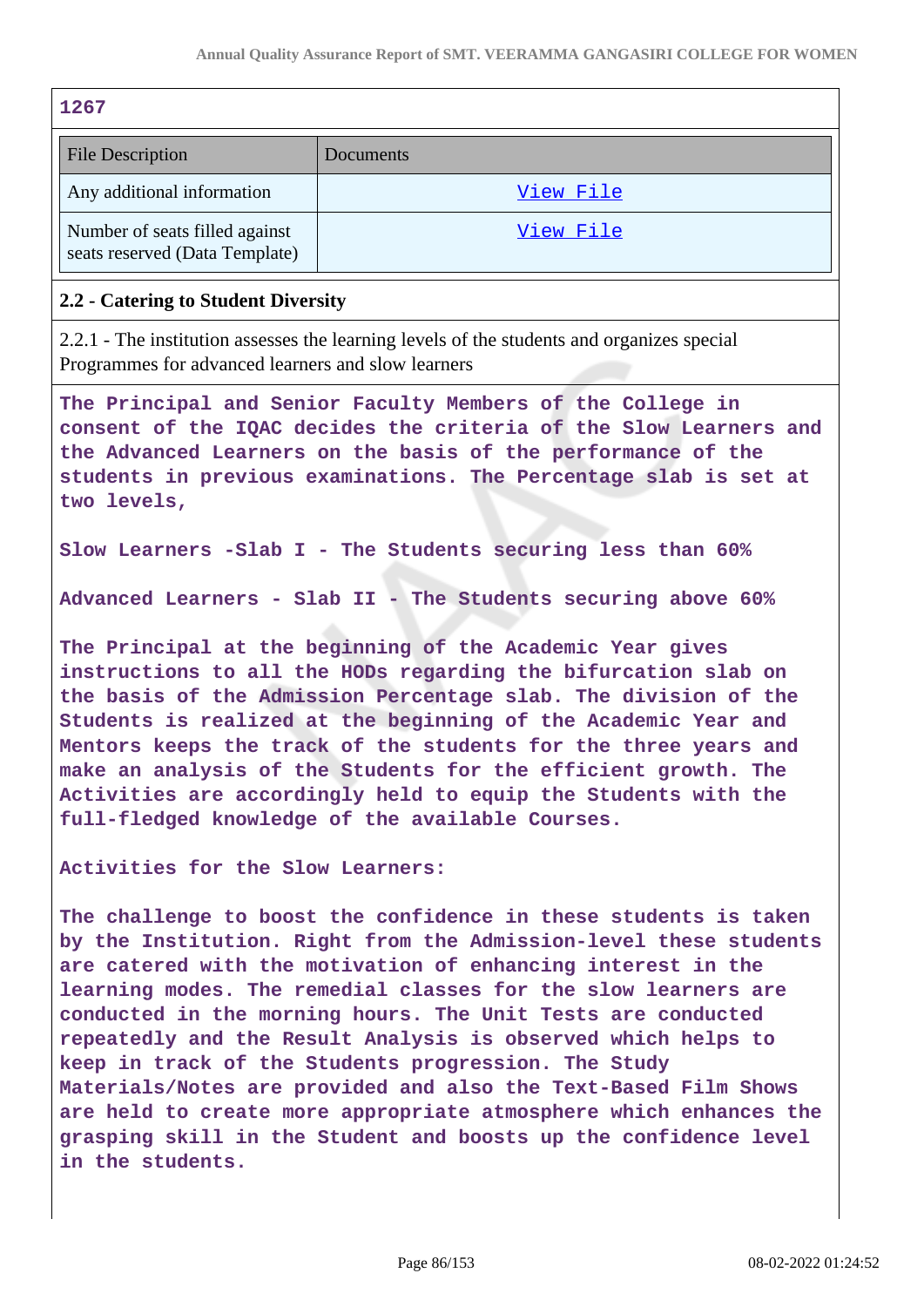#### **Activities for the Advanced Learners:**

**The Students here are further trained to equip with the additional qualities so that they are made to cater with the excelled skills. These students are involved as Members of the various Cells which helps them to coordinate or participate in various Activities organized by the Cells. The Students are motivated and also Financial support is provided to participate in the various Co-curricular activities such as Quiz, Debate, Essay Competitions, IT Events, On-Site Projects, Field Visits, Conferences, Seminars, Workshops, Poster Presentations etc.**

**Activities common for Slow/Advanced Learners:**

**The Students' participation in NSS Activities culminate with the responsibilities of the service to society and mankind. The NCC participation makes them the Builders of the Strong Nation. Thus the activities for Slow and Advanced Learners enable in achieving the overall outcome of a full-fledged Academic excellence.**

| <b>File Description</b>                  | Documents  |
|------------------------------------------|------------|
| Paste link for additional<br>information | <b>Nil</b> |
| Upload any additional<br>information     | View File  |

#### **2.2.2 - Student- Full time teacher ratio (Data for the latest completed academic year)**

| Number of Students | Number of Teachers |
|--------------------|--------------------|
| 1318               |                    |
|                    |                    |

| <b>File Description</b>    | Documents |
|----------------------------|-----------|
| Any additional information | View File |

## **2.3 - Teaching- Learning Process**

2.3.1 - Student centric methods, such as experiential learning, participative learning and problem solving methodologies are used for enhancing learning experiences

**The Institution believes in the potentiality and advantageousness of the Students Centric methods such as Participative, Experiential and Problem Solving methodologies which frame the personal, psychological and academical personalities of the Students.**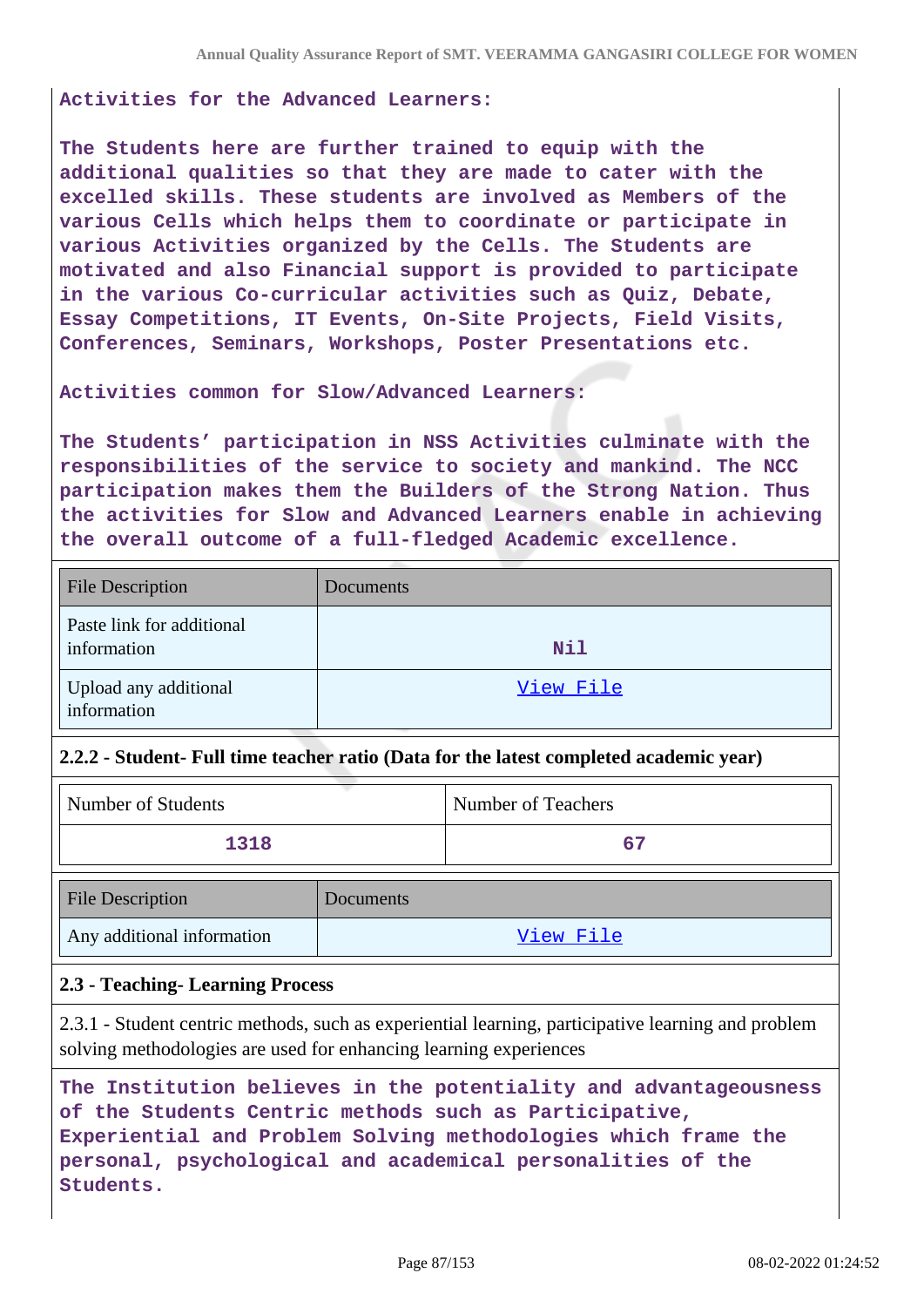## **Participative Methods:**

**The Orientation and Bridge Courses are held in the beginning of the Academic Year to make the students familiar with the new college environment and new sphere of learning inputs. The College conduct these Programmes to evade the insecurity of the Students in the initial stages. Guest Lectures, Seminars, Workshops, Webinars are held to expose the students to the new arena of learning methods.**

- **To understand various Digital tools and Techniques a Two Days Online workshop was organised by Department of Education.**
- **Department of Computer Science organised One Day webinar on Internet and its applications to explain the Basic Concepts used in Internet with best suitable examples like creation of e-mail, new trends in Internet etc.,**
- **Department of Kannada & Literature and Department of Hindustani Music organized Three Day workshop on Folk Songs.**
- **Webinar on "Essentials of Environment Education" was organised by Department of Zoology.**
- **One-day workshop on Calligraphy was organised by Department of English.**
- **Seminar on E-banking was organised by Department of Commerce & Management.**
- **"Four Day workshop on Camera & Acting" was organized by Department of Commerce & Management.**
- **One-Day Workshop on GST & Inter-collegiate Poster presentation Competition was organized by Department of Commerce & Management.**
- **Department of CND organized Canteen Day**
- **Department of Kannada organized Five Day Lecture Series.**
- **Department of English organized One Day State level webinar on "Indian Literature in English Translation and Literary Criticism".**
- **Department of Botany organized webinar on "Herbal Garden"**

**Experiential Learning:**

**The Institution gives the privilege to the students to experience the teaching learning process by offering them versatile programs such as**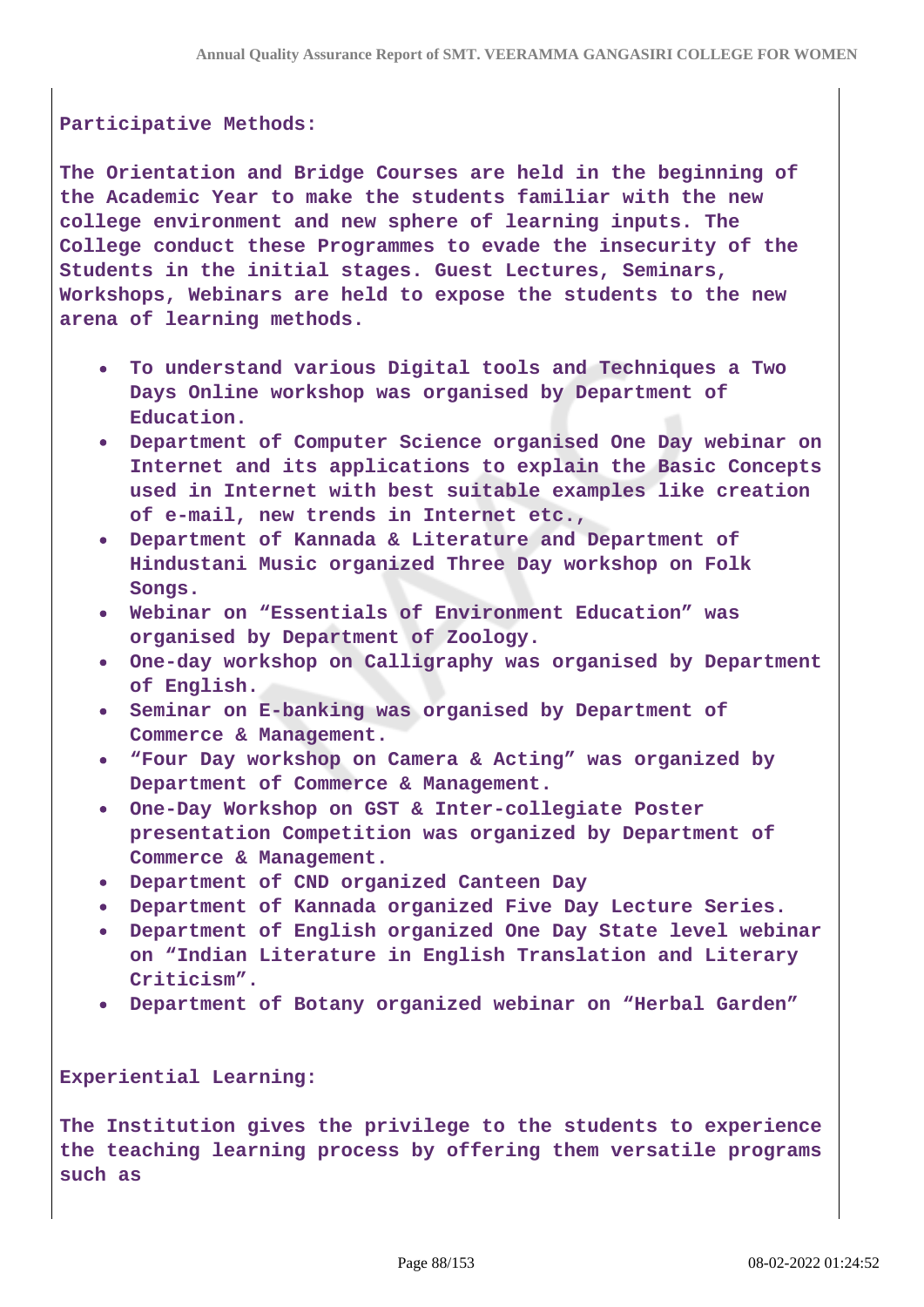- **Projects by the Department of Electronics, Zoology and BBM.**
- **Case Study in Hospital was organized by the Department of CND.**
- **Students of Department of Microbiology and Biotechnology visited Agriculture Research Station & Gulbarga University, Kalaburagi for Hands on Training**
- **Department of Zoology & Microbiology organized Field Visit.**

**Besides, the Students are encouraged and trained to Present Papers / Posters in Seminars/Conferences to boost their selfesteem.**

**Problem-Solving Methodologies:**

**The U.G. Departments of Mathematics, BBM, B.Com, Physics and Electronics conduct activities to teach particular strategies and techniques by assigning Brain Storming task. This activity enable the Students to identify their challenges, clear their concerns, and outline the solutions for developing competitive Skills in the Students.**

**Hence these approaches make the the epicenter of Teaching-Learning Process to enhances their learning experiences in the Institution and thus prepares them to face the challenges of the modern world.**

| <b>File Description</b>              | Documents |
|--------------------------------------|-----------|
| Upload any additional<br>information | View File |
| Link for additional information      | Nil       |

2.3.2 - Teachers use ICT enabled tools for effective teaching-learning process. Write description in maximum of 200 words

**College faculty uses the latest ICT tools to enhance the conventional teaching learning process to make learning more interesting and student friendly.**

- **The college has 98 desktops, 01 digital notice boards and 100 MBPS Internet connectivity**
- **12 Classrooms / laboratories are equipped with projectors and Internet facility to facilitate teachers to directly stream web pages and videos.**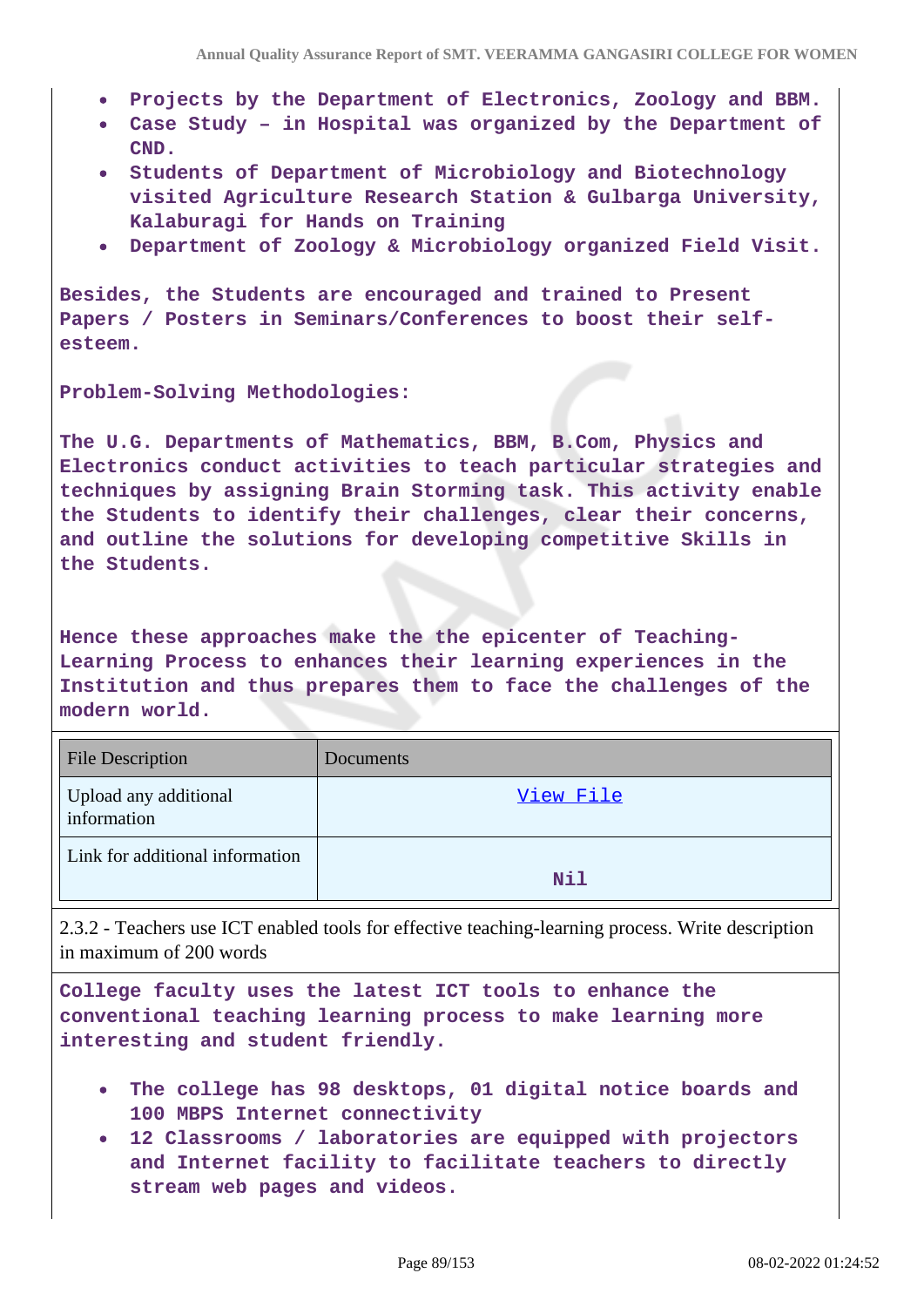- **Printers and scanners are available in Departments and the Library.**
- **04 Wi-fi routers and with access points in all the departments, Auditorium and few classrooms are installed to provide easy internet access to faculty and students.**
- **The college library has access to 6000 e-journals and 1,64,300 e-books accessible on**

**https://nlist.inflibnet.ac.in/ and 6,00,000 ebooks on National Digital Library, and many more.**

- **Faculty regularly consults and shares material from ebooks, web pages, You- tube videos and other relevant resources.**
- **Virtual labs and search engines like Google Search, Google Scholar and PubMed are used to encourage collaborative learning.**
- **Some faculty members have created online digital repositories for lectures on platforms like YouTube and Gnananidhi on DCE Web portal of Government of Karnataka . .**
- **History department conducts virtual tours to museums and historical sites.**
- **The college has registered with ICT academy for accessing online courses offered by the ICT academy.**
- **70 Students have participated in the online Programming Essential in Python Certificate courses offered by ICT academy in association with Cisco Networking Academy**
- **Audio lectures are created and shared with students having visual impairments.**
- **Teachers made a swift transition from classroom to online teaching during the lockdown due to COVID-19 pandemic. Platforms such as Microsoft, Zoom, Google Classroom, Gsuite, Google Duo, Microsoft Teams, Cisco Webex were used to create virtual classrooms.**
- **Students are encouraged to prepare presentations, assignments, project and field reports using MS Word, MS Power point, MS Excel, and other ICT tools.**
- **Online modes like Email, Google Groups and Google Classroom are used to collect assignments, conduct tests and practical examinations as well as for sharing notes, practice questions and other e-resources.**
- **Teachers use social media platforms like WhatsApp to connect with the students individually and collectively beyond the classroom for giving extra information and support to students.**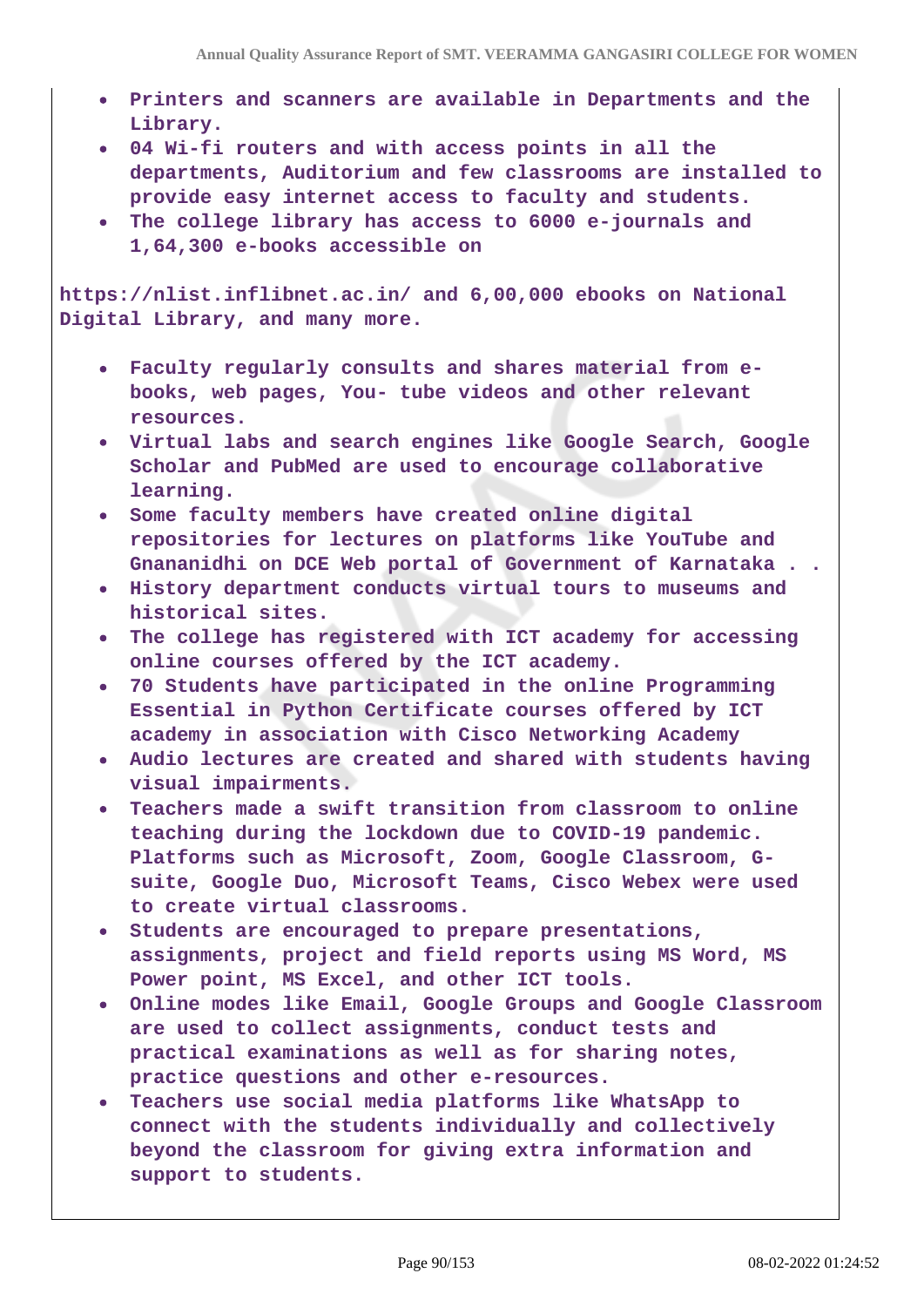| <b>File Description</b>                                                                                     | Documents        |
|-------------------------------------------------------------------------------------------------------------|------------------|
| Upload any additional<br>information                                                                        | View File        |
| Provide link for webpage<br>describing the ICT enabled<br>tools for effective teaching-<br>learning process | No File Uploaded |

## **2.3.3 - Ratio of mentor to students for academic and other related issues (Data for the latest completed academic year )**

## **2.3.3.1 - Number of mentors**

| ۰.      | u. |  |
|---------|----|--|
|         |    |  |
| ۰.<br>w | ۰. |  |
|         |    |  |

| <b>File Description</b>                                                  | Documents |
|--------------------------------------------------------------------------|-----------|
| Upload, number of students<br>enrolled and full time teachers<br>on roll | View File |
| Circulars pertaining to<br>assigning mentors to mentees                  | View File |
| Mentor/mentee ratio                                                      | View File |

# **2.4 - Teacher Profile and Quality**

## **2.4.1 - Number of full time teachers against sanctioned posts during the year**

**67**

| <b>File Description</b>                                                   | Documents        |
|---------------------------------------------------------------------------|------------------|
| Full time teachers and<br>sanctioned posts for year (Data)<br>Template)   | View File        |
| Any additional information                                                | No File Uploaded |
| List of the faculty members<br>authenticated by the Head of<br><b>HEI</b> | View File        |

**2.4.2 - Number of full time teachers with Ph. D. / D.M. / M.Ch. /D.N.B Superspeciality / D.Sc. / D.Litt. during the year (consider only highest degree for count)**

**2.4.2.1 - Number of full time teachers with Ph. D. / D.M. / M.Ch. /D.N.C Superspeciality / D.Sc. / D.Litt. during the year**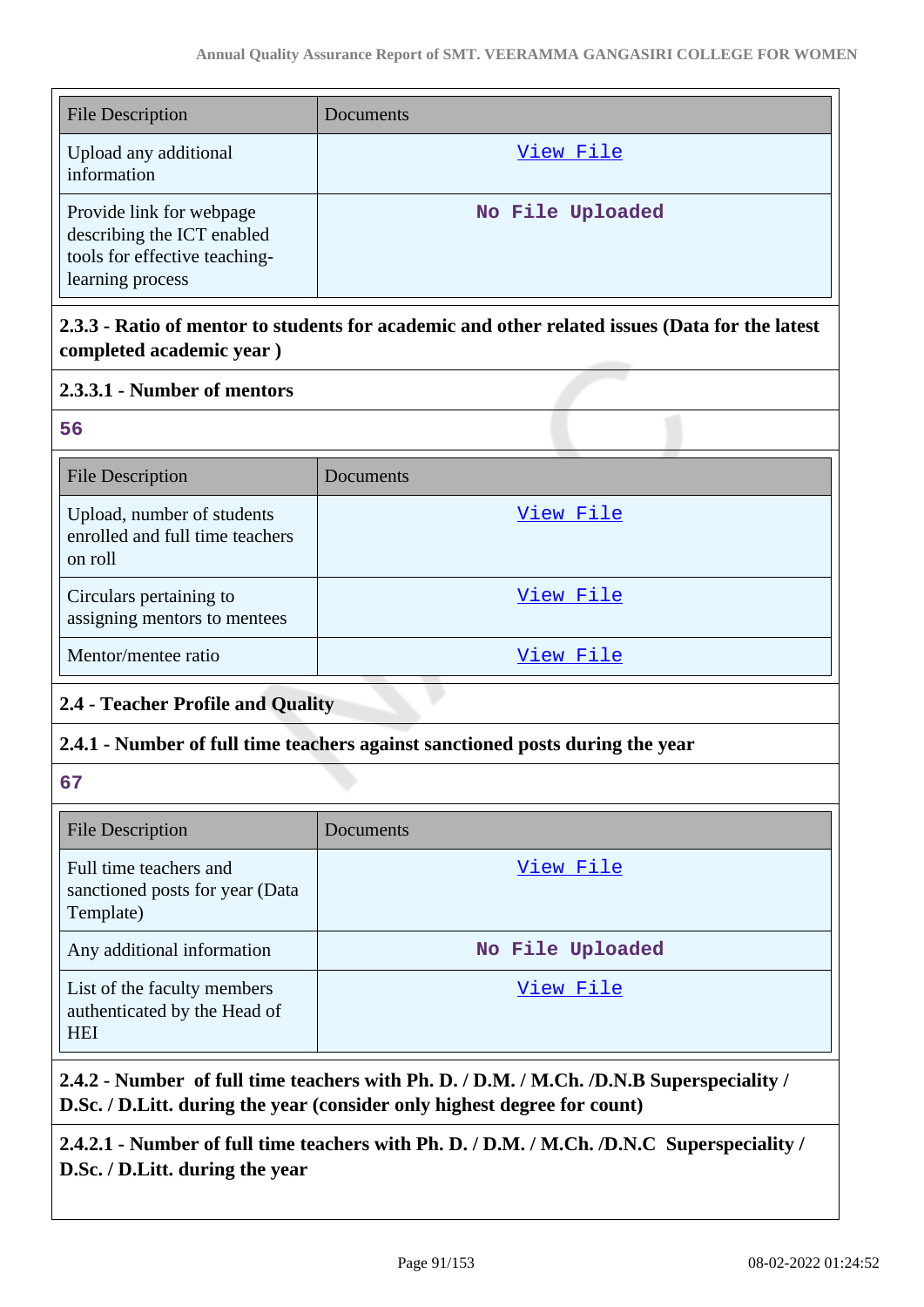| 33                                                                                                                                                                                    |                  |
|---------------------------------------------------------------------------------------------------------------------------------------------------------------------------------------|------------------|
| <b>File Description</b>                                                                                                                                                               | Documents        |
| Any additional information                                                                                                                                                            | No File Uploaded |
| List of number of full time<br>teachers with Ph. D. $/$ D.M. $/$<br>M.Ch./ D.N.B Super specialty /<br>D.Sc. / D.Litt. and number of<br>full time teachers for year (Data<br>Template) | View File        |

## **2.4.3 - Number of years of teaching experience of full time teachers in the same institution (Data for the latest completed academic year)**

## **2.4.3.1 - Total experience of full-time teachers**

**67**

| <b>File Description</b>                                                                                 | Documents        |
|---------------------------------------------------------------------------------------------------------|------------------|
| Any additional information                                                                              | No File Uploaded |
| List of Teachers including their<br>PAN, designation, dept. and<br>experience details(Data<br>Template) | View File        |

## **2.5 - Evaluation Process and Reforms**

2.5.1 - Mechanism of internal assessment is transparent and robust in terms of frequency and mode. Write description within 200 words.

**Our college has structured continuous internal evaluation system. The Rules and Regulations for Evaluation process are laid down by the affiliating University and are**

**communicated to students through Orientation Program organized. All the faculty takes interest in evaluating the learning outcomes. Two internal assessments (theory) are conducted in each semesters as per the university norms. Detail time table is prepared and teachers are assigned with invigilation duties accordingly. The IA time table is provided by the college in the proposed calendar of events prepared at the beginning of each academic year. Students are assessed through assignments, seminars, group discussion, projects, field visits etc.. Answer scripts are assessed and discussed with the students. Mentor monitors all this process and take care of the mentee. Extra classes are conducted for the weak students. Students areas of**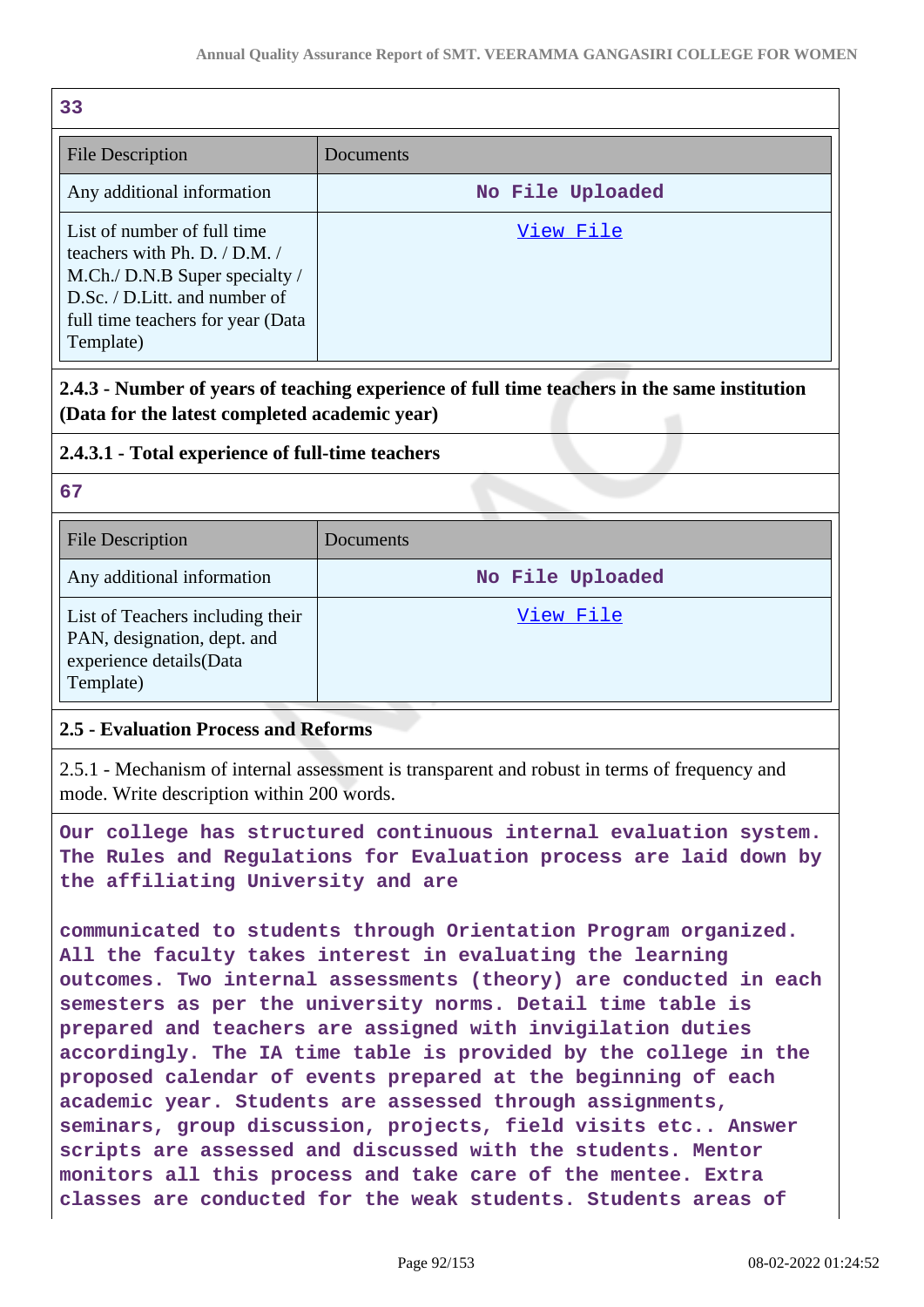**weakness are filtered through a series of internal assessment. Students are divided into groups, each group comprising academically strong and slow learners. They are made to discuss and write assignments together, knowledge gained by members of the group is tested through interactions in the classes. Some of the departments adopted student centric teaching learning methods through seminars. The institution is an affiliated college. Examinations are conducted at the end of each semester by the affiliating University. College informs students about the University notices and circulars related to the examinations from time to time through student notice board, departmental notice boards, college website and also verbally by the faculty members of the department**

| <b>File Description</b>         | Documents |
|---------------------------------|-----------|
| Any additional information      | View File |
| Link for additional information | Nil       |

2.5.2 - Mechanism to deal with internal examination related grievances is transparent, time- bound and efficient

**The Action Plan is prepared by the Institution for all Courses for the conduct of Examinations with respect to the University Academic and Exam Calendar of Events in the beginning of the Academic Year.**

**This creates a clear analysis for the Students regarding the Test/ Exam preparations. The Time-Table of First and Second Internal Tests are announced in the beginning of the Semester and is displayed on the Website. The Internal Practical Tests of the Science Departments are conducted by the respective Departments. The Exam Notifications are displayed on the Notice Boards of Office, Respective Departments and intimated to the Students by the Faculty in the concerned Social Media Groups. The University has online procedures for the Exam Form filling and the Issue of Hall Tickets is carried out through the Student Portal. The Head of the Institution certifies and thereafter the Students can retrieve the Hall Tickets. The Semester-end Examination Time-Table sent by the University is notified to the Students through the Notice Board and Social Media Groups of the respective Departments. The Final Internal Marks are submitted to the University. The Student Grievances with regard to the IA Marks received by the students in writing.**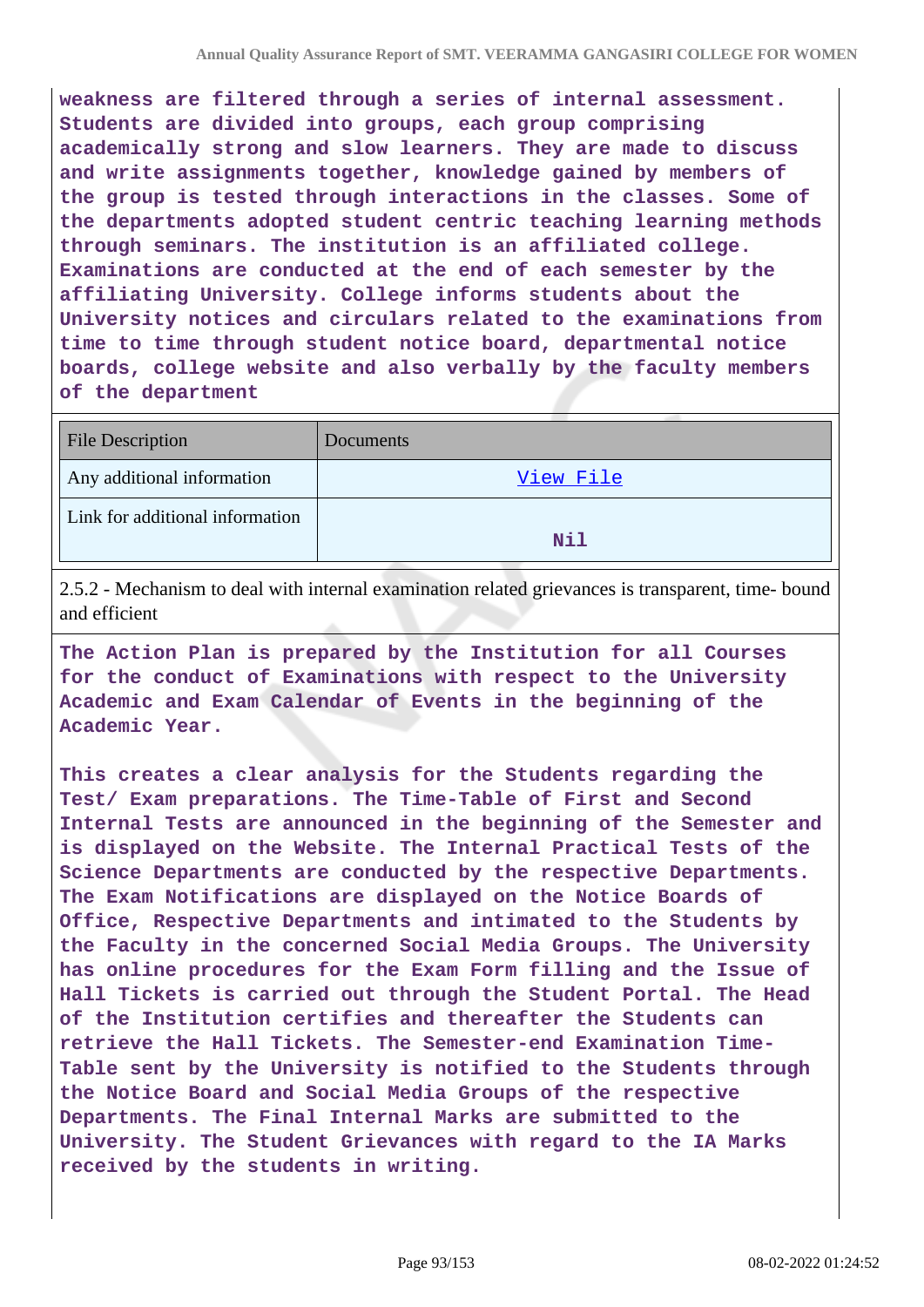**The Project Viva-voce of the Final Year B.B.A./P.G. Program (Physics) are conducted according to the University Time Table. The Student grievances related to Exams with respect to the Semester-End Results Photo Copy/Revaluation /Recounting/Challenge Revaluation is followed with the Exam Notifications released by the University and the Documents are accordingly recorded in the Office of the College. The grievances are resolved by coordinating with the University. The Application for the Convocation was earlier processed by the Office of the College and later sent to the University. Thus the College follows a systematic mechanism to resolve all the Examination-related grievances of the Students within time-bound. These Procedures have made the Examination process more transparent and efficient.**

| <b>File Description</b>         | Documents |
|---------------------------------|-----------|
| Any additional information      | View File |
| Link for additional information | Nil       |

#### **2.6 - Student Performance and Learning Outcomes**

2.6.1 - Programme and course outcomes for all Programmes offered by the institution are stated and displayed on website and communicated to teachers and students.

**The College is Affiliated to Karnataka State Akkamahadevi Womens University Vijayapura which designs the Curriculum and the Syllabus. Hence the College has limited scope in this aspect.**

**The scope of the Courses and its outcome through the syllabus is realized by the teachers and students. This makes the applicants to get aware of their future prospects in which they have enrolled. In the beginning of the academic year teachers prepare a strategic and qualitative plan to execute the Course Study to the Students. Based on the Objectives and the Contents specified by the University in the framed Syllabus Programme Outcomes, Programme Specific Outcomes and Course Outcomes are designed in the delivery of the Syllabus.**

**The Programme Specific Outcomes are designed with respect to Syllabus wherein the Students' ability can be moulded with respect to the demand of the Graduate or the Post Graduate for the Employment. Further, Programme Outcomes (POs) have also been developed clearly enunciating the skills, knowledge and attributes expected to be possessed by a Graduate/Postgraduate at**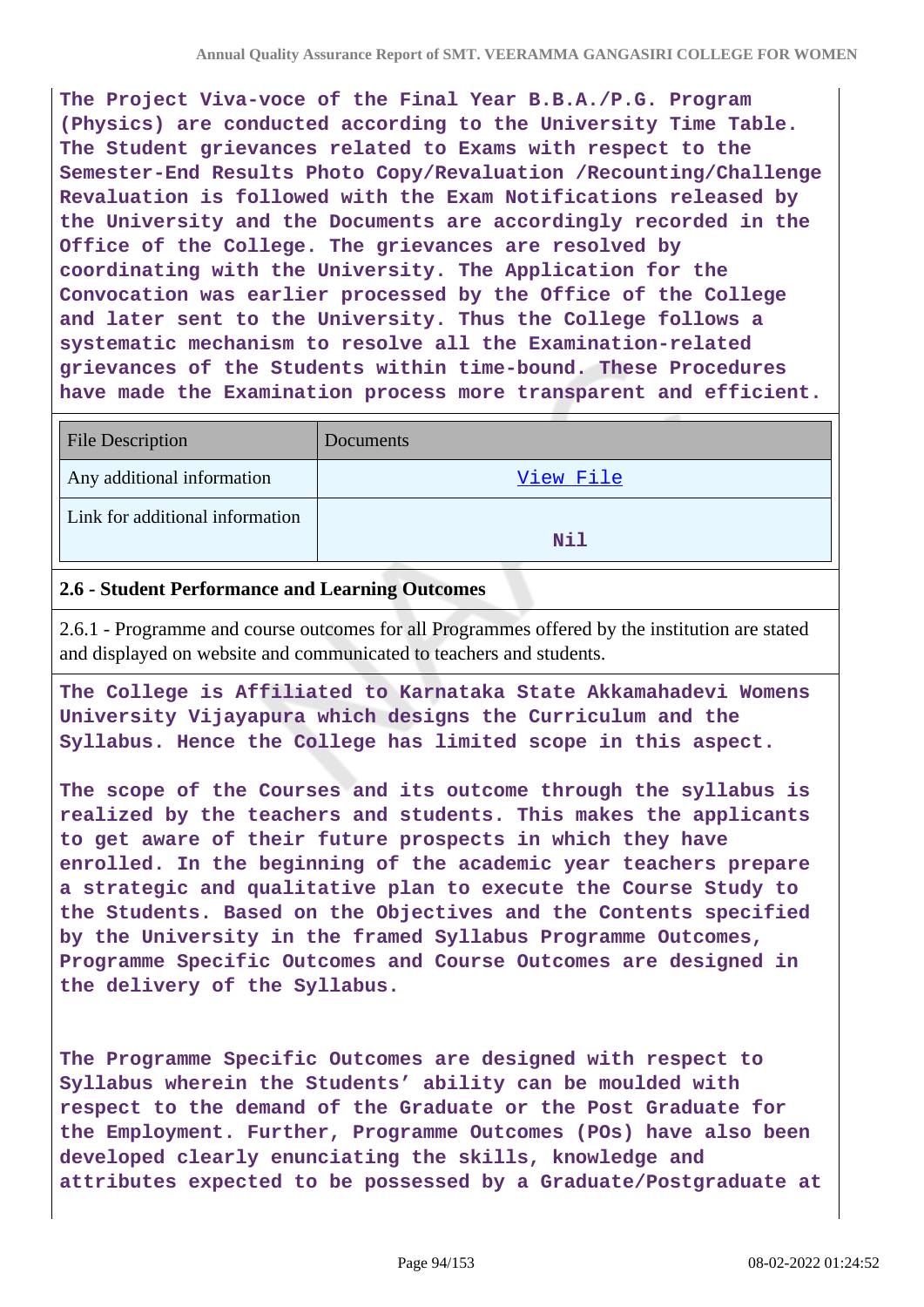**the time of her Graduation. All the Programmes have specific POs, PSOs and COs of Theory and Practical which supports for the Progression to the Higher Education, Competitive Examinations, Employability and Placements in Corporate Sectors and Research. This creates the scope for the Teacher to take the Teaching and Learning processes in a specific way which can give the best of the benefits to the Students.**

**All the Outcomes together are drawn with the set parameter concepts involved in Experiential, Student centric and Innovative Methodologies. We empower students to become future teachers, entrepreneurs, scientists, soldiers and administrators with motivation. They acquire the ability and sensitivity to lead India to strengthen its place in the community of nations.**

**Mechanism of communication of Programme and Course Outcomes:**

**The College has well-designed and effective mechanisms to communicate programme and course outcomes to all fresh applicants who can get the requisite information from the college website as well as from the prospectus. At the time of admission, the "Admission Counselling Cell" apprises students of what to expect from various courses. The outcome of courses is clearly outlined for the newly admitted students of all the streams during the Orientation programme. This is further reinforced in all the departments on the first day of the academic Session. We believe in producing energetic citizens equipped with all necessary skills. Course outcomes are kept in focus while designing extra and co-curricular activities for students**

| <b>File Description</b>                                           | Documents        |
|-------------------------------------------------------------------|------------------|
| Upload any additional<br>information                              | No File Uploaded |
| Paste link for Additional<br>information                          | Nil              |
| <b>Upload COs for all Programmes</b><br>(exemplars from Glossary) | View File        |

2.6.2 - Attainment of Programme outcomes and course outcomes are evaluated by the institution.

**The College offers under graduate courses in Arts, Science, Commerce, and Management and Post-graduation in Physics. Over the duration of their programmes, students acquire knowledge, skills and abilities that enable them to build a future for themselves while also contributing positively to society and the country at**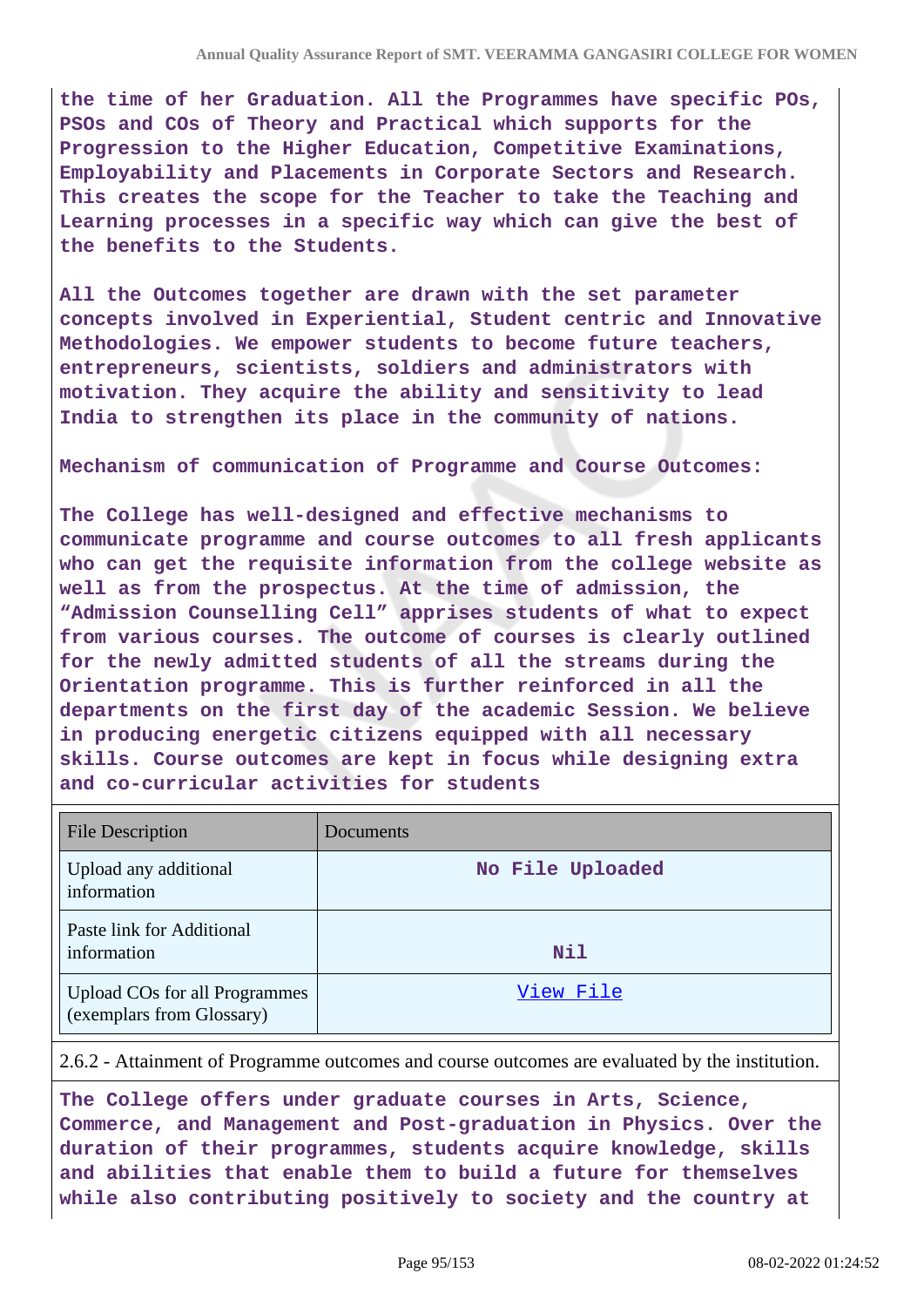| large.                                                                                                                                                                                                                                                                                                                             |                                                                                                                                                                                                                                                                                                                                                                                                                                                                                                                                                                                                                                                                                                                                                                                                                                                                                                                                                                                                                                                                                                                                                                                                                                                                          |
|------------------------------------------------------------------------------------------------------------------------------------------------------------------------------------------------------------------------------------------------------------------------------------------------------------------------------------|--------------------------------------------------------------------------------------------------------------------------------------------------------------------------------------------------------------------------------------------------------------------------------------------------------------------------------------------------------------------------------------------------------------------------------------------------------------------------------------------------------------------------------------------------------------------------------------------------------------------------------------------------------------------------------------------------------------------------------------------------------------------------------------------------------------------------------------------------------------------------------------------------------------------------------------------------------------------------------------------------------------------------------------------------------------------------------------------------------------------------------------------------------------------------------------------------------------------------------------------------------------------------|
|                                                                                                                                                                                                                                                                                                                                    | Following are measures for evaluating attainment of PO/CO.                                                                                                                                                                                                                                                                                                                                                                                                                                                                                                                                                                                                                                                                                                                                                                                                                                                                                                                                                                                                                                                                                                                                                                                                               |
| $\bullet$<br>assignments and attendance.<br>$\bullet$<br>performance.<br>$\bullet$<br>programme and course outcomes.<br>$\bullet$<br>topics.<br>$\bullet$<br>in laboratories.<br>specific these courses.<br>$\bullet$<br>departments and Staff meetings.<br>$\bullet$<br>college.<br>$\bullet$<br>$\bullet$<br>$\bullet$<br>goals. | As per University guidelines, internal assessment marks are<br>allotted based on the performance in their IA, Seminars,<br>The faculty evaluates students on a continuous basis,<br>providing opportunities to students to improve their<br>Assignments are given to students for direct measurement of<br>Students are encouraged to give presentations on specific<br>Many curricula involve the conduct of practical experiments<br>• Viva-voce is a part of the process of evaluation in<br>Results declared by the University at the end of each<br>semester are thoroughly analysed in academic audits of<br>Results are also published in the annual report of the<br>Department faculty and the Mentor meets students whose<br>performance is below par and assesses reasons for poor<br>performance. Appropriate remedial measures are suggested.<br>University Rank holders, toppers student of the year and<br>other achievers are felicitated on the Annual Day.<br>After completion of their courses, most of the students opt<br>for higher education and some pursue their professional<br>The students are exposed to the field visit, Research<br>institute, and to the industry and educational tours to<br>attain the realization of course outcomes. |
| <b>File Description</b>                                                                                                                                                                                                                                                                                                            | Documents                                                                                                                                                                                                                                                                                                                                                                                                                                                                                                                                                                                                                                                                                                                                                                                                                                                                                                                                                                                                                                                                                                                                                                                                                                                                |
| Upload any additional<br>information                                                                                                                                                                                                                                                                                               | No File Uploaded                                                                                                                                                                                                                                                                                                                                                                                                                                                                                                                                                                                                                                                                                                                                                                                                                                                                                                                                                                                                                                                                                                                                                                                                                                                         |
| Paste link for Additional<br>information                                                                                                                                                                                                                                                                                           | Nil                                                                                                                                                                                                                                                                                                                                                                                                                                                                                                                                                                                                                                                                                                                                                                                                                                                                                                                                                                                                                                                                                                                                                                                                                                                                      |
| 2.6.3 - Pass percentage of Students during the year                                                                                                                                                                                                                                                                                |                                                                                                                                                                                                                                                                                                                                                                                                                                                                                                                                                                                                                                                                                                                                                                                                                                                                                                                                                                                                                                                                                                                                                                                                                                                                          |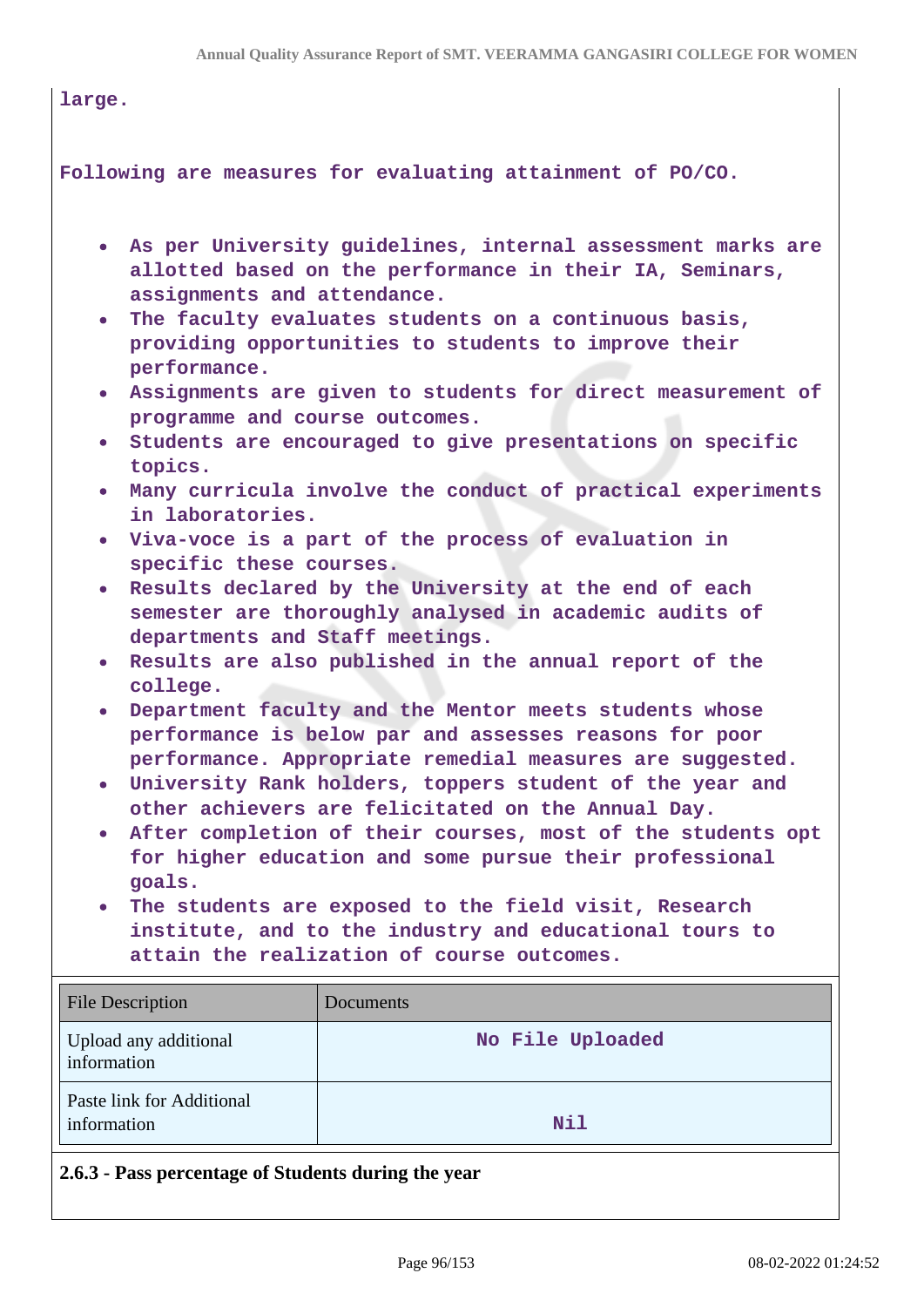# **2.6.3.1 - Total number of final year students who passed the university examination during the year**

#### **403**

| <b>File Description</b>                                                                                                     | Documents        |
|-----------------------------------------------------------------------------------------------------------------------------|------------------|
| Upload list of Programmes and<br>number of students passed and<br>appeared in the final year<br>examination (Data Template) | View File        |
| Upload any additional<br>information                                                                                        | No File Uploaded |
| Paste link for the annual report                                                                                            | Nil              |

## **2.7 - Student Satisfaction Survey**

**2.7.1 - Student Satisfaction Survey (SSS) on overall institutional performance (Institution may design its own questionnaire) (results and details need to be provided as a weblink)**

<http://vgcollege.in/files/sss%202020-21%20final%201234.pdf>

**RESEARCH, INNOVATIONS AND EXTENSION**

**3.1 - Resource Mobilization for Research**

**3.1.1 - Grants received from Government and non-governmental agencies for research projects / endowments in the institution during the year (INR in Lakhs)**

**3.1.1.1 - Total Grants from Government and non-governmental agencies for research projects / endowments in the institution during the year (INR in Lakhs)**

**00**

| <b>File Description</b>                                                              | Documents        |
|--------------------------------------------------------------------------------------|------------------|
| Any additional information                                                           | No File Uploaded |
| e-copies of the grant award<br>letters for sponsored research<br>projects/endowments | No File Uploaded |
| List of endowments / projects<br>with details of grants (Data<br>Template)           | View File        |

## **3.1.2 - Number of teachers recognized as research guides (latest completed academic year)**

**3.1.2.1 - Number of teachers recognized as research guides**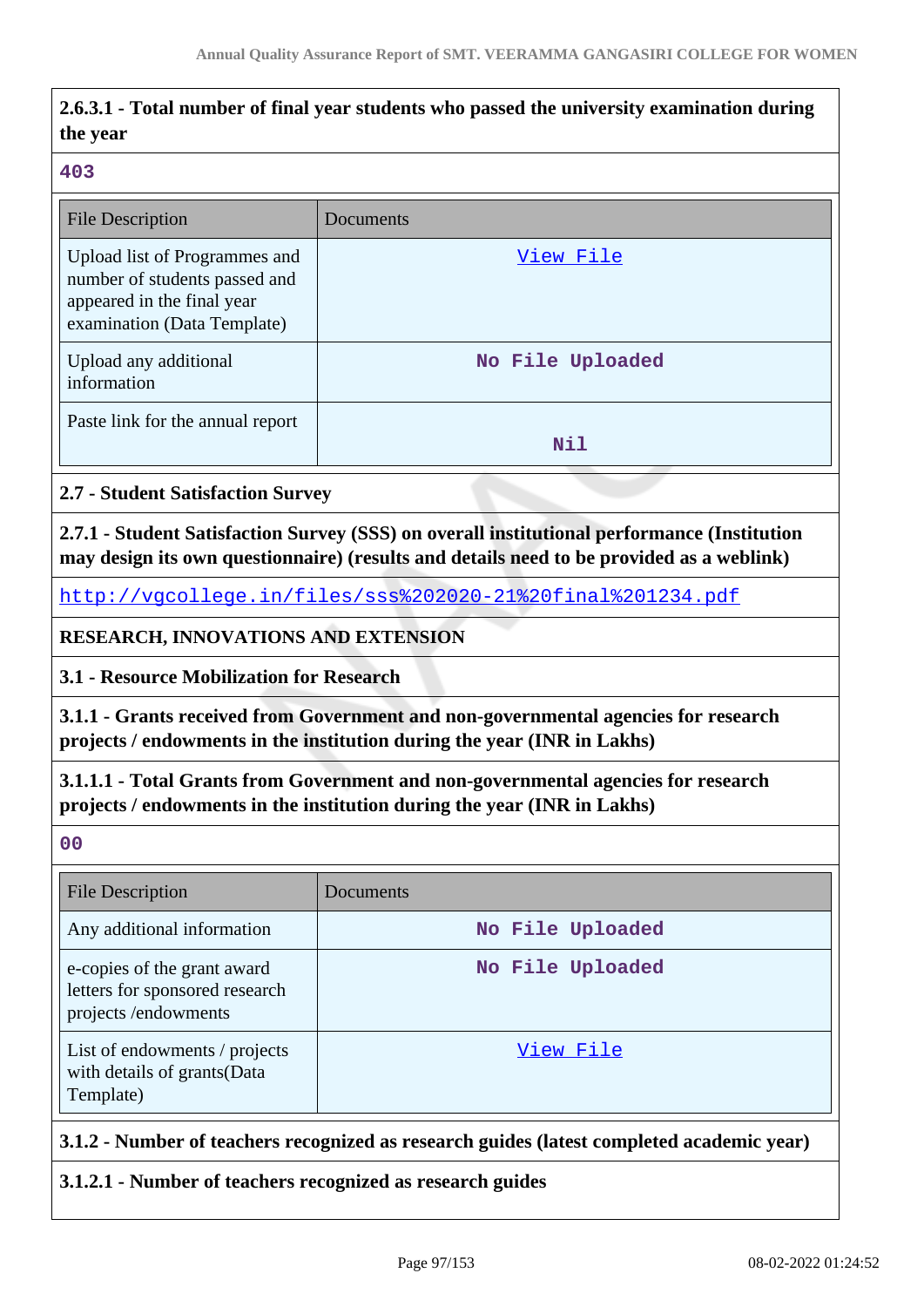| 4                                          |           |
|--------------------------------------------|-----------|
| <b>File Description</b>                    | Documents |
| Any additional information                 | View File |
| Institutional data in prescribed<br>format | View File |

**3.1.3 - Number of departments having Research projects funded by government and non government agencies during the year**

**3.1.3.1 - Number of departments having Research projects funded by government and nongovernment agencies during the year**

| 0 <sub>0</sub>                                                   |                  |
|------------------------------------------------------------------|------------------|
| <b>File Description</b>                                          | Documents        |
| List of research projects and<br>funding details (Data Template) | View File        |
| Any additional information                                       | No File Uploaded |
| Supporting document from<br><b>Funding Agency</b>                | No File Uploaded |
| Paste link to funding agency<br>website                          | Nil              |

## **3.2 - Innovation Ecosystem**

3.2.1 - Institution has created an ecosystem for innovations and has initiatives for creation and transfer of knowledge

**Our College promotes creativity and innovations through an enriched ecosystem by various activities. The college supports various skill based projects for the students by providing Knowledge through latest and required infrastructure and technology. To promote research among the women and faculty the college has a research cell which fills the gap between learning and research related activities. It also encourages the faculty and students to publish their research publications. The college has various committees for encouraging the students to participate and show their hidden talent both in Academic Social and Cultural activities.**

**The College Students are trained in Cultural and Cocurricular activities which promotes them to show their talents at different levels.**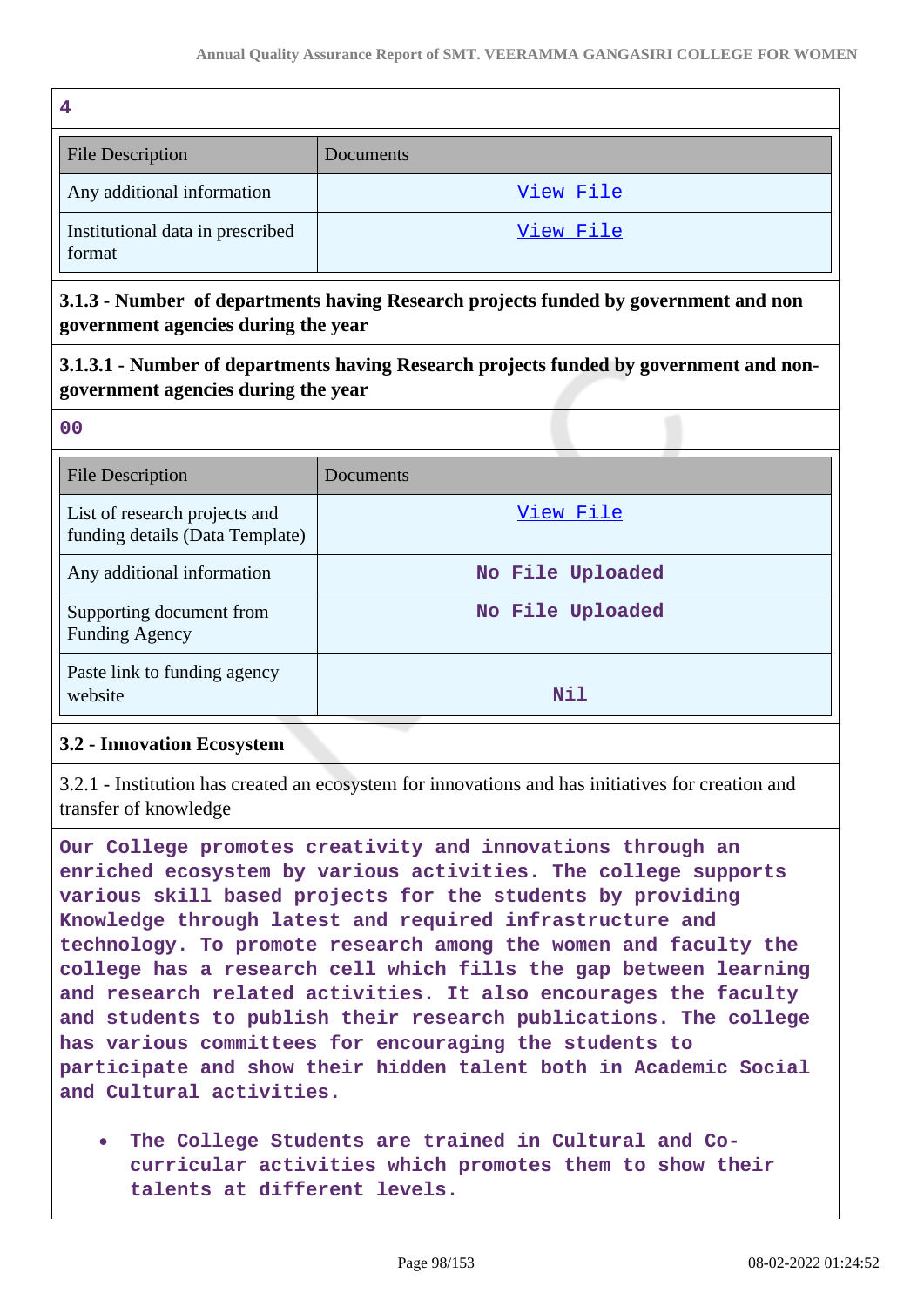- **Department of Commerce and Management inculcates an entrepreneurial spirit on the campus through seminars and workshops.**
- **College organizes workshop on 'Intellectual Property Rights' to promote ethical ecosystem.**
- **College promotes 'Earn While You Learn' Program so that the Students can showcase their entrepreneurial skills wherein they setup stalls of various food items, games and handmade articles etc. All the food items are prepared by the Students only so that they imbibe their skills and incline towards business. This also improves their overall personality development.**
- **The college has a tradition of Training the students to prepare the ecofriendly Lord Ganesha Idols during the Ganesh Chaturthi festival. To sustain the environment and prevent water pollution.**
- **To Promote Research Activities, the college is recognized as a Research Center in Physics by the Karnataka state Akkamahadevi Womens University Vijayapura. 4 students got admitted to pursue their Ph.D programme in Physics.**
- **The Social Awareness programmes of our college has helped the Students, Staff and Public in general to fight against the Covid -19 pandemic.**
- **Miss. Spoorthy H. of B.Sc VI Semester wrote and composed two songs on the COVID-19 Pandemic. The message of the song created awareness in the society to take precautionary measures for COVID-19.https://youtu.be/KeFaIyMfhUg & https://youtu.be/B7gzfDVnjzQ.**
- **Miss. Radhika Hiremath wrote a song on the COVID-19 Vaccine. The message of the song is to encourage the people to take vaccine. The Covid -19 awareness initiative of our college were appreciate by NSS State Unit Banglore.**
- **Covid -19 Vaccination Drive : District Health and Family Welfare Department and College Jointly organized free COVID-19 vaccination drive for the Residents of Aiwani-E-Shahi area on 17/06/2021. In this drive our College Staff and Students 72 were also benefitted**
- **As per the direction of the Govt. of Karnataka our college took initiation for vaccination drive on 02/07/2021 in college auditorium. Dr. Sharanabasappa G. D.H.O of Kalaburagi and staff of health department were present. Total 162 students, Parents and staff were benefited in this vaccination drive.**
- **Our college NCC students have actively participated in the Covid -19 awareness programmes organized by UNICEF. The articles of our NCC students were uploaded on NCC Digital**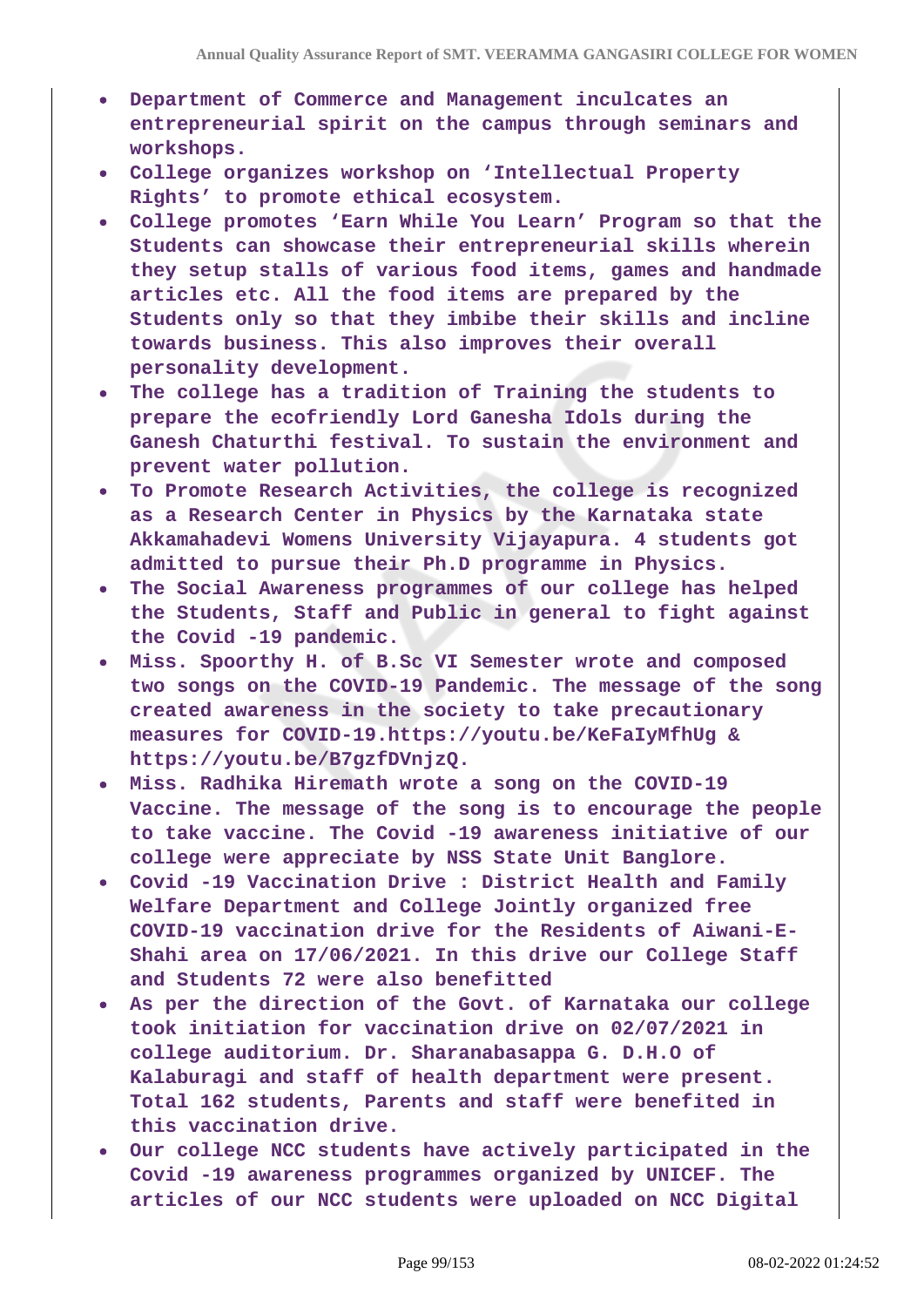#### **Forum.**

| <b>File Description</b>                  | Documents                                                      |
|------------------------------------------|----------------------------------------------------------------|
| Upload any additional<br>information     | View File                                                      |
| Paste link for additional<br>information | https://youtu.be/KeFaIyMfhUq &<br>https://youtu.be/B7qzfDVnjzQ |

**3.2.2 - Number of workshops/seminars conducted on Research Methodology, Intellectual Property Rights (IPR) and entrepreneurship during the year**

**3.2.2.1 - Total number of workshops/seminars conducted on Research Methodology, Intellectual Property Rights (IPR) and entrepreneurship year wise during the year**

**01**

| <b>File Description</b>                                              | <b>Documents</b> |
|----------------------------------------------------------------------|------------------|
| Report of the event                                                  | View File        |
| Any additional information                                           | View File        |
| List of workshops/seminars<br>during last 5 years (Data<br>Template) | View File        |

## **3.3 - Research Publications and Awards**

#### **3.3.1 - Number of Ph.Ds registered per eligible teacher during the year**

## **3.3.1.1 - How many Ph.Ds registered per eligible teacher within the year**

**04**

| <b>File Description</b>                                                                                                    | Documents                   |
|----------------------------------------------------------------------------------------------------------------------------|-----------------------------|
| URL to the research page on<br>HEI website                                                                                 | http://vgcollege.in/physics |
| List of PhD scholars and their<br>details like name of the guide,<br>title of thesis, year of award etc<br>(Data Template) | View File                   |
| Any additional information                                                                                                 | View File                   |

## **3.3.2 - Number of research papers per teachers in the Journals notified on UGC website during the year**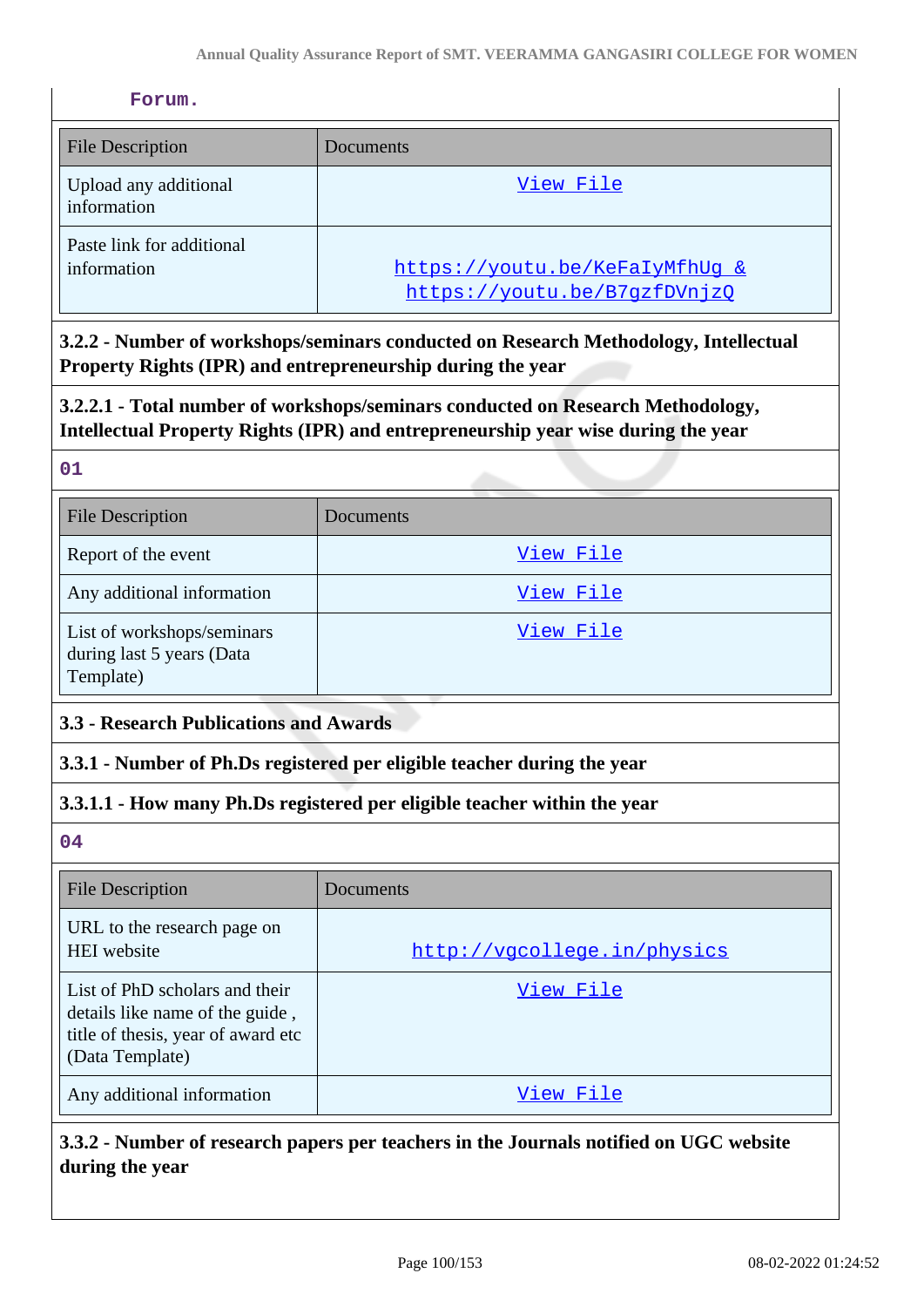# **3.3.2.1 - Number of research papers in the Journals notified on UGC website during the year**

#### **16**

| <b>File Description</b>                                                                                     | Documents        |
|-------------------------------------------------------------------------------------------------------------|------------------|
| Any additional information                                                                                  | No File Uploaded |
| List of research papers by title,<br>author, department, name and<br>year of publication (Data<br>Template) | View File        |

**3.3.3 - Number of books and chapters in edited volumes/books published and papers published in national/ international conference proceedings per teacher during the year**

**3.3.3.1 - Total number of books and chapters in edited volumes/books published and papers in national/ international conference proceedings year wise during year**

**10**

| File Description                                                             | Documents |
|------------------------------------------------------------------------------|-----------|
| Any additional information                                                   | View File |
| List books and chapters edited<br>volumes/books published (Data<br>Template) | View File |

## **3.4 - Extension Activities**

3.4.1 - Extension activities are carried out in the neighborhood community, sensitizing students to social issues, for their holistic development, and impact thereof during the year

**The college has a very holistic approach towards the sensitization of Social Issues for the development of the students and community in particular. The staff & students of the College are actively engaged in sensitizing students to social issues and to feel the importance of these issue and get sensitized.**

**During this year the society was under COVID-19 Pandemic the college has organized various extension activities in association with Govt and NGO's to create sensitization of COVID -19 awareness the following activities were organized.**

- **1. Vaccination Drive,**
- **2. Songs written and composed on Awareness of Covid -19 by students, were uploaded in the digital media through**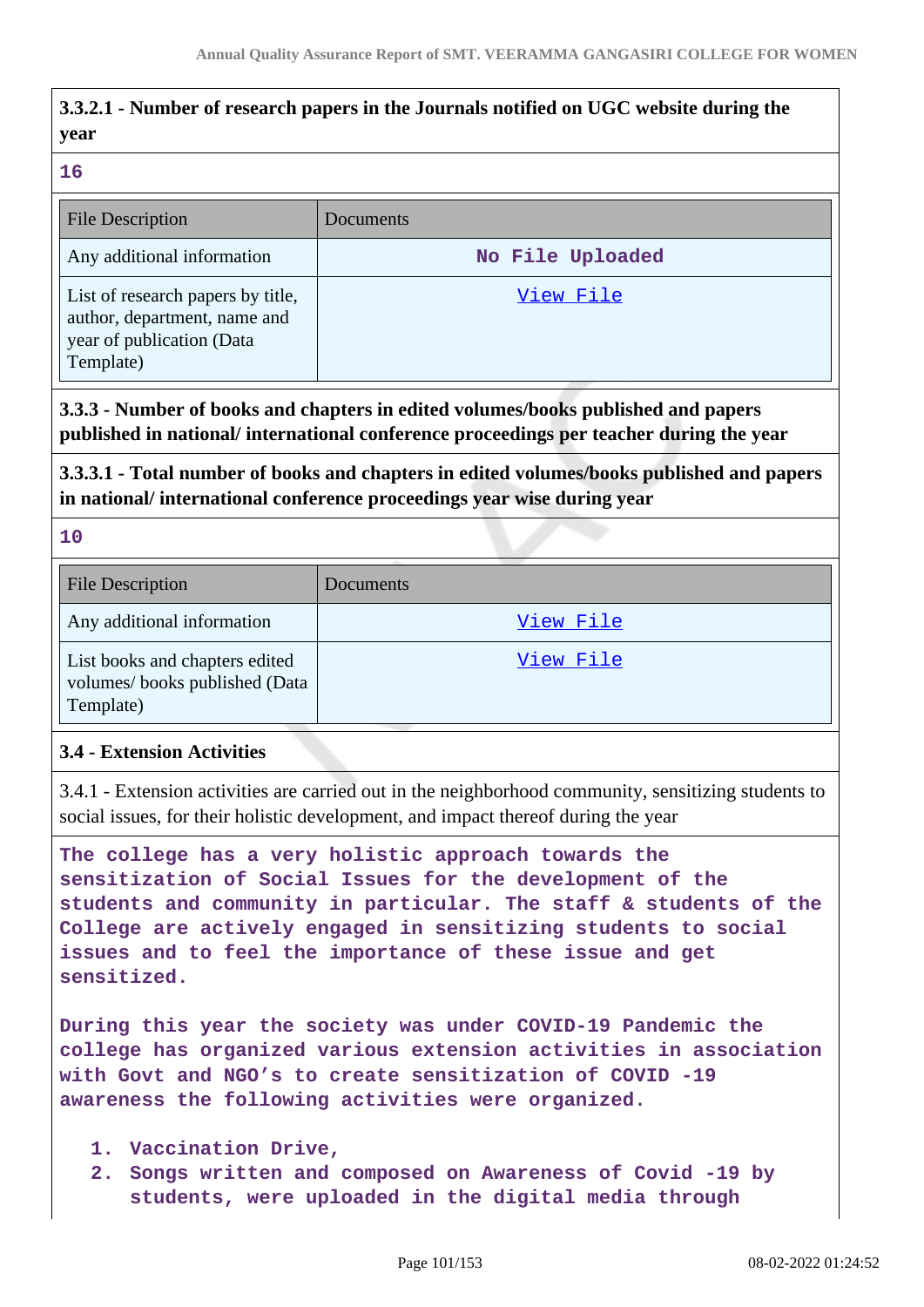**youtube.**

- **3. As per the direction of the Govt. of Karnataka our college took initiation for vaccination drive on 02/07/2021 in college auditorium. Dr. Sharanabasappa G. D.H.O of Kalaburagi and staff of Health Department were present.**
- **4. Webinar was organized on the topic "Women Issues" with the theme topic – Harassment on Women During Covid -19 and Women's Law – Practices and Impact. By the College Anti – Ragging, Anti- Harassment and Counselling Cell.**
- **5. The college actively participated in Swachha Kalaburagi Awareness Programme organized by Municipal Corporation Kalaburagi.**
- **6. The celebration of the State/National / International Days create socio-ethical morals among the students.**
- **7. The college has organized Webinar on Yoga on the eve of 7th International Yoga Day. To create spiritual Practice among the human being.**
- **8. The students of our college participated in India International Science Festival (IISF) 2020 and backed First and Second Prize.**
- **9. The NSS units of our college organized the following activities;**
	- **1. Visit to Flood Affected place to distribute Food and Clothes**
	- **2. Celebration of 7th International Yoga Day.**
	- **3. Celebration of Youth Day.**
	- **4. Celebration National Voters Day**
	- **5. Covid Awareness Programmes**
	- **6. Vaccination drive.**
- **10. The NCC students of our college participated in the following activities**
	- **1. Cadets took training on Covid 19 Basics iGOT**
	- **2. Our college NCC students have actively participated in the Covid -19 awareness programmes organized by UNICEF. The articles of our NCC students were uploaded on NCC Digital Forum.**
	- **3. On the Eve of Azadi ki Amrut Mahotastawa students of NCC participated in Fit India Freedom Run**
- **11. Under the banner of UBA a National Webinar was organized on NEP -2020.**

**The Events organised sensitize students and ingrain the optimistic/creative ideas in young minds to build a strong Society.**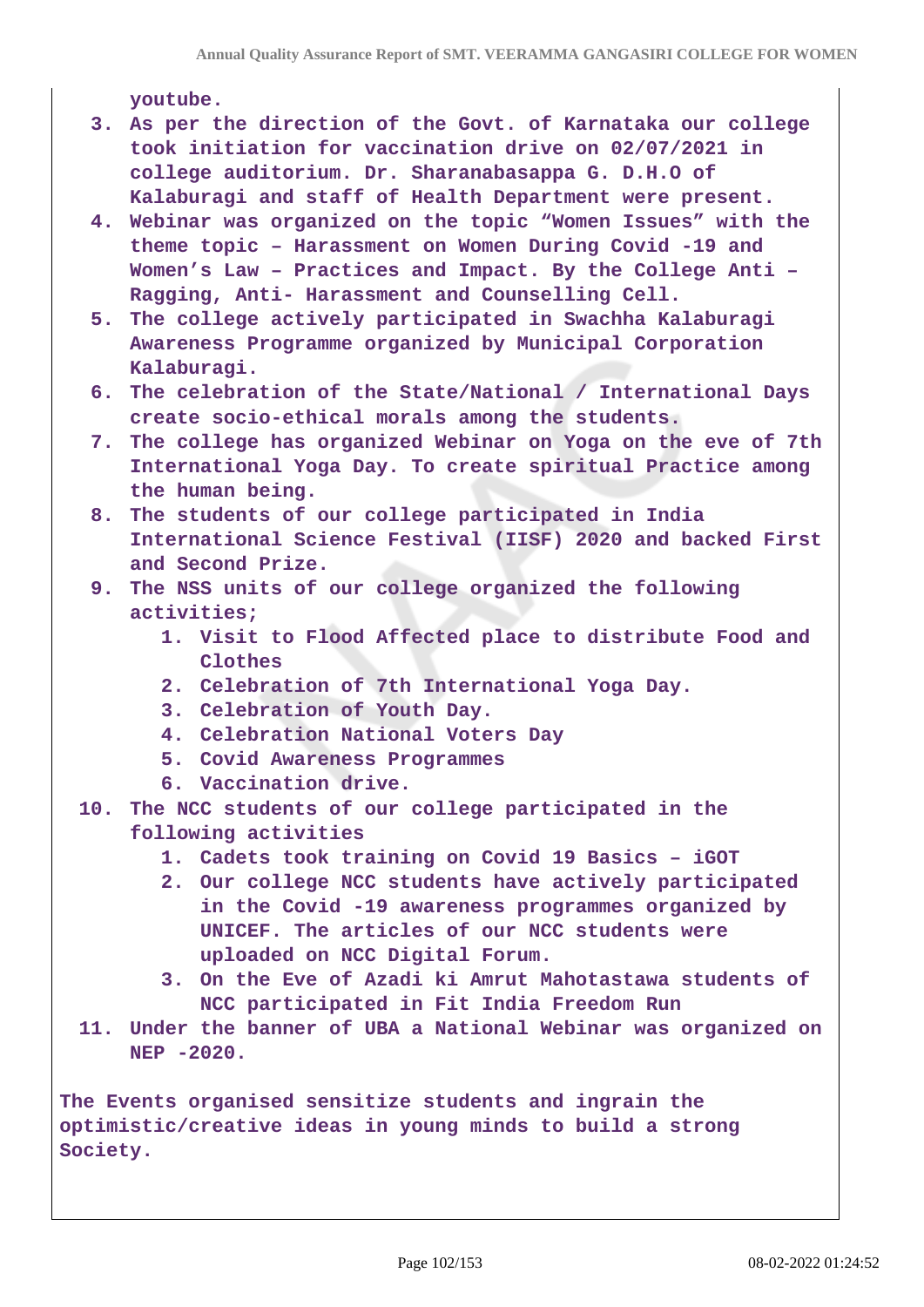| <b>File Description</b>                  | Documents  |
|------------------------------------------|------------|
| Paste link for additional<br>information | <b>Nil</b> |
| Upload any additional<br>information     | View File  |

**3.4.2 - Number of awards and recognitions received for extension activities from government / government recognized bodies during the year**

**3.4.2.1 - Total number of awards and recognition received for extension activities from Government/ Government recognized bodies year wise during the year**

**3**

| <b>File Description</b>                                                        | Documents |
|--------------------------------------------------------------------------------|-----------|
| Any additional information                                                     | View File |
| Number of awards for extension<br>activities in last 5 year (Data<br>Template) | View File |
| e-copy of the award letters                                                    | View File |

**3.4.3 - Number of extension and outreach programs conducted by the institution through NSS/NCC/Red cross/YRC etc., ( including the programmes such as Swachh Bharat, AIDS awareness, Gender issues etc. and/or those organized in collaboration with industry, community and NGOs ) during the year**

**3.4.3.1 - Number of extension and outreach Programs conducted in collaboration with industry, community and Non- Government Organizations through NSS/ NCC/ Red Cross/ YRC etc., during the year**

**18**

| File Description                                                                                                                       | Documents        |
|----------------------------------------------------------------------------------------------------------------------------------------|------------------|
| Reports of the event organized                                                                                                         | View File        |
| Any additional information                                                                                                             | No File Uploaded |
| Number of extension and<br>outreach Programmes<br>conducted with industry,<br>community etc for the during<br>the year (Data Template) | View File        |

**3.4.4 - Number of students participating in extension activities at 3.4.3. above during year**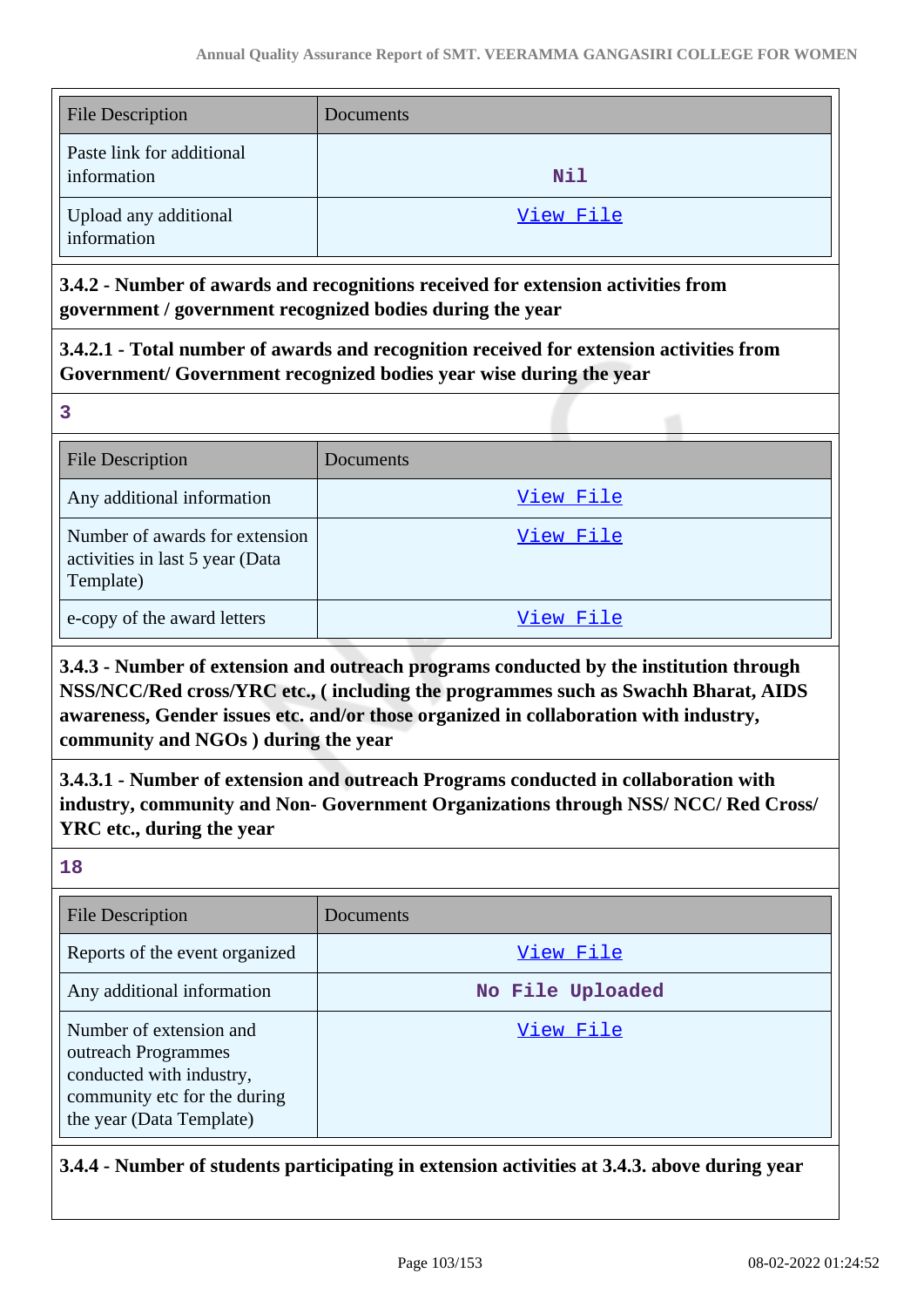**3.4.4.1 - Total number of Students participating in extension activities conducted in collaboration with industry, community and Non- Government Organizations such as Swachh Bharat, AIDs awareness, Gender issue etc. year wise during year**

#### **613**

| <b>File Description</b>                                                                                 | Documents        |
|---------------------------------------------------------------------------------------------------------|------------------|
| Report of the event                                                                                     | View File        |
| Any additional information                                                                              | No File Uploaded |
| Number of students<br>participating in extension<br>activities with Govt. or NGO<br>etc (Data Template) | View File        |

## **3.5 - Collaboration**

**3.5.1 - Number of Collaborative activities for research, Faculty exchange, Student exchange/ internship during the year**

**3.5.1.1 - Number of Collaborative activities for research, Faculty exchange, Student exchange/ internship year wise during the year**

## **16**

| <b>File Description</b>                                                                         | Documents        |
|-------------------------------------------------------------------------------------------------|------------------|
| e-copies of related Document                                                                    | No File Uploaded |
| Any additional information                                                                      | No File Uploaded |
| Details of Collaborative<br>activities with<br>institutions/industries for<br>research, Faculty | View File        |

**3.5.2 - Number of functional MoUs with institutions, other universities, industries, corporate houses etc. during the year**

**3.5.2.1 - Number of functional MoUs with Institutions of national, international importance, other universities, industries, corporate houses etc. year wise during the year**

**11**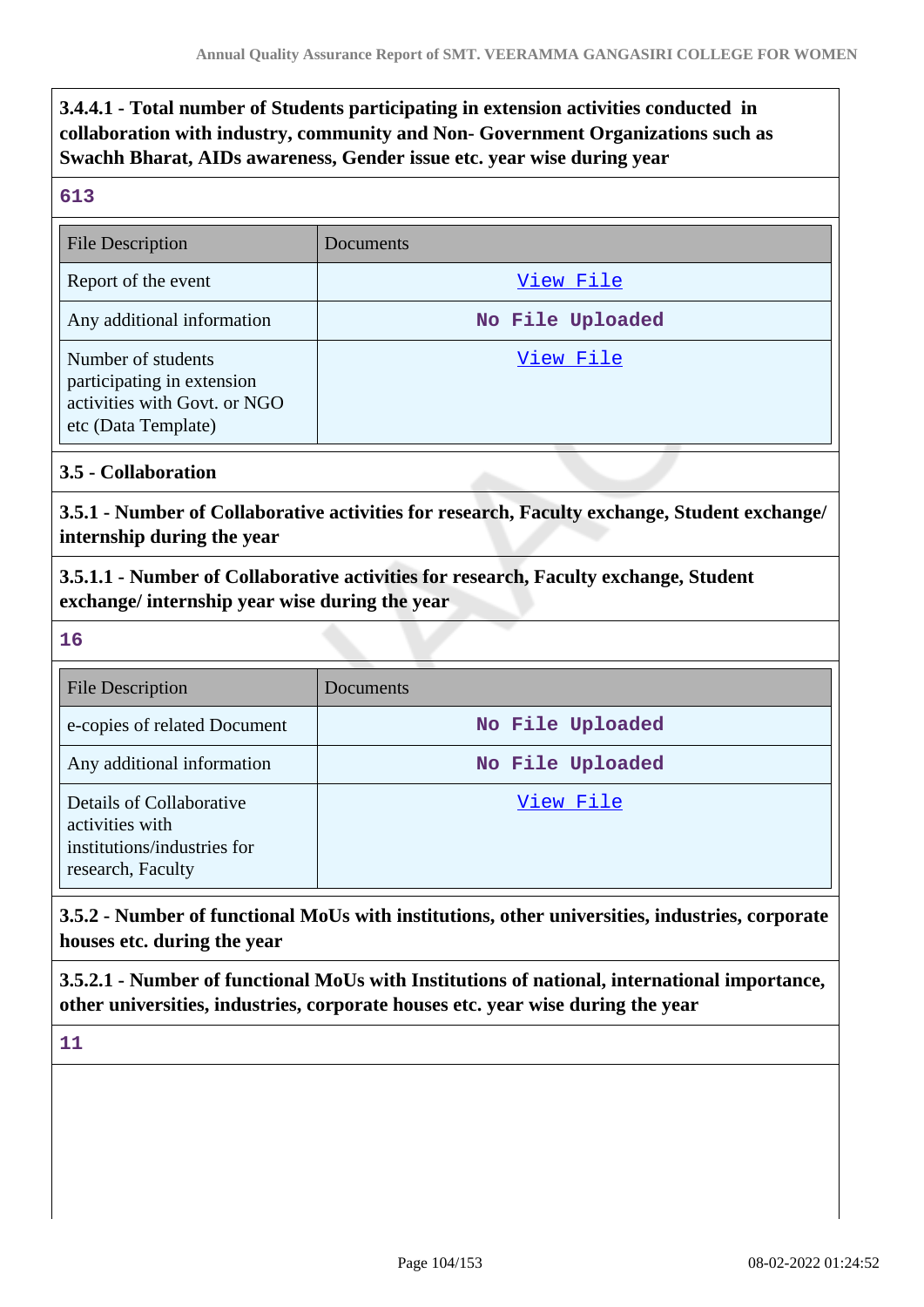| <b>File Description</b>                                                                                                             | Documents |
|-------------------------------------------------------------------------------------------------------------------------------------|-----------|
| e-Copies of the MoUs with<br>institution./industry/corporate<br>houses                                                              | View File |
| Any additional information                                                                                                          | View File |
| Details of functional MoUs<br>with institutions of national,<br>international importance, other<br>universities etc during the year | View File |

## **INFRASTRUCTURE AND LEARNING RESOURCES**

## **4.1 - Physical Facilities**

4.1.1 - The Institution has adequate infrastructure and physical facilities for teaching- learning. viz., classrooms, laboratories, computing equipment etc.

**The College has a well-furnished infrastructure sufficient to meet the requirements for efficient teaching and learning. It has been upgraded to meet the modernization and digitalization of academic requirements from time to time. The college campus consists of 05 blocks to cater the needs of all the courses offered by the college. It includes required Classrooms, ICT enabled classrooms laboratories, library, Reading room, staffrooms, Research laboratory, NSS, NCC, Sports room, Common room - Recreation Room, Counselling Centre, , Health centre, Gym, Botanical garden, Vermiculture Unit, Bird House, Rainwater harvesting Solar Street lamps.**

**The college has Air Conditioned Auditorium with ICT facility.The college has 14 Laboratories**

- **1. Physics**
	- **1. Physics lab is having three laborotaries(ie Junior Laboratory , Senior Lab, and Dark room) having a power backapp of 2.6KVA offline UPS.**
- **2. Botany**
- **3. Chemistry**
	- **1. Chemistry laboratory has separate rooms for Organic, Inorganic and Physical Chemistry Experiments.**
- **4. Biotechnology**
	- **1. Biotechnology lab has a separate plant tissue culture chamber.**
- **5. Microbiology**

**1. Microbiology lab has Separate inoculation chamber.**

**6. Zoology**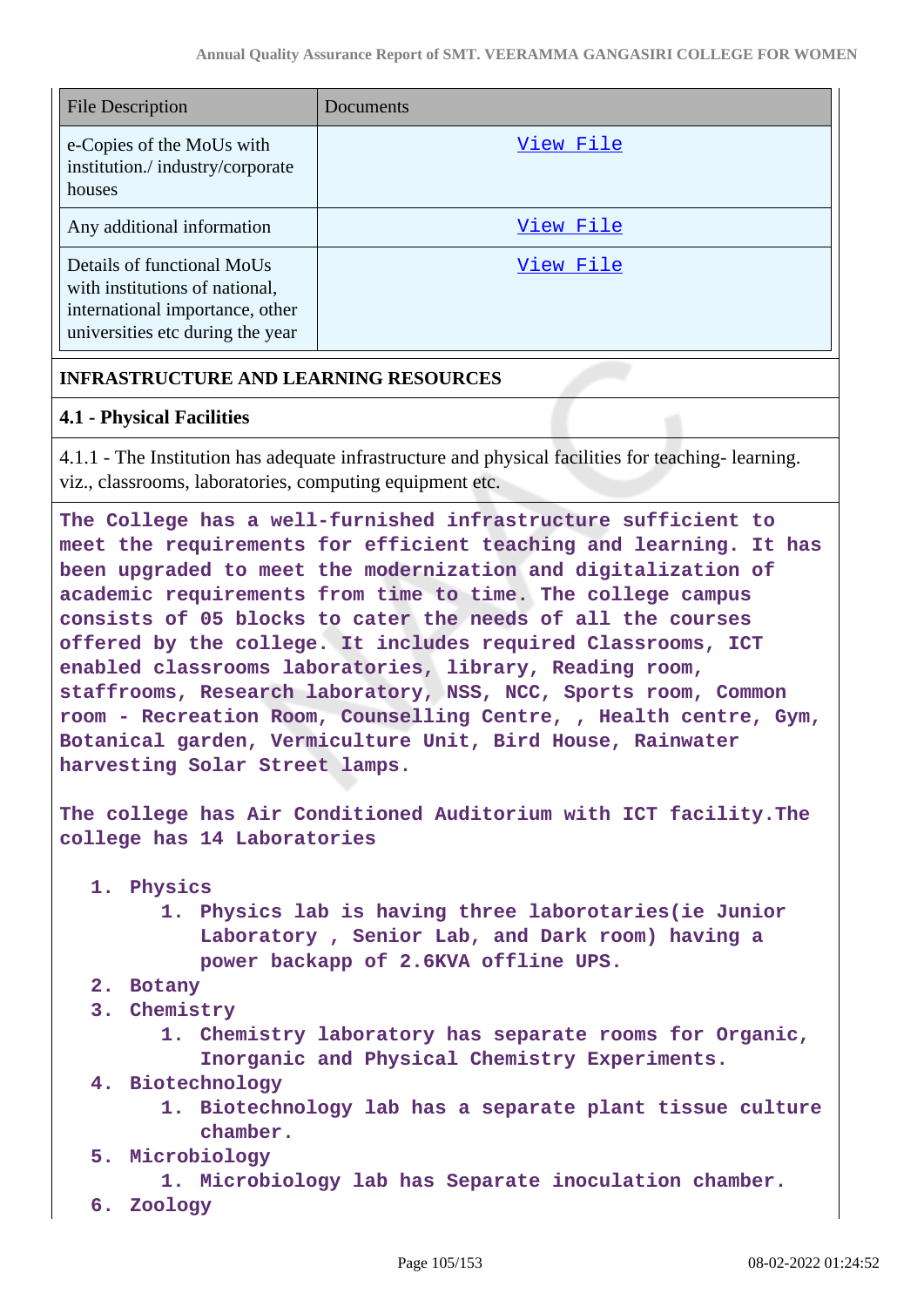- **1. Zoology lab has museum with more than 200 specimens.**
- **7. Electronics lab with a power backapp of 3.6KVA offline UPS.**
- **8. Mathematics**
- **9. Computer lab**
	- **1. Computer lab is having 25 computers with internet and LAN Connections withpower backapp of 5.7 KVA offline UPS.**
- **10. Clinical Nutrition and Dietetics**
- **11. Psychology**
- **12. Language Lab**
	- **1. College has a separate laboratory for the English language.**
- **13. Hindustani Music**
- **14. Physics Research Lab.**
	- **Research laboratory is equipped with**
	- **LCR Q Meter- Hioki Japan Make**
	- **DC Conductivity set up two probe Method**
	- **DC Conductivity set up four probe Method**
	- **Pellet Making Machine.**  $\bullet$
	- **Hysteresis Setup**
	- **Digital Single Pan Balance of 0.01 mg Accuracy**
	- **Succession Pump.**
	- **Magnetic Stirrer**
	- **Spectrophotometer Visible**

**Theentire campus is under surveillance of CCTVand a security person is deployed in the campus round the clock. The Institute has a Central Library with 19000 books and has Easy lib 6.4a version Software. The library has a centralized Browsing centre for the access to digital learning resources. The college has access to INFLIBNET. There are separate Reading Sections for the Faculty and Students. In addition, the Departments have a separate Department Library to provide subject related Books and CDs. All the Classrooms and laboratories are spacious as per the specification of the statutory bodies. The College has a 24KW diesel generator power back up,To provide safe drinking water the college has installed a RO plant with a capacity of 500 Ltrs Per hr. College has 98 Computers, sufficient no of printers, 13- LCD projectors , 12- ICT enabled Classroom, 01 - Smart Board. Internet Connectivity in entire Campus and Wi-Fi enabled at some area.**

**The college has well-furnished hostel located at a walkable distance of 300mts. Which can accommodate 160 students.**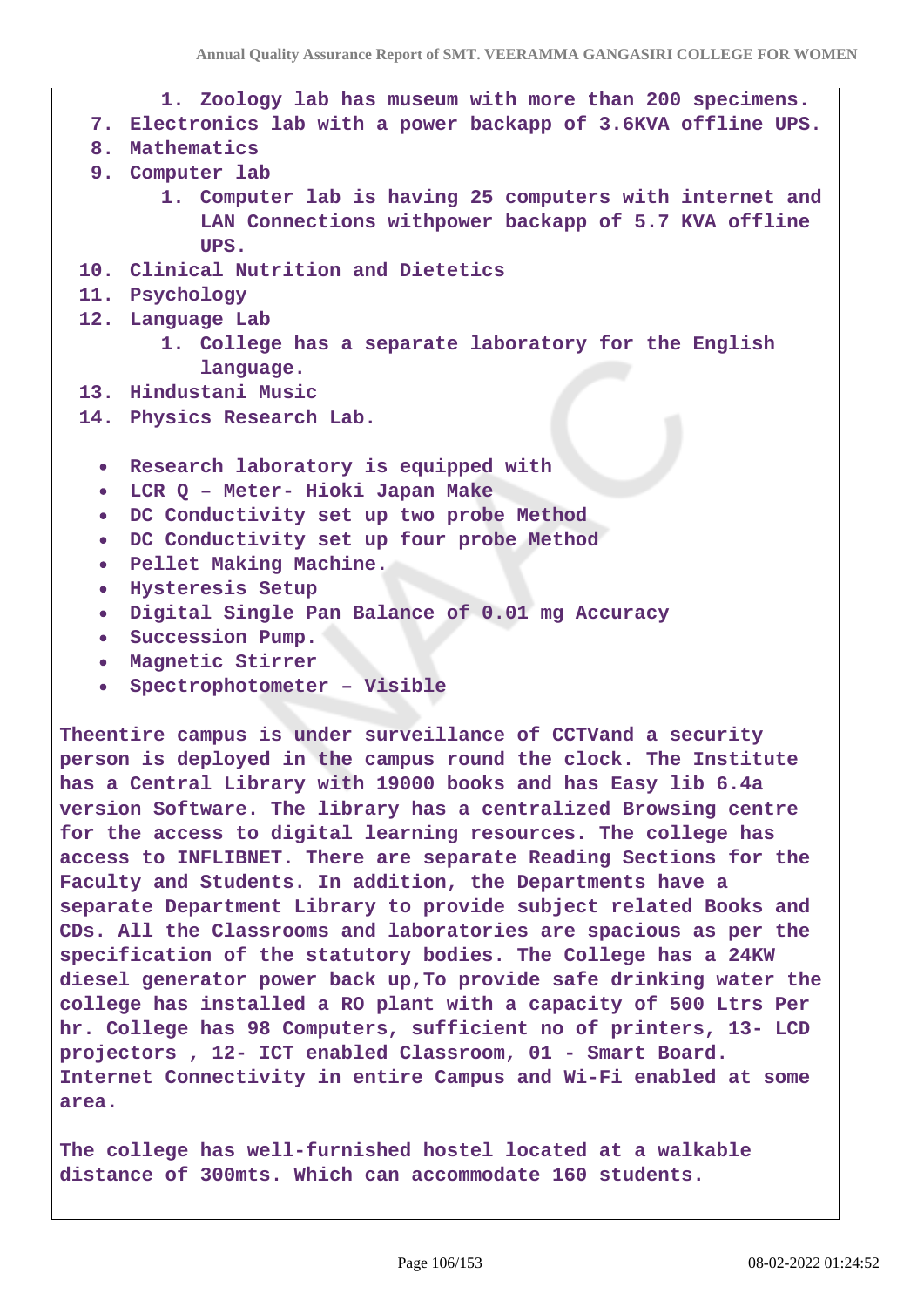| <b>File Description</b>                  | Documents            |
|------------------------------------------|----------------------|
| Upload any additional<br>information     | View File            |
| Paste link for additional<br>information | http://vgcollege.in/ |

4.1.2 - The Institution has adequate facilities for cultural activities, sports, games (indoor, outdoor), gymnasium, yoga centre etc.

**The college has adequate facilities for the overall development of the students in terms of Curricular and Co- curricular activities. The college has well planned Structure for the conducting the Curricular and Co- curricular activities.**

**Open Air Theatre: the college promotes the cultural activities to bring out the hidden talents in the students. The College has well-spaced open air theatre for organizing the cultural events.** 

**Auditorium: The college has well-furnished Air-conditioned auditorium with all the required ICT facilities and internet connectivity with Wi-Fi enabled. The auditorium is used for all the curricular and Co- curricular activities.**

**The college organizes all the events related to yoga in the Open Air Theatre/ Auditorium.** 

**For organizing national level conference, workshops. Seminars, annual social gathering and any other event of importance college utilizes the SAC (Students Activity Centre) of the Society present in the Main campus of H.K.E Society's Administrative Block situated adjacent to the our college campus.** 

**Gym: A well-equipped 12 station Gym is available for the workout to maintain the physical fitness of the students and Staff.** 

**Sports Room: The College has separate room for the Indoor games such as Table Tennis, Chess, Carom, etc,**

**Play Ground: The College has a Playground situated at a distance of .5 km from the campus where all the sports events are organized.** 

**Outdoor Games: The College has separate court for playing Badminton, throw ball and volley ball in the campus.**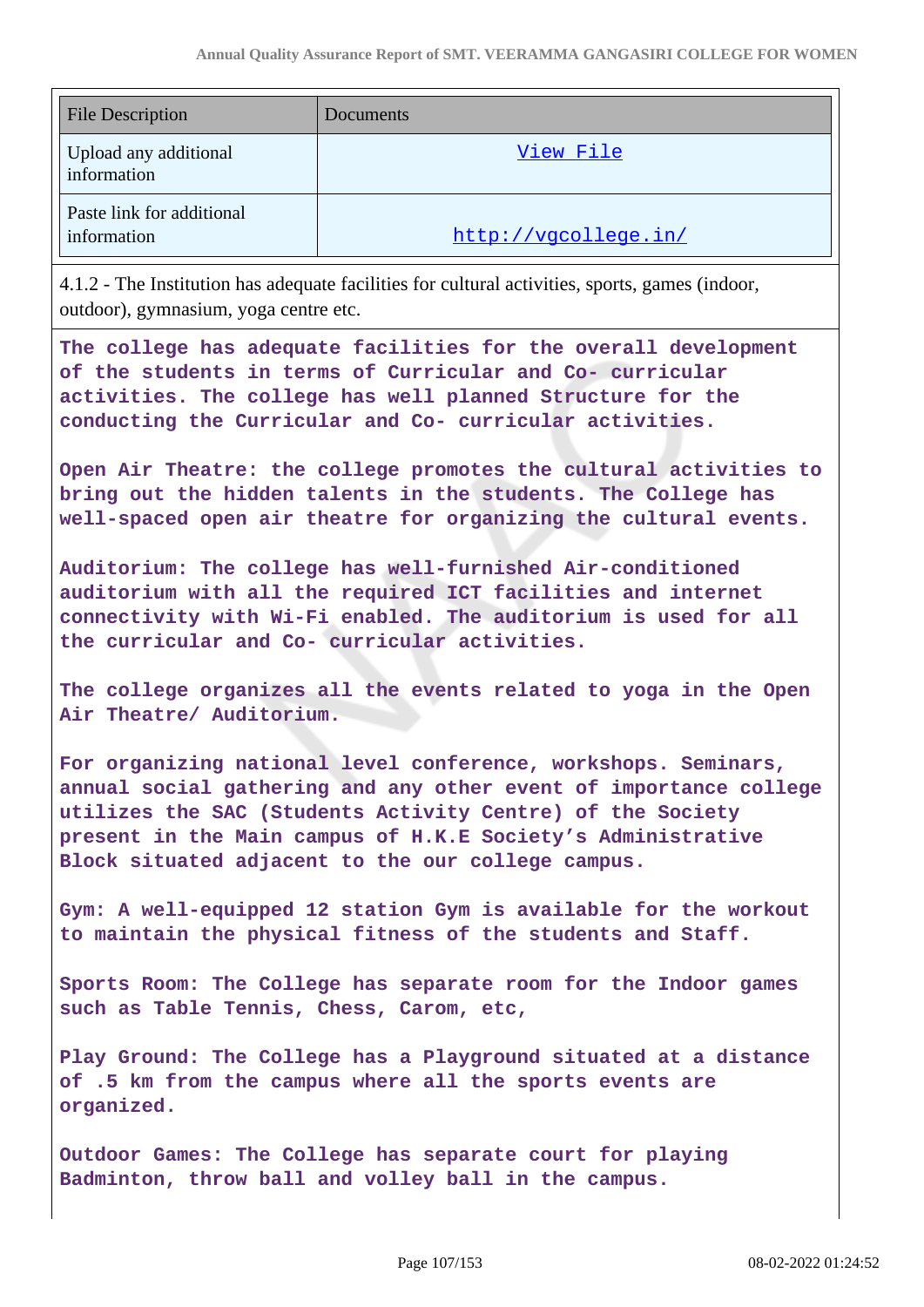## **The college has separate NCC and NSS Rooms in the college campus.**

| <b>File Description</b>                  | Documents            |
|------------------------------------------|----------------------|
| Upload any additional<br>information     | View File            |
| Paste link for additional<br>information | http://vgcollege.in/ |

## **4.1.3 - Number of classrooms and seminar halls with ICT- enabled facilities such as smart class, LMS, etc.**

**13**

| File Description                                                                                          | Documents        |
|-----------------------------------------------------------------------------------------------------------|------------------|
| Upload any additional<br>information                                                                      | No File Uploaded |
| Paste link for additional<br>information                                                                  | Nil              |
| <b>Upload Number of classrooms</b><br>and seminar halls with ICT<br>enabled facilities (Data<br>Template) | View File        |

**4.1.4 - Expenditure, excluding salary for infrastructure augmentation during the year (INR in Lakhs)**

**4.1.4.1 - Expenditure for infrastructure augmentation, excluding salary during the year (INR in lakhs)**

| File Description                                                                                   | Documents        |
|----------------------------------------------------------------------------------------------------|------------------|
| Upload any additional<br>information                                                               | No File Uploaded |
| Upload audited utilization<br>statements                                                           | No File Uploaded |
| <b>Upload Details of budget</b><br>allocation, excluding salary<br>during the year (Data Template) | View File        |

## **4.2 - Library as a Learning Resource**

4.2.1 - Library is automated using Integrated Library Management System (ILMS)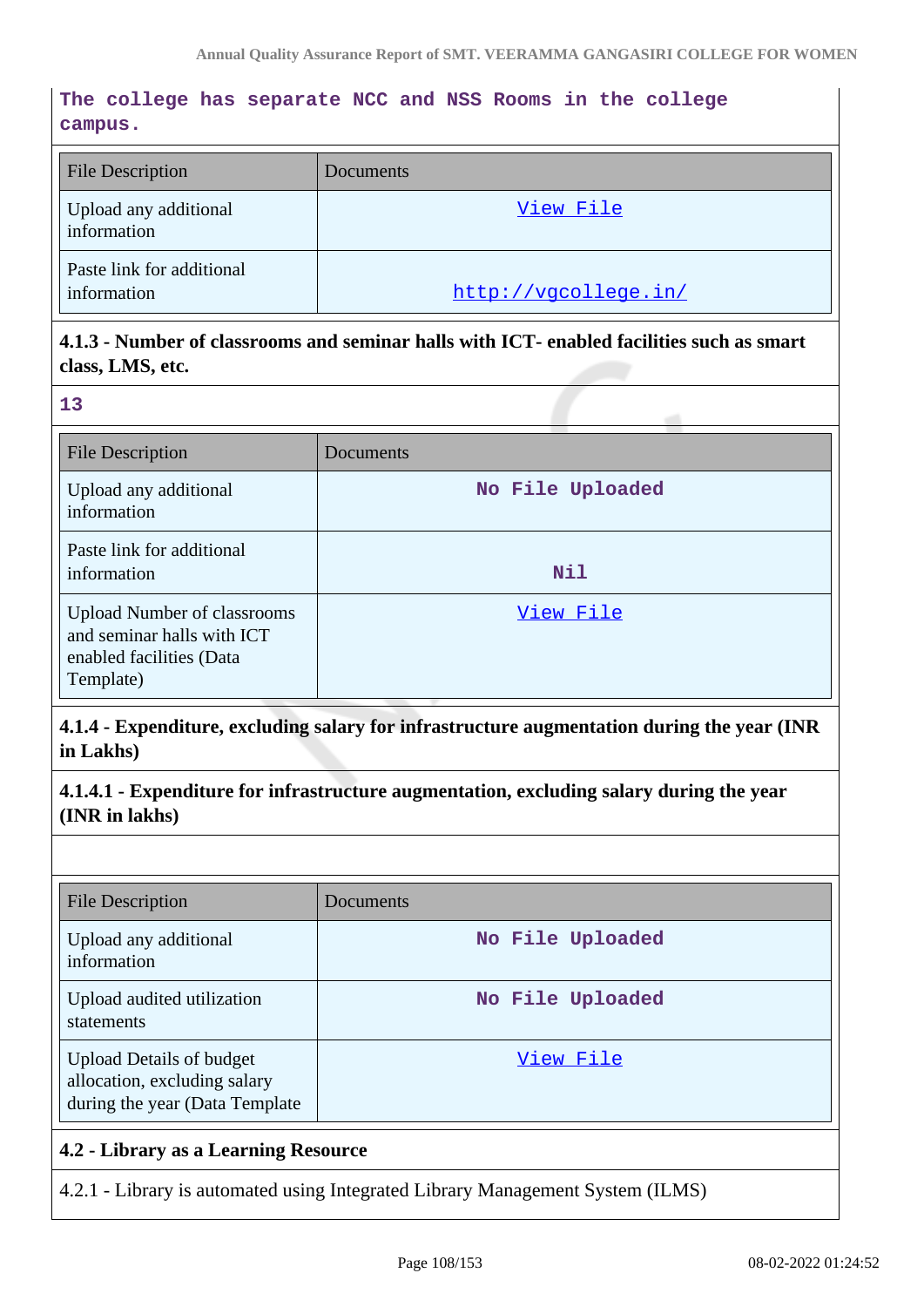| The college was using the Easylib ILMS Software version 4.3.3<br>from the year 2007 onwards till August 2021. Since than we have<br>upgraded the Library Management System (ILMS) software to Easylib<br>6.4a web cloud. The features of the Software are :                                                                                                                                                                                                                                    |  |  |  |
|------------------------------------------------------------------------------------------------------------------------------------------------------------------------------------------------------------------------------------------------------------------------------------------------------------------------------------------------------------------------------------------------------------------------------------------------------------------------------------------------|--|--|--|
| Search on Physical Collections<br>$\bullet$<br>Personalization<br>Stay Connected with the College and Library<br>$\bullet$<br>Digital Collections<br>Periodicals<br>$\bullet$<br>Acquisitions<br>Federated Search / Extended Search<br>Enriched OPAC Update<br>• Cataloguing<br>Circulation<br>Periodicals<br>$\bullet$<br>Reports and Statistics<br>$\bullet$<br>Institutional Repository<br>$\bullet$<br>Manage Library by Numbers (Dashboards)<br><b>Batch Jobs</b><br>Barcode and ID Cards |  |  |  |
| <b>File Description</b><br><b>Documents</b>                                                                                                                                                                                                                                                                                                                                                                                                                                                    |  |  |  |
| Upload any additional<br>View File<br>information                                                                                                                                                                                                                                                                                                                                                                                                                                              |  |  |  |
| Paste link for Additional<br>Information<br>http://vqwomens.easylib.net/                                                                                                                                                                                                                                                                                                                                                                                                                       |  |  |  |
|                                                                                                                                                                                                                                                                                                                                                                                                                                                                                                |  |  |  |

| 4.2.2 - The institution has subscription for |  |  | B. Any 3 of the above |
|----------------------------------------------|--|--|-----------------------|
| the following e-resources e-journals e-      |  |  |                       |
| ShodhSindhu Shodhganga Membership e-         |  |  |                       |
| books Databases Remote access toe-           |  |  |                       |
| resources                                    |  |  |                       |

| <b>File Description</b>                                                                                     | Documents |
|-------------------------------------------------------------------------------------------------------------|-----------|
| Upload any additional<br>information                                                                        | View File |
| Details of subscriptions like e-<br>journals,e-ShodhSindhu,<br>Shodhganga Membership etc<br>(Data Template) | View File |

# **4.2.3 - Expenditure for purchase of books/e-books and subscription to journals/e- journals during the year (INR in Lakhs)**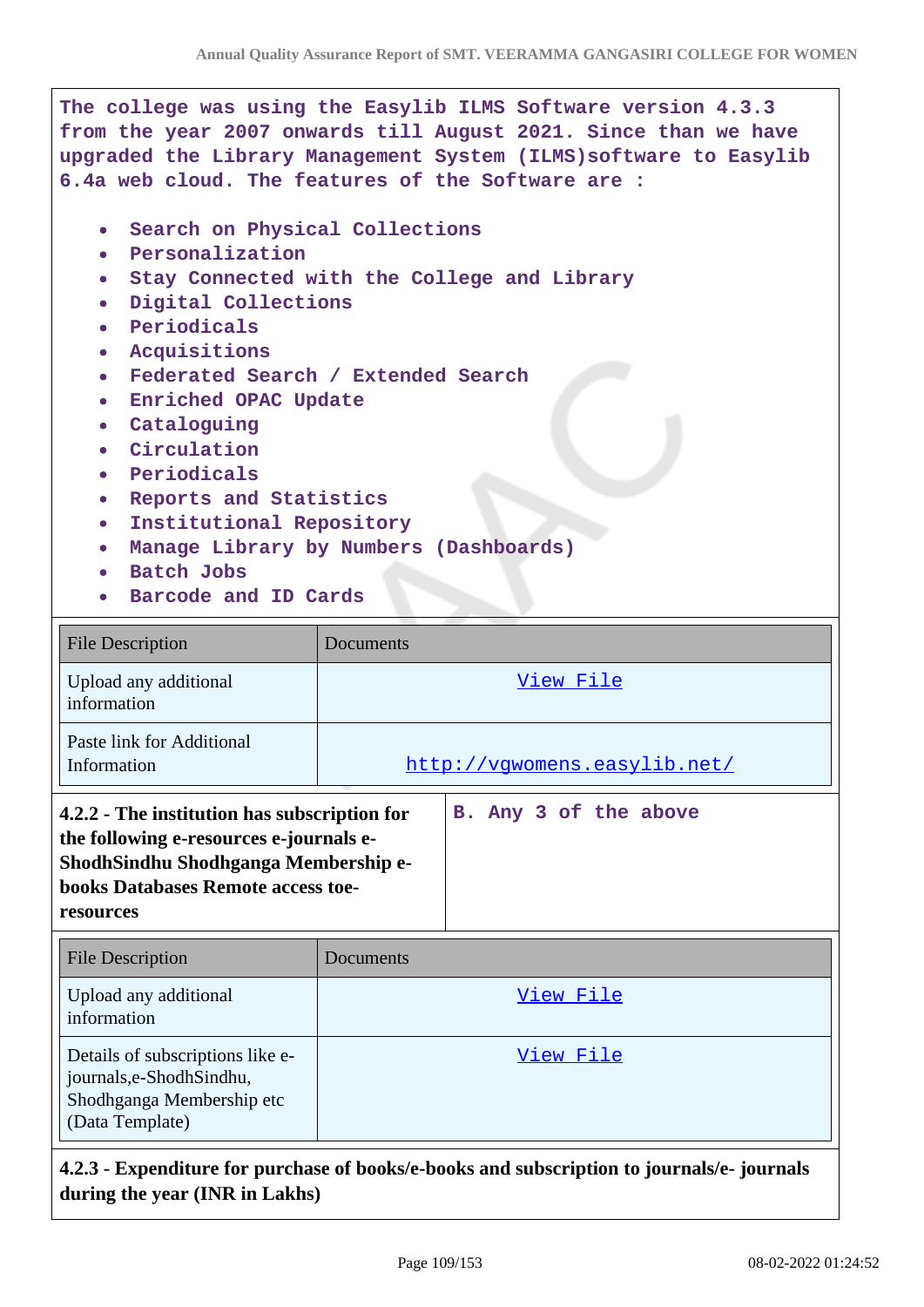## **4.2.3.1 - Annual expenditure of purchase of books/e-books and subscription to journals/ejournals during the year (INR in Lakhs)**

### **164554**

| <b>File Description</b>                                                                                                       | Documents        |
|-------------------------------------------------------------------------------------------------------------------------------|------------------|
| Any additional information                                                                                                    | No File Uploaded |
| Audited statements of accounts                                                                                                | No File Uploaded |
| Details of annual expenditure<br>for purchase of books/e-books<br>and journals/e- journals during<br>the year (Data Template) | View File        |

## **4.2.4 - Number per day usage of library by teachers and students ( foot falls and login data for online access) (Data for the latest completed academic year)**

## **4.2.4.1 - Number of teachers and students using library per day over last one year**

**10**

| <b>File Description</b>                              | Documents |
|------------------------------------------------------|-----------|
| Any additional information                           | View File |
| Details of library usage by<br>teachers and students | View File |

## **4.3 - IT Infrastructure**

4.3.1 - Institution frequently updates its IT facilities including Wi-Fi

```
The Institute identified the requirements of I T Facilities and
provided the following necessary equipment's / facilities for the
academic year 2020-21.
```
- **1. Desktops -03**
- **2. Printers 05**
- **3. LCD Projector -01**

**The college has existing Wi-Fi connections with limited accessibility at some areas in the campus. The college has upgraded the audio system in the auditorium.** 

**The college has upgraded the Library** 

**Due to Covid -19, pandemic the digital learning resources were adopted by the college to facilitate effective Teaching Learning**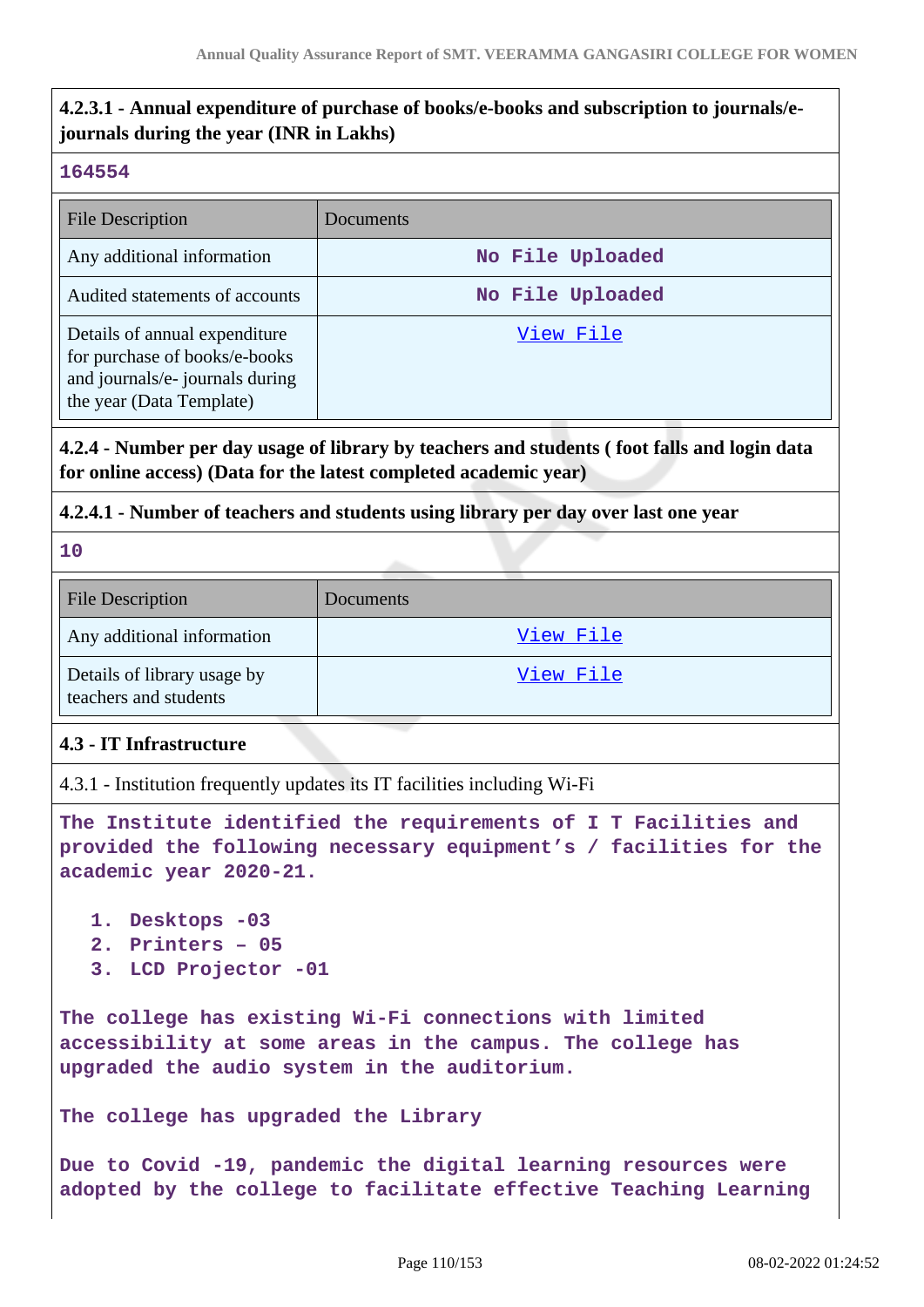**out comes. The college has conducted maximum classes through the online mode by using the Microsoft Teams, and other digital platforms. The college has licenced Microsoft office, which was effectively for the online Classes and creating class wise student's teams. Online timetable was Executed and followed by all the stake holders and Internal Examination was conducted through digital mode.**

| <b>File Description</b>                  | Documents                                                                                      |
|------------------------------------------|------------------------------------------------------------------------------------------------|
| Upload any additional<br>information     | View File                                                                                      |
| Paste link for additional<br>information | https://admin.microsoft.com/?auth_upn=iqac<br>%40vgcollege.in&source=applauncher#/homepa<br>qe |

## **4.3.2 - Number of Computers**

|                | $\sim$      |
|----------------|-------------|
|                | ۰           |
|                |             |
| ×              | ٧           |
| ۰,<br>۰.<br>۰. | ×<br>I<br>w |
|                |             |

| <b>File Description</b>                                                        | Documents        |
|--------------------------------------------------------------------------------|------------------|
| Upload any additional<br>information                                           | No File Uploaded |
| List of Computers                                                              | View File        |
| 4.3.3 - Bandwidth of internet connection in<br>the Institution                 | 50MBPS<br>A. ?   |
| <b>File Description</b>                                                        | Documents        |
| Upload any additional<br>Information                                           | View File        |
| Details of available bandwidth<br>of internet connection in the<br>Institution | View File        |

## **4.4 - Maintenance of Campus Infrastructure**

**4.4.1 - Expenditure incurred on maintenance of infrastructure (physical and academic support facilities) excluding salary component during the year (INR in Lakhs)**

**4.4.1.1 - Expenditure incurred on maintenance of infrastructure (physical facilities and academic support facilities) excluding salary component during the year (INR in lakhs)**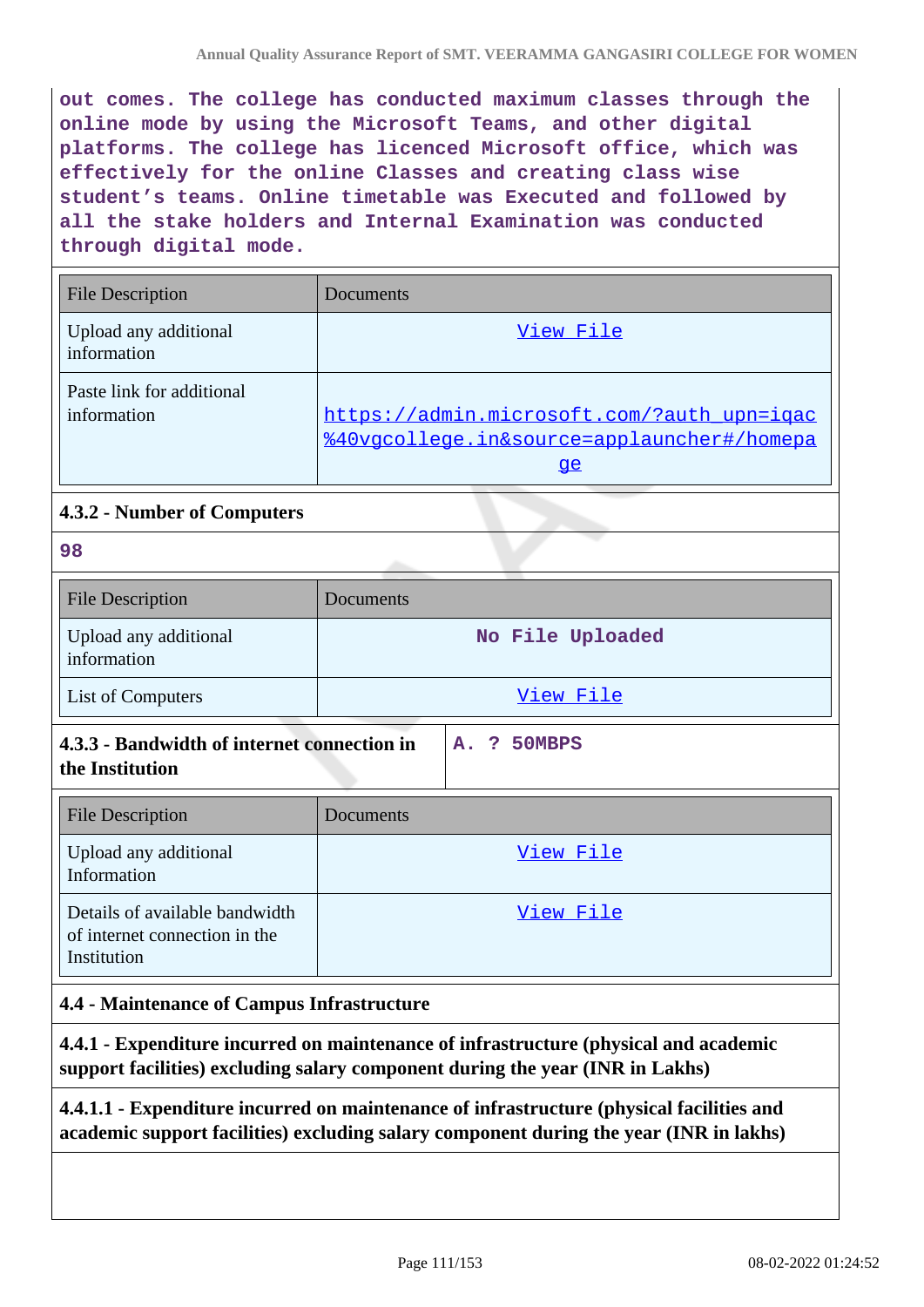| File Description                                                                                                               | Documents        |
|--------------------------------------------------------------------------------------------------------------------------------|------------------|
| Upload any additional<br>information                                                                                           | No File Uploaded |
| Audited statements of accounts                                                                                                 | No File Uploaded |
| Details about assigned budget<br>and expenditure on physical<br>facilities and academic support<br>facilities (Data Templates) | View File        |

4.4.2 - There are established systems and procedures for maintaining and utilizing physical, academic and support facilities - laboratory, library, sports complex, computers, classrooms etc.

**In order to look after the Construction, maintenance and repairing of academic buildings, library, classrooms, electrical appliances and other physical infrastructure of the College, a separate Department of Maintenance and Engineering is set up by our Management of Hyderabad Karnataka Education Society, Kalaburagi. Principal, of College, intimates the construction, maintenance and repairing related requirements, as and when required, to the Department of Maintenance and Engineering set up in the society.**

**Construction:Any work pertaining to construction is brought to the notice of the Maintenance and Engineering Department of our society. The Department deputes the concerned persons to attend the work after that they give estimation for the work. The same is brought to the notice of the Administrative Officer. After the approval from the Management the work is taken up by the concerned authority. The Principal monitors the quality of the work and advises as and when required. The final payment is made after the completion of work. Utilization certificate and work completion reports are submitted and endorsed by the Principal to concerned authority.**

**Purchase :The Head of the Department and concerned Staff give the list of requirements to the Principal. The list of requirement is forwarded to the Administrative Officer for the permission to purchase. Once the permission is sought the Principal and the concerned Staff asks the vendor to give the quotations from different venders. The comparative statement of the quotations is again forwarded to the Administrative Officer to select the vendor. The Principal place the order to the vendor. Once the vendor supplies the equipment's (requirements) the concerned Head of the Department Staff certify the goods on receiving in good**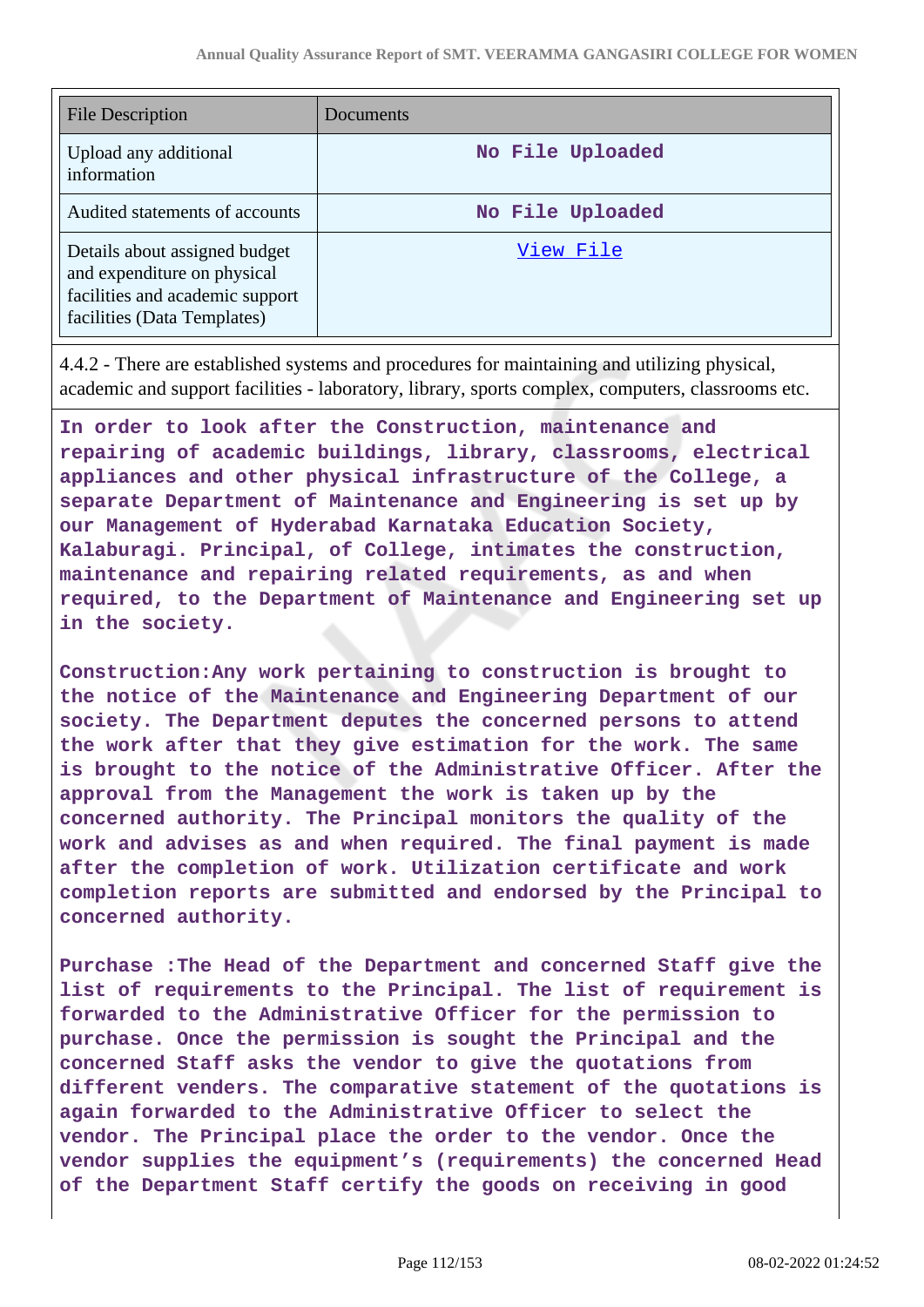**conditions as per the bill and agreement. The payment to the vendor is made through the Cheque.**

**Maintenance: The maintenance of all civil works are assigned to the Maintenance and Engineering Cell of our society.**

**ICT/IT Maintenance:Ours is the only society which has established IT cell in all the sister institutions. In our College, separate IT cell is established and IT coordinator looks after all the IT related problems and maintains the College website.**

**Laboratories:All the laboratories are available for the Students throughout the year. Respective Departments properly maintain labs. All the Science Departments are having individual attenders who ensures that the equipment's are kept clean and maintained in a proper way.**

**Library :Library is utilized by the stake holders throughout the year irrespective of vacations. Demand for the new books are accepted by the Librarian throughout the year.. As per the demand and need of the students and Staffbooks are procured by the permission of the Principal**

**Sports:The Physical Director takes care of all the requirements of the Indoor and Outdoor games. The Gym in the College is also maintained by the Physical Director and the repairs are attended as and when required. The Sports requirements are attained by the Physical Director and Principal**

| <b>File Description</b>                  | Documents                                                 |
|------------------------------------------|-----------------------------------------------------------|
| Upload any additional<br>information     | No File Uploaded                                          |
| Paste link for additional<br>information | http://vgcollege.in/infrastructure-<br>maintenance-policy |

## **STUDENT SUPPORT AND PROGRESSION**

#### **5.1 - Student Support**

**5.1.1 - Number of students benefited by scholarships and free ships provided by the Government during the year**

**5.1.1.1 - Number of students benefited by scholarships and free ships provided by the Government during the year**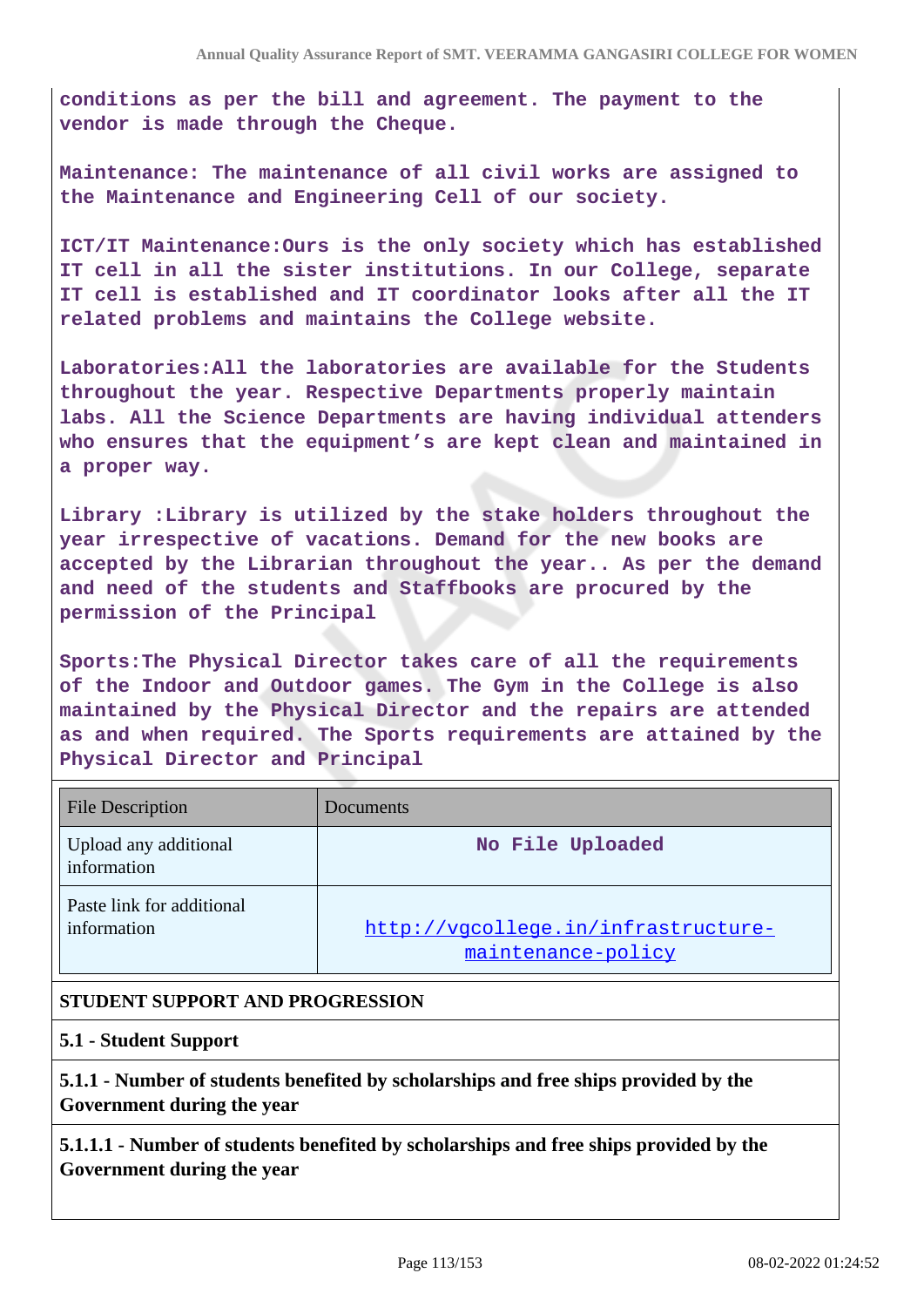| <b>File Description</b>                                                                                                         | Documents        |
|---------------------------------------------------------------------------------------------------------------------------------|------------------|
| Upload self attested letter with<br>the list of students sanctioned<br>scholarship                                              | No File Uploaded |
| Upload any additional<br>information                                                                                            | No File Uploaded |
| Number of students benefited<br>by scholarships and free ships<br>provided by the Government<br>during the year (Data Template) | View File        |

**5.1.2 - Number of students benefitted by scholarships, free ships etc. provided by the institution / non- government agencies during the year**

**5.1.2.1 - Total number of students benefited by scholarships, free ships, etc provided by the institution / non- government agencies during the year**

| <b>File Description</b>                                                                                                                                                                                                                                 | Documents        |                     |  |
|---------------------------------------------------------------------------------------------------------------------------------------------------------------------------------------------------------------------------------------------------------|------------------|---------------------|--|
| Upload any additional<br>information                                                                                                                                                                                                                    | No File Uploaded |                     |  |
| Number of students benefited<br>by scholarships and free ships<br>institution / non-government<br>agencies in last 5 years (Date<br>Template)                                                                                                           | View File        |                     |  |
| 5.1.3 - Capacity building and skills<br>enhancement initiatives taken by the<br>institution include the following: Soft skills<br>Language and communication skills Life<br>skills (Yoga, physical fitness, health and<br>hygiene) ICT/computing skills |                  | A. All of the above |  |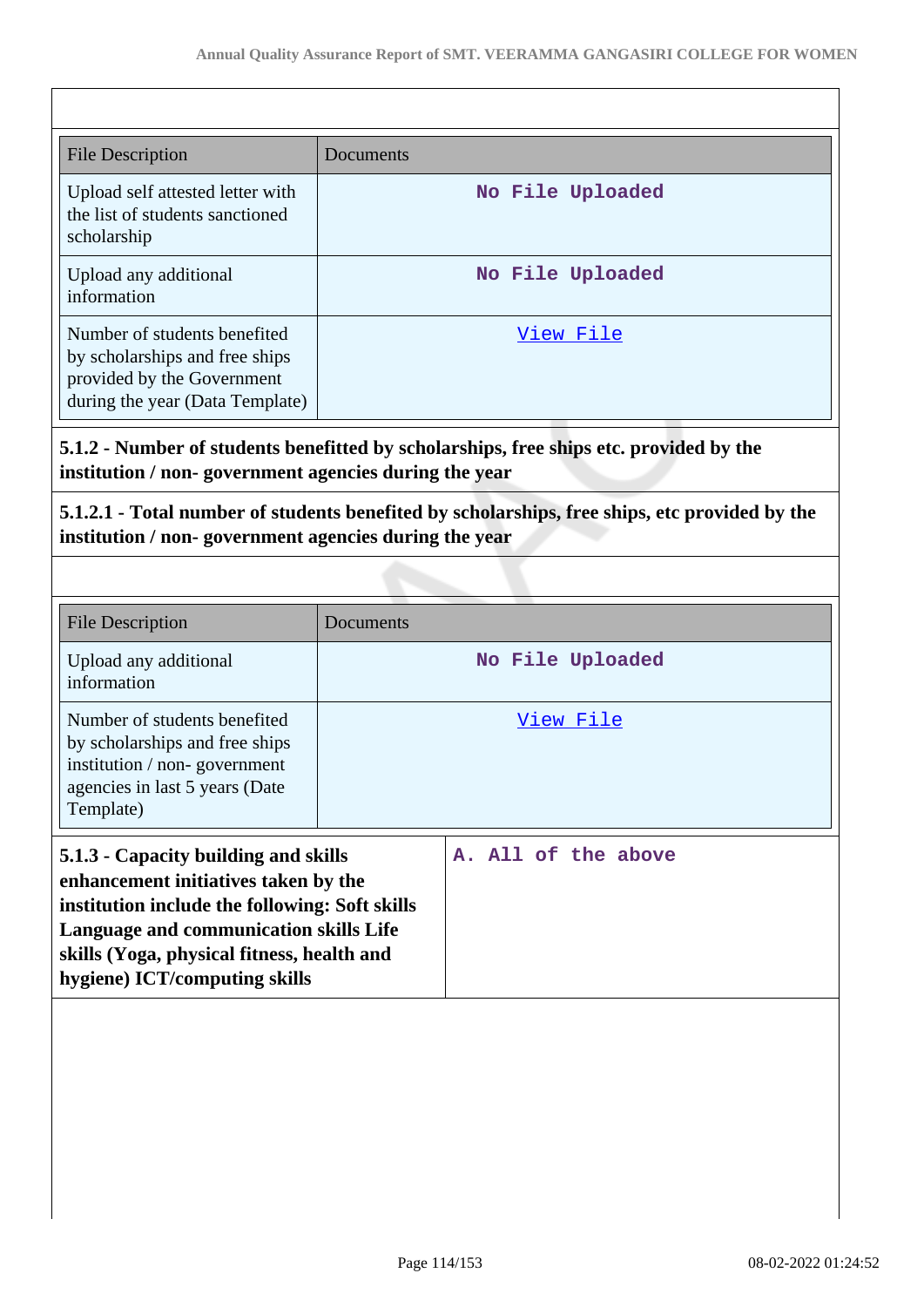| <b>File Description</b>                                                                 | Documents        |
|-----------------------------------------------------------------------------------------|------------------|
| Link to Institutional website                                                           | <b>Nil</b>       |
| Any additional information                                                              | No File Uploaded |
| Details of capability building<br>and skills enhancement<br>initiatives (Data Template) | View File        |

**5.1.4 - Number of students benefitted by guidance for competitive examinations and career counseling offered by the institution during the year**

## **357**

**5.1.4.1 - Number of students benefitted by guidance for competitive examinations and career counseling offered by the institution during the year**

### **357**

**with zero tolerance Mechanisms for submission of online/offline students'**

**through appropriate committees**

**grievances Timely redressal of the grievances**

| <b>File Description</b>                                                                                                                                                                                                                                                          | Documents           |  |
|----------------------------------------------------------------------------------------------------------------------------------------------------------------------------------------------------------------------------------------------------------------------------------|---------------------|--|
| Any additional information                                                                                                                                                                                                                                                       | No File Uploaded    |  |
| Number of students benefited<br>by guidance for competitive<br>examinations and career<br>counseling during the year<br>(Data Template)                                                                                                                                          | View File           |  |
| 5.1.5 - The Institution has a transparent<br>mechanism for timely redressal of student<br>grievances including sexual harassment and<br>ragging cases Implementation of guidelines<br>of statutory/regulatory bodies Organization<br>wide awareness and undertakings on policies | A. All of the above |  |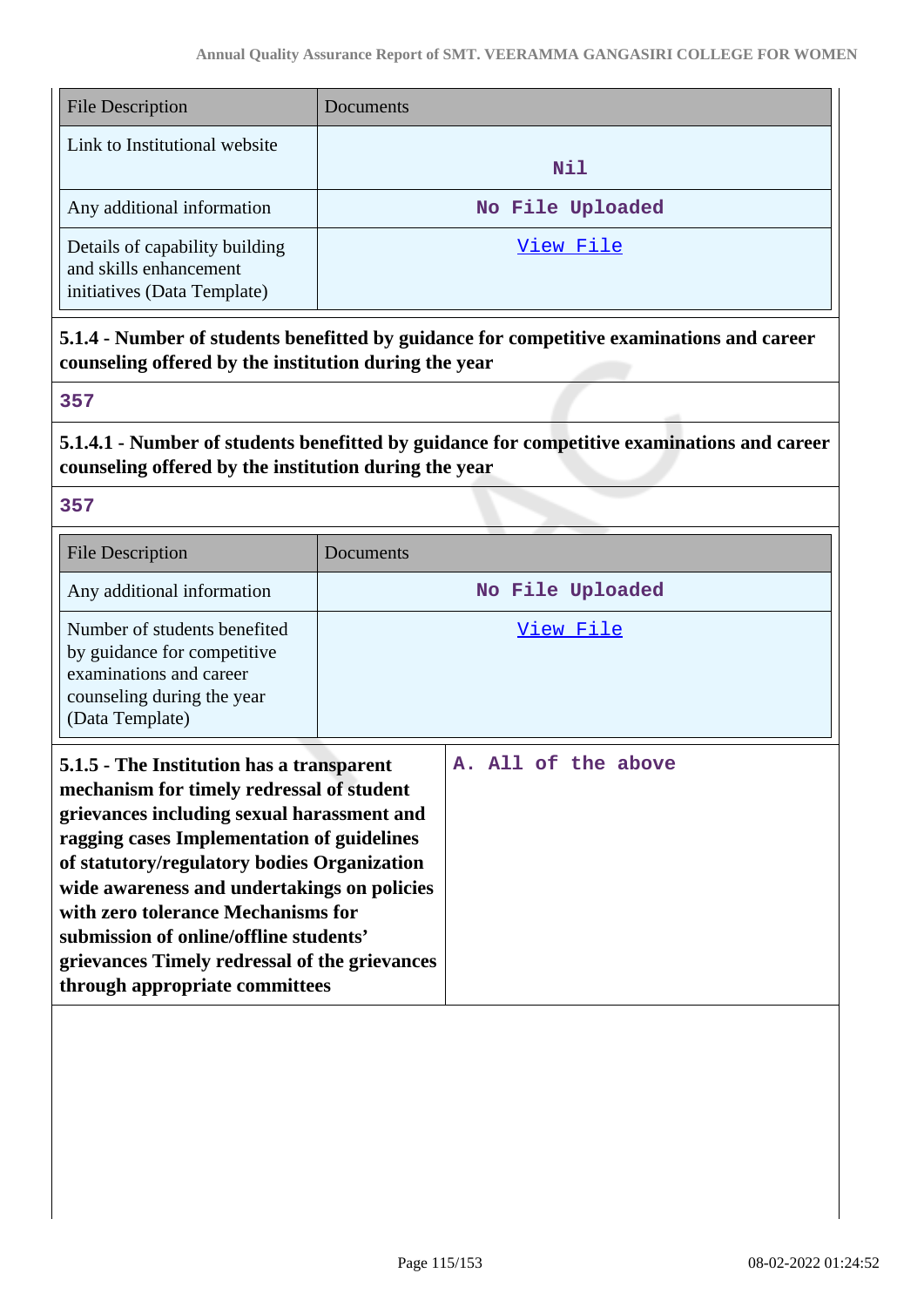| <b>File Description</b>                                                                                                                  | Documents                                                                  |  |
|------------------------------------------------------------------------------------------------------------------------------------------|----------------------------------------------------------------------------|--|
| Minutes of the meetings of<br>student redressal committee,<br>prevention of sexual harassment<br>committee and Anti Ragging<br>committee | <u>View File</u>                                                           |  |
| Upload any additional<br>information                                                                                                     | View File                                                                  |  |
| Details of student grievances<br>including sexual harassment<br>and ragging cases                                                        | <u>View File</u>                                                           |  |
| <b>5.2 - Student Progression</b>                                                                                                         |                                                                            |  |
| 5.2.1 - Number of placement of outgoing students during the year                                                                         |                                                                            |  |
| 5.2.1.1 - Number of outgoing students placed during the year                                                                             |                                                                            |  |
| 08                                                                                                                                       |                                                                            |  |
| <b>File Description</b>                                                                                                                  | Documents                                                                  |  |
| Self-attested list of students<br>placed                                                                                                 | No File Uploaded                                                           |  |
| Upload any additional<br>information                                                                                                     | No File Uploaded                                                           |  |
| Details of student placement<br>during the year (Data Template)                                                                          | <u>View File</u>                                                           |  |
|                                                                                                                                          | 5.2.2 - Number of students progressing to higher education during the year |  |
|                                                                                                                                          | 5.2.2.1 - Number of outgoing student progression to higher education       |  |
| 170                                                                                                                                      |                                                                            |  |
| <b>File Description</b>                                                                                                                  | Documents                                                                  |  |
| Upload supporting data for<br>student/alumni                                                                                             | No File Uploaded                                                           |  |
| Any additional information                                                                                                               | View File                                                                  |  |
| Details of student progression<br>to higher education                                                                                    | <u>View File</u>                                                           |  |
|                                                                                                                                          |                                                                            |  |

## **5.2.3 - Number of students qualifying in state/national/ international level examinations during the year (eg: JAM/CLAT/GATE/ GMAT/CAT/GRE/ TOEFL/ Civil Services/State government examinations)**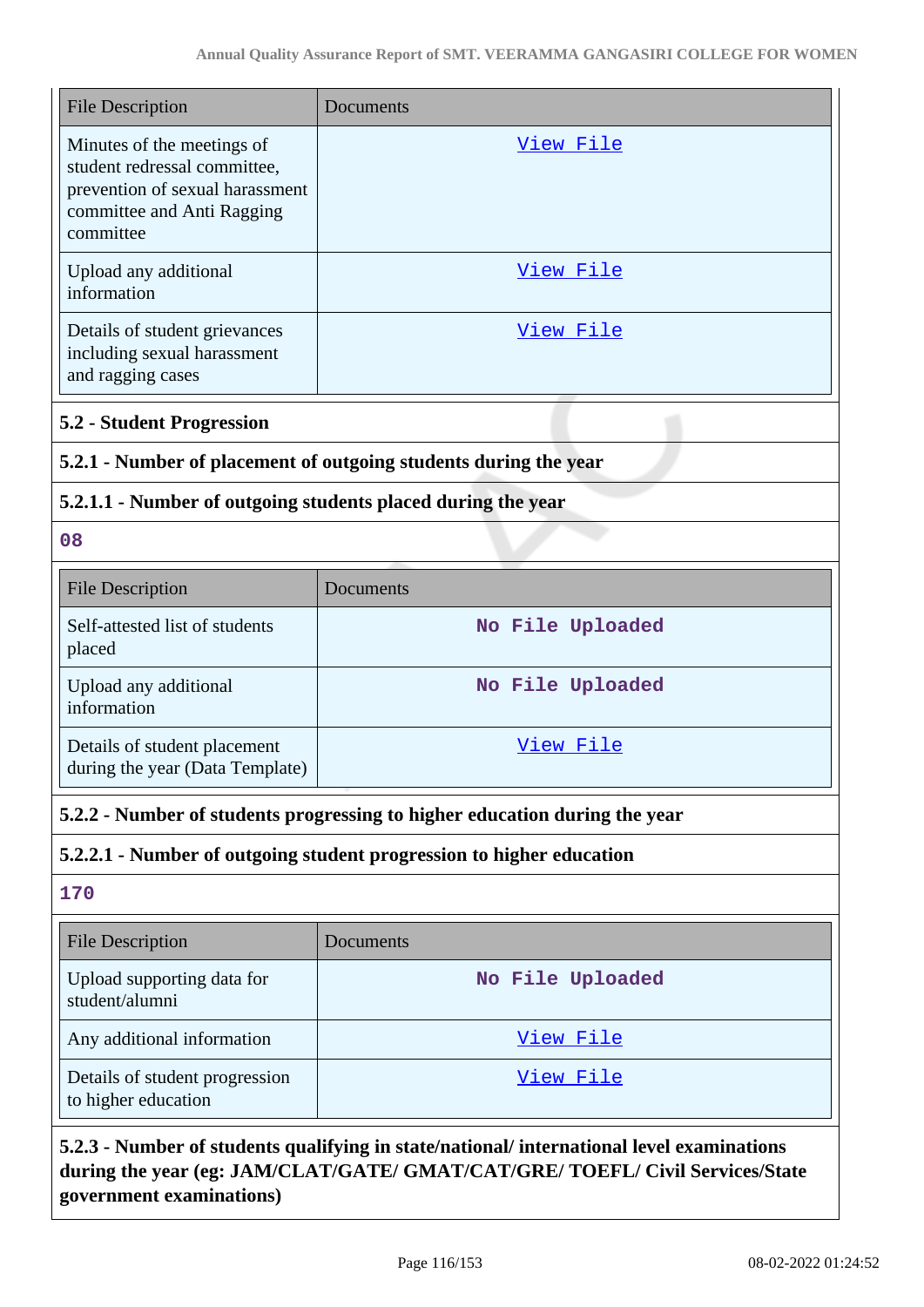## **5.2.3.1 - Number of students qualifying in state/ national/ international level examinations (eg: JAM/CLAT/NET/ SLET/ GATE/ GMAT/CAT/GRE/ TOEFL/ Civil Services/ State government examinations) during the year**

|              | w |        |  |
|--------------|---|--------|--|
|              |   |        |  |
| ×<br>×<br>M. |   | ۰<br>٧ |  |

| <b>File Description</b>                                                                                                   | Documents        |
|---------------------------------------------------------------------------------------------------------------------------|------------------|
| Upload supporting data for the<br>same                                                                                    | No File Uploaded |
| Any additional information                                                                                                | No File Uploaded |
| Number of students qualifying<br>in state/national/international<br>level examinations during the<br>year (Data Template) | No File Uploaded |

## **5.3 - Student Participation and Activities**

**5.3.1 - Number of awards/medals for outstanding performance in sports/cultural activities at university/state/national / international level (award for a team event should be counted as one) during the year**

**5.3.1.1 - Number of awards/medals for outstanding performance in sports/cultural activities at university/state/ national / international level (award for a team event should be counted as one) during the year.**

| File Description                                                                                                                                                                       | Documents        |
|----------------------------------------------------------------------------------------------------------------------------------------------------------------------------------------|------------------|
| e-copies of award letters and<br>certificates                                                                                                                                          | No File Uploaded |
| Any additional information                                                                                                                                                             | No File Uploaded |
| Number of awards/medals for<br>outstanding performance in<br>sports/cultural activities at univ<br>ersity/state/national/international<br>1 level (During the year) (Data<br>Template) | View File        |

5.3.2 - Institution facilitates students' representation and engagement in various administrative, cocurricular and extracurricular activities (student council/ students representation on various bodies as per established processes and norms )

**Our college has a unique culture and student driven activities. The Student Council and their representation on Academic and Administrative Bodies or Committees of the Institution enable the**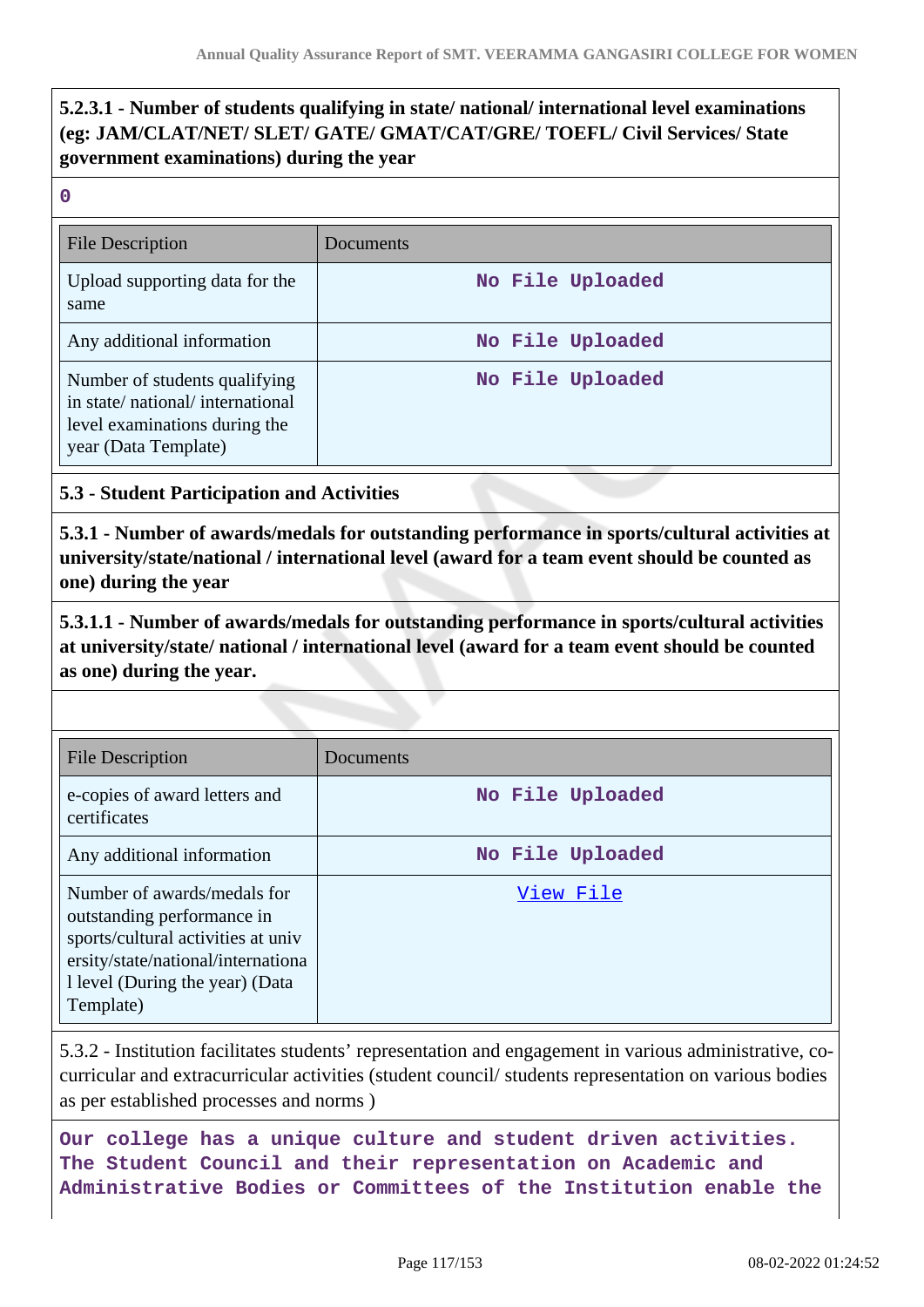**Students to enhance their qualitative and quantitative qualities. The student's council members are elected by the students through democratically conducted elections. The student's union has a well-structured representation from each class. The students of each class elect their class representative, who in turn elect the student's union office bearers. The student union office bearers comprises of**

- **Vice President, Reserved for Final year students**
- **General secretary,**
- **Joint secretary,**
- **Cultural secretary and**  $\bullet$
- **Sports secretary.**
- **Class Representatives From all Classes**

**Each elected representative works for the welfare of the college and students according to their portfolio.**

**The Students of different Programme are represented in the IQAC as member. The student union office bearers under the guidance of the student union advisor, Principal and IQAC members, plans all the activities for the whole year as per the calendar of events. The student union and IQAC plans each and every activity very meticulously and execute it right from the conceptual stage to completion of the planned activity. A student usually proposes an activity to be undertaken to the advisor of the student union and starts working under the guidance of the advisor and Principal. The competitions are conducted on the eve of annual gathering. Students are assigned to carry on particular event, so many such events are conducted on the eve of annual gathering in which the students actively work till the completion of the events.**

**The events include tasks like**

**1. Enrolment of student's name**

- **2. Stage arrangement.**
- **3. Maintaining discipline in the function hall**

**4. Approaching all the coordinators for the results of every event**

**5. Helping teachers to make a list of prizewinners**

**6. Preparing budgets for the conduct of events.**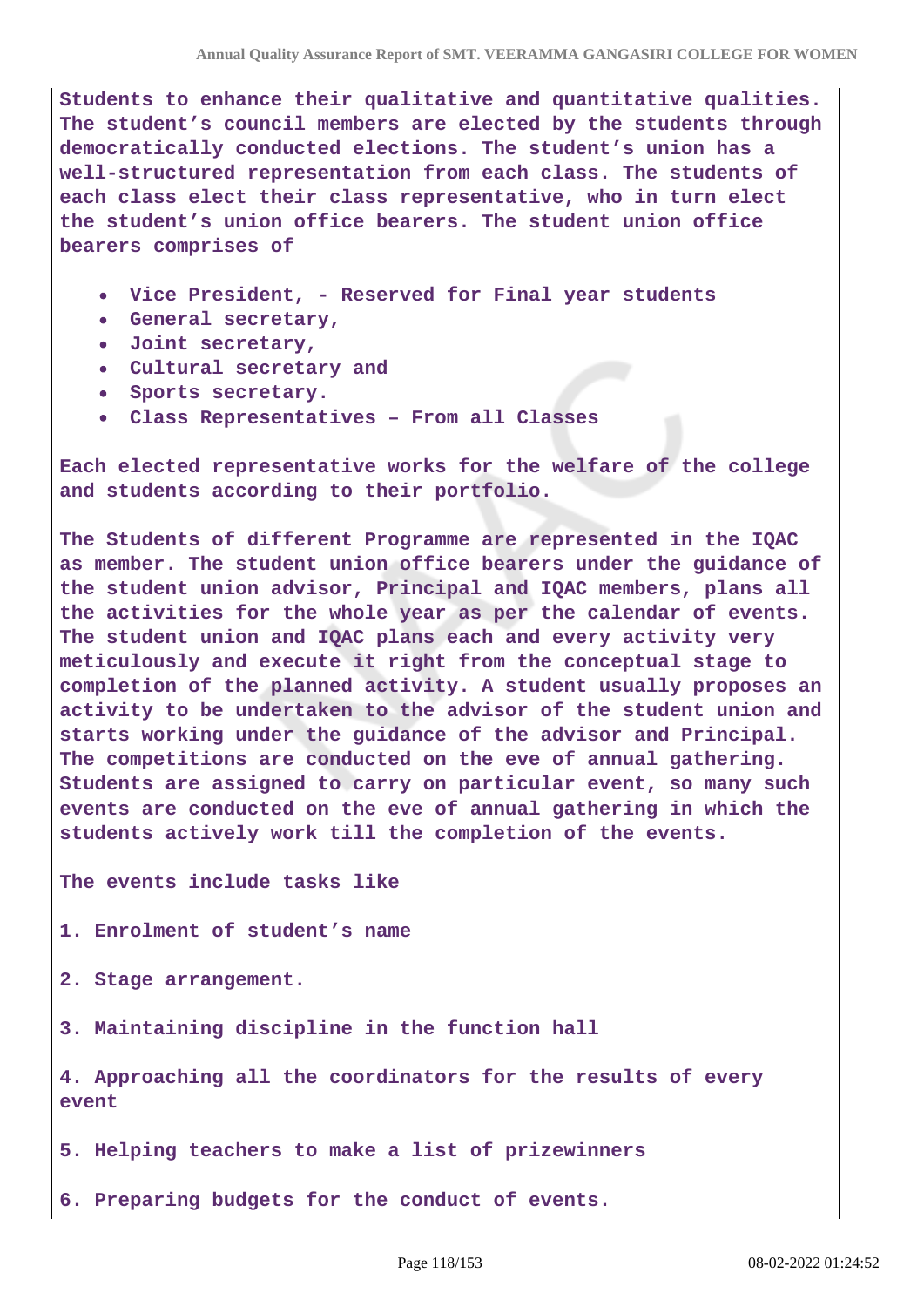**7. Purchasing the required items and managing the entire event are some of the activities they carry on.**

**Apart from this Seminars/Conferences/Workshops/Guest Lectures/organised in the College has always witnessed the active participation of the Students.**

**The NSS and NCC activities have the full fledge involvement of the Volunteers/Cadets respectively in all the extension services organised which may be adoption of the Village to the participation in the Central Government initiative, Swaach Bharat Abhiyaana under (UBA) for the well-being or creating awareness of the day-today issues prevalent in the Society.**

| <b>File Description</b>                  | Documents |
|------------------------------------------|-----------|
| Paste link for additional<br>information | Nil       |
| Upload any additional<br>information     | View File |

**5.3.3 - Number of sports and cultural events/competitions in which students of the Institution participated during the year (organized by the institution/other institutions)**

**5.3.3.1 - Number of sports and cultural events/competitions in which students of the Institution participated during the year**

| <b>File Description</b>                                                                                                                                                                                | Documents        |
|--------------------------------------------------------------------------------------------------------------------------------------------------------------------------------------------------------|------------------|
| Report of the event                                                                                                                                                                                    | No File Uploaded |
| Upload any additional<br>information                                                                                                                                                                   | No File Uploaded |
| Number of sports and cultural<br>events/competitions in which<br>students of the Institution<br>participated during the year<br>(organized by the<br>institution/other institutions<br>(Data Template) | View File        |

## **5.4 - Alumni Engagement**

5.4.1 - There is a registered Alumni Association that contributes significantly to the development of the institution through financial and/or other support services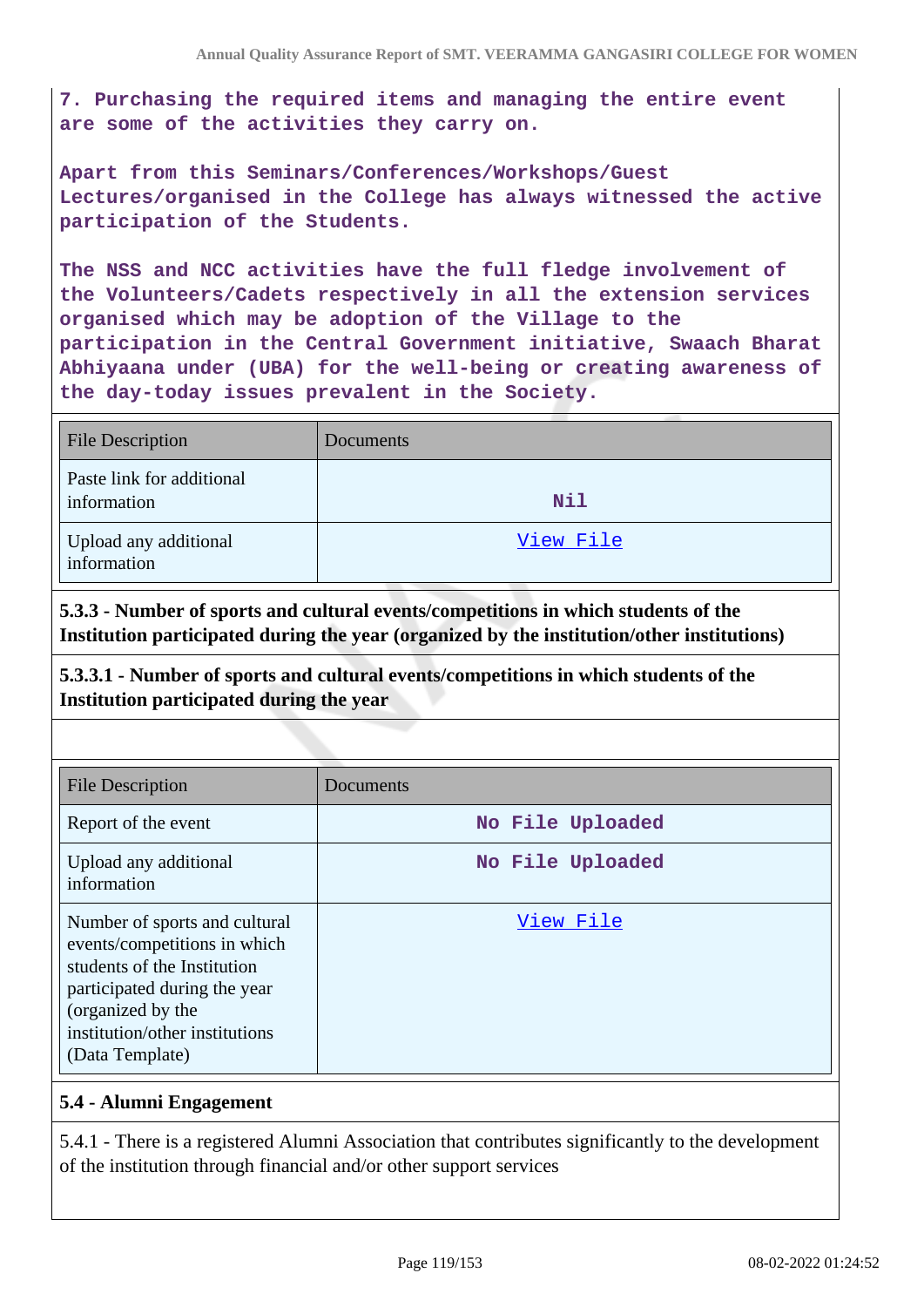**Yes, the college has a registered alumni association registered under the Karnataka Society's registration act on 28th May 2016. Our alumni association is active The association has an executive body consisting of following Members** 

- **1. President Principal**
- **2. Vice- President**
- **3. Two Secretaries**
- **4. Joint-Secretary and**
- **5. 11 Executive committee members.**

**The outgoing students are registered as alumni of the college by paying a nominal registration fee. The objective of the association is to promote the feeling of equity, unity and oneness among the members. It also promotes to bring the old students of this college in touch with the present students to enrich their experience and guide the students for their future carrier. Our Alumnae are strong ambassadors of our college. We have a large no of alumnae scattered all over the world. The alumni are invited for the judgement of the various annual competitions. The achievers in their carrier are invited to inspire the present students as they are the source of inspirations to the students and community. Every year alumni meet is held in the college, where the discussions pertaining to development are held. Suggestion are accepted to bring the changes for the betterment of the students and college. The donations and registration fee collected from the alumni is accountable and the audit of the accounts is done every year as per the norms.**

**The alumni association conducts three executive body meeting and one general body meeting once in a year. The alumnae renders suggestions, financial help or other aid to the college. Every year General Body meeting of the association will be held in the last week of January or in the month of February.** 

**In this academic year due to Covid -19 Pandemic only two executive body meeting were held i.e. first executive body meeting was held on 18th January 2021. and Second Executive body 25th March 2021, and alumni meet was held on 27th March 2021. During this Period the alumni contribution is 192675. Due to Covid 19 Pandemic No alumni, activities were organized. The alumni decided to organize the activities in the near future days if the conditions are favourable and safe.**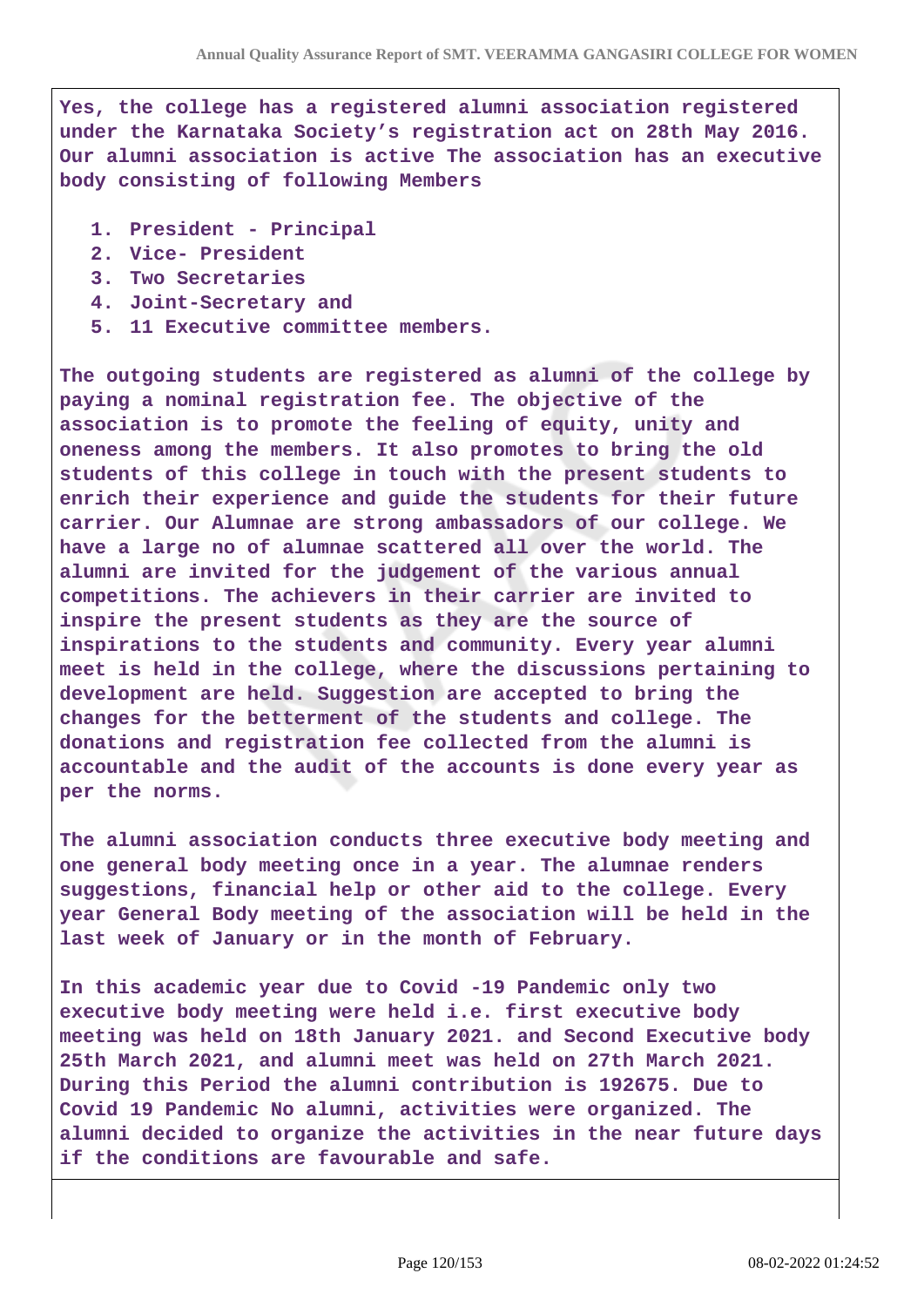| <b>File Description</b>                                                                                                                                                                                                                                                                                                                                          | Documents                                                                                                                |  |
|------------------------------------------------------------------------------------------------------------------------------------------------------------------------------------------------------------------------------------------------------------------------------------------------------------------------------------------------------------------|--------------------------------------------------------------------------------------------------------------------------|--|
| Paste link for additional<br>information                                                                                                                                                                                                                                                                                                                         | Nil                                                                                                                      |  |
| Upload any additional<br>information                                                                                                                                                                                                                                                                                                                             | No File Uploaded                                                                                                         |  |
| 5.4.2 - Alumni contribution during the year<br>(INR in Lakhs)                                                                                                                                                                                                                                                                                                    | D. 1 Lakhs - 3Lakhs                                                                                                      |  |
| <b>File Description</b>                                                                                                                                                                                                                                                                                                                                          | Documents                                                                                                                |  |
| Upload any additional<br>information                                                                                                                                                                                                                                                                                                                             | No File Uploaded                                                                                                         |  |
| GOVERNANCE, LEADERSHIP AND MANAGEMENT                                                                                                                                                                                                                                                                                                                            |                                                                                                                          |  |
| 6.1 - Institutional Vision and Leadership                                                                                                                                                                                                                                                                                                                        |                                                                                                                          |  |
| the institution                                                                                                                                                                                                                                                                                                                                                  | 6.1.1 - The governance of the institution is reflective of and in tune with the vision and mission of                    |  |
| <b>Response:</b>                                                                                                                                                                                                                                                                                                                                                 |                                                                                                                          |  |
| Vision:                                                                                                                                                                                                                                                                                                                                                          |                                                                                                                          |  |
| "To preserve and promote the finer innate qualities of a woman<br>and eternal human values, the rich heritage of our Nation, to<br>equip her with knowledge and skills to meet the regional and<br>Global challenges with confidence".                                                                                                                           |                                                                                                                          |  |
| Mission:                                                                                                                                                                                                                                                                                                                                                         |                                                                                                                          |  |
| "The Mission of the institution is to infuse the Spiritual,<br>Ethical, Moral and Social values to disseminate in unfolding and<br>sensitizing the integrated personality of womanhood. Providing<br>and promoting the apt education to empower and assimilate all the<br>innate human qualities to face the National and Global challenges<br>with confidence". |                                                                                                                          |  |
| Nature of Governance:                                                                                                                                                                                                                                                                                                                                            |                                                                                                                          |  |
| institution.                                                                                                                                                                                                                                                                                                                                                     | The governance of the institution is reflective of an effective<br>leadership in tune with the vision and mission of the |  |
|                                                                                                                                                                                                                                                                                                                                                                  | The college forms various committees at the beginning of every                                                           |  |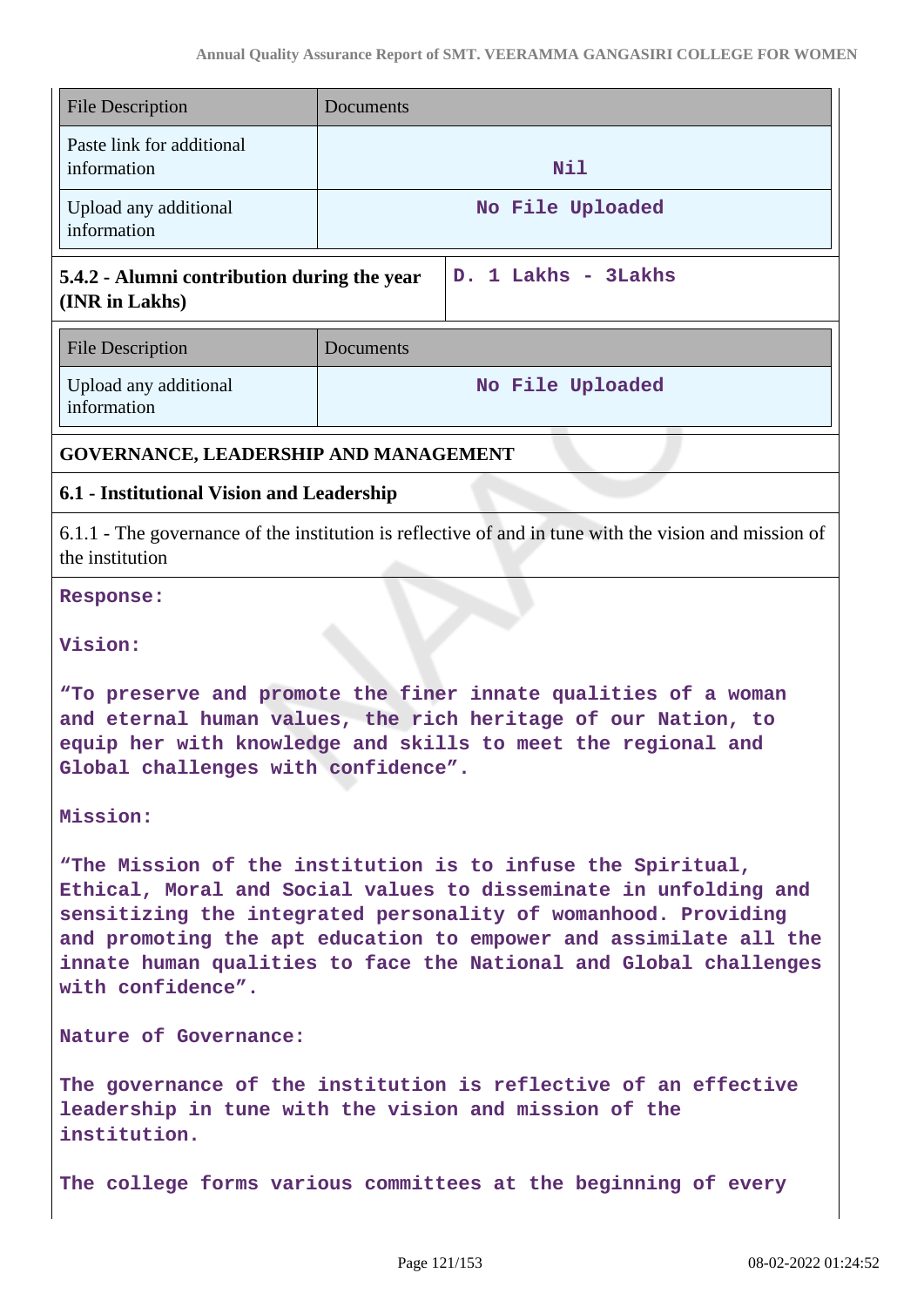**academic year. These committees are formed in such a way that judicious number of members are accommodated for carrying out the activities. Each committee consists of a coordinator and four to five members. Every committee plans its activities throughout the year.**

**Mechanism for implementation Review:**

**The institute has clear-cut quality policy, strategies, goals with time line, road-maps, perspective plans and strategic plans and an excellent infrastructure, learning environment, funding support for imparting quality education and to fulfil the vision.**

**Dedicated Leadership: College Governing Body reviews and analyse the efforts of Institute to take policy decisions with the consent of Principal.**

**IQAC – IQAC plans and Monitors the activities of the college for the overall development of the Institute with a rigorous review on academic issues to fulfil the Vision and Mission of the College.**

**Feedback: Feedback from all the stakeholders is collected, analysed and appropriate action is taken.**

**Review Meetings at Institute level:**

**Principal conducts Staff Meetings to review the academic, cultural, sports, personality development programs and various achievements and requirements concerned with academic facilities.**

| <b>File Description</b>                  | Documents           |
|------------------------------------------|---------------------|
| Paste link for additional<br>information | http://vgcollege.in |
| Upload any additional<br>information     | View File           |

6.1.2 - The effective leadership is visible in various institutional practices such as decentralization and participative management.

**Response:** 

**Decentralised and Participative management is the core policy of the Institute. The success of an Institution is the result of the**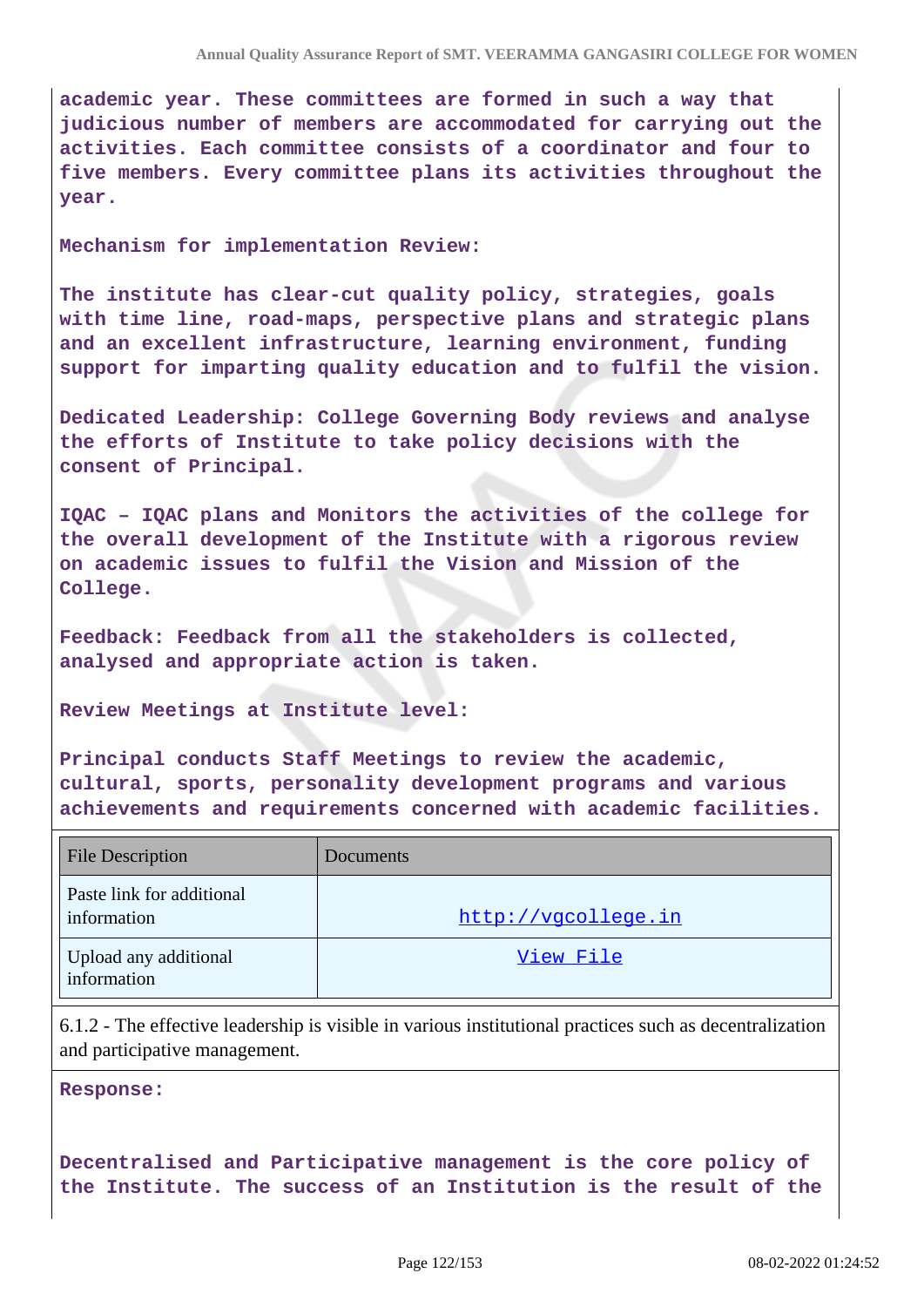**combined efforts of all who work towards attaining the vision of the institution.**

**Right from the President, Management of the society, Principal, staff, students and all the stakeholders have a role to play in the development of the college. Their involvement and cooperation in devising and implementing decision-making policies for academic and administrative affairs through various bodies and committees have contributed to the growth of the college. Institution focuses keen on decentralization by intending equal opportunity and equal role to participate in the functioning of the Institution.**

**Management comprises of various committees, college governing council. Each committee has been provided with specific functions which cater to the needs of institution for the ongoing progress and development of the Institution.**

#### **Case Study:**

**The college celebrated International Women's Day on 8th March, 2021 with the theme "Women in leadership: Achieving an equal future in a COVID-19 world". This day was celebrated differently in a more meaningful way by inviting and honouring the women corona warriors, who have excelled in their chosen fields, despite challenges.**

**A committee was formed headed by Principal, with faculty members to identify the women corona warriors in different fields. The committee identified four women corona warriors from different professions, Such as Teaching, Police, Municipal Corporation Employ, Medical Services. Apart from this various other committees were assigned with concerned responsibilities.**

| <b>File Description</b>                  | Documents  |
|------------------------------------------|------------|
| Paste link for additional<br>information | <b>Nil</b> |
| Upload any additional<br>information     | View File  |

## **6.2 - Strategy Development and Deployment**

6.2.1 - The institutional Strategic/ perspective plan is effectively deployed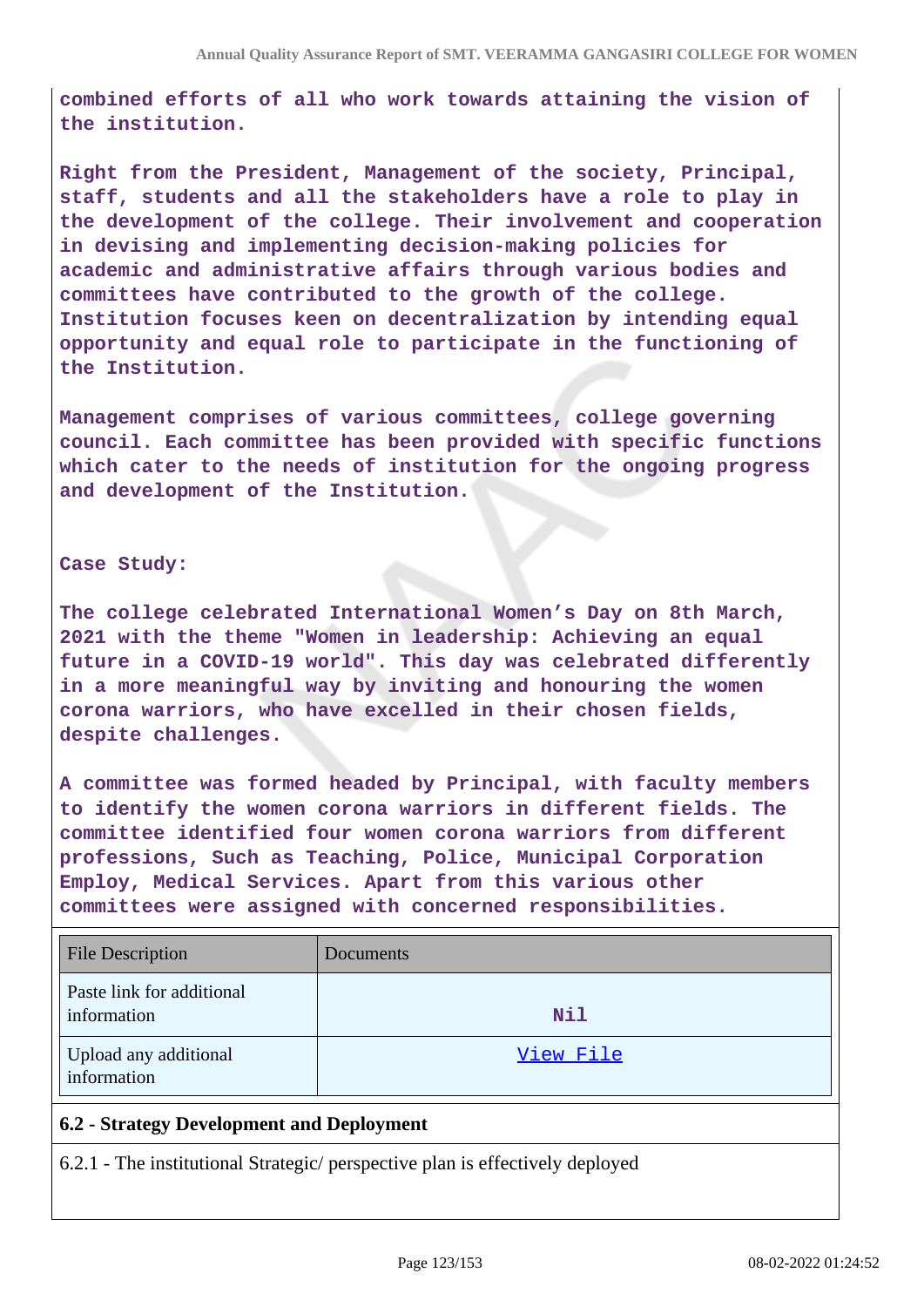#### **Teaching and Learning:**

**Our College is deeply committed to attain excellence through strategic planning and deployment. The strategic plan is prepared in all aspects of the Institution's Practices and the final constellation is prepared with the regularisation of the ideology, which creates the excellent efficiency prospects.**

**The college is committed to promulgate quality education to the students, through various committees and practices.**

- **The administrative committee includes the Administrative affairs, Professional and regulatory co-ordinations. The Physical Infrastructure and Administrative requirements that forecasts the retrospective analysis of Income ,Expenditure, Audits and also manages the assets with respect to the Infrastructural requirements. The Committee also supports the financial support and Scholarships to the students.**
- **The Academic Committee visualizes with the attributes of the Curriculum Planning and Implementation. This includes right from the preparation of the Academic Calendar to the introduction and functioning of the Certificate/ Value Added Courses which imparts the transferable skills. This is predicted with the Students Learning Outcomes. The Students' Satisfaction Survey is done at the end of the Academic Year and the Action Taken Report is rendered accordingly.**
- **The Research Committee attributes the Resource and Fund Mobilization for Research. The Recognition for Innovation by the Faculty, the ISBN published Books and chapters and Faculty Research Articles published in the National and International Journals. Funds provided for the Faculty and Students to Organise and Participate in Conferences/Seminars /Workshops enrich in them the Research temper.**
- **Student Union traits the engagement and management of all the co-curricular activities of the college. The Cultural and Sports activities are superintended with its achievements. This Criterion also involves the attributes of the Students' Council and their Representation in the various Cells and also their engagement in National Festivals. The student union with the help of Anti-Harassment cell looks into Grievance and Redressal.**
- **IQAC: This Criterion puts forth with the quality**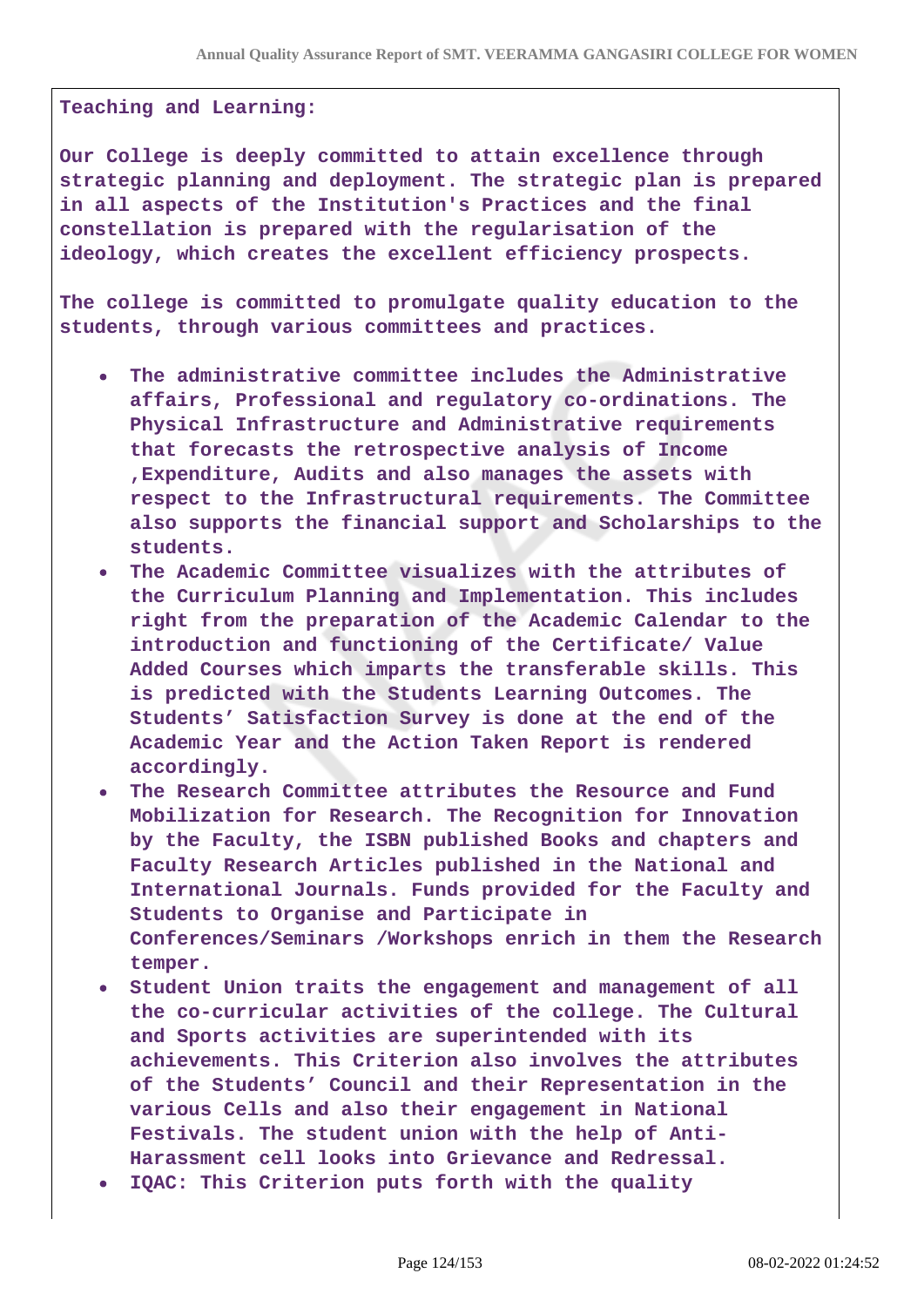**initiatives. The Planning and Organising Programs to promote the Universal Values, Professional Ethics, egovernance and the Faculty/Student Development Programmes.**

**The Alumni and Parent-Teacher Association is framed and the Parents Meet is organised. The AAA Peer Committee inspects and assesses the attributes of all the above mentioned Criteria. This strategic plan implemented in the College has brought about tasks to achieve more efficiency towards the attainment of the targets.**

**Hence, we have 33 teachers with Ph.D. In order to realize the set objectives the college has been conducting several Certificates / Value Added Courses. During the tenure of the course, a test is conducted in order to assess the student's skills competency after the completion of the course certificate will be issued.**

| File Description                                          | Documents        |
|-----------------------------------------------------------|------------------|
| Strategic Plan and deployment<br>documents on the website | No File Uploaded |
| Paste link for additional<br>information                  | Nil              |
| Upload any additional<br>information                      | No File Uploaded |

6.2.2 - The functioning of the institutional bodies is effective and efficient as visible from policies, administrative setup, appointment and service rules, procedures, etc.

**The college is affiliated to Karnataka State Akkamahadevi Women's University, Vijayapura. The Institution is a part of the Management of Hyderabad Karnataka Education Society, Kalaburagi.**

#### **Management:**

**The Management exercises the overall supervision of the Institution. It comprises of President, Vice President, Secretary, College Governing Council and Administrative officer. Administrative structure and college governance standards are initiated by the Management and Principal. Administrative officer plays a key role between the Management, the Principal and Staff. Principal ensures that it is percolated through the organizational setup.**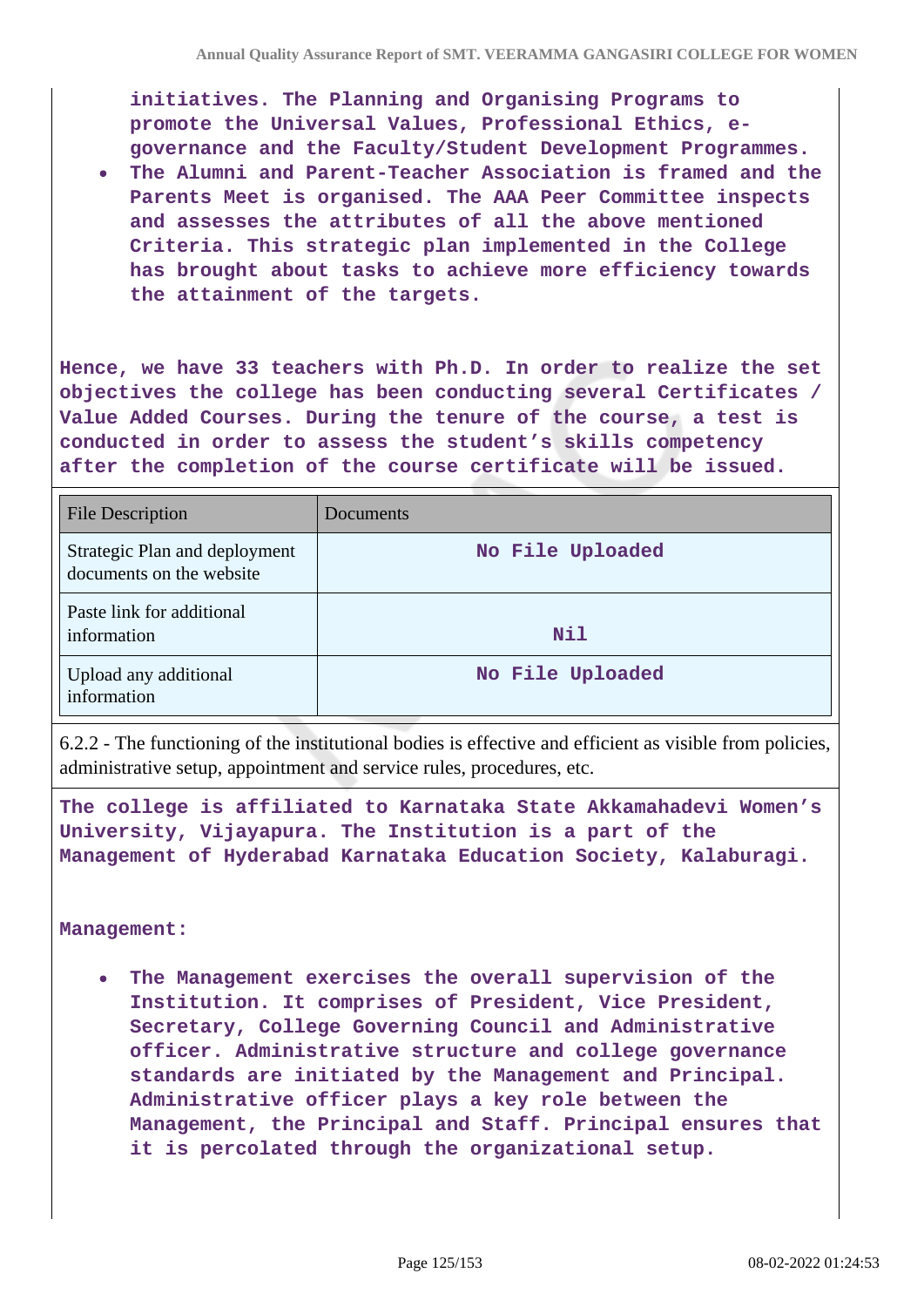#### **Administrative setup:**

- **College has multitier system in its administrative structure. It consists of the Principal followed by the Vice-Principal and IQAC coordinator.**
- **At Institute level the Principal is the apex of the Internal administration and is assisted by the Vice Principal and IQAC.**
- **The Vice Principal, IQAC Coordinator, Heads of the Department, Librarian, Physical Director and Office Superintendent are directly accountable /report to the Principal. The Principal assisted by all of them oversees the functioning of the Institution and ensures the smooth operation of all the processes.**

#### **IQAC :**

**IQAC is constituted under the chairmanship of Principal as per NAAC guidelines, which monitors all academic and non- academic activities and always strives for quality enhancement and sustenance.**

#### **Academic:**

- **The Academic Council caters to all the Academic related activities right from Administration to the engaging of the classes to the conduct of Examination. The faculty taking up the responsibility as Member of Board of Studies are a part of the University Committee.**
- **The Head of the Departments are permitted to take and implement decision pertaining to their Department in conformation with the Principal. Further he looks after the distribution of Syllabus, Teaching Plans, feedback, Internal Examination, attendance of the students**
- **The College Librarian, along with their staff, is responsible for the smooth functioning of the Library.**
- **The Physical Education Director oversees and monitors all the Sports related activities.**

#### **Administrative:**

**The College Administration has the Office superintendent as**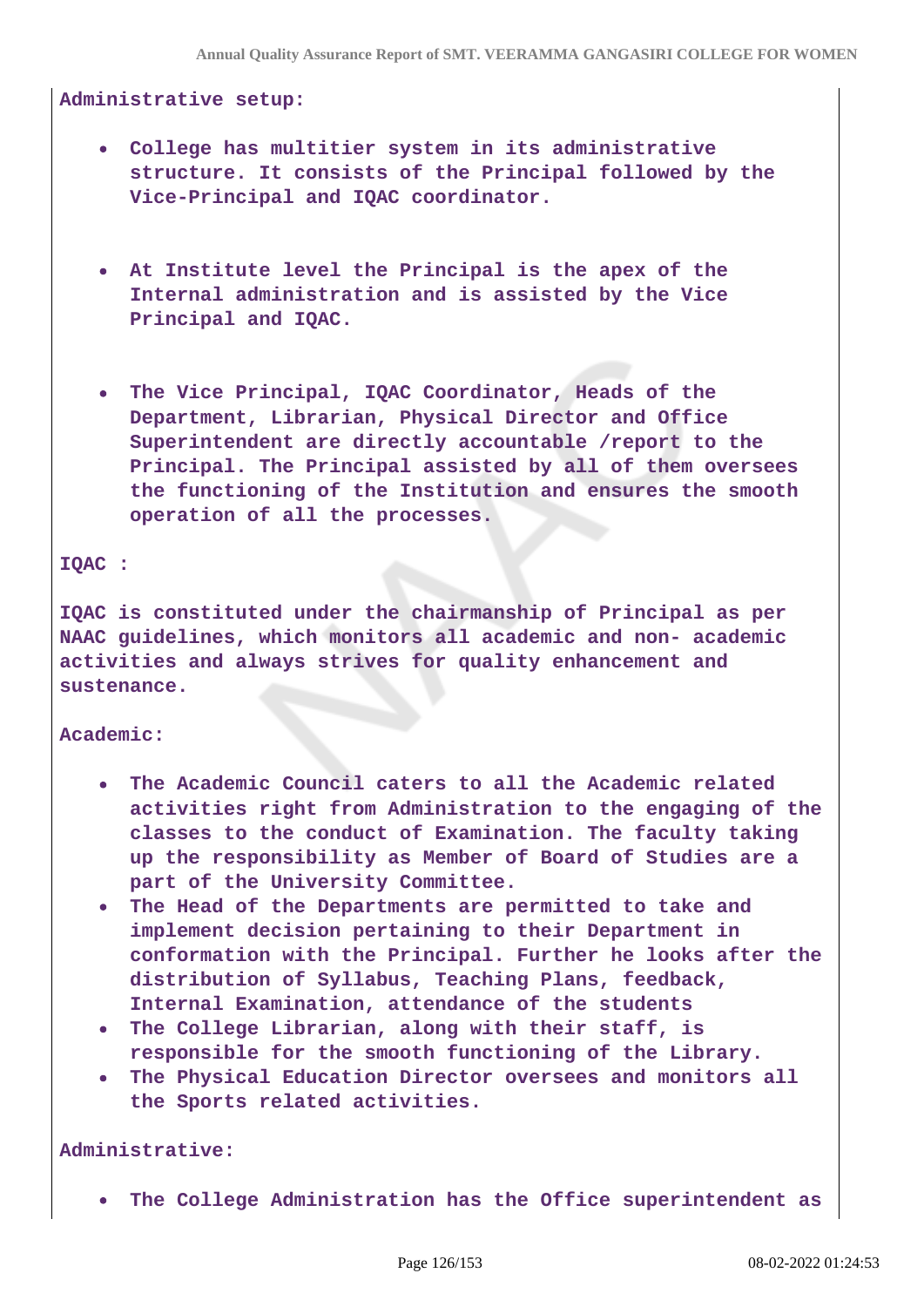**its Head. Office work is distributed among non-teaching staff with different sections like Accounts, Establishment, Admission, Examination, Scholarship, and maintenance of the campus.**

**Extension Activates & Support Services:** 

- **The co-curricular and Extra Curricular Activities are conducted by the various committees of the college which have the faculty as Coordinator and Members.**
- **Different Committees play an important role in the execution of responsibilities and activities on the Campus. It is through committees; the college seeks decentralization of Power Structure. The Committees formed are monitored by the Principal.**
- **Institution is having following Committees to enrich quality an overall performance of the Institution.**
- **1. Grievance Redress Cell.**
- **2. Placement Cell.**
- **3. Alumni Association.**
- **4. Health Centre**
- **5. Students Union**

**Recruitment and Service Rules:**

- **Permanent Posts (Grant-in-Aid): These posts are recruited by the Government of Karnataka according to the norms of University and UGC.**
- **Temporary Posts (Non-Grant): These posts are recruited by the Hyderabad Karnataka Education Society – Management as per the Government norms.**
- **Employees are governed by Karnataka Service Rules (KCSR) for leave, pension and recruitment, UGC regulations are also applicable in force from time to time. Pay Scales, Promotions are as per UGC.**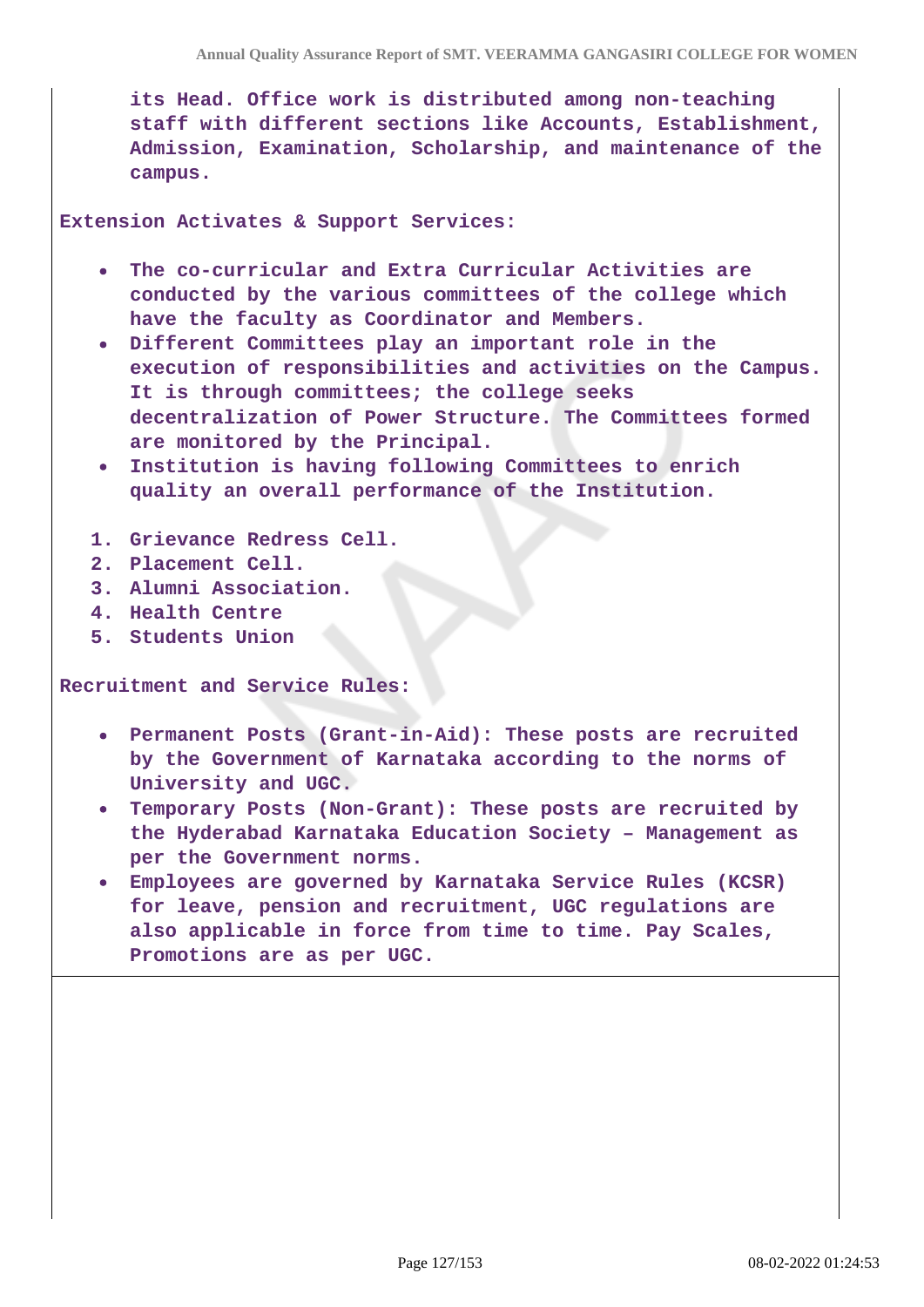| <b>File Description</b>                                                                                                                                                           | Documents                                                              |  |
|-----------------------------------------------------------------------------------------------------------------------------------------------------------------------------------|------------------------------------------------------------------------|--|
| Paste link for additional<br>information                                                                                                                                          | <b>Nil</b>                                                             |  |
| Link to Organogram of the<br>institution webpage                                                                                                                                  | http://vgcollege.in/files/6.1.1%20organogr<br>am%20@%20RBK%206.1.1.pdf |  |
| Upload any additional<br>information                                                                                                                                              | View File                                                              |  |
| A. All of the above<br>6.2.3 - Implementation of e-governance in<br>areas of operation Administration Finance<br>and Accounts Student Admission and<br><b>Support Examination</b> |                                                                        |  |
| <b>File Description</b>                                                                                                                                                           | Documents                                                              |  |
| <b>ERP</b> (Enterprise Resource<br>Planning)Document                                                                                                                              | View File                                                              |  |
| Screen shots of user inter faces                                                                                                                                                  | View File                                                              |  |
| Any additional information                                                                                                                                                        | No File Uploaded                                                       |  |
| Details of implementation of e-<br>governance in areas of<br>operation, Administration<br>etc(Data Template)                                                                      | View File                                                              |  |

## **6.3 - Faculty Empowerment Strategies**

6.3.1 - The institution has effective welfare measures for teaching and non- teaching staff

**A satisfied employee is an asset for the institution and can make the college a productive place. The administration has placed certain measures. They are:**

- **Felicitation on Achievements.**
- **RO drinking water.**
- **Reservation of seats for children of the faculty under management quota.**
- **Canteen and physical fitness facility.**
- **The college has credit co-operative society through which financial assistance is provided for the staff whenever required.**
- **Government provident fund.**
- **Group insurance.**
- **Paid leave.**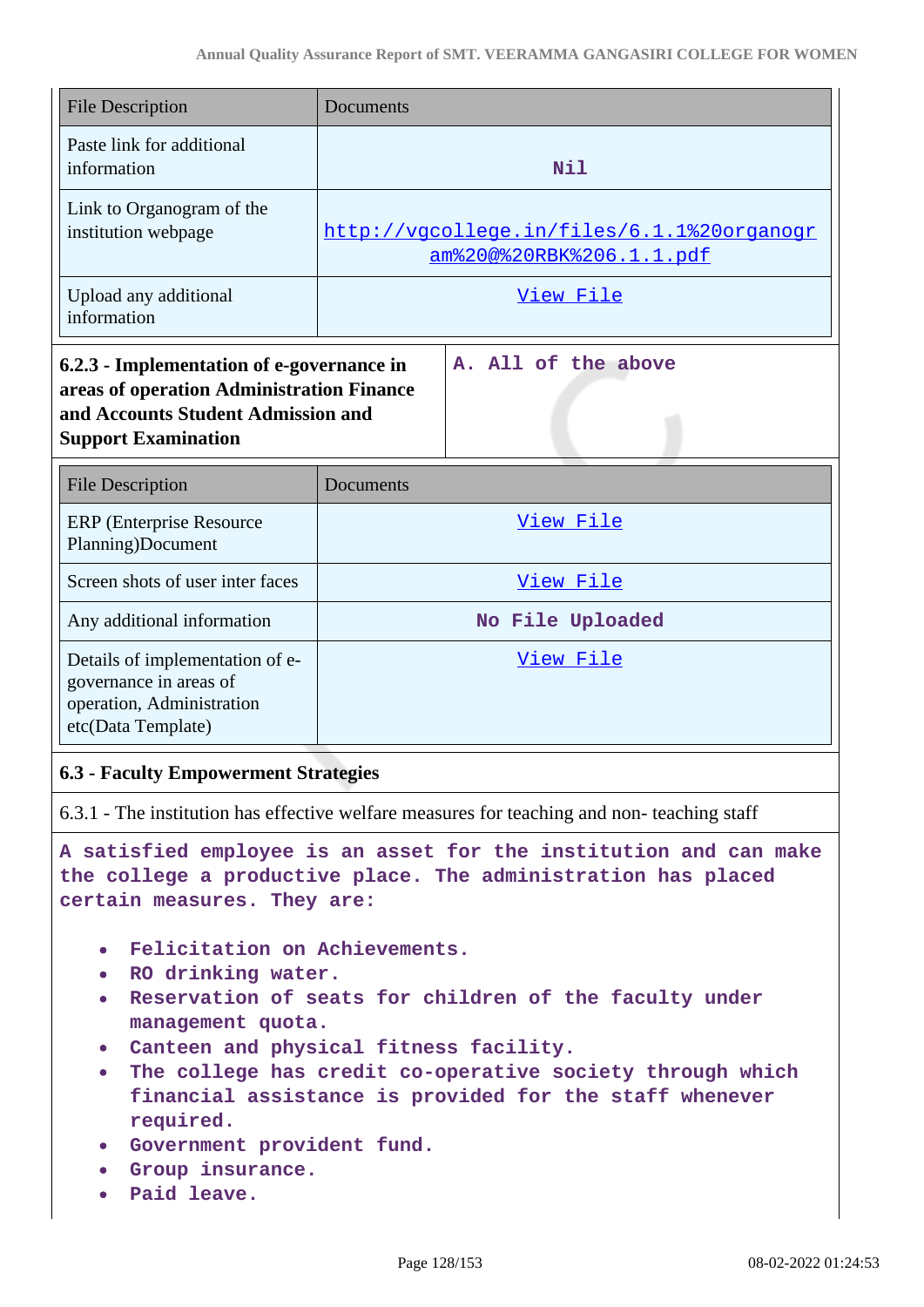|                                                                 | Annual Quality Assurance Report of SMT. VEERAMINA GANGASIRI COLLEGE FOR WOM                                                                                                                                                                                                                                                                                                                                                                                                                                                    |
|-----------------------------------------------------------------|--------------------------------------------------------------------------------------------------------------------------------------------------------------------------------------------------------------------------------------------------------------------------------------------------------------------------------------------------------------------------------------------------------------------------------------------------------------------------------------------------------------------------------|
|                                                                 | • Maternity Leave.                                                                                                                                                                                                                                                                                                                                                                                                                                                                                                             |
| Non-teaching:                                                   |                                                                                                                                                                                                                                                                                                                                                                                                                                                                                                                                |
|                                                                 | The administration has placed certain measures. For the Non-<br>teaching They are:                                                                                                                                                                                                                                                                                                                                                                                                                                             |
| $\bullet$<br>$\bullet$ .<br>$\bullet$<br>$\bullet$<br>$\bullet$ | • Felicitation on Achievements.<br>• RO drinking water.<br>Reservation of seats for children of the faculty under<br>management quota.<br>. Canteen and physical fitness facility.<br>The college has credit co-operative society through which<br>financial assistance is provided for the staff whenever<br>required.<br>• Government provident fund.<br>• Group insurance.<br>Paid leave.<br>• Maternity Leave<br>The uniforms of non-teaching daily wages staff is provided<br>by the management.<br><b>Staff Quarters</b> |

| <b>File Description</b>                  | Documents |
|------------------------------------------|-----------|
| Paste link for additional<br>information | Nil       |
| Upload any additional<br>information     | View File |

**6.3.2 - Number of teachers provided with financial support to attend conferences/ workshops and towards membership fee of professional bodies during the year**

**6.3.2.1 - Number of teachers provided with financial support to attend conferences/workshops and towards membership fee of professional bodies during the year**

**01**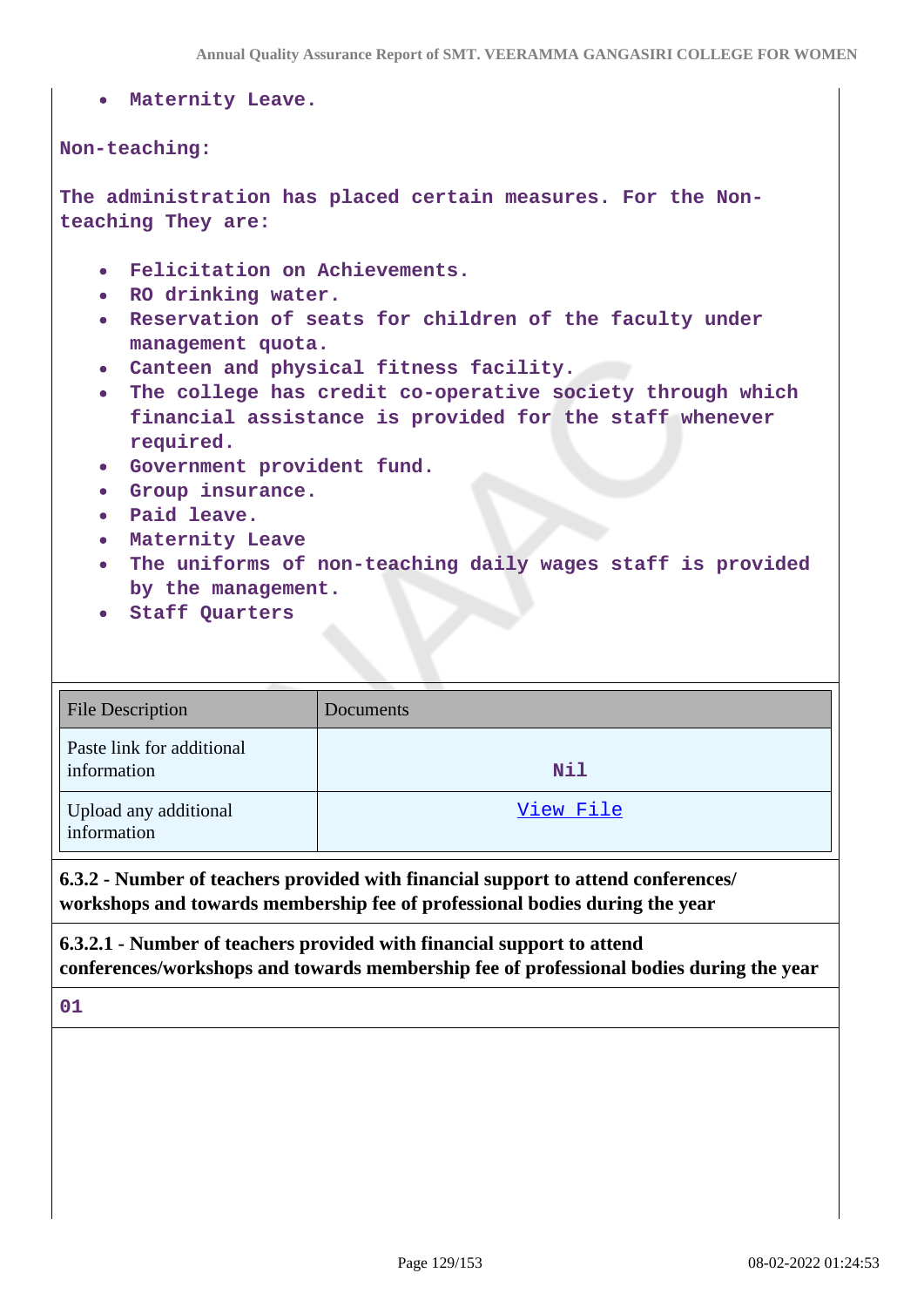| File Description                                                                                                                 | Documents |
|----------------------------------------------------------------------------------------------------------------------------------|-----------|
| Upload any additional<br>information                                                                                             | View File |
| Details of teachers provided<br>with financial support to attend<br>conference, workshops etc<br>during the year (Data Template) | View File |

**6.3.3 - Number of professional development /administrative training programs organized by the institution for teaching and non-teaching staff during the year**

**6.3.3.1 - Total number of professional development /administrative training Programmes organized by the institution for teaching and non teaching staff during the year**

| w                             | . . |
|-------------------------------|-----|
|                               |     |
| I<br>$\overline{\phantom{a}}$ |     |
|                               |     |

| <b>File Description</b>                                                                                                                                                 | Documents        |
|-------------------------------------------------------------------------------------------------------------------------------------------------------------------------|------------------|
| Reports of the Human Resource<br><b>Development Centres</b><br>(UGCASC or other relevant<br>centres).                                                                   | No File Uploaded |
| <b>Reports of Academic Staff</b><br>College or similar centers                                                                                                          | No File Uploaded |
| Upload any additional<br>information                                                                                                                                    | <u>View File</u> |
| Details of professional<br>development / administrative<br>training Programmes organized<br>by the University for teaching<br>and non teaching staff (Data<br>Template) | <u>View File</u> |

**6.3.4 - Number of teachers undergoing online/face-to-face Faculty development Programmes (FDP) during the year (Professional Development Programmes, Orientation / Induction Programmes, Refresher Course, Short Term Course etc.)**

**6.3.4.1 - Total number of teachers attending professional development Programmes viz., Orientation / Induction Programme, Refresher Course, Short Term Course during the year**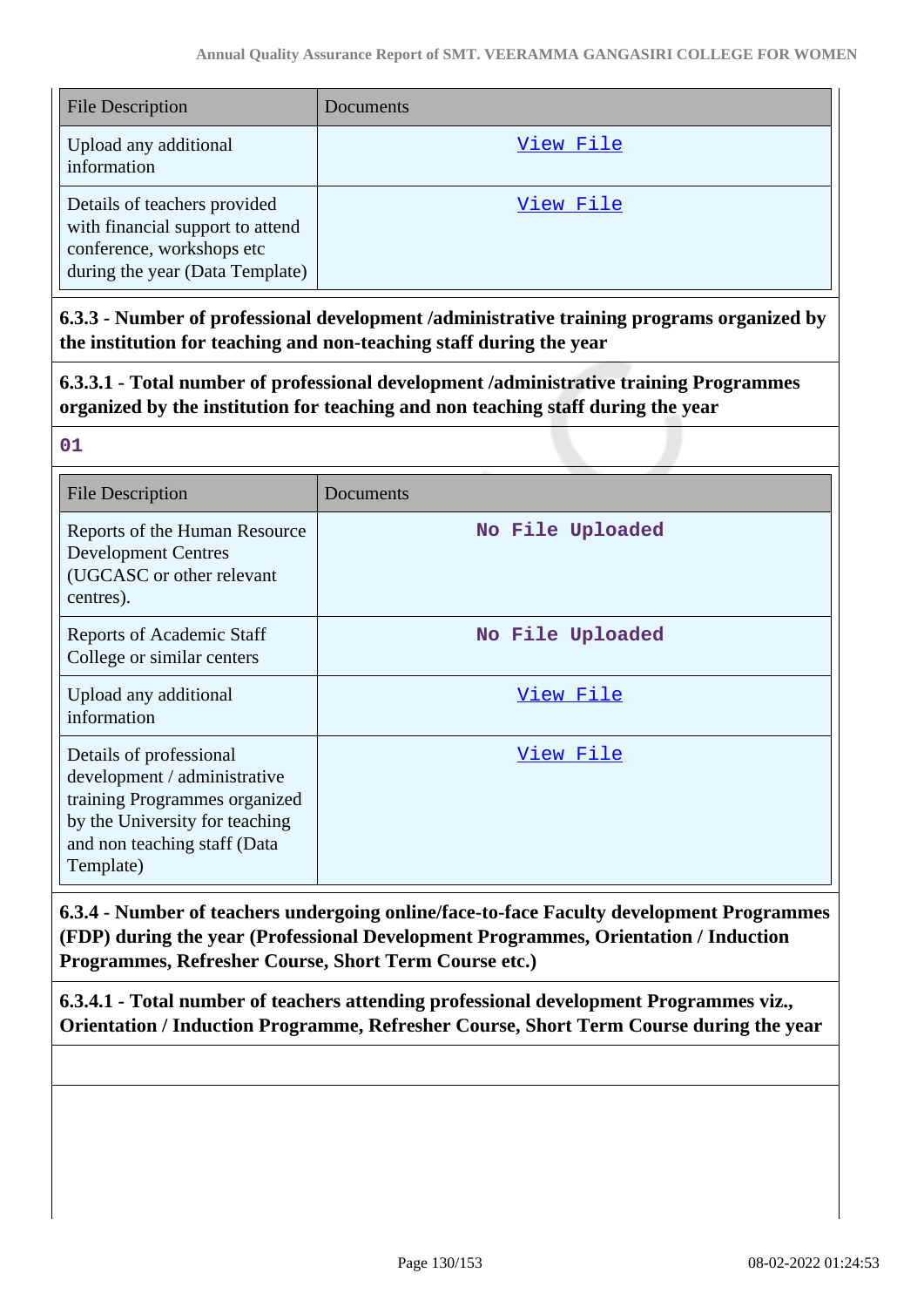| <b>File Description</b>                                                                                    | Documents        |
|------------------------------------------------------------------------------------------------------------|------------------|
| <b>IQAC</b> report summary                                                                                 | No File Uploaded |
| Reports of the Human Resource<br><b>Development Centres</b><br>(UGCASC or other relevant<br>centers)       | No File Uploaded |
| Upload any additional<br>information                                                                       | No File Uploaded |
| Details of teachers attending<br>professional development<br>programmes during the year<br>(Data Template) | View File        |

6.3.5 - Institutions Performance Appraisal System for teaching and non- teaching staff

**The institution has an effective Performance Appraisal System for teaching and non-teaching staff. The Performance Appraisal Reports provide good feedback to faculty and help them in understanding the changing needs of students. All faculty members fill prescribed Performa for self-appraisal. PAS system encourages the faculty members to make excellent performance in teaching –learning and research.**

**The institution has performance based appraisal system for the Assessment of teaching and non-teaching staff. The Appraisal report is based on the Annual performance of the employee on the basis of their academic, research and other extra-curricular activities.** 

**The above set performance appraisal report is to be filled by employee in a given prescribed Performa which includes all the above set related to points and sub points. The views of the employee filled in the prescribed Performa is reviewed by HOD's, IQAC and Principal. The overall report is further reviewed by the Chairman of the governing body and final performance functioning status is setup and confidentially recorded in the office.**

| <b>File Description</b>                  | Documents |
|------------------------------------------|-----------|
| Paste link for additional<br>information | Nil       |
| Upload any additional<br>information     | View File |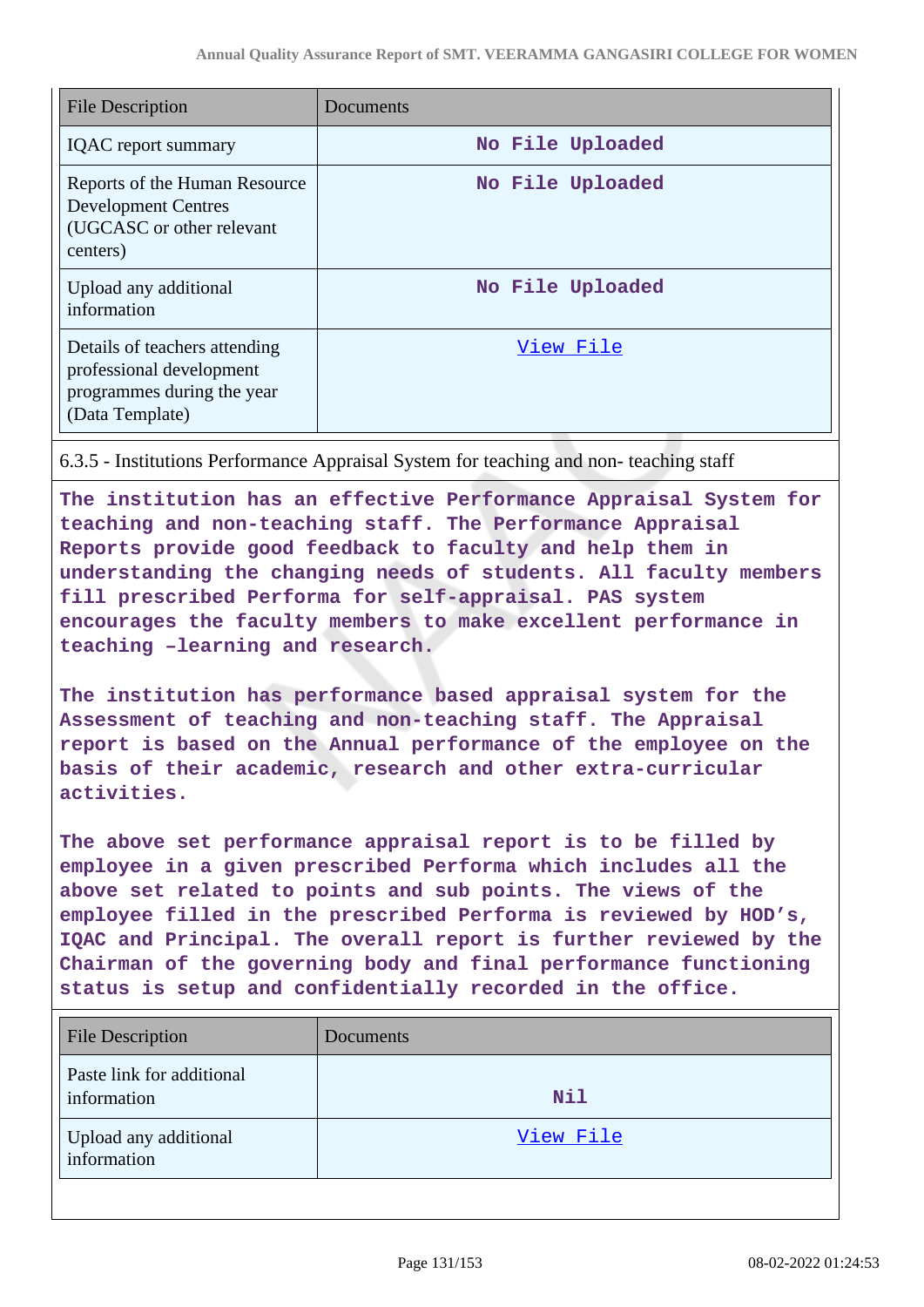## **6.4 - Financial Management and Resource Mobilization**

6.4.1 - Institution conducts internal and external financial audits regularly Enumerate the various internal and external financial audits carried out during the year with the mechanism for settling audit objections within a maximum of 200 words

**Internal Audit: The Internal Audit is conducted annually by the Chartered Accountants appointed by the Management. Internal Audit report is submitted to the Management. Queries raised in the Audit Report is discussed and are clarified**

**External Audit: The management appoints an external auditor. The financial statement of the college including books of accounts, vouchers, statement etc are audited by the external auditor. A.G office of Government of Karnataka Inspects the financial records of the institutions.**

**No major objections were raised during the last audit.**

**Further all necessary audits as per the requirements of the University; UGC and Government of Karnataka are carried out by the college periodically. No major objections were raised during the last audit.**

| <b>File Description</b>                  | Documents  |
|------------------------------------------|------------|
| Paste link for additional<br>information | <b>Nil</b> |
| Upload any additional<br>information     | View File  |

**6.4.2 - Funds / Grants received from non-government bodies, individuals, philanthropers during the year (not covered in Criterion III)**

**6.4.2.1 - Total Grants received from non-government bodies, individuals, Philanthropers during the year (INR in Lakhs)**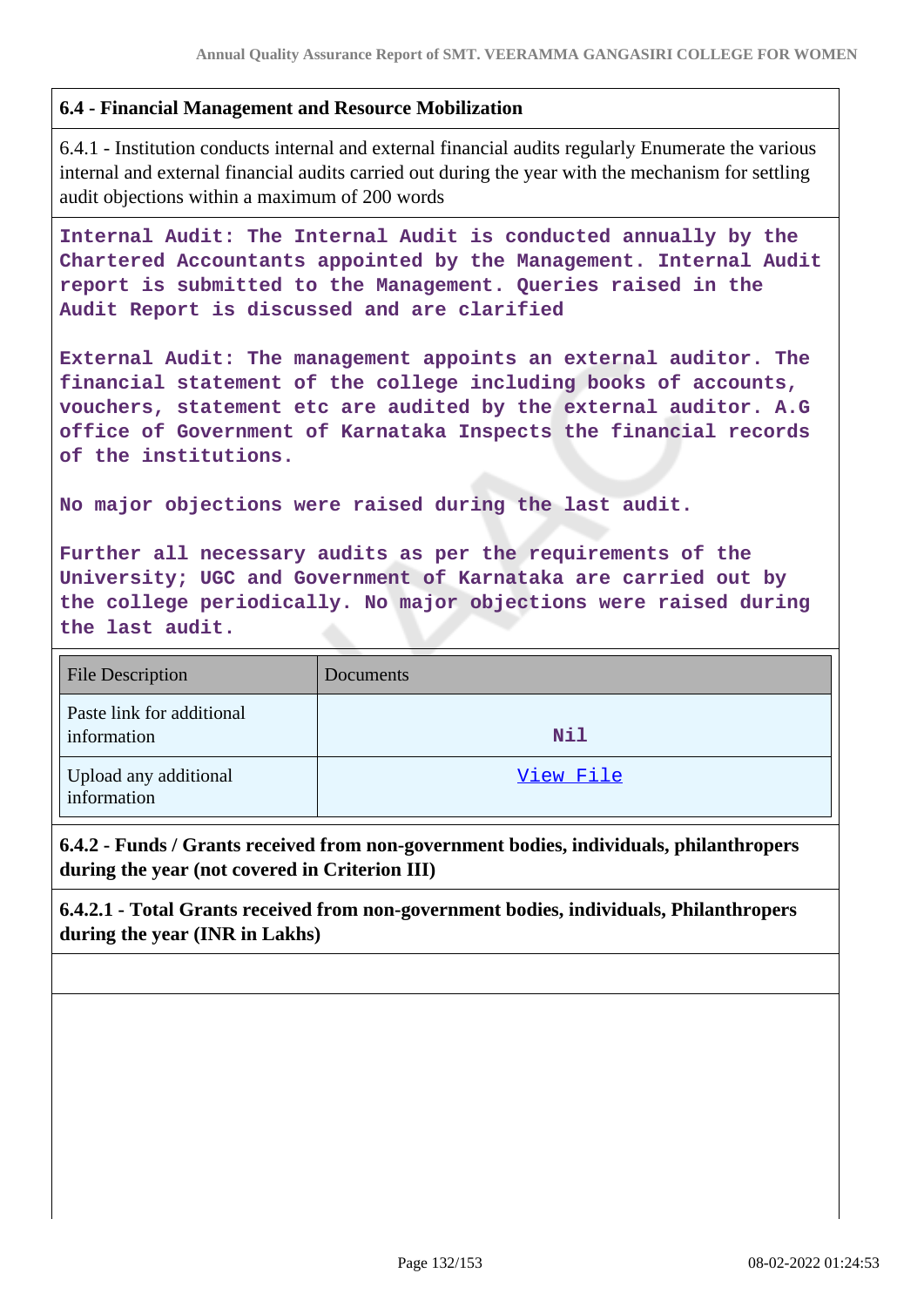| <b>File Description</b>                                                                                                                        | Documents        |
|------------------------------------------------------------------------------------------------------------------------------------------------|------------------|
| Annual statements of accounts                                                                                                                  | No File Uploaded |
| Any additional information                                                                                                                     | No File Uploaded |
| Details of Funds / Grants<br>received from of the non-<br>government bodies, individuals,<br>Philanthropers during the year<br>(Data Template) | View File        |

6.4.3 - Institutional strategies for mobilization of funds and the optimal utilization of resources

**Ours is a Grant-in-Aid college and follow the rules led down by Government of Karnataka. Faculty and Administrative staff on permanent basis receive their salary from Govt. Un-Aided faculty salary component is paid by the Management. Since the college is Aided, there is limited scope for generating funds.**

**The Institution has certain strategies for mobilization of the funds through available resources. The financial sources of our college are :**

- **Salary grants received from Govt. of Karnataka.**
- **Grants received from UGC for research.**
- **Grants received from KSAW University for NSS Unit A & B for regular activities and special camps.**
- **Examination grant is received from the Parent University to conduct Semester Examination.**
- **Scholarship grants received from Govt. of Karnataka.**
- **Alumni contribution/donation for the college development.**
- **College infrastructure is used for the Competitive/Govt/CET/NEET/Police Dept. Exams.**
- **The funds generated by Earn while you learn stalls organized by students of our college.**
- **The funds generated from Canteen and Xerox is collected by the management and in turn refunded to college for infrastructure development.**
- **The funds generated by self financed seminars and conferences and is utilized for the same.**
- **The college collects admission, tuition and other fees from students.**
- **Bank interest, breakages, common dues, a fee charged for issue of certificates.**
- **College receives Seed Money from the NAAC Bangalore for organizing National Seminars and Workshops**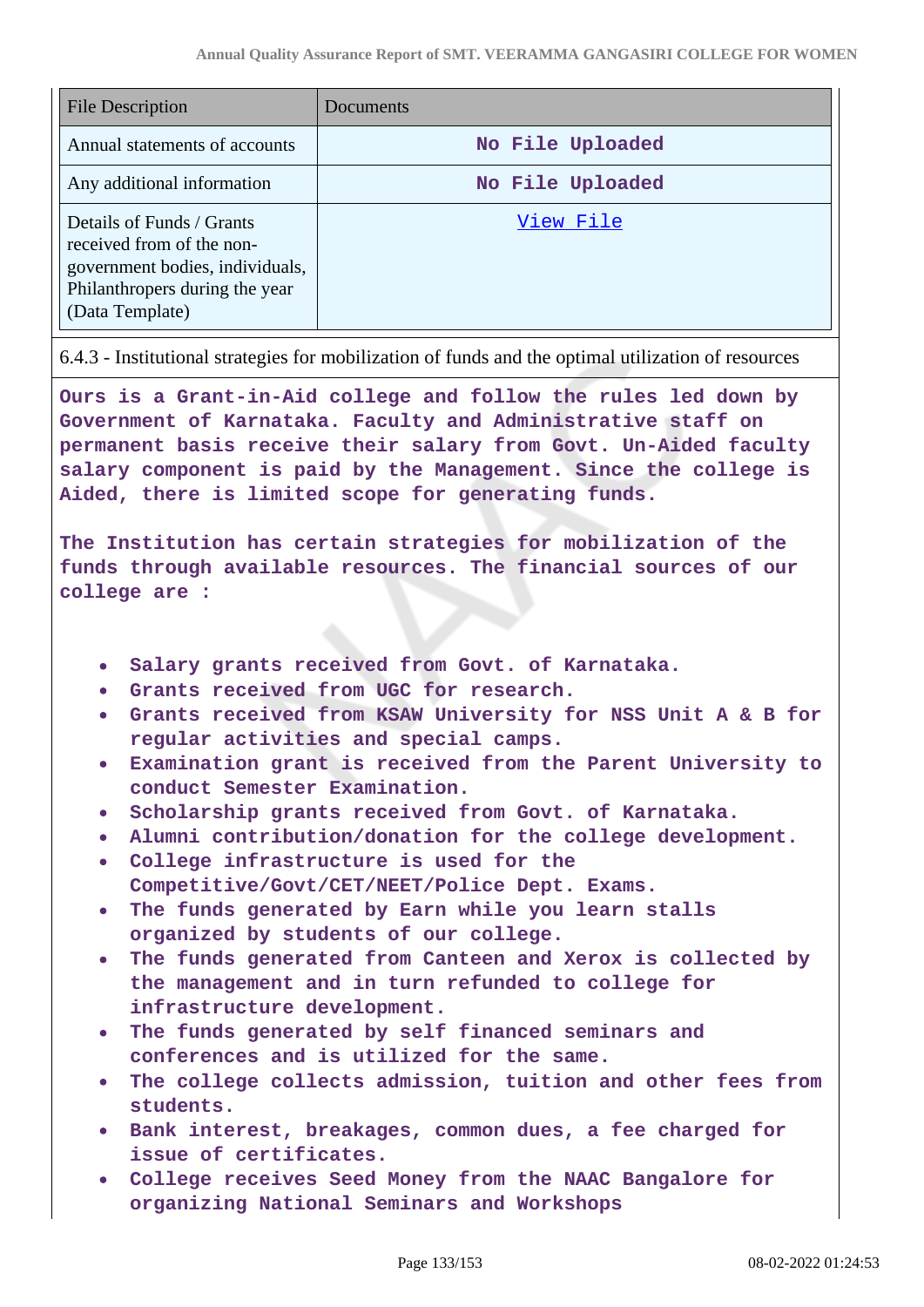**Donation from retired staff for infrastructure development and for Merit Scholarship Awards.**

**The Institution thus mobilizes the financial resources from various sources for its needs.**

**With regard to utilization of these funds, there are well established norms strictly adhered to the HKE Society's Audit department which monitors the entire business of financial permission and its appropriate utilization.**

**Major work undertaken is discussed in the IQAC meeting with all the members.**

**The mobilized funds are utilized for procuring books, purchasing chemicals, Instruments/equipments, sports materials, investing on Infrastructure facilities in the college including garden, internet, electricity, flooring, repairing and other contingency expenditure. There is absolute transparency in every transactions carried out.**

| <b>File Description</b>                  | Documents        |
|------------------------------------------|------------------|
| Paste link for additional<br>information | Nil              |
| Upload any additional<br>information     | No File Uploaded |

#### **6.5 - Internal Quality Assurance System**

6.5.1 - Internal Quality Assurance Cell (IQAC) has contributed significantly for institutionalizing the quality assurance strategies and processes

**The IQAC constantly preaches for institutionalising the quality assurance in the College through timely submission of AQAR and holding of Periodic Meetings.**

**It acts as a nodal agency, plans, coordinates and conducts all academic and non-academic activities to attain the quality and its sustenance in learning process. It holds together the faculty, administrative staff and students in order to perform the college activities.**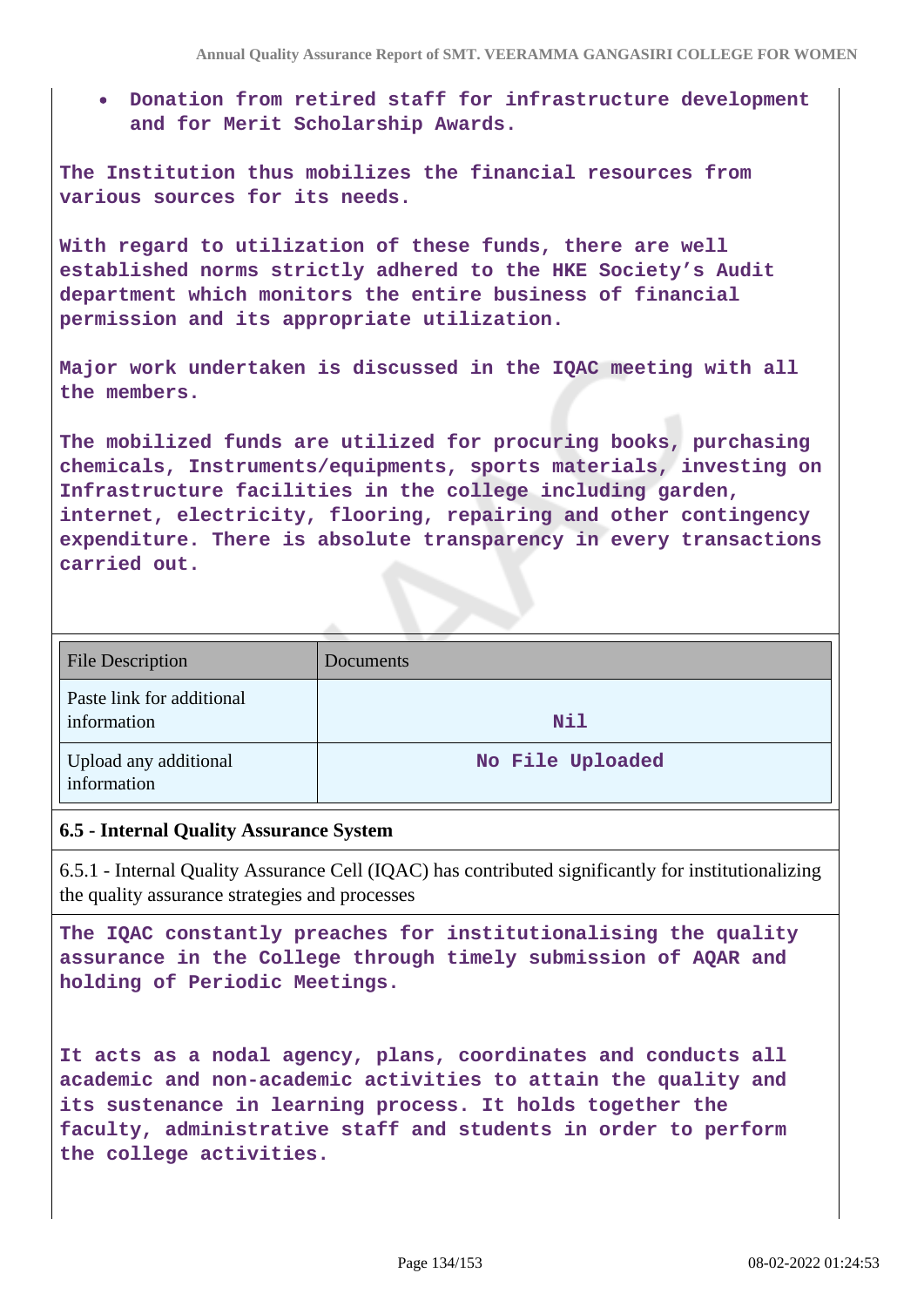**The following practices are institutionalised.**

- **Preparation of Academic calendar of events**
- **Orientation Programme for fresher's**
- **Execution of Value Added courses**
- **Skill enhancement Workshops**
- **Professional Development programme for Teaching and nonteaching Staff.**
- **Organization of Seminars, conferences& workshops, webinars,**
- **Awareness of COVID-19**
- **IPR- for Staff and Students**
- **Voters Awareness Programme**
- **Intra and Inter- Collegiate, Literary and Cultural Fest.**  $\bullet$
- **Execution and implementation of MOU**
- **Timely redressal of CAS/API of the Staff Members.**
- **Student Sensitization Programmes**
- **Preaching of the Human Values, which defines the Universal Values – planning and implementation of Important Days, Birthdays, and Anniversary etc.**
- **To create social awareness.**

**Such Programmes help in the creation of cooperative work atmosphere for the development of the Institution. Thus the IQAC has immensely contributed in taking up quality initiatives and sustaining the quality culture in the Institute.**

| <b>File Description</b>                  | Documents        |
|------------------------------------------|------------------|
| Paste link for additional<br>information | Nil              |
| Upload any additional<br>information     | No File Uploaded |

6.5.2 - The institution reviews its teaching learning process, structures & methodologies of operations and learning outcomes at periodic intervals through IQAC set up as per norms and recorded the incremental improvement in various activities

**IQAC, regularly fosters the reforms in the Institution to create innovations in the Teaching-Learning process. These implementations have witnessed the incremental growth with the quality assurance in the Teaching-Learning Outcomes.**

- **The Teaching Methodology involves with the innovations to be applied, which makes the attainment process more regularised.**
- **To improve the structure of Teaching IQAC has taken**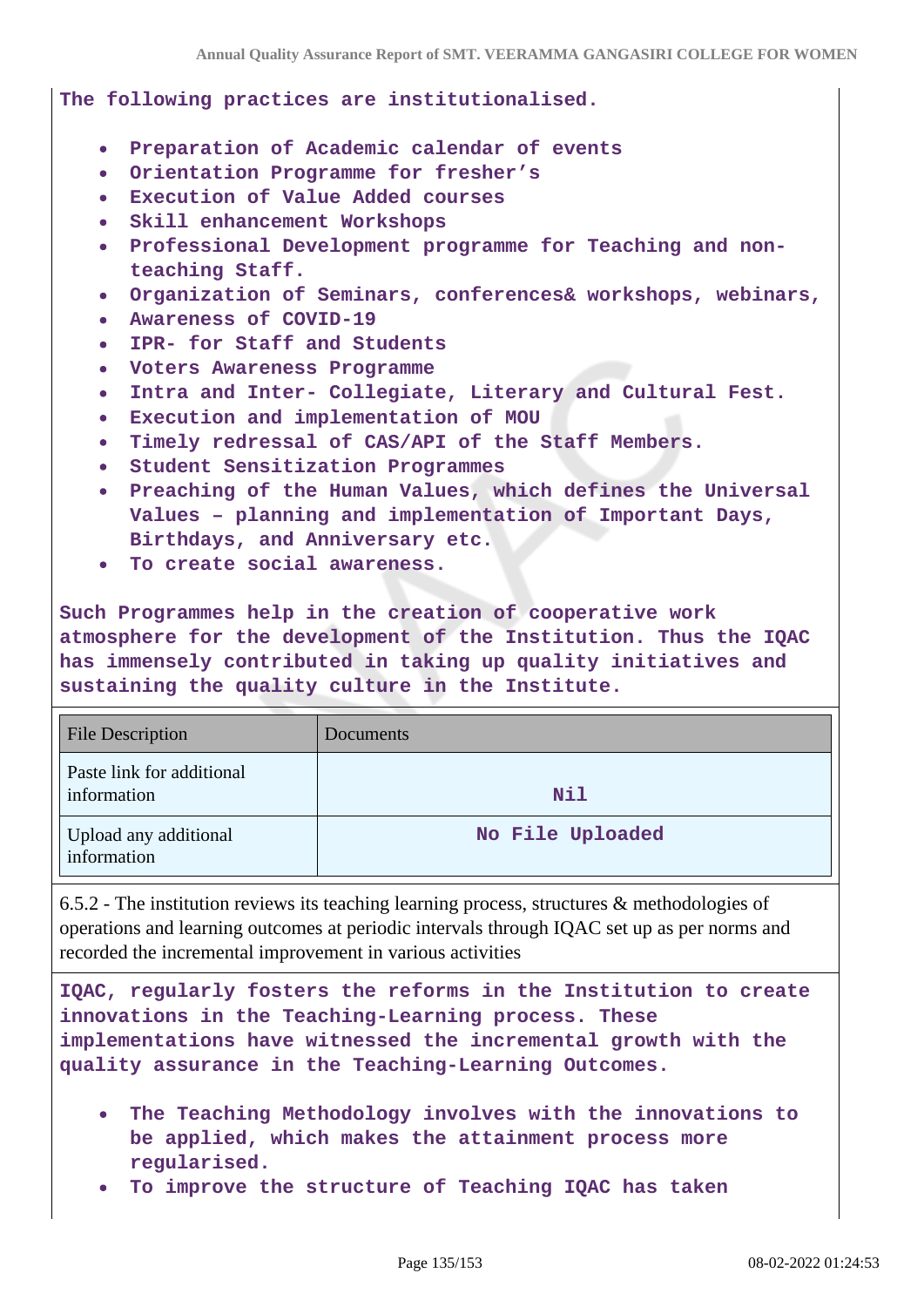**initiatives to organise the Faculty Development Programmes (FDP) and Student Development Programme (SDP) in the College.**

- **IQAC being in-charge constantly monitors Teaching Learning process and Methodologies adopted and tries to ascertain the learning outcomes.**
- **In order to infuse the quality several initiatives are introduced to review the Teaching learning Process:**
	- **Result analysis**
	- **Academic Audit**
	- **Online access in the office by the parent university in student registration process and examination Process.**
	- **The IQAC also takes the initiative of deputing Teaching Staff for the participation in Orientation, Refresher, FDP, Workshops Seminars and etc..**
- **Entry of college from Third to Fourth cycle has made significant strides with the help of IQAC in creation of Information Technology and infrastructure as per the need of the hour.**
- **During COVID -19 college responded very positively in conducting the academic activities through the digital platforms**
	- **Microsoft Teams**  $\circ$
	- **Microsoft Forms**  $\circ$
	- **Google Meet**
	- $\circ$ **Zoom meet**
	- **YouTube**  $\circ$
	- **Webinar and seminars were conducted online**  $\circ$
	- **Lecture Series were conducted online**  $\circ$

**The IQAC facilitates all the required enhancements for the development of the College in our Organisation**

**and accordingly provides the various enrichment facilities/methodologies for the Staff and the Students.**

| <b>File Description</b>                      | Documents           |
|----------------------------------------------|---------------------|
| Paste link for additional<br>information     | Nil                 |
| Upload any additional<br>information         | No File Uploaded    |
| 6.5.3 - Quality assurance initiatives of the | A. All of the above |

**institution include: Regular meeting of**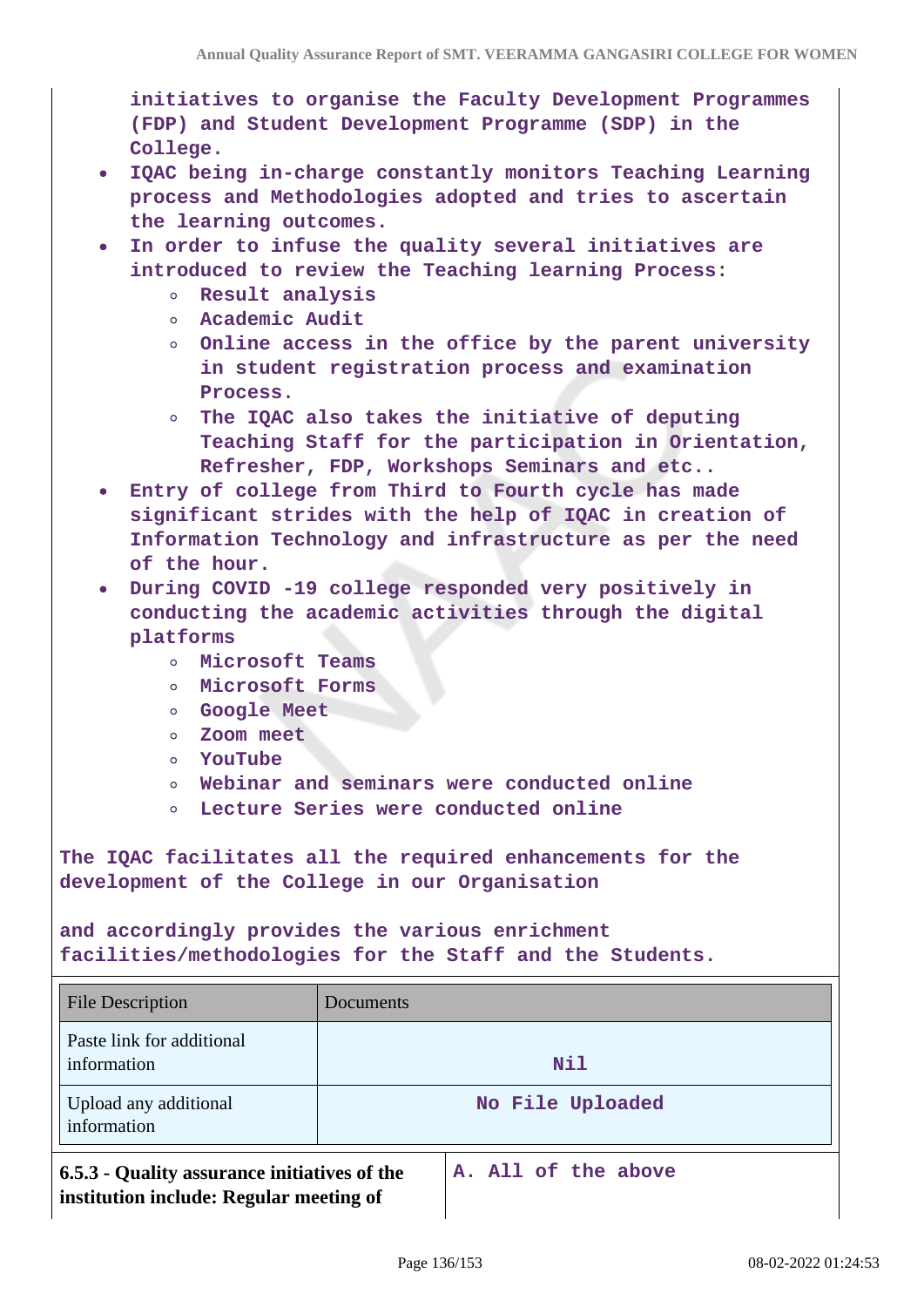**Internal Quality Assurance Cell (IQAC); Feedback collected, analyzed and used for improvements Collaborative quality initiatives with other institution(s) Participation in NIRF any other quality audit recognized by state, national or international agencies (ISO Certification, NBA)**

| <b>File Description</b>                                                                         | Documents                                         |
|-------------------------------------------------------------------------------------------------|---------------------------------------------------|
| Paste web link of Annual<br>reports of Institution                                              | http://vgcollege.in/files/Annual%20Report.<br>pdf |
| Upload e-copies of the<br>accreditations and certifications                                     | View File                                         |
| Upload any additional<br>information                                                            | View File                                         |
| <b>Upload details of Quality</b><br>assurance initiatives of the<br>institution (Data Template) | View File                                         |

## **INSTITUTIONAL VALUES AND BEST PRACTICES**

#### **7.1 - Institutional Values and Social Responsibilities**

7.1.1 - Measures initiated by the Institution for the promotion of gender equity during the year

**Gender sensitization and legal awareness program at College level facilitates inculcating values of equality, inclusivity and diversity for building a healthy society among the adolescent girls.**

**Programmes organised on Gender Sensitization:**

- **Work shop on women Entrepreneurship and development.**
- **Four day Work shop on camera and acting Naari Shakti..**
- **Women's day celebrations**
- **Felicitation to Covid -19 Women Warriors from different field.**
- **Preparation and distribution of Masks by the NCC Students of our College during Covid-19.**
- **Webinar on Women Issues.**
- **Virtual Special Lecture on government Schemes and Institutional Support to promote women Entrepreneurship.**
- **National Level Webinar on Heralding Atmanirbhar of Women in**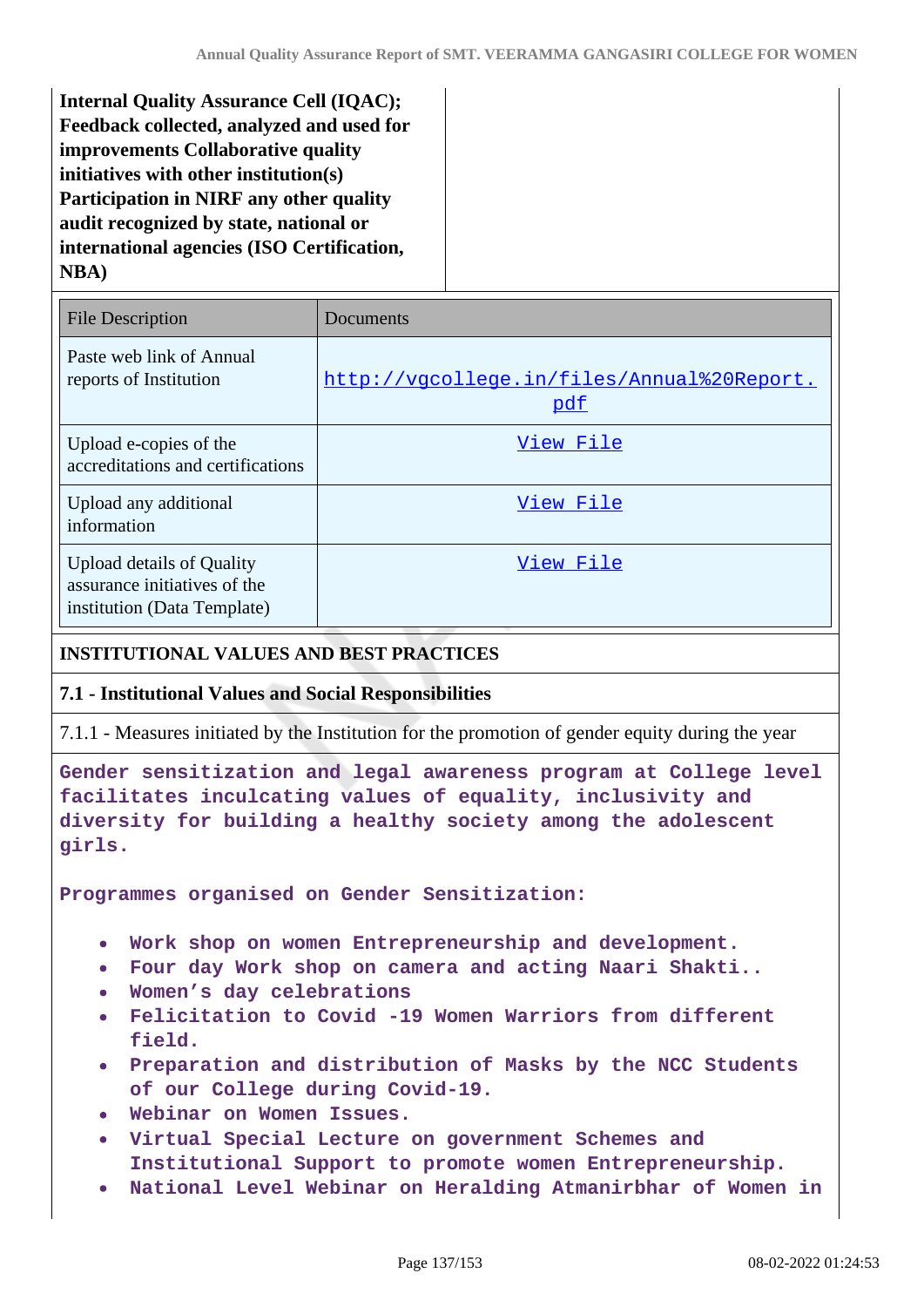**Kalyana Karnataka through Entrepreneurship.**

- **Webinar on Entrepreneurship development, Career guidance and Placement cell**
- **Role of IPR in Innovation Management and etc..**
- **Practice of Entrepreneurship in campus by participating in Earn while you learn on every Thursday.**
- **Celebration of Canteen Day to develop the Entrepreneurship qualities in Food ServiceManagement.**
- **National Voters Day celebration To create awareness for Right to Vote.**

**Security and Safety for women in and outside the campus.**

- **CCTV surveillance : The entire campus is under CCTV surveillance.**
- **Security Guards : Deployed round the clock.**
- **Compound wall : for security around the campus.**
- **Common Room : To Relax.**

**Biogas plant Wheeling to the Grid Sensor-**

- **Anti- Ragging andHarassment Cell: To prevent unto do activities in and outside the campus.**
- **Counselling Cell :To release the psychological stress likeAnxiety, mild depression, interpersonal issues, Exam Fear, Study difficulties, relationship issues among the students.**
- **Mentor- Mentee :To ensure the overall development of the students**
- **ID Cards : Issued to students and Staff members toPrevent the entry of outsiders into the campus.**
- **Hostel : With Warden, Mess, Study Room, Dining Hall Recreation Room, CCTV, Security Guards.**

| <b>File Description</b>                                                                                                                                                                        | Documents                                                                                                 |
|------------------------------------------------------------------------------------------------------------------------------------------------------------------------------------------------|-----------------------------------------------------------------------------------------------------------|
| Annual gender sensitization<br>action plan                                                                                                                                                     | http://vqcollege.in/files/7.1.1xlsx                                                                       |
| Specific facilities provided for<br>women in terms of:a. Safety<br>and security b. Counseling c.<br>Common Rooms d. Day care<br>center for young children e.<br>Any other relevant information | Security Guard, CCTV Surveillance, Common<br>Room, Conselling Cell, Anti- Ragging and<br>Harassment Cell, |
| 7.1.2 - The Institution has facilities for<br>C. Any 2 of the above<br>alternate sources of energy and energy<br>conservation measures Solar energy                                            |                                                                                                           |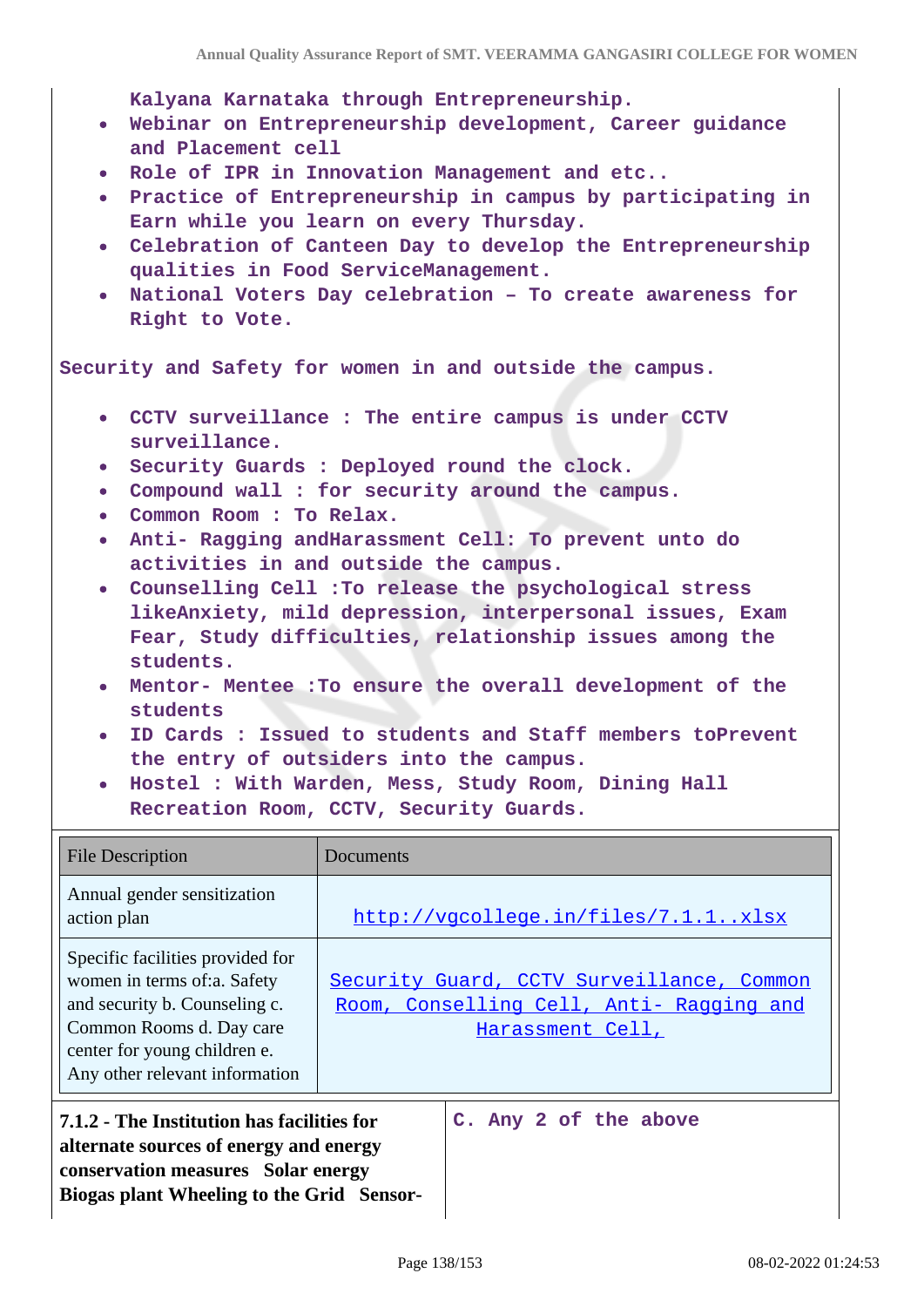# **based energy conservation Use of LED bulbs/ power efficient equipment**  File Description Documents Geo tagged Photographs The Contract of the [View File](https://assessmentonline.naac.gov.in/storage/app/public/aqar/12588/12588_177_432.pdf?1644306888) Any other relevant information **No File Uploaded** 7.1.3 - Describe the facilities in the Institution for the management of the following types of degradable and non-degradable waste (within 200 words) Solid waste management Liquid waste management Biomedical waste management E-waste management Waste recycling system Hazardous chemicals and radioactive waste management **Following steps are taken to create awareness on waste management. Awareness Programme A program on Swachha Kalaburagi was organised to develop awareness. Webinar on Herbal garden and Health; International Vegetables and Fruits Day; Essentials of Environment Education was organized. Participation in National Level Competition- Jal Hackathon in IISF-2020. Students bagged First and Second Prizes. Solid waste management 3R's –Reduce, Reuse and Recycle, which is eco-friendly, applied in waste management. Solid Wastes like garden wastes, canteen, kitchen wastes and other degradable wastes are used to produce the organic manure by dumping in vermicompost pit. The Newspaper and other paper waste are given to paper vendors to recycle. An incinerator is installed in the washroom to incinerate the sanitary pads. Use of plastic bags is discouraged to make plastic free campus. Cloth bags are stitched and sold by the students under "Earn while you Learn" scheme. E-waste management E- Waste discarded through the authorised vendee. The Printer Cartridges are generally refilled Non Functional UPS Batteries are replaced in exchange with new one Liquid waste management RO, water purifier is installed for drinking clean water. The discarded water from R.O. filter is connected to washrooms.**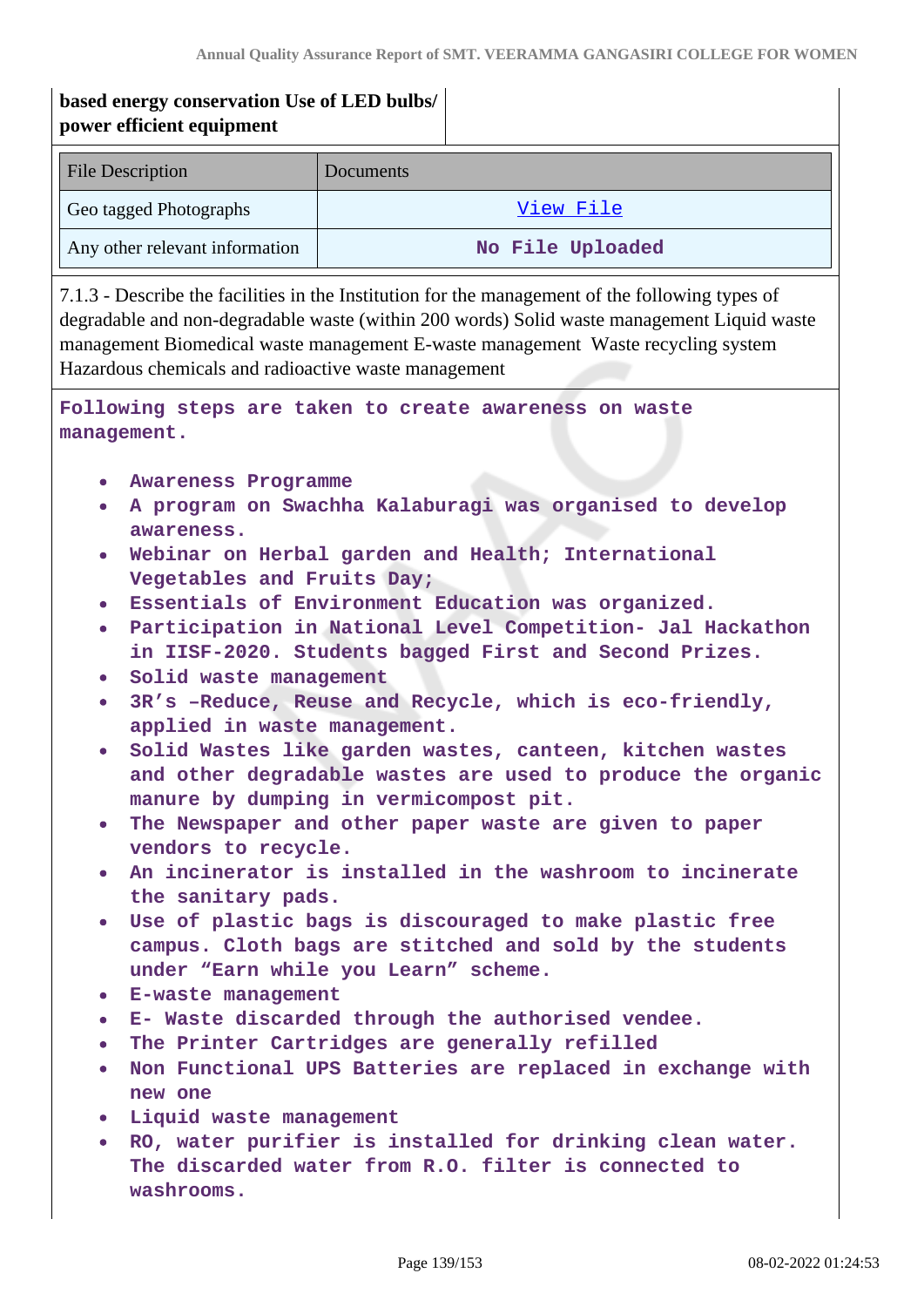- **The bore wells are recharged by the flowing rainwater, which is the water source for the entire campus throughout the year.**
- **Harvested Rainwater is used by the Department of Chemistry, as it is Pure Water.**
- **Hazardous chemicals and radioactive waste management.**
- **Degradable and Non Degradable waste are collected**
- **separately and handed over to City Municipal Corporations.**

| View File                                                                                                                                                                                                                                                                                                    |  |  |
|--------------------------------------------------------------------------------------------------------------------------------------------------------------------------------------------------------------------------------------------------------------------------------------------------------------|--|--|
| View File                                                                                                                                                                                                                                                                                                    |  |  |
| 7.1.4 - Water conservation facilities available<br>A. Any 4 or all of the above<br>in the Institution: Rain water harvesting<br><b>Bore well /Open well recharge Construction</b><br>of tanks and bunds Waste water recycling<br><b>Maintenance of water bodies and</b><br>distribution system in the campus |  |  |
| Documents                                                                                                                                                                                                                                                                                                    |  |  |
| View File                                                                                                                                                                                                                                                                                                    |  |  |
| No File Uploaded                                                                                                                                                                                                                                                                                             |  |  |
| 7.1.5 - Green campus initiatives include                                                                                                                                                                                                                                                                     |  |  |
| 7.1.5.1 - The institutional initiatives for<br>B. Any 3 of the above<br>greening the campus are as follows:<br><b>1. Restricted entry of automobiles</b><br>2. Use of bicycles/ Battery-powered<br>3. Pedestrian-friendly pathways                                                                           |  |  |
|                                                                                                                                                                                                                                                                                                              |  |  |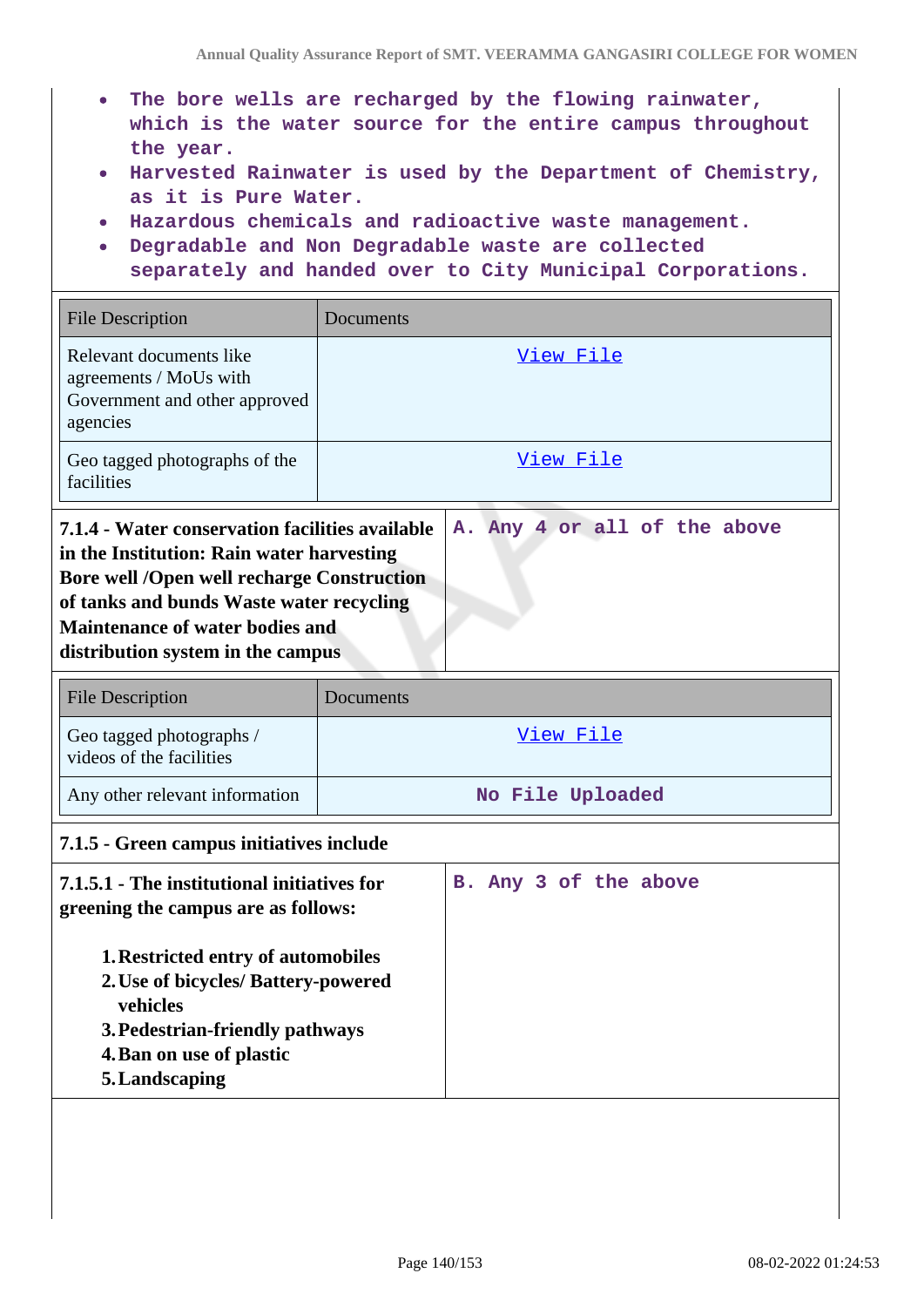| <b>File Description</b>                                                                                                                                                                                                                                                                                                                                                                                                                                                                                                                            | Documents                        |  |
|----------------------------------------------------------------------------------------------------------------------------------------------------------------------------------------------------------------------------------------------------------------------------------------------------------------------------------------------------------------------------------------------------------------------------------------------------------------------------------------------------------------------------------------------------|----------------------------------|--|
| Geo tagged photos / videos of<br>the facilities                                                                                                                                                                                                                                                                                                                                                                                                                                                                                                    | View File                        |  |
| Various policy documents /<br>decisions circulated for<br>implementation                                                                                                                                                                                                                                                                                                                                                                                                                                                                           | No File Uploaded                 |  |
| Any other relevant documents                                                                                                                                                                                                                                                                                                                                                                                                                                                                                                                       | No File Uploaded                 |  |
| 7.1.6 - Quality audits on environment and energy are regularly undertaken by the institution                                                                                                                                                                                                                                                                                                                                                                                                                                                       |                                  |  |
| A. Any 4 or all of the above<br>7.1.6.1 - The institutional environment and<br>energy initiatives are confirmed through the<br>following 1. Green audit 2. Energy audit<br>3. Environment audit 4. Clean and green<br>campus recognitions/awards 5. Beyond the<br>campus environmental promotional activities                                                                                                                                                                                                                                      |                                  |  |
| <b>File Description</b>                                                                                                                                                                                                                                                                                                                                                                                                                                                                                                                            | Documents                        |  |
| Reports on environment and<br>energy audits submitted by the<br>auditing agency                                                                                                                                                                                                                                                                                                                                                                                                                                                                    | <u>View File</u>                 |  |
| Certification by the auditing<br>agency                                                                                                                                                                                                                                                                                                                                                                                                                                                                                                            | View File                        |  |
| Certificates of the awards<br>received                                                                                                                                                                                                                                                                                                                                                                                                                                                                                                             | <u>View File</u>                 |  |
| Any other relevant information                                                                                                                                                                                                                                                                                                                                                                                                                                                                                                                     | No File Uploaded                 |  |
| 7.1.7 - The Institution has disabled-friendly,<br>barrier free environment Built environment<br>with ramps/lifts for easy access to<br>classrooms. Disabled-friendly washrooms<br>Signage including tactile path, lights, display<br>boards and signposts Assistive technology<br>and facilities for persons with disabilities<br>(Divyangjan) accessible website, screen-<br>reading software, mechanized equipment<br>5. Provision for enquiry and information :<br>Human assistance, reader, scribe, soft copies<br>of reading material, screen | B. Any 3 of the above<br>reading |  |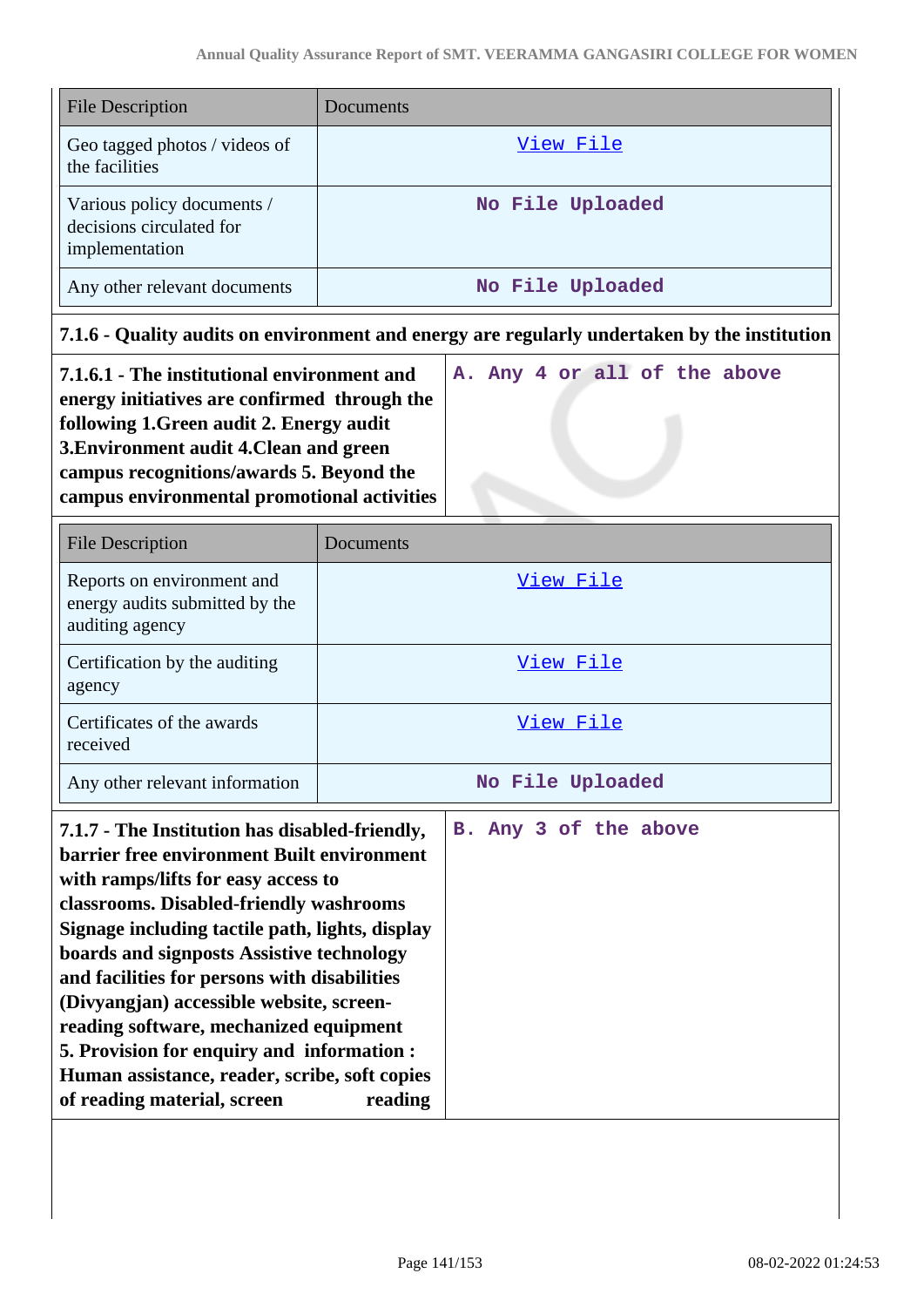| <b>File Description</b>                                                        | Documents        |
|--------------------------------------------------------------------------------|------------------|
| Geo tagged photographs /<br>videos of the facilities                           | View File        |
| Policy documents and<br>information brochures on the<br>support to be provided | View File        |
| Details of the Software<br>procured for providing the<br>assistance            | No File Uploaded |
| Any other relevant information                                                 | No File Uploaded |

7.1.8 - Describe the Institutional efforts/initiatives in providing an inclusive environment i.e., tolerance and harmony towards cultural, regional, linguistic, communal socioeconomic and other diversities (within 200 words).

**College takes initiative for effective communication, relationship with harmony and has a friendly, safe and secure atmosphere.**

- **The beginning of the academic year starts with the admission process. The College follows the category-wise admissions as per the Government norms. Hence, all the Students are treated equally and provided with equal opportunities irrespective of their category.**
- **The college has a good practice of beginning the day with Sarvadharma prayer, Nada geete and National Anthem to instil the spirit of patriotism and to inculcate the feeling of oneness.**
- **To create oneness among the students the college has a uniform.**
- **Every year students union is formed involving students from all the courses and programme.**
- **College organizes Orientation program for the new comers every year for diversified courses of students in one platform.**
- **Institute celebrates commemorative days:**
	- $\circ$ **The college celebrates/ observes all the Birth and Death anniversary of all the National / Regional Freedom Fighters, social reformers, Educationalist, etc.**
	- **On Women's Day COVID -19 Warriors from different fields were felicitated.**
	- **Birth and Death anniversary of our founder president late Shri Mahadevappa Rampure is celebrated and**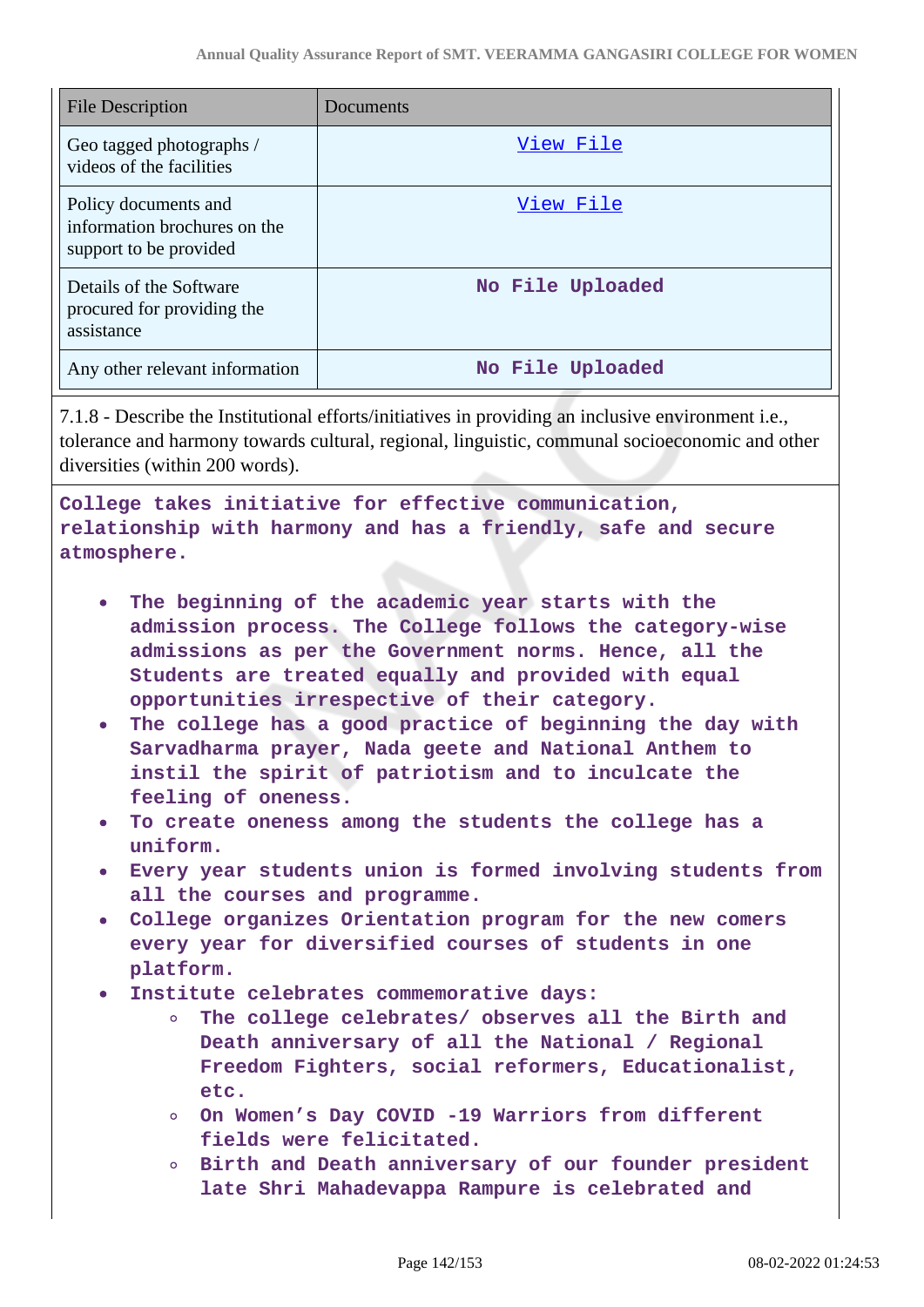**observed respectively.**

- **Kannada Rajyotsava, Vimochana Day is celebrated by hoisting the National flag to have a communal harmony.**
- **Janapada singing workshop was carried out to explore and retain the culture.**
- **Our College Staff took the initiative in supplying the food grains and clothing for the flood affected people of this region.**
- **Responses to the grievances of the students are attended and resolved.**
- **College put efforts and initiatives to provide an inclusive environment for everyone to have effective communication and relationship between each other regardless of any culture and religion.**
- **Five Day Online Kannada Lecture series.**

**Participation of Students in the cultural activities / competitions inculcate the cultural, regional, linguistic, communal socioeconomic and other diversities.**

| <b>File Description</b>                                                                                                                      | Documents        |
|----------------------------------------------------------------------------------------------------------------------------------------------|------------------|
| Supporting documents on the<br>information provided (as<br>reflected in the administrative<br>and academic activities of the<br>Institution) | View File        |
| Any other relevant information                                                                                                               | No File Uploaded |

7.1.9 - Sensitization of students and employees of the Institution to the constitutional obligations: values, rights, duties and responsibilities of citizens

**Daily assembly is practiced in which Sarvadharma prayer, Nada geete and National Anthem are sung to instil the spirit of patriotism and to know the values, rights, duties and responsibilities of citizens.**

**The Students in their curriculum study fundamental rights, duties and responsibilities of the citizens.**

**To inculcate the values in the students National and State Festivals like Republic day, Independence Day, Karnataka Rajyaothsava day, Gandhi Jayanthi, Lal Bhadhur Shastri, Savitri Bai Phule, , Netaji Subhash Chandra Bose – Parakaram Divas, Ambedkar Jayanthi, H. K. Liberation Day, Teachers day Valmiki Jayanthi Constitution Day, Women's Day etc are celebrated. Apart**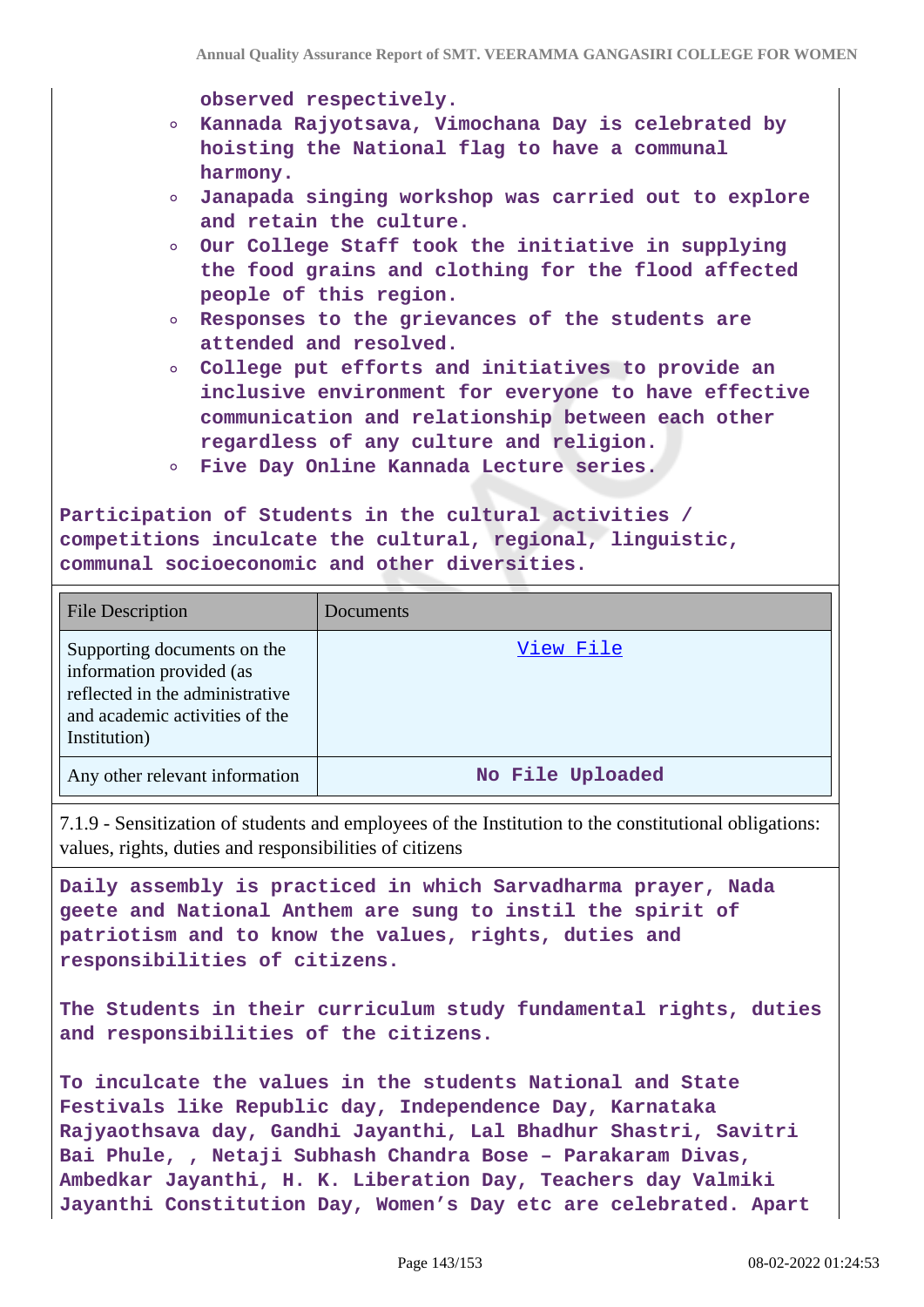**from these we also celebrate and observe the Birth and Death Anniversary of Late Sri Mahadevappa Rampure Founder President H.K.E. society Kalaburagi.**

**On 26 January student's union office, bearers and class representative take oath to carry on the college activities with responsibility.**

**On Teacher's Day warriors of different field were honoured for their great work during pandemic.**

**On NSS Foundation day and Sadbhavana Diwas students and staff pledge for National integration, peace, love and communal harmony among the people. Human Rights day a lecture was organized highlighting on the Constitution importance of human rights and Women's Rights. .**

**On Constitution Day, webinar was conducted on the topic "Making of Constitution" in collaboration with Ministry of Information and Broadcasting, Government of India.**

**On World Day of Social Justice lecture was organized on the theme "A call for Social Justice in the Digital Economy".**

**NCC students stitched mask and distributed to the needy and created awareness about the Covid.**

**In association with District health centre College organized RT-PCR test for the staff members before the commencement of the classes.**

**Vaccination drive was organized for students, staff and people living in Aiwan-e-shahi area twice in the college campus. NSS and NCC units of the college actively participated.**

**To feel the responsibility of individual the college actively promotes the events of social awareness, such as UBA, Swacha Bharat Abyan, Swacha Kalaburagi programme.**

**Swacha Kalaburagi Programme was organized to sensitize the students in keeping the city clean. Sri Snehal Sudhakar Lokhande Municipal Commissioner motivated the students for feeling their responsibility towards maintaining the city Clean.**

**As a part of sensitization of students and staff, a lecture on professional ethics was organized.**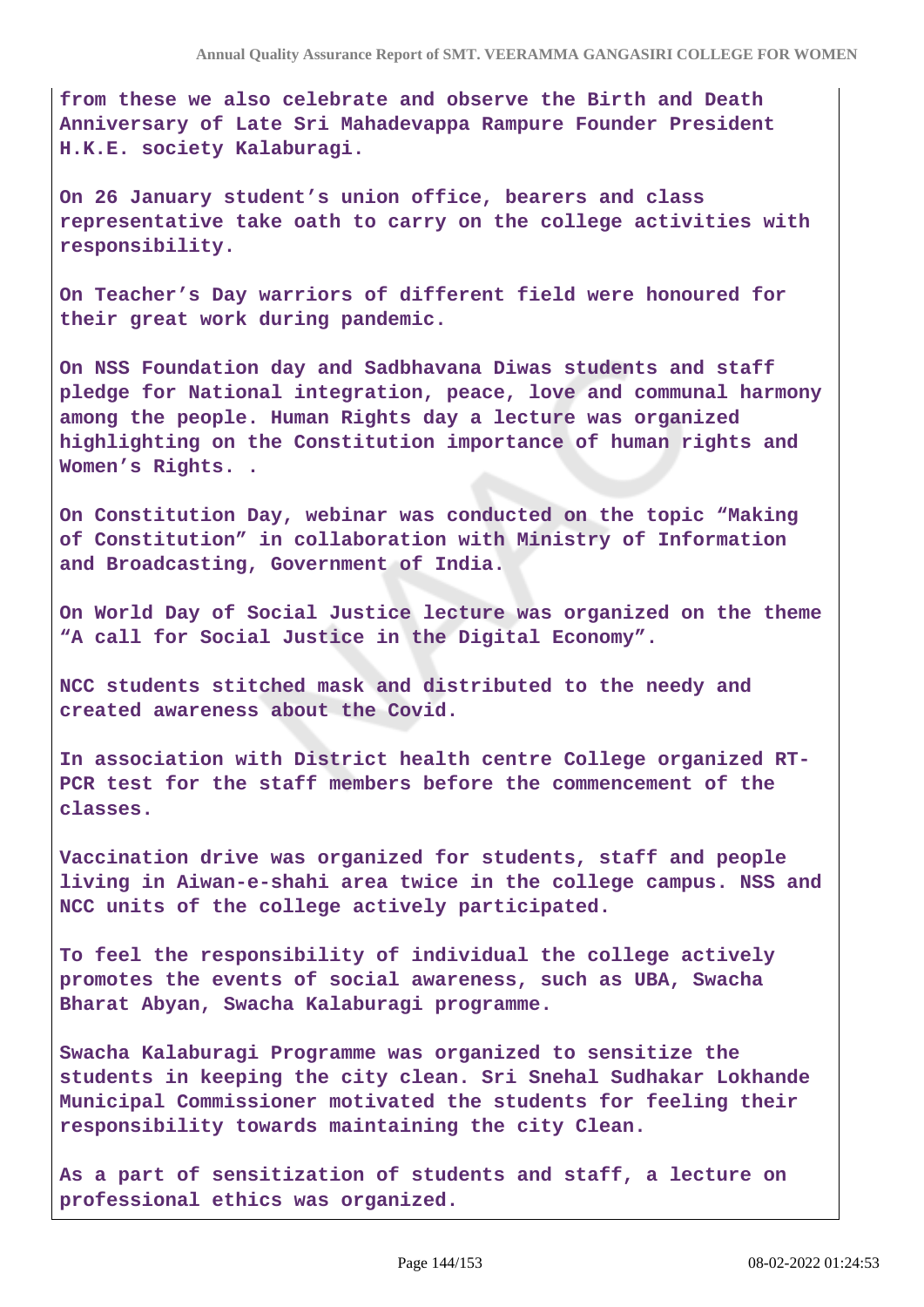| <b>File Description</b>                                                                                                                                                                                                                                                                                                                                                                                                                                                                                      | Documents                                                         |
|--------------------------------------------------------------------------------------------------------------------------------------------------------------------------------------------------------------------------------------------------------------------------------------------------------------------------------------------------------------------------------------------------------------------------------------------------------------------------------------------------------------|-------------------------------------------------------------------|
| Details of activities that<br>inculcate values; necessary to<br>render students in to responsible<br>citizens                                                                                                                                                                                                                                                                                                                                                                                                | http://vqcolleqe.in/files/7.19%20all%20in%<br>20one%20reduced.pdf |
| Any other relevant information                                                                                                                                                                                                                                                                                                                                                                                                                                                                               | Nil                                                               |
| 7.1.10 - The Institution has a prescribed code<br>of conduct for students, teachers,<br>administrators and other staff and conducts<br>periodic programmes in this regard. The<br>Code of Conduct is displayed on the website<br>There is a committee to monitor adherence<br>to the Code of Conduct Institution organizes<br>professional ethics programmes for<br>teachers, administrators<br>students,<br><b>4. Annual awareness</b><br>and other staff<br>programmes on Code of Conduct are<br>organized | A. All of the above                                               |
| <b>File Description</b>                                                                                                                                                                                                                                                                                                                                                                                                                                                                                      | Documents                                                         |

| <b>File Description</b>                                                                                                                                                                                | Documents        |
|--------------------------------------------------------------------------------------------------------------------------------------------------------------------------------------------------------|------------------|
| Code of ethics policy document                                                                                                                                                                         | View File        |
| Details of the monitoring<br>committee composition and<br>minutes of the committee<br>meeting, number of<br>programmes organized, reports<br>on the various programs etc., in<br>support of the claims | <u>View File</u> |
| Any other relevant information                                                                                                                                                                         | No File Uploaded |

7.1.11 - Institution celebrates / organizes national and international commemorative days, events and festivals

**India is a diverse Country with different cultures and religion. Our college celebrates National Festivals, State Festivals, International day and Birth Anniversary of Great Freedom fighters, Social Reformers and Great Indian Personalities. These days are celebrated to mark the struggle, sacrifices made by the great personalities.**

**The following days/events/ festivals are celebrated in the college.**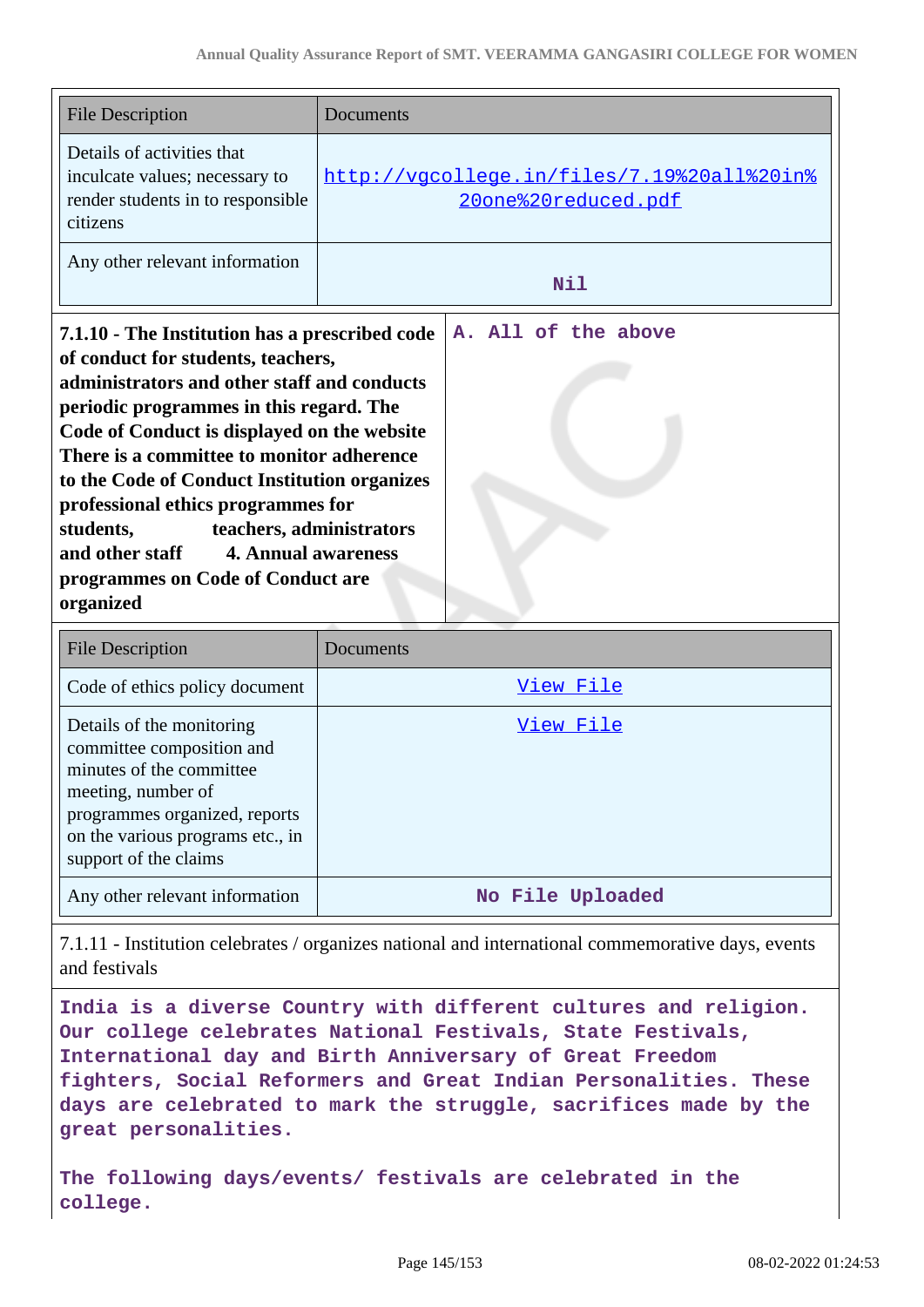- **Cancer Day**
- **Gandhi Jayanthi,**
- **Hindi Divas**
- **Human rights day**
- **Independence Day,**
- **International Women's day**
- **International yoga day**
- **Kanaka Das Jayanti**
- **Karnataka Rajyaothsava day,**
- **Lal Bhadhur Shastri,**
- **Library day**
- **Mahadevappa Rampure Birth anniversary**
- **National Science Day**
- **National Sports Day**
- **National Voters day**
- **National Youth Day**
- **Netaji Subhash Chandra Bose Parakaram Divas,**
- **Republic day**
- **Savitri Bai phule Jayanti**
- **Subhas Chandra Jayanti**
- **Teachers day**
- **Valmiki Jayanthi**
- **Vimochana day**
- **World Aids day**
- **World Environment day**
- **World Wild Life Day**
- **Yoga Day**
- **On International women's day Corona warriors of different fields like SP, Nurse, Teacher, and Sweeper were felicitated.**
- **Students and staff visited the Bonal Bird Sanctuary, on world Wildlife day.**
- **International Yoga day and Music day was celebrated.**
- **Webinar was organised on International Fruits and Vegetables day.**
- **Essay competition was conducted on International Birds day.**
- **Organized painting competition on Tiger day. National Sports Day was organized.**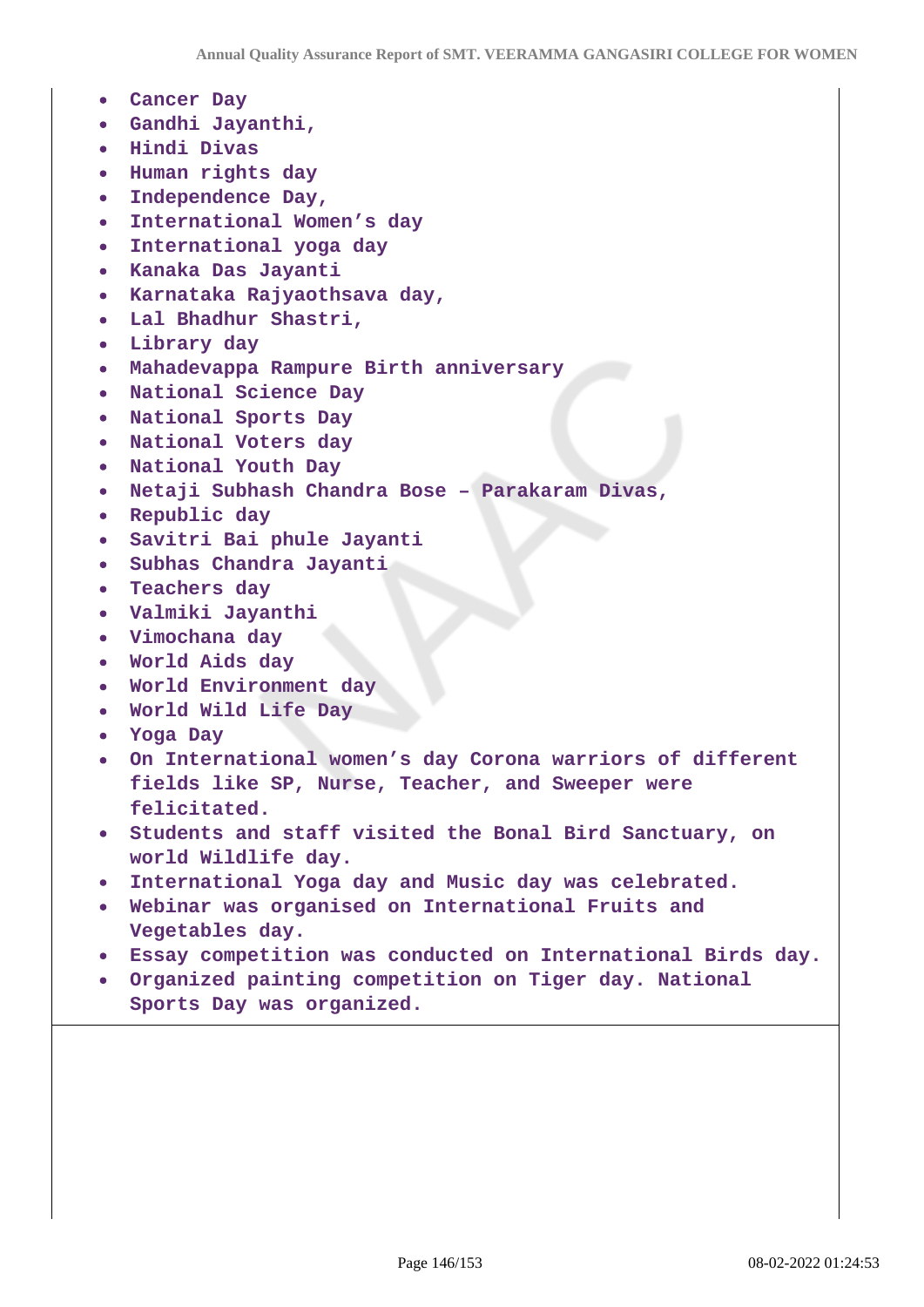| <b>File Description</b>                                                                            | Documents        |
|----------------------------------------------------------------------------------------------------|------------------|
| Annual report of the<br>celebrations and<br>commemorative events for the<br>last (During the year) | View File        |
| Geo tagged photographs of<br>some of the events                                                    | View File        |
| Any other relevant information                                                                     | No File Uploaded |

# **7.2 - Best Practices**

7.2.1 - Describe two best practices successfully implemented by the Institution as per NAAC format provided in the Manual.

**BEST PRACTICE – 1** 

### **Earn While You Learn**

**AIM: The Institute practices earn while you learn to bring out the hidden talents and prepare them to shoulder professional assignment with relative ease. It also helps the students to step into the world of work before employment.**

**OBJECTIVES:**

- **To tap innate qualities of the students.**
- **To explore the creative Skills.**
- **To learn effective communication skills.**
- **Developing confidence and building of self- esteem, selfemployment and self-reliance.**

**CONTEXT:**

**The Hyderabad Karnataka region is known as the Kalyana Kalaburagi, of which our city is a part. It is considered to be a backward region. Many students of this region are economically and socially weaker.In the present scenario, there is no field untouched by women, but still empowerment of women is far away from reality. Since from 5 decades the college is fulfilling the dreams and vision of our institution. In view of these facts the college has designed and implemented a Best Practice "EARN WHILE YOU LEARN".Due to Covid 19 Pandemic, the students were motivated for the digital marketing and sale.**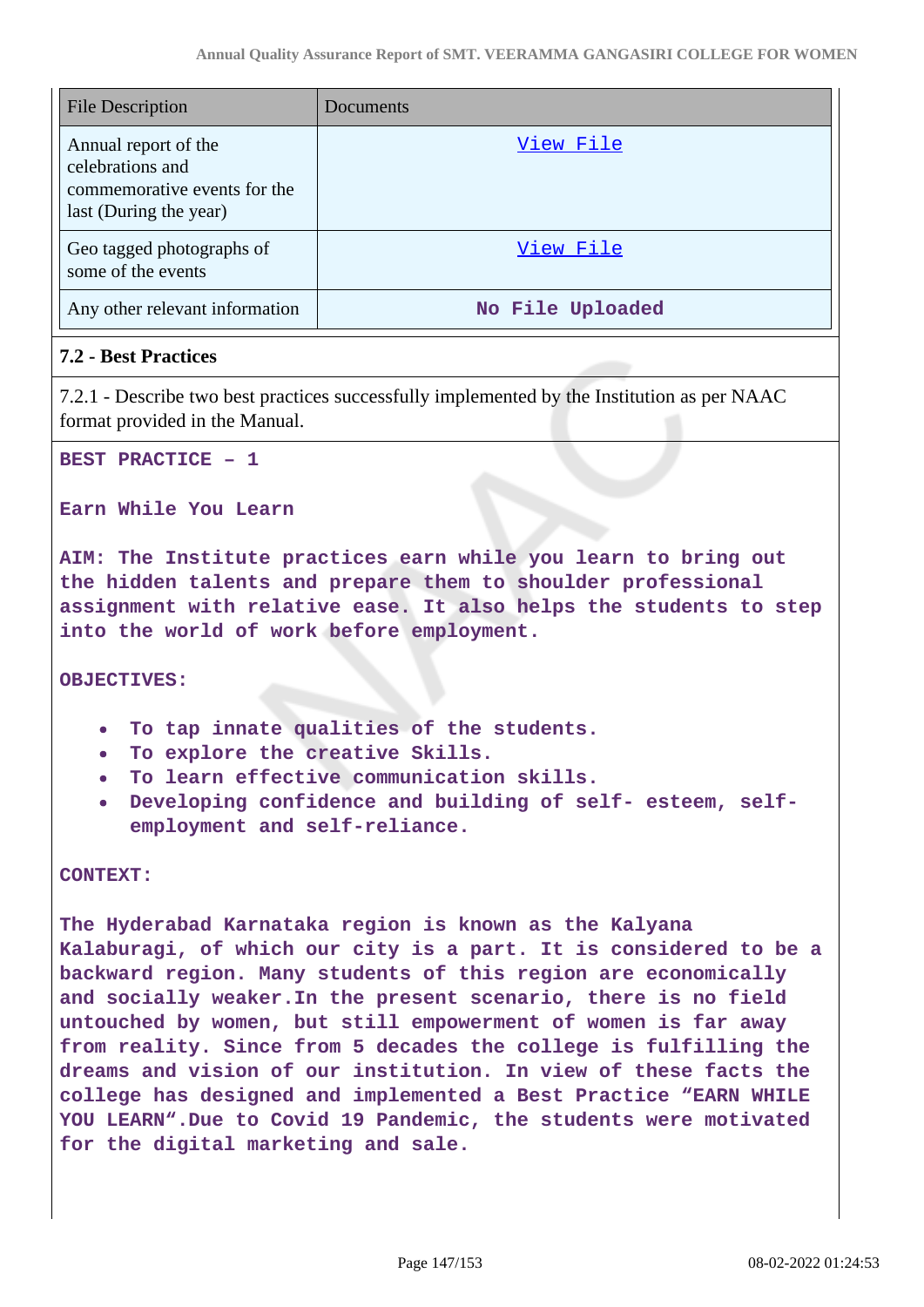### **Practice:**

**A committee of faculty members is formed to motivate, guide and monitor the students. Students are free to approach the committee to register the names. The students who are going to keep the stalls should enter their details along with menu and price in the register Interested students are allowed to display their products for sale like eatables, embroidery work, decorative articles, craft items, articles prepared from waste materials, mehandi application, handmade fancy bangles, earrings etc.**

**The eatables which are to be sold are prepared by the students under the supervision of the committee members under hygienic conditions. The students put up the stalls during 11.00am to 4.00.pm every Thursday. Prices of the items are decided by the committee members and the students who are putting up the stall. The students have to pay 5.00 % of the profitable amount to the college. Due to pandemic, students were unable able to put the stalls in the college campus. So it was decided to create WhatsApp group and students were added to that group. Every Thursday students are allowed to post their articles, jewellery and dresses. Some students took orders during festivals and delivered to the customers properly. After reopening of the college many students put the stalls under the guidance of staff members and by following the covid protocol.**

**During this period, few students have created their own webpage, took orders, and started their own earnings.**

**SUCCESS: Students gained the knowledge of using online platform effectively and they learned writing post, product advertising, marketing etc. Students were also able to learn communication skills, time management, self-earning, finance management. During, this period few students have created their own webpage, took orders, and started their own earnings. They experienced joy and at the same time, they learned to utilize their leisure time to manage the stalls along with classes.**

**Problems:** 

**Students found little difficulty during lockdown to accept and deliver the orders.**

**BEST PRACTICE – 2**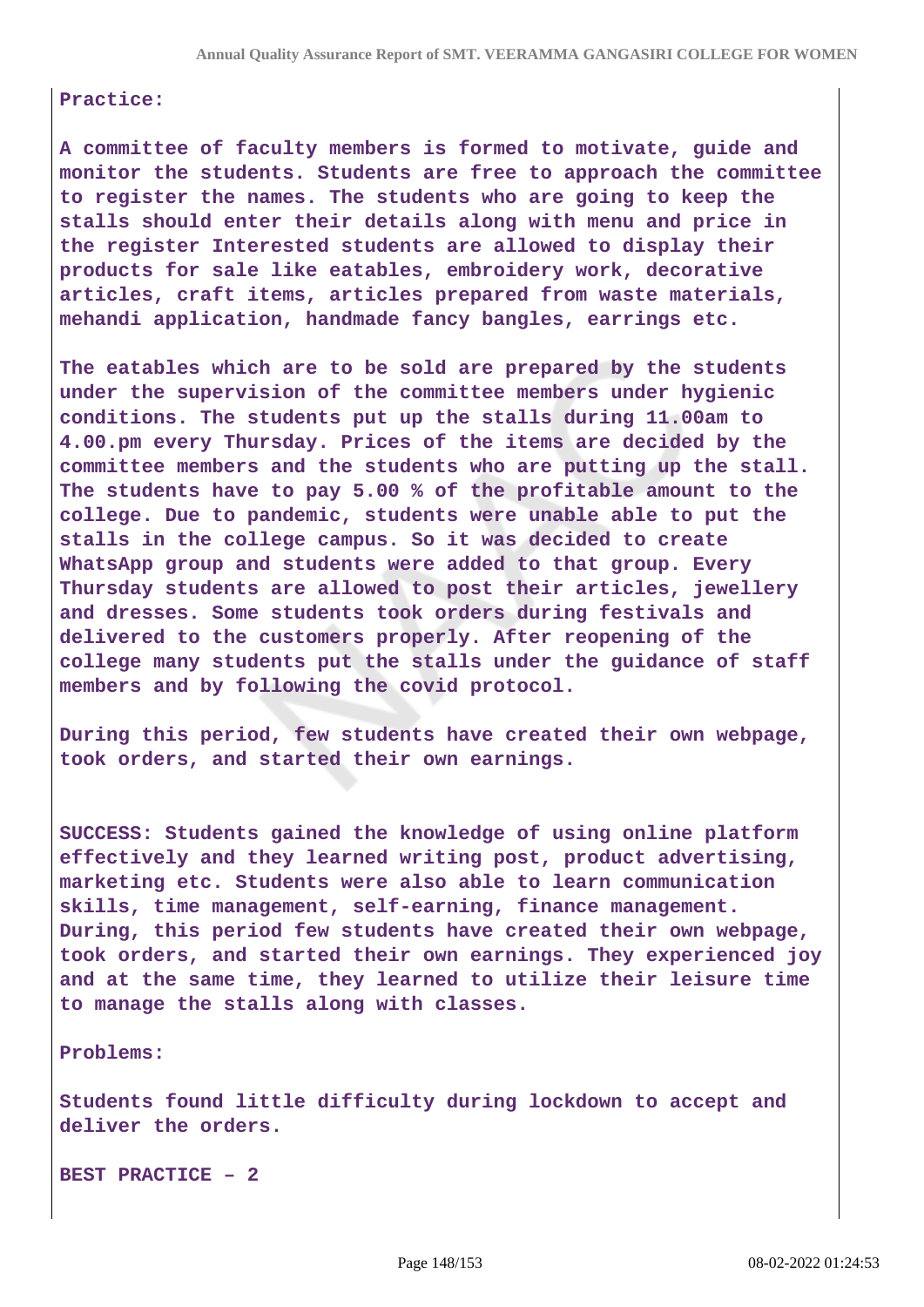#### **Environment consciousness**

**AIM: To Protect and create Environment consciousness among the educated fraternity.**

**OBJECTIVES:** 

- **To bring awareness among the students to protect environment and conserve resources.**
- **To make student and public aware of how to reduce environmental harm.**
- **To bring awareness about proper disposal of waste, segregations of waste, and managing of E-waste.**
- **To conserve electric energy, hence make students to understand the alternative energy and its uses.**
- **To motivate students, use eco-friendlier items, avoiding usage of single use plastic.**

#### **CONTEXT:**

**Though people are being made environmentally conscious over the last 25years, there is still a large population who are not aware of the importance of taking care of the WORLD. Most people do not know the words "Going green and Eco friendly environment". Some people have interest in going green but not necessarily know what to do to make a difference. One should conserve energy as we are facing energy crises also to prevent air, water and noise pollution. They prove to be boon for the environment also present human health from deterioration. The impact of the practice has been obvious. It created a unique triangulation between institute, community, and resources and chalked out an innovative practice to expose the students to the real environment, they were taught 3R's Reduce, Reuse, Recycle.**

**PRACTICES: Every year students along with the staff under the smile group, Swacha Bharat Abhiyan and NSS units of college conduct activities of cleaning the college campus and surrounding area to create awareness about environment consciousness and sustainability.**

- **On 6 June 2020 World Environment day was celebrated by planting the saplings in the college campus.**
- **Students celebrate their birthday's by donating a sapling to the college. On teacher's day students gift saplings to**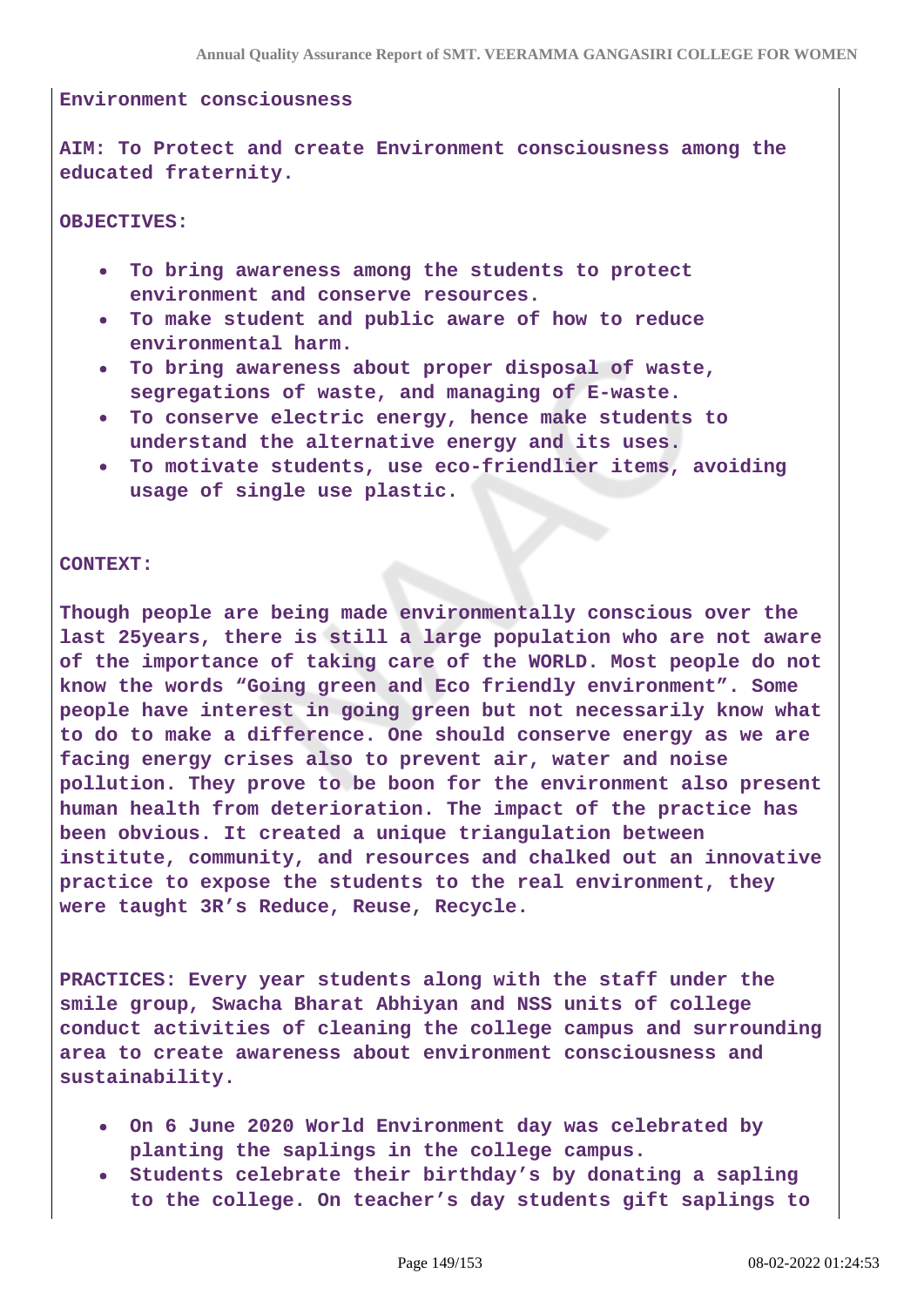**teachers.**

- **Swach Kalaburagi programme was organised and employs of Municipal Corporation were felicitated, to appreciate their remarkable work during covid 19 pandemic.**
- **Students are always educated about the disposal of waste and are asked to utilize different type of dustbins provided in the college campus for wet, dry and glass waste. Employes of Municipal Corporation collect this waste accordingly.**
- **Webinar on Herbal garden was organised to educate about use of medicinal plants.**
- **During lockdown, many students have potted the saplings on the eve of their birthdays and later they bestowed them to the college.**
- **Webinar on Essentials of Environmental Education was organised to impart the knowledge of environmental issues and essentials of environmental knowledge among students.**
- **The students are motivated to utilize the natural light and air in the classrooms and develop the attitude of saving the energy. Students were informed to practice the habit of switching of the all the energy consumption resources when not required and not in use.**
- **CFL tube lights, LED bulbs used in the corridors, solar panel is used to light the lamp in few area during night.**
- **The institute has taken up rainwater harvesting; purifying drinking water by RO process and garden waste is used in preparing vermicompost.**
- **Garbage containers are kept in the campus to collect dried leaves and other waste from the plants and converting it to compost.**
- **E waste is disposed through authorised vendors.**
- **Green house with different types of Crotons and Medicinal plants are maintained by the Botany Department in the college.**

**SUCCESS: College campus is maintained clean by students and staff. Everyone in the college uses cloth bags and recyclable bags. Use of lights and fans during need is the motto. On various occasions Models of different types of pollution prepared by students and creates awareness about environment.**

**Celebration of World Environment Day, World Wet land Day, World Wild life Animal Day, World Population Day, Ozone Day makes students still more conscious about environment.**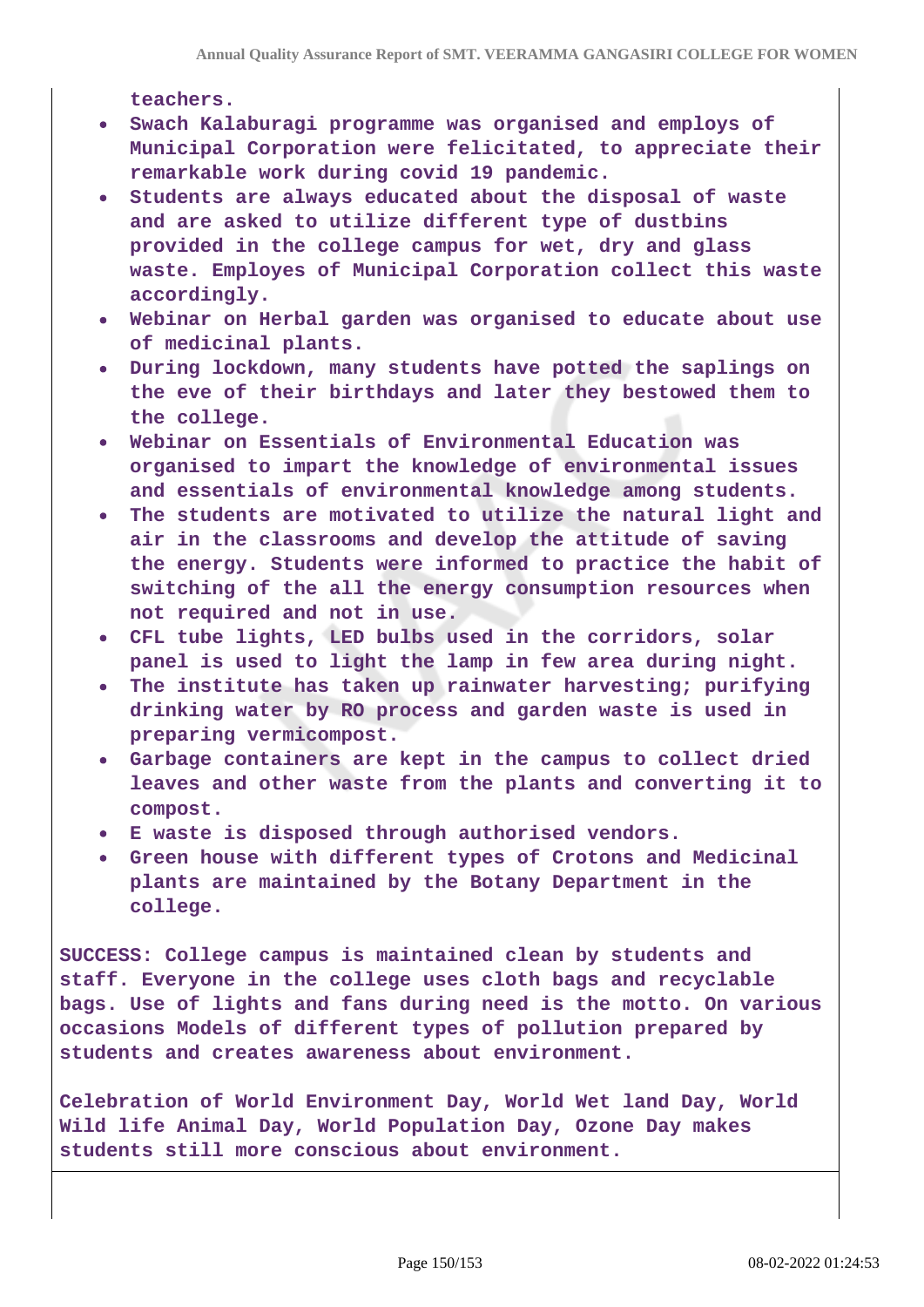| <b>File Description</b>                        | Documents                          |
|------------------------------------------------|------------------------------------|
| Best practices in the<br>Institutional website | http://vgcollege.in/best-practices |
| Any other relevant information                 | Nil                                |

## **7.3 - Institutional Distinctiveness**

7.3.1 - Portray the performance of the Institution in one area distinctive to its priority and thrust within 200 words

**"An Enlightened Women is a Source of Infinite Power"** 

**Distinctiveness:**

**Distinctiveness is the quality of Individuality in the society. It is the distinguishing trait that marks it different from the others, being distinctive is the capability of making Utterance from an identical utterance. The college established in the year 1965 has served as a unique institute for the past 57 years in the Hyderabad Karnataka region serving with a rich and fruitful existence.**

**In the era of competition, our institute is exceptional from the others in the Society. The historical tradition, educational means and students overall development are few factors that differentiate from other educational institutions.**

**The college reminds of the fact that I am the creator of my own destiny. This is depicted at the entrance of the college by a stone-carved statue of a woman, which is an added inspiration to the students.**

**The Main focus of the College is toEmpower Girl Studentsto become sensible citizens to shoulder their future responsibilities. TheCollege aimsto make them aware of their surrounding social issues outside the campus. They aretrainedto think, discuss and relate their responsibilities towards the society they are living in. The academic programmes along with the co-curricular activities have made our Students serve in different capacities as "Career Woman" with the essence of strong and close knit of family and society.**

**Students of our College belong to different communities and**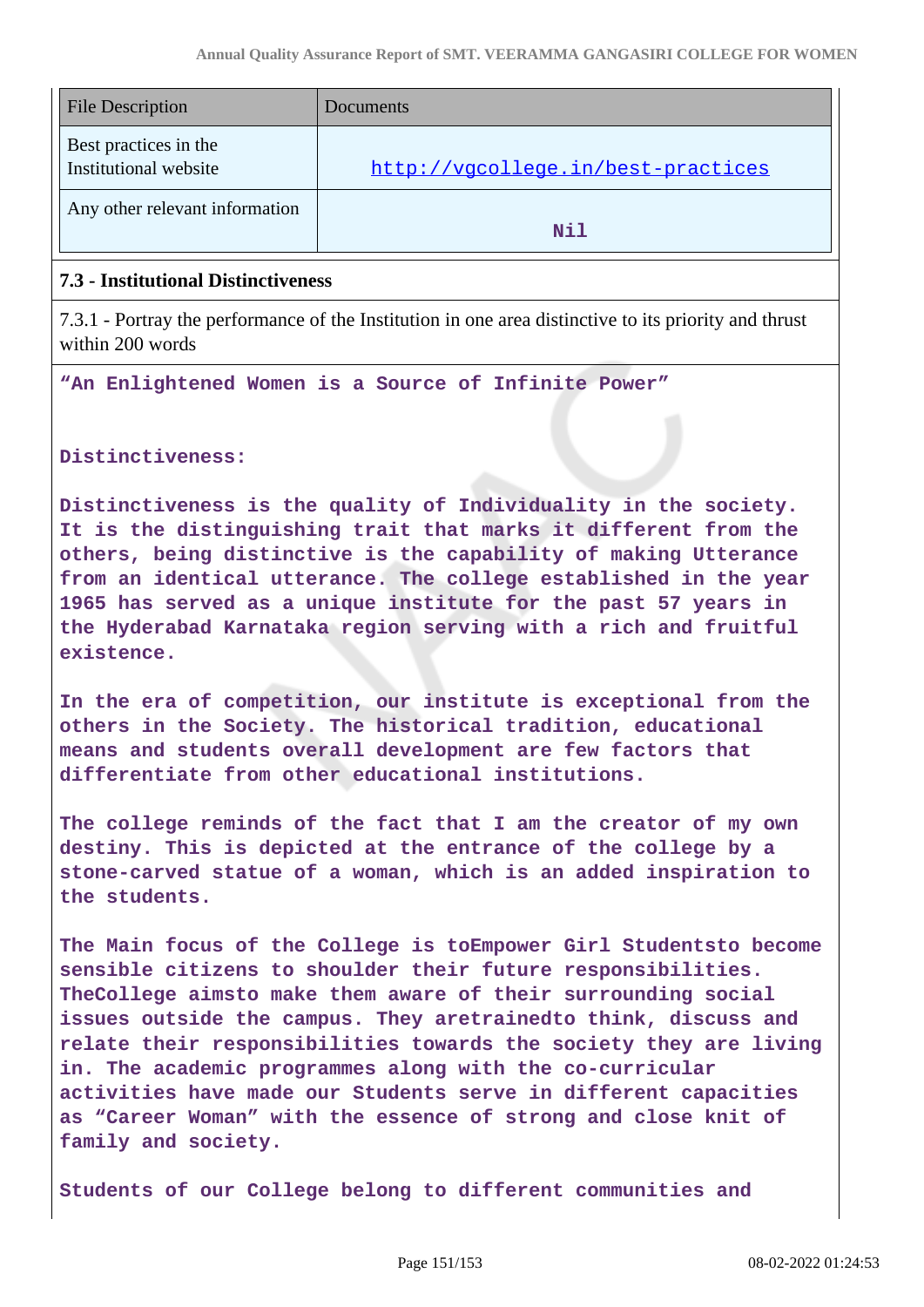**areequally treated irrespective of cast, creed and religion. In the long run of57years of existence, the College has been able to reach up its goal. The stakeholders and society are satisfied with our achievements and they are always with us to support. TheStudentshave always acted as theBrand Ambassadors of our College.**

**The College operates onfirst come first served admission policy. This policy has been adopted to accommodate the first generation learners that constitute a large portion of the undergraduate students. The Institution has a provision ofScholarship and Endowment prizes from Govt., Management, and Teachersfor the economically weaker layer and meritorious Students irrespective of caste or religion. The College organizes Science Activities such asspecial lectures, exhibitions and celebration of special scientific daysto develop the scientific attitude and alsoall International,National Festivalsare celebrated.The College also gives importance tosports and gamesalong with academics, conducts sports and games activities regularly and produced manyUniversity Blues and Champions.The College has aStudent Counselling Cell. The College hasBest Practices-Environment Consciousness– to protect the environment in which we are living and"Earn While You Learn"to tap innate qualities of a student, to explore the creative skill, self-employment and self-reliance. Apart from the regular courses the College providesValueAdded Courses and ADD -ON Courses.**

**Most of the students are from rural areas, belonging to Minority, OBC and SC/ST categories this makes the college distinctive from others. As the College is located in the heart of the city, which is 0.5km from railway, station and2.km from bus standand have frequent flow ofpublic transporttowards the college, which is more convenient for girls coming from nearby places ofKalaburagito reach the College.**

| <b>File Description</b>                         | Documents        |
|-------------------------------------------------|------------------|
| Appropriate web in the<br>Institutional website | No File Uploaded |
| Any other relevant information                  | No File Uploaded |

7.3.2 - Plan of action for the next academic year

**The plan of action for the academic year 2021-22.** 

**1. To implement the NEP Effectively.**